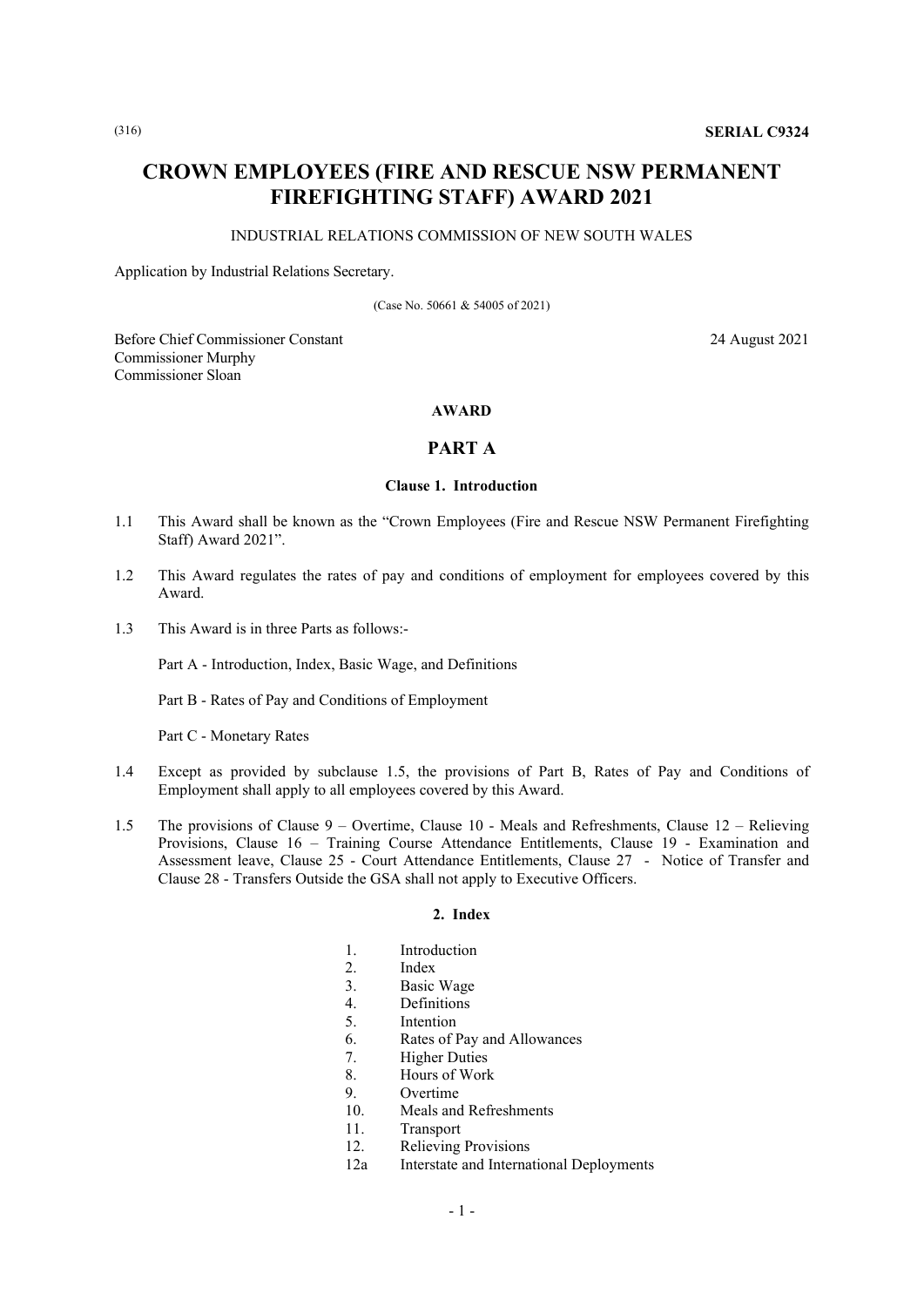- 13. Progression and Promotion Provisions<br>14. Operational Support Positions
- **Operational Support Positions**
- 15. Training and Staff Development
- 16. Training Course Attendance Entitlements
- 17. Annual Leave
- 18. Compassionate Leave<br>19. Examination and Asse
- Examination and Assessment Leave
- 20. Long Service Leave
- 21. Parental Leave<br>22. Carer's Leave
- Carer's Leave
- 23. Sick Leave
- 23a. Domestic and Family Violence Leave<br>24. Special Leave for Union Activities
- 24. Special Leave for Union Activities<br>25. Court Attendance Entitlements
- Court Attendance Entitlements
- 26. Travelling Compensation<br>27. Notice of Transfer
- 27. Notice of Transfer<br>28. Transfers Outside
- 28. Transfers Outside of the GSA<br>29. Transferred Employee's Comp
- 29. Transferred Employee's Compensation<br>30. Rental of Premises
- 30. Rental of Premises<br>31. Protective Clothing
- 31. Protective Clothing and Uniforms<br>32 Clothes Drving Facility
- Clothes Drying Facility
- 33. Cleaning of Clothes
- 34. Safety Belts
- 35. Disputes Avoidance Procedures
- 36 Organisational Change under Clause 36.2
- 37. Acknowledgment of Applications And Reports
- 38. Procedures Regarding Reports and Charges
- 39. Alcohol and Other Drugs
- 40. Salary Sacrifice to Superannuation
- 41. Anti-Discrimination
- 42. Employees' Duties<br>43 No Extra Claims
- 43. No Extra Claims<br>44 Area Incidence
- Area, Incidence and Duration

#### **3. Basic Wage**

This Award, in so far as it fixes rates of wages, is made by reference and in relation to the adult basic wage currently in force under Clause 15 of Division 4 of Part 2 of Schedule 4, Savings, Transitional and other provisions, of the *Industrial Relations Act* 1996.

# **4. Definitions**

"Agreed Distance" means the relevant distance set out within the Matrices which appeared at Part E of the Crown Employees (NSW Fire Brigades Firefighting Staff) Award 2001, or as subsequently amended pursuant to subclause 12.10, copies of which shall be provided by the Department to employees in the manner agreed between the Department and the Union.

"Commissioner" means Commissioner of the Department holding office as such under the *Government Sector Employment Act* 2013.

"Competency" means the training competencies developed by the Department following consultation between the Department and the Union providing the appropriate level of training, or part thereof, for the skill required to undertake the work for each classification covered by this Award.

"Department" means Fire and Rescue NSW established by the *Fire and Rescue NSW Act* 1989 and as a Public Service Executive Agency under Schedule 1 of the *Government Sector Employment Act* 2013.

"Domestic Violence" means domestic violence as defined in the *Crimes (Domestic and Personal Violence) Act* 2007.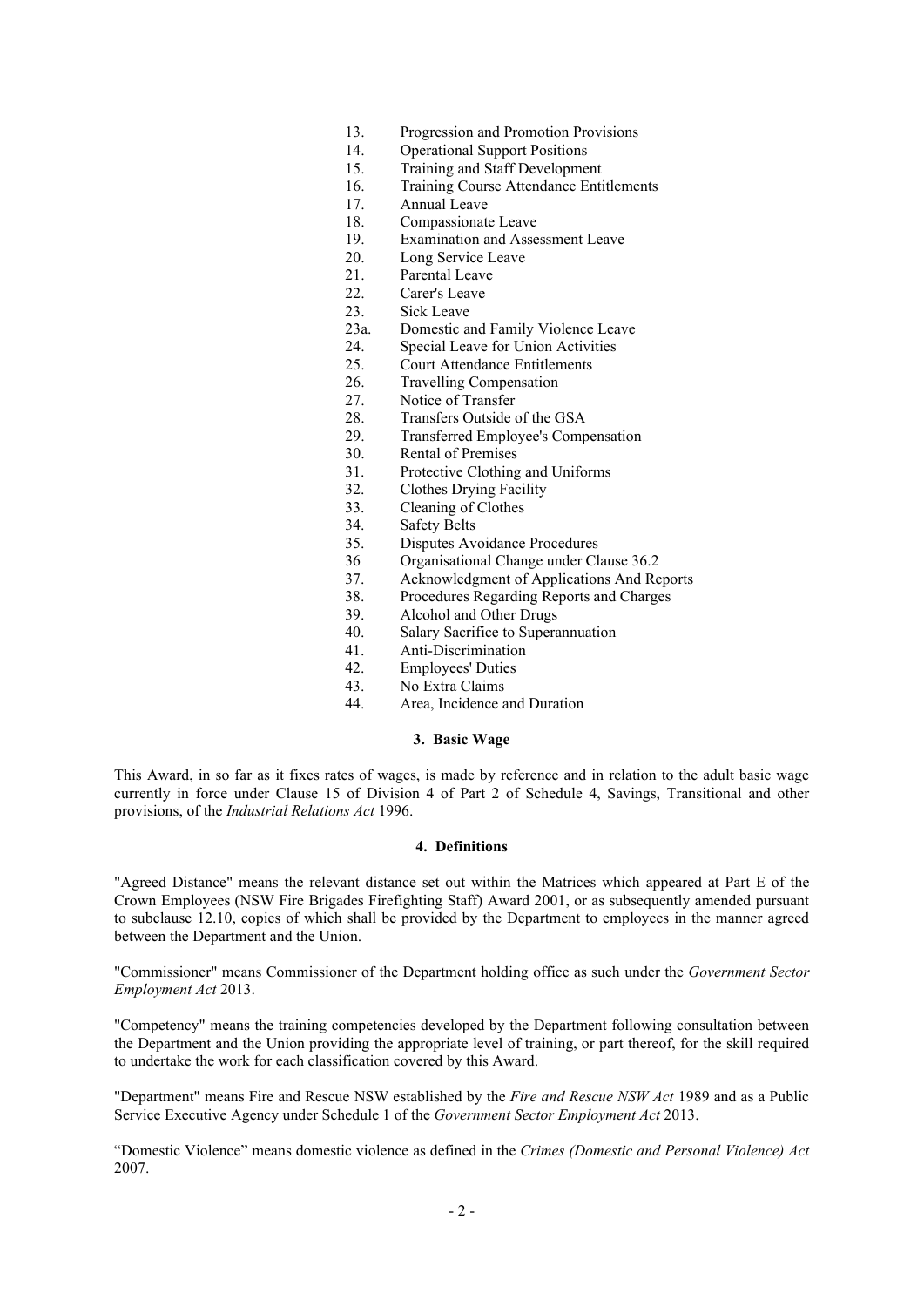"Employee" means a person, other than an employee covered by the *Crown Employees (Fire and Rescue NSW Retained Firefighting Staff) Award*, employed in one of the classifications covered by this Award, as a member of Fire and Rescue NSW in terms of the provisions of the *Fire and Rescue NSW Act* 1989. Provided that where "employee" is referred to in the provisions of this Award which apply exclusively to either Operational Firefighters, Operational Support Positions or to Executive Officers, "employee" shall mean only those classifications to which the exclusive conditions are intended to apply.

"Emergency Meal" means a Long Life Meal Pack supplied when the provision of a Substantial Meal is not practicable, the basis of which shall be a self-heating 320g meal that is generally meat based (except for special diet packs such as vegetarian or vegan packs) and shall also include one dried fruit or fruit and nut mix (Sunbeam Fruit and Nut 40g, Fruit on the Go 50g, or similar) and one cheese and biscuits (Uncle Tobys Le Snak Cheddar Cheese 20g, or similar) or one fruit pack (Goulburn Valley no added sugar 220 g, or similar) and one 100% fruit juice box (Just Juice 250 ml, or similar).

"Executive Officer" means an employee having the rank of Chief Superintendent or Superintendent.

"Fire District" has the same meaning as in the *Fire and Rescue NSW Act* 1989.

"GSA" (Greater Sydney Area) means within the area bounded by the Local Government areas of Northern Beaches, Hornsby, Baulkham Hills, Hawkesbury, Penrith, Liverpool, Wollondilly, Campbelltown and Sutherland.

"Incident" means a fire call or any other emergency incident attended by Fire and Rescue NSW.

"Major Aerial Appliance" means a firefighting vehicle equipped with a motorised boom and/or ladder extension with a reach of more than 18 metres.

"Merit Selection" means a fair, transparent, impartial process that assesses the merit of all applicants so that the employee selected is the applicant who is the most suitable to perform the duties of the vacant position.

"Minor Aerial Appliance" means a firefighting vehicle equipped with a motorised boom and/or ladder extension with a reach of up to and including 18 metres.

"Non-Officer" means an employee classified as a Recruit, Firefighter, Qualified Firefighter, Senior Firefighter or Leading Firefighter.

"Officer" means any employee having the rank of Station Officer or Leading Station Officer.

"Operational Firefighter" means a firefighter classified as one of the following: Recruit Firefighter; Firefighter; Qualified Firefighter; Senior Firefighter; Leading Firefighter; Station Officer; Leading Station Officer; or Inspector.

"Operational Support Position" means a position classified as such by the Department following consultation between the Department and the Union and graded using a NSW Government accredited job evaluation system.

"Outduty" means a period of relief duty performed by a Non-Officer or Officer, not being a Relieving Employee or the occupant of an Operational Support position, where the Non-Officer or Officer either commences and/or ceases their rostered shift at a station/location other than the station where the Non-Officer or Officer normally reports for duty, or where the Non-Officer or Officer both commences and ceases their rostered shift at their own station but performs Stand By duties elsewhere for more than four hours, but does not include an employee on suitable duties.

"Overtime" means for an Operational Firefighter all time worked with approval or direction in excess of the employee's rostered shift.

"Platoon" means a group of employees assigned to a shift.

"Refreshments" means tea bags, instant coffee, boiling water, sugar, long life milk, two biscuits and one cereal bar (any bar from the following list: K Time Twists 37 g bar, All-Bran Baked Bars 40g bar, Uncle Tobys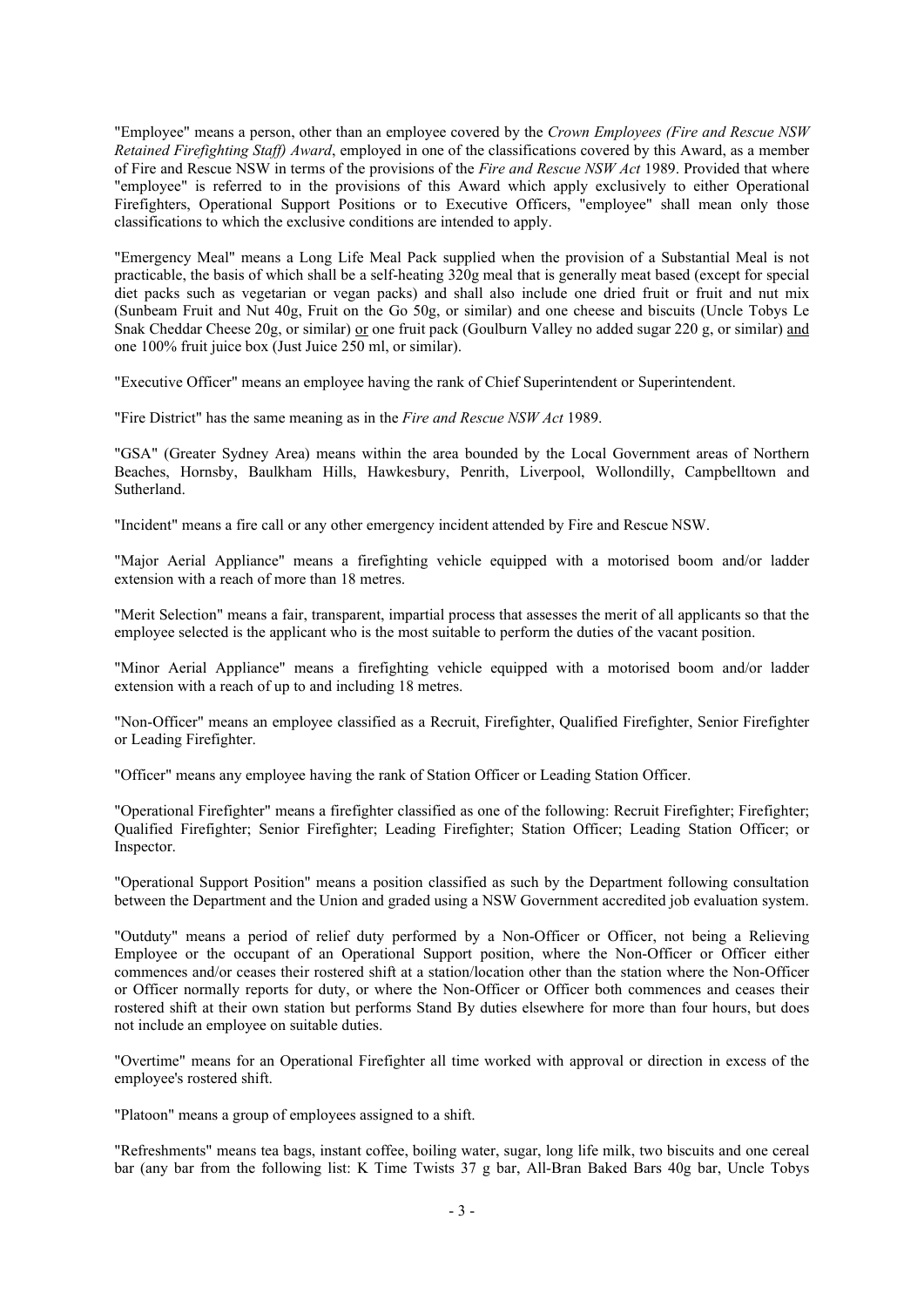Crunchy Muesli Bars Apricot, Uncle Tobys Fruit Twist – Apple and Pear, or similar) or one Goulburn Valley or similar fruit pack 220 g (no added sugar) and one liquid meal drink (any drink from the following list: Sustagen Sport 250 ml, Up and Go 250 ml, or similar) or one carbohydrate/electrolyte beverage (Sqwincher Qwik Serv 42g sachet, or similar).

"Relieving Employee" means an employee serving at a station while not being permanently attached to any one station.

"Senior Officer" means an employee having the rank of Inspector.

"Stand By" means a period of relief duty performed by a Non-Officer or Officer, not being a Relieving Employee or the occupant of an Operational Support position, where the Non-Officer or Officer both commences and ceases their rostered shift at their own station but is temporarily assigned to one or more other stations in the interim for a total of four or less hours.

"Standard Roster" means the roster prescribed in subclause 8.3 of Clause 8 of this Award.

"Substantial Meal" means a meal identified in the Department's Incident Ground Meals Guide, as published at the date of the making of this Award, or a meal of a similar nutritional and sensory quality standard.

"Union" means the Fire Brigade Employees' Union of New South Wales.

# **PART B**

#### **5. Intention**

The intention of this Award is to regulate the rates of pay and conditions of employment for employees covered by this Award.

#### **6. Rates of Pay and Allowances**

6.1 The provisions of clauses 6.2 to 6.7 inclusive shall not apply to Executive Officers and the provisions of subclause 6.8 shall not apply to Operational Firefighters. The provisions of subclauses 6.9 to 6.17 inclusive shall apply to all employees.

#### **6.2 Operational Firefighters**

- 6.2.1 An employee shall be paid the rate of pay prescribed for the employee's classification in Tables 1 and 2 of Part C, Monetary Rates, of this Award.
- 6.3 Each "Per Week" rate of pay shown in Tables 1 and 2 of Part C is a composite rate which incorporates:
	- 6.3.1 the basic wage, margin, loading, shift allowance and industry allowance previously prescribed separately in the Fire Brigade Employees (State) Award (as varied from time to time), published in the NSW Industrial Gazette on 28 June, 1991; and
	- 6.3.2 with the exception of the Recruit Firefighter classification, the Roster Allowance previously prescribed separately in the Crown Employees (Fire and Rescue NSW Permanent Firefighting Staff) Award 2011, published in the NSW Industrial Gazette on 25 March 2011.

6.4

- 6.4.1 The "shift allowance" referred to in subclause 6.3.1 is an amount to compensate for shiftwork.
- 6.4.2 The 'loading' referred to in subclause 6.3.1 is an amount which is in compensation for the incidence, as a result of the normal roster arrangements, of work on weekends and public holidays. Employees who work on Easter Sunday or on any additional public holiday that is Gazetted or otherwise confirmed by the NSW Government shall be credited with the same number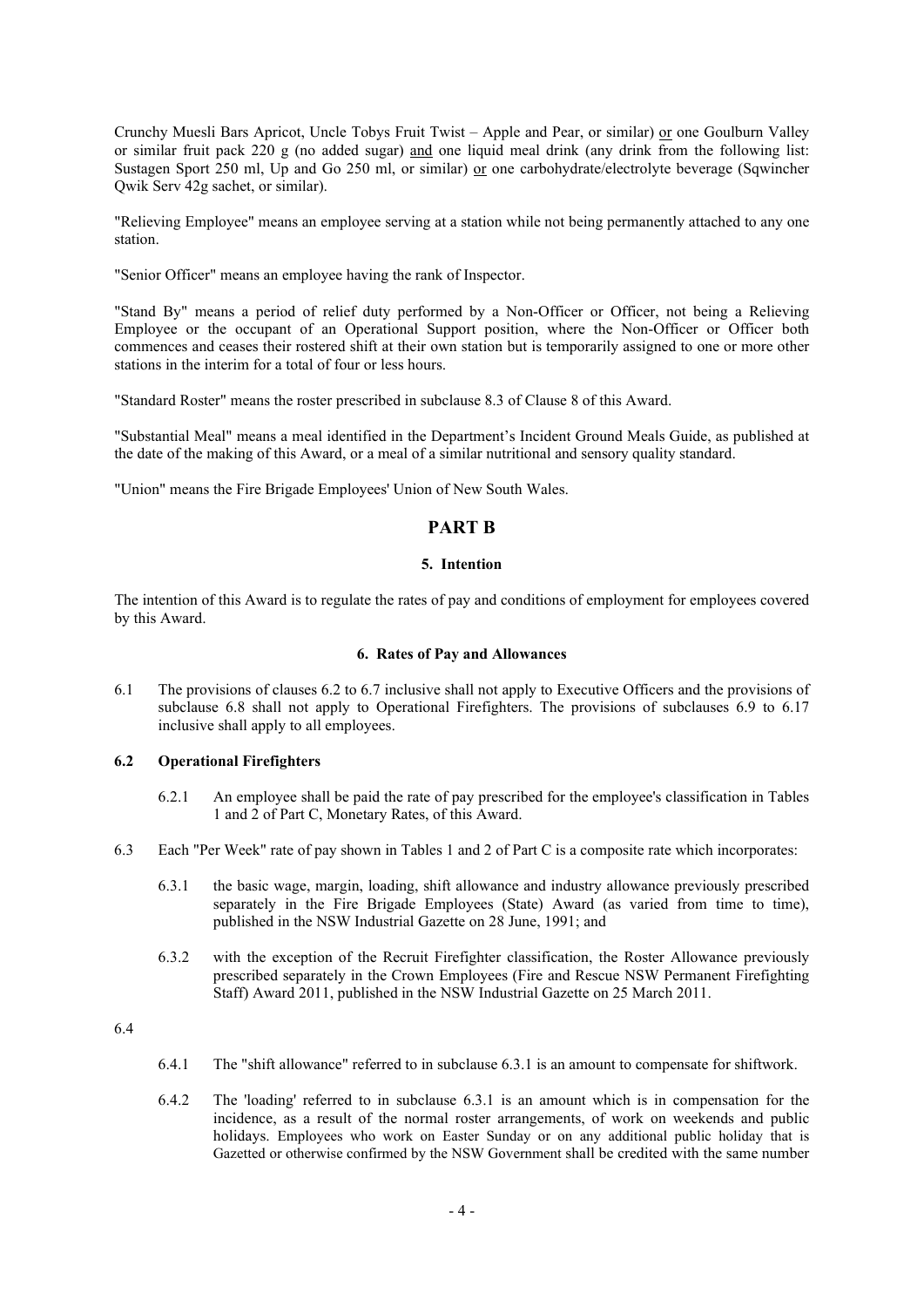of hours of consolidated leave as those hours actually worked on each such day. For the purposes of this clause additional public holidays shall not include local public holidays.

- 6.4.3 The "industry allowance" referred to in subclause 6.3.1 is an amount which is in consideration of conditions particular to working in the Firefighting Industry.
- 6.5 6.5.1 The "Roster Allowance" referred to in subclause 6.3.2 is an amount equivalent to an employee's hourly rate of pay multiplied by 1.75 in compensation for working a 42 hour week. This amount is a residual of the two hours of 10/14 Rostered Overtime that was paid to employees working a 38 hour week until the Crown Employees (NSW Fire Brigades Firefighting Staff) Award 2000 incorporated this overtime within the total weekly rate of pay and introduced the Roster Allowance and a 40 hour week.
- 6.6 Except as provided for in this subclause, or in subclause 6.7, in addition to the rates of pay prescribed in Tables 1 and 2 of Part C, employees, where applicable, shall be paid:
	- 6.6.1 An amount not exceeding the Laundry Expenses set at Item 1 of Table 3 of Part C, for all reasonable laundry expenses incurred by an employee who performs duty on a temporary basis outside the GSA. Accounts for such laundry expenses are to be submitted when a claim is made.
	- 6.6.2 The Kilometre Allowance set at Item 2 of Table 3 of Part C, per kilometre:
		- 6.6.2.1 for Non-Officers or Officers who perform a "Stand By" and who are required to use their private vehicle to perform such "Stand By". The distance shall be the agreed distance or, if the return distance travelled by the employee from the station at which duty commenced to the station at which the "Stand By" is performed is not contained in the Matrices, the actual distance necessarily and reasonably travelled; and
		- 6.6.2.2 for Operational Firefighters who travel between stations pursuant to Clause 12, Relieving Provisions; and
		- 6.6.2.3 for Officers who are required to use their own vehicle to attend an incident whilst off duty.
	- 6.6.3 The Major Aerial Allowance set at Item 3 of Table 3 of Part C, per week, for Non-Officers who are qualified to operate a Major Aerial Appliance and who are attached to a station with this equipment.
	- 6.6.4 The Minor Aerial Allowance set at Item 4 of Table 3 of Part C, per week, for Non-Officers and Officers who are qualified to operate a Minor Aerial Appliance and who are attached to a station with this equipment.
	- 6.6.5 The Hazmat Allowance set at Item 5 of Table 3 of Part C, per week, for Non-Officers and Officers who are qualified for and attached to a Hazmat station within Sydney, Newcastle, Wollongong or the Central Coast.
	- 6.6.6 The Communications Allowance set at Item 6 of Table 3 of Part C, per week, for Non-Officers who are qualified for and attached to the Communications sections at Sydney or Newcastle, which shall be paid for all purposes.
	- 6.6.7 The Communications Allowance set at Item 7 of Table 3 of Part C, per week, for Officers who are qualified for and attached to the Communications sections at Sydney or Newcastle, which shall be paid for all purposes.
	- 6.6.8 The Communications Allowance set at Item 8 of Table 3 of Part C, per week, for Senior Officers who are qualified for and attached to the Communications section at Sydney, which shall be paid for all purposes.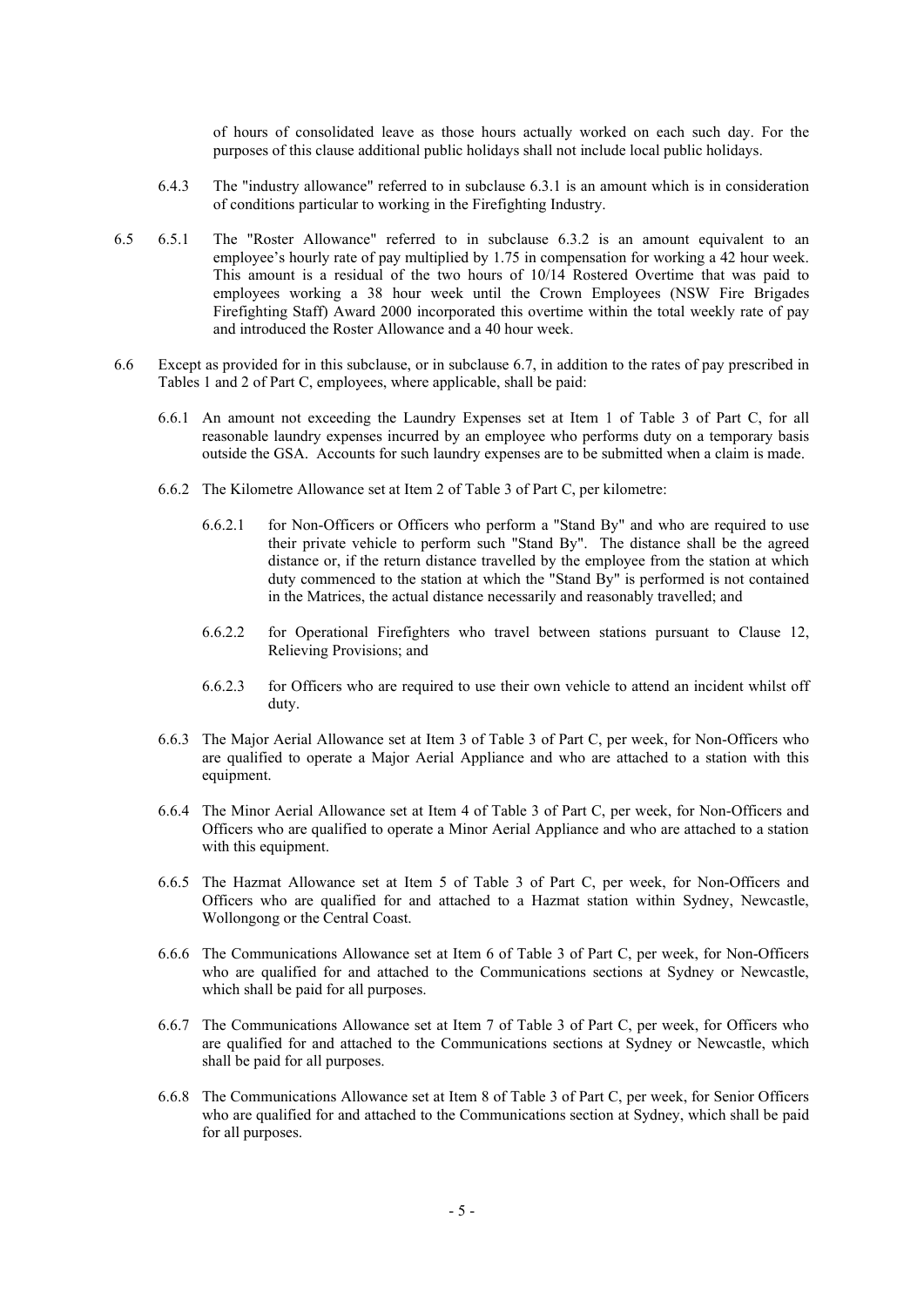- 6.6.9 The Country Allowance set at Item 9 of Table 3 of Part C for Officers and Senior Officers who are attached to a station or workplace located outside the GSA and outside the areas specified in subclause 28.2.2 of this Award, which shall be paid for all purposes.
- 6.6.10 The Remote Area Allowance set at Item 10 of Table 3 of Part C, per week, for Non-Officers and Officers who are attached to a station at Broken Hill or Moree, which shall be paid for all purposes.
- 6.6.11 The Rescue Allowance set at Item 11 of Table 3 of Part C for Non-Officers and Officers who are recognised as qualified rescue operators by the State Rescue Board and who are attached to a Primary or Secondary Rescue station.
- 6.6.12 The Service Allowance set at Item 12 of Table 3 of Part C for Non-Officers who have completed the requisite period of service as an employee.
- 6.6.13 The Marine Allowance set at Item 13 of Table 3 of Part C, per week, for Non-Officers and Officers who are qualified for and attached to a designated marine station.

# **6.7 Exceptions, Explanations and Method of Adjustment**

- 6.7.1 Subject to subclause 7.7, the allowances set at subclauses 6.6.3 to 6.6.13 (inclusive) shall not be payable to the occupants of Operational Support positions.
- 6.7.2 The allowances set at subclauses 6.6.3 to 6.6.13 (inclusive) shall be paid in full, regardless of the number of shifts actually worked by the employee within that week.
- 6.7.3 The term "attached to" within this Clause shall include employees who are permanently assigned to the relevant station or section but who are performing an Outduty at some other location and Relieving Employees whose base station is the relevant station or section and who are performing relief duty at some other location, but shall not include employees who perform duty at the relevant station or section pursuant to Clause 9, Overtime, except as provided for in subclauses 6.6.6, 6.6.7, 6.6.8, 6.6.9 and 6.6.10.
- 6.7.4 The allowances set at subclause 6.6.12 shall in future be adjusted by firstly calculating the increase for 5-10 years service to the nearest cent to arrive at a new base rate and then doubling that new base rate to arrive at the new 10-15 years service amount and tripling that new base rate to arrive at the new 15-plus years service amount.
- 6.7.5 The Major and Minor Aerial allowances set at subclauses 6.6.3 and 6.6.4 respectively, shall not be paid concurrently. In situations where both allowances would otherwise apply pursuant to this Clause, the Major Aerial Allowance only shall be paid.

#### **6.8 Executive Officers**

The salaries for Executive Officers are as specified in Table 1 of Part C, Monetary Rates. Such salaries are all incidence rates of pay and include compensation for:

- 6.8.1 the way in which ordinary hours are worked in terms of sub-clause 8.12;
- 6.8.2 the working of any excess hours or being on call; and
- 6.8.3 the non payment of an annual leave loading.

#### **6.9 Provisions Applying to All Employees**

6.9.1 Employees shall be paid fortnightly and payment shall be made into a bank account specified by the employee, or other financial institutions acceptable to the Department and the Union.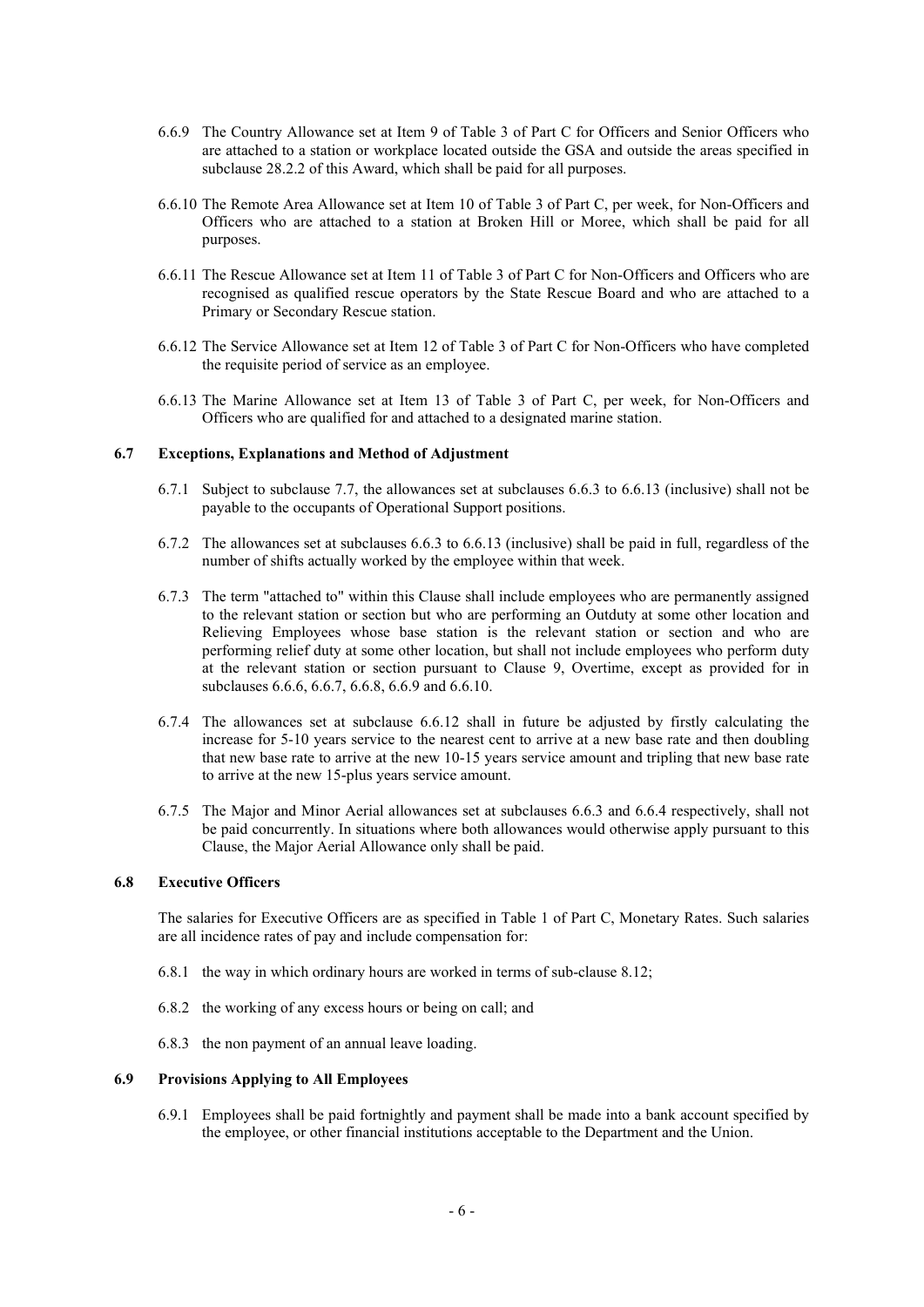6.9.2 Employees shall be paid not later than Thursday in any pay week. Provided that Operational Firefighters who perform overtime shall be paid within two pay periods of the date upon which such overtime was worked.

6.10

- 6.10.1 An employee shall not be entitled to payment in respect of any unwarranted absence from duty or in respect of leave granted without pay.
- 6.10.2 Where any strike or stoppage of work occurs during a pay period for which payment has already been made, the Department shall deduct the amount overpaid from the wages of the employee. The provisions of subclause 6.16 shall not apply in cases where overpayments have occurred as a result of any strike or stoppage of work.
- 6.11 Unless as otherwise provided for in Clause 24, Special Leave for Union Activities, where an employee is, on application, granted leave by the Department to attend to Union business, all such leave shall be leave without pay.
- 6.12 Where the period of absence or leave under subclauses 6.10 and 6.11 of this clause, is a portion of a week, the amount to which an employee shall be disentitled shall be ascertained on an hourly basis. Such disentitlement shall be calculated to the nearest five minutes.
- 6.13 Where a portion of a week is worked in a higher classification immediately following promotion, payment for that portion shall be ascertained, on an hourly basis, by dividing the minimum rate of pay applicable to the new classification by forty. Such entitlement shall be calculated to the nearest five minutes.
- 6.14 In the event of the death of an employee, all monies due to the employee pursuant to the provisions of this Award shall be paid to the employee's estate.
- 6.15 Payroll Deductions:
	- 6.15.1 Except as provided for in subclause 6.15.2, all salary deductions shall be made in accordance with the Treasury Guidelines.
	- 6.15.2 Upon application by an employee, the Department shall make deductions from the employee's pay for Union subscriptions and shall forward the amount so deducted to the Union as soon as possible thereafter.
- 6.16 Overpayments:
	- 6.16.1 In cases where an employee has been overpaid, the Department shall be entitled to recover such overpayment in full. Unless the employee agrees otherwise, the maximum rate at which the overpayment can be recovered is an amount, calculated on a per fortnight basis, equivalent to 10% of the employee's gross fortnightly pay.
	- 6.16.2 In all cases where overpayments have occurred, the Department shall as soon as possible advise the employee concerned of both the circumstances surrounding the overpayment and the amount involved. The Department will also advise the employee of the pay period from which the recovery of the overpayment is to commence.
	- 6.16.3 The recovery rate of 10% of an employee's gross fortnightly pay referred to in subclause 6.16.1 may be reduced by approval of the Commissioner if the Commissioner is satisfied that such a rate of recovery would cause undue hardship to the employee concerned.
	- 6.16.4 Where an employee's remaining period of service does not permit the full recovery of any overpayment to be achieved on the fortnightly basis prescribed in subclause 6.16.1, the Department shall have the right to deduct any balance of such overpayment from monies owing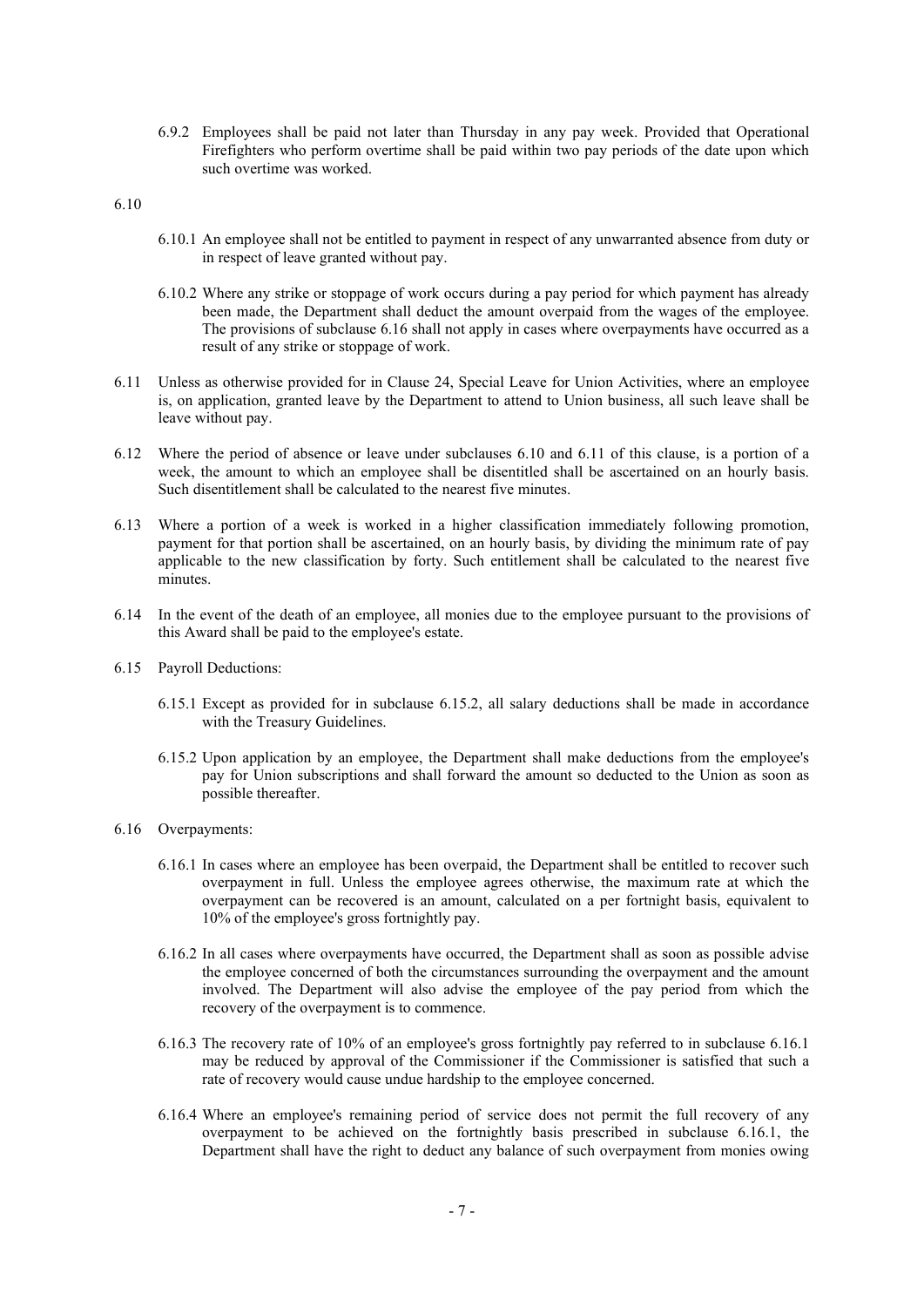to the employee on the employee's date of termination, resignation or retirement, as the case may be.

#### **7. Higher Duties**

- 7.1 Subject to subclauses 7.2, 7.3, 7.4 and 7.7, an employee shall not be permitted to perform higher duties unless, firstly, the employee is qualified to perform such duties and, secondly, where a rank or classification structure applies, the employee is at the rank or classification immediately below the rank or classification of the position in which the relief is to be performed.
- 7.2 Where a Station Officer is temporarily absent (on leave or for any other reason), that Station Officer's position may be filled by a Leading Firefighter performing higher duties, provided that no absent Station Officer's position may be filled by a Leading Firefighter performing higher duties (either by election or direction) for more than 28 days of any such absence.
- 7.3 Where an Inspector (including an Operational Support Inspector) is temporarily absent (on leave or for any other reason), that Inspector's position may be filled by a Leading Station Officer performing higher duties, provided that no absent Inspector's position may be filled by a Leading Station Officer performing higher duties (either by election or direction) for more than 28 days of any such absence.
- 7.4 Leading Firefighters and Leading Station Officers may elect or be directed to temporarily perform higher duties in the circumstances described in subclauses 7.2 and 7.3 and subject to subclause 7.5, shall not perform higher duties otherwise.
- 7.5 The limitations of subclauses 7.2, 7.3 and 7.4 shall not apply where:
	- 7.5.1 a vacancy in a Country position arises and is advertised in Commissioner's Orders pursuant to subclause 28.7 within 28 days of such vacancy occurring, in which case a Leading Firefighter or Leading Station Officer (as the case may be) may elect or be directed to perform the duties of the vacant position until the position is filled, or the expiration of three months, whichever occurs first.
	- 7.5.2 a Leading Firefighter or Senior Firefighter successfully applies for a Country Officer position pursuant to subclause 28.7.2, in which case the Leading Firefighter or, subject to subclause 28.7.2.3, Senior Firefighter shall be transferred to that station/location and shall perform the duties of the vacant position until such time as he or she is either promoted, or ceases to be eligible for such promotion pursuant to subclause 13.8.2. An employee who ceases to be eligible for such promotion shall cease to hold that position and be transferred to the GSA.
	- 7.5.3 a Leading Station Officer or Station Officer successfully applies for a Country Senior Officer position pursuant to subclause 28.7.3, in which case the Leading Station Officer or, subject to subclause 28.7.3.3, Station Officer shall be transferred to that station/location and shall perform the duties of the vacant position until such time as he or she is either promoted, or ceases to be eligible for such promotion pursuant to subclause 13.10.2. An employee who ceases to be eligible for such promotion shall cease to hold that position and be transferred to the GSA.
	- 7.5.4 a Leading Station Officer or Station Officer successfully applies for an Operational Support Inspector's position pursuant to subclause 28.7.4, in which case the Leading Station Officer or Station Officer (as the case may be) shall be transferred to that station/location and shall perform the duties of the vacant Operational Support Inspector's position until such time as he or she is either promoted, or ceases to be eligible for such promotion pursuant to subclause 13.10.2. An employee who ceases to be eligible for such promotion shall cease to hold that position and, if located outside of the GSA, be transferred to the GSA.
	- 7.5.5 A Senior Firefighter successfully applies for an Operational Support Station Officer's position pursuant to subclause 14.10.1, in which case the Senior Firefighter shall be transferred to that station/location and shall perform the duties of the vacant Operational Support Station Officer's position, until such time as they are either promoted (subject to subclauses 14.10.4), or cease to be eligible for such promotion pursuant to subclauses 13.7.4 and 13.8.2. An employee who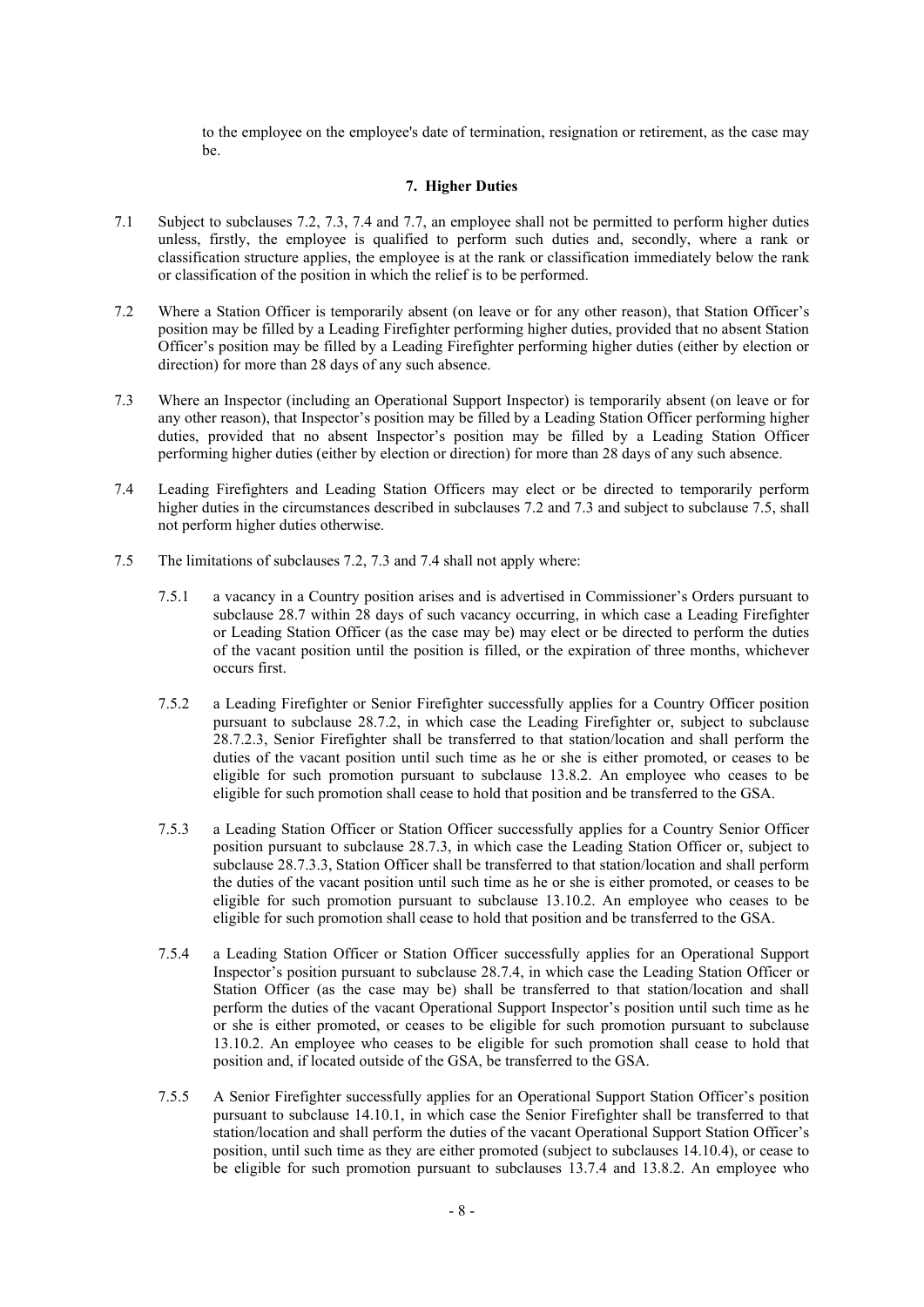ceases to be eligible for such promotion shall cease to hold that position and, if located outside of the GSA, be transferred to the GSA.

- 7.6 For the avoidance of doubt, the intention of subclauses 7.2, 7.3, 7.4 and 7.5 is to ensure that Station Officer positions are ordinarily filled by employees holding the rank of Station Officer or Leading Station Officer, and that Inspector positions are ordinarily filled by employees holding the rank of Inspector.
- 7.7 An employee performing higher duties shall be paid the difference between the employee's usual rate of pay and the minimum rate of pay for the rank or classification in which the higher duties are performed. An employee who is ordinarily entitled to an allowance at subclause 6.6.3 to 6.6.13 (inclusive) shall continue to be paid such allowance while they are performing higher duties.
- 7.8 An employee performing higher duties who proceeds on any form of leave shall be paid during such leave at the employee's usual rate of pay and not at the rate of pay of the rank or classification in which the higher duties were being performed.
- 7.9 While a Senior Officer who relieves an Executive Officer shall be remunerated for the period of relief in terms of subclause 7.7, such employee shall, with the exception of provisions relating to hours of work and overtime, retain the conditions of employment applicable to a Senior Officer. In relation to hours of work and excess hours such an employee shall, for the period of relief, be covered by subclause 8.13 of Clause 8, Hours of Work.
- 7.10 In selecting employees to perform higher duties the following procedures shall apply:
	- 7.10.1 Where the period of relief is to be less than one month, merit selection need not be applied. However, the Department shall have regard to the principles of equitably sharing career development opportunities.
	- 7.10.2 Where the period of relief of an Executive Officer or an Operational Support position is one month or more and the need for the relief is known in advance, expressions of interest shall be called for and determined by merit selection.
	- 7.10.3 Where the need for the relief of an Executive Officer or an Operational Support position is not known in advance, but it subsequently becomes known that the duration of the relief is anticipated to be for two months or more, the initial appointment shall be made in accordance with subclause 7.10.1. However, immediately following that initial appointment expressions of interest are to be called for and determined by merit selection.

#### **8. Hours of Work**

- 8.1 Subject to subclauses 8.2.2 and 8.2.3, the average ordinary working hours of Operational Firefighters shall be forty hours per week over the cycle of weeks for which the rosters of ordinary hours of duty and leave operate. All rosters include, in addition to the average forty ordinary hours per week, an average per week of two hours of thirty-eight hour week leave accrual which shall be accumulated and added to annual leave accrual and taken in accordance with Clause 17, Annual Leave.
- 8.2 Arrangement of Rosters
	- 8.2.1 Subject to subclause 8.9, Operational Firefighters shall work the roster in operation at the station/location to which they are permanently attached and this roster shall be known as their default roster. No default roster shall allow rostered shifts in excess of fourteen hours duration. Any proposed change at any location from one roster system to another, or to a new roster system, shall only occur following consultation between the Department and the Union.
	- 8.2.2 Operational Firefighters may, with the Department's agreement, elect to work alternative rosters to their default roster, provided that any such alternative roster:
		- 8.2.2.1 must operate over an eight-week cycle and be drawn up and provided to both the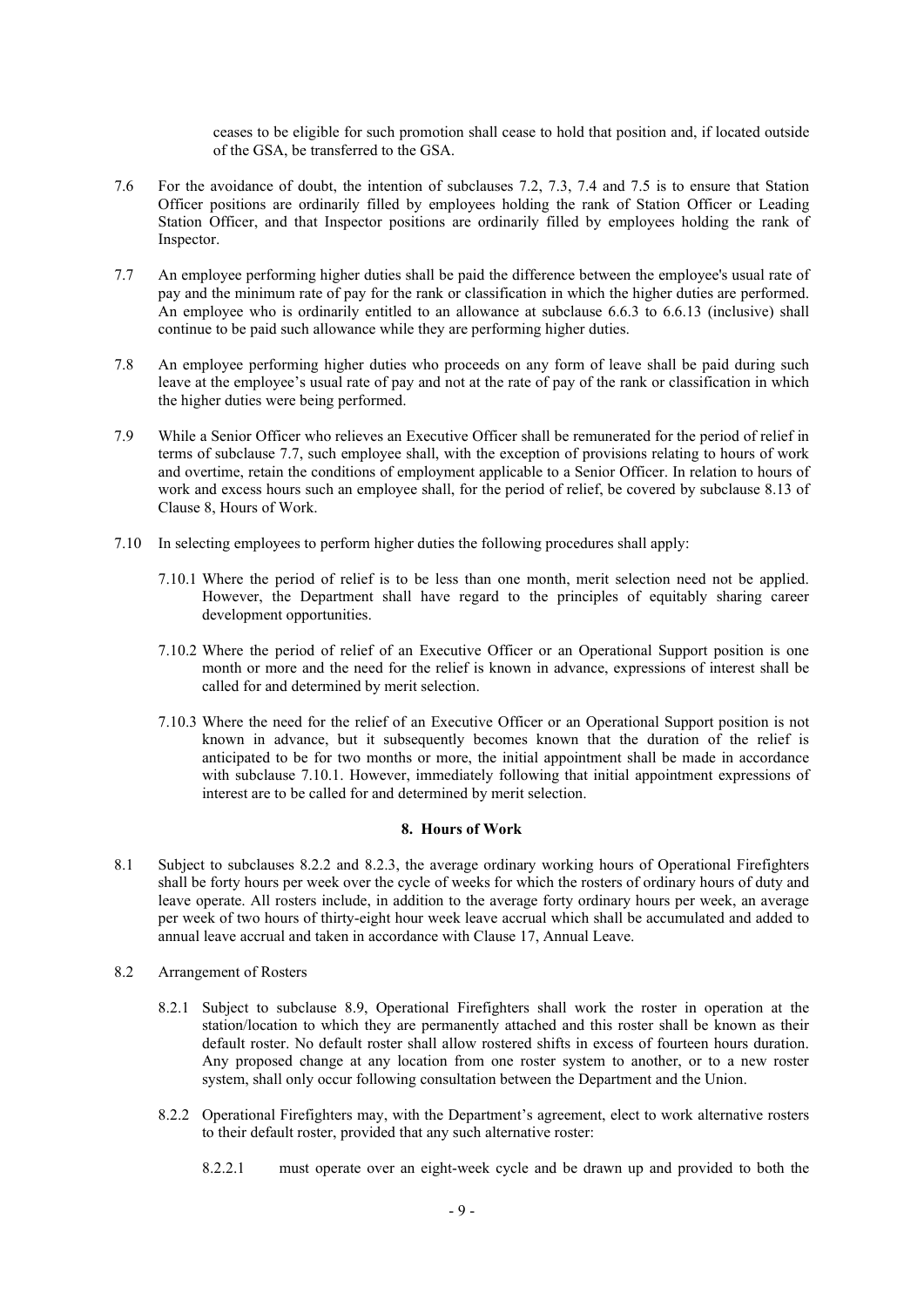Operational Firefighter and the Union not less than fourteen days prior to commencement;

- 8.2.2.2 must allow at least eight consecutive hours between the cessation of one rostered shift and the commencement of the next rostered shift;
- 8.2.2.3 must operate within the hours of the Operational Firefighter's default roster, provided that employees whose default roster is the Special Roster may apply to work alternative rosters that commence and cease up to two hours earlier or later than provided by the Special Roster.
- 8.2.2.4 must not allow split or broken shifts;
- 8.2.2.5 must not allow a reduction in the minimum Operational Firefighter staffing required at the station/location in question;
- 8.2.2.6 must not allow more than five days' work, or more than five rostered shifts, in any seven day period; and
- 8.2.2.7 must not average more than forty two ordinary working hours per week over the eight-week cycle.
- 8.2.3 An Operational Firefighter who elects to work an alternative roster that allows fewer average ordinary working hours than allowed for by subclause 8.1 shall be paid and accrue leave on a pro-rata basis.
- 8.2.4 Notwithstanding anything to the contrary elsewhere in this Award, an Operational Firefighter who elects to work an alternative roster that allows one or more 24 hour shifts shall:
	- 8.2.4.1 be paid the Relieving Allowance, if payable, twice for each rostered 24 hour shift so worked; and
	- 8.2.4.2 have any Outduty performed during a rostered 24 hour shift counted as two Outduties for the purposes of subclause 12.17; and
	- 8.2.4.3 have the period before a Stand By becomes an Outduty during a rostered 24 hour shift doubled, but only if the Stand By is performed to cover the absence of another employee who was rostered to work a 24 hour shift; and
	- 8.2.4.4 have any compassionate leave taken during a rostered 24 hour shift counted as two shifts for the purposes of subclause 18.1; and
	- 8.2.4.5 have any unsupported sick leave absence taken during a rostered 24 hour shift counted as two separate occasions for the purposes of subclause 23.8 except;
		- 8.2.4.5.1 a part shift sick leave absence falling between 0800 and 1800 hours or a part shift sick leave absence between 1800 and 0800 will be counted as one occasion for the purposes of subclause 23.8.
		- 8.2.4.5.2 The arrangements in subclause 8.2.4.5.1 will cease on the expiration of this Award unless either party terminates these arrangements sooner
- 8.2.4a In all cases, the Relieving Allowance paid at subclause 8.2.4.1 and the Outduties and leave counted at subclauses 8.2.4.2, 8.2.4.4 and 8.2.4.5 shall not be paid or counted either less or more than twice during a 24 hour rostered shift.
- 8.2.5 Subject to subclause 8.2.6, the Department shall return an Operational Firefighter who is working an alternative roster to their default roster within fourteen days of receipt of a written request from the Operational Firefighter.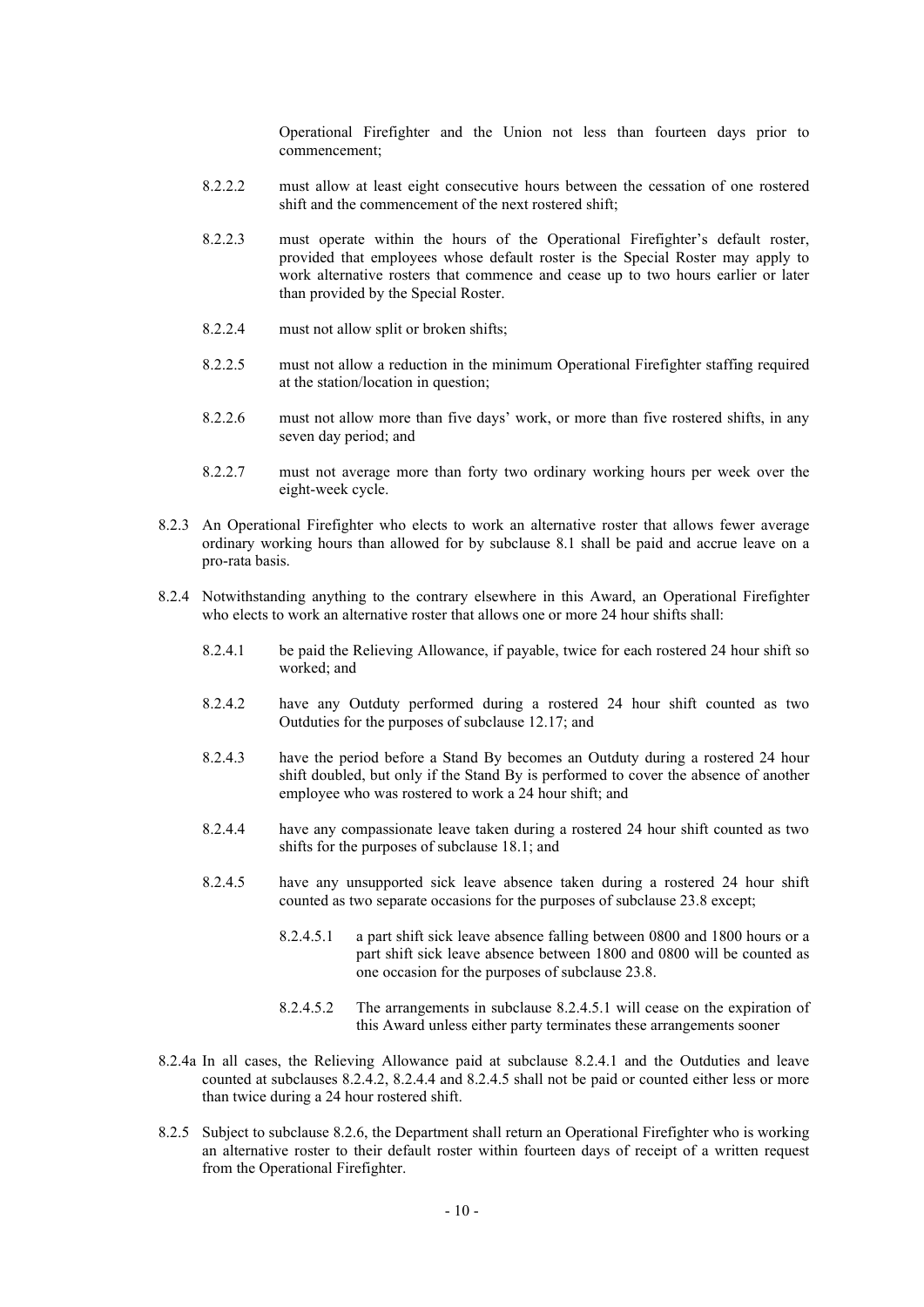- 8.2.6 Where the Department's agreement to the working of an alternative roster was conditional upon one or more Operational Firefighters working an alternative roster in concert with each other and one or more of those Operational Firefighters submits a written request to return to their default roster, the Department:
	- 8.2.6.1 shall return the Operational Firefighter(s) who requested to return to their default roster within 28 days; and
	- 8.2.6.2 shall notify the remaining Operational Firefighters, in writing, of that request within 7 days; and
	- 8.2.6.3 may return the Operational Firefighters to their default rosters not less than 21 days following their receipt of notification at subclause 8.2.6.2.

|                   | 1st Week                                  | 2nd Week              | 3rd Week             | 4th Week                      |
|-------------------|-------------------------------------------|-----------------------|----------------------|-------------------------------|
| <b>Platoon</b>    | $S \quad S \quad M \quad T$<br>$W$ T<br>F | $F$ S S M T<br>T<br>W | $F$ S S M T<br>$W$ T | F<br>$W$ T<br>$S^-$<br>S<br>M |
| А<br><b>HOURS</b> | N<br>D<br>- N<br>D<br>48                  | D D<br>N<br>N<br>48   | D D N N<br>48        | N<br>D<br>N<br>D<br>48        |
| B<br><b>HOURS</b> | D<br>N<br>$\mathbf N$<br>38               | D N N<br>38           | D N N<br>D<br>48     | D<br>N N<br>D<br>48           |
| C<br><b>HOURS</b> | D D N<br>34                               | D D<br>N<br>34        | N N<br>D<br>38       | D<br>N N<br>38                |
| D<br><b>HOURS</b> | N N<br>D<br>D<br>48                       | D N N<br>D<br>48      | D N<br>D<br>34       | D D<br>N<br>34                |

8.3 Standard 10/14 Roster System

|                          | 5th Week                     | 6th Week         | 7th Week                                    | 8th Week                                    |
|--------------------------|------------------------------|------------------|---------------------------------------------|---------------------------------------------|
| Platoon                  | $S$ $S$ $M$ $T$ $W$ $T$<br>F | $F$ S S M T W T  | $M$ $T$ $W$ $T$<br>$\overline{F}$<br>S<br>S | $W$ T<br>$\overline{F}$<br>T<br>S<br>S<br>M |
| A<br><b>HOURS</b>        | D D<br>$\mathbf N$<br>34     | D D<br>N<br>34   | N N<br>D<br>38                              | D<br>N<br>$\mathbf N$<br>38                 |
| $\bf{B}$<br><b>HOURS</b> | D D N N<br>48                | D N N<br>D<br>48 | D N<br>D<br>34                              | D D<br>N<br>34                              |
| C<br><b>HOURS</b>        | N N<br>D<br>D.<br>48         | D D<br>N N<br>48 | N N<br>D<br>D<br>48                         | N<br>N<br>D<br>D<br>48                      |
| D<br><b>HOURS</b>        | N<br>$\mathbf N$<br>D<br>38  | D N N<br>38      | D D N N<br>48                               | D<br>D<br>N<br>N<br>48                      |

- 8.3.1 The Standard 10/14 roster system is based on four platoons over an 8-week cycle.
- 8.3.2 The shifts within the Standard 10/14 roster cycle shall be as set out in the Table at subclause 8.3 where:  $D = 0800$  hours to 1800 hours; and  $N = 1800$  hours to 0800 hours.
- 8.4 Back to Back Roster System

|                | 1st Week                               | 2nd Week                     | 3rd Week                      | 4th Week             |
|----------------|----------------------------------------|------------------------------|-------------------------------|----------------------|
| <b>Platoon</b> | $W$ T<br>T<br>M<br>$F \quad S \quad S$ | $W$ T<br>S S<br>$F_{-}$<br>M | T<br>W<br>$F_{-}$<br>S S<br>M | W<br>T<br>F<br>M     |
| <b>HOURS</b>   | D D<br>D D<br>48                       | D D<br>D.<br>D<br>48         | D D D D<br>48                 | D D<br>D<br>D.<br>48 |
| <b>HOURS</b>   | D D D<br>36                            | D<br>D D<br>36               | D D<br>D<br>36                | D D D<br>36          |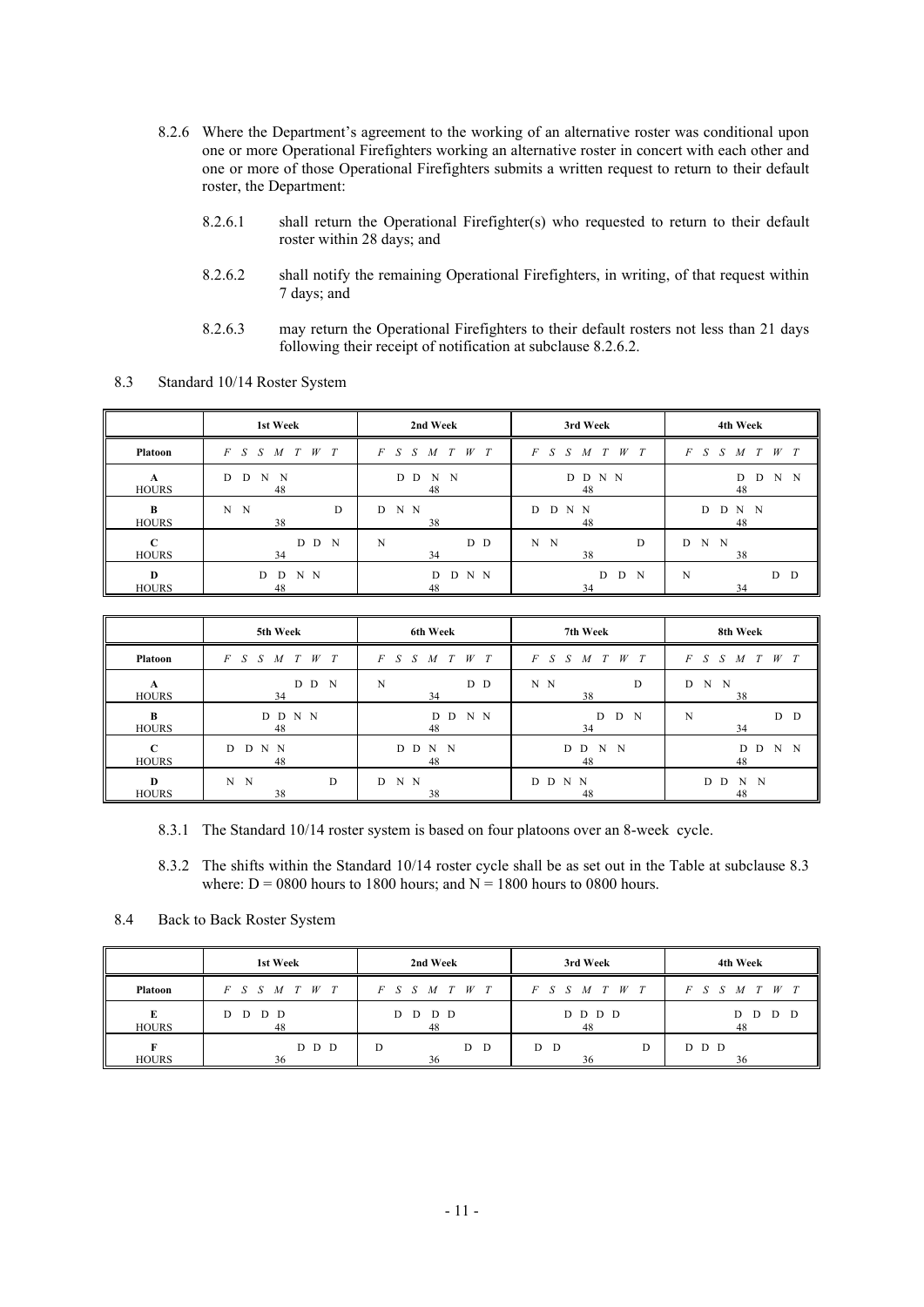|                | 5th Week        | 6th Week        | 7th Week        | 8th Week                                |
|----------------|-----------------|-----------------|-----------------|-----------------------------------------|
| <b>Platoon</b> | $F$ S S M T W T | $F$ S S M T W T | $F$ S S M T W T | $\overline{F}$<br>W<br>$S \cdot S$<br>M |
| <b>HOURS</b>   | D D D<br>36     | D D<br>D<br>36  | D D<br>D<br>36  | D D D<br>36                             |
| <b>HOURS</b>   | D D D D<br>48   | D D D D<br>48   | D D D D<br>48   | D D D<br>D.<br>48                       |

- 8.4.1 The Back to Back roster is based on two platoons over an 8-week cycle.
- 8.4.2 The shifts within the Back-to-Back roster cycle shall be as set out in the Table at subclause 8.4 where:  $D = 0600$  hours to 1800 hours.
- 8.5 Overlap Roster System

|                   | 1st Week                        | 2nd Week                                    | 3rd Week                      | 4th Week                      |
|-------------------|---------------------------------|---------------------------------------------|-------------------------------|-------------------------------|
| <b>Platoon</b>    | W<br>T<br>T<br>S<br>F<br>S<br>M | W<br>T<br>T<br>$F_{-}$<br>S<br>$S_{-}$<br>M | W<br>T<br>F<br>S<br>S<br>M    | W<br>F<br>M                   |
| G<br><b>HOURS</b> | D D D<br>D<br>D.<br>52.5        | D<br>D<br>D<br>31.5                         | D<br>D<br>D<br>D<br>D<br>52.5 | D<br>D<br>D<br>31.5           |
| н<br><b>HOURS</b> | D<br>D<br>D<br>31.5             | D<br>D<br>D<br>D<br>D<br>52.5               | D<br>D<br>D<br>31.5           | D<br>D<br>D<br>D<br>D<br>52.5 |

|                   | 5th Week                    | 6th Week                   | 7th Week                         | 8th Week                    |
|-------------------|-----------------------------|----------------------------|----------------------------------|-----------------------------|
| <b>Platoon</b>    | W<br>F<br>S<br>M            | W<br>T<br>F<br>S<br>M      | W<br>T<br>F<br>M                 | F<br>W                      |
| G<br><b>HOURS</b> | D D<br>D<br>D<br>D.<br>52.5 | D<br>D<br>D<br>31.5        | D<br>D<br>D<br>D.<br>- D<br>52.5 | D D<br>D<br>31.5            |
| H<br><b>HOURS</b> | D<br>D<br>D<br>31.5         | D<br>D D<br>D<br>D<br>52.5 | D<br>D<br>D<br>31.5              | D D<br>D<br>D<br>D.<br>52.5 |

- 8.5.1 The Overlap roster system is based on two platoons over an 8-week cycle.
- 8.5.2 The shifts within the Overlap roster cycle shall be as set out in the Table at subclause 8.5 where:  $D = 0700$  hours to 1730 hours.
- 8.6 Special Roster System
	- 8.6.1 The Special Roster System is a Monday to Friday day shift roster with the commencing and ceasing times for Monday to Thursday being 0800 hours to 1630 hours, respectively and for Friday 0800 hours to 1600 hours respectively.
- 8.7 Except for fire stations operating the Standard 10/14 roster system on the date of the making of this Award, the roster prescribed in subclause 8.3 of this clause shall not apply to fire stations which the Department determines shall be staffed by employees on a full-time basis for less than 168 hours per week and by Retained Firefighters for the balance of the week where the ordinary hours not exceeding 40 per week shall be worked as directed by the Department from time to time.
- 8.8 The average ordinary working hours of employees holding the classification of Recruit Firefighter shall be 40 hours per week. The rostered hours of work for Recruit Firefighters shall be arranged so that they shall not accrue 38 hour leave. The hourly rate of pay of an employee holding the classification of Recruit Firefighter shall be determined by dividing the weekly rate of pay for a Recruit Firefighter by 40.
- 8.9 Irrespective of which roster is for the time being applicable, the following general conditions shall apply:
	- 8.9.1 In the event of an alarm, requiring any station to stand by or respond to an incident, being received at the station during roll call, the oncoming platoon shall, if required, respond to the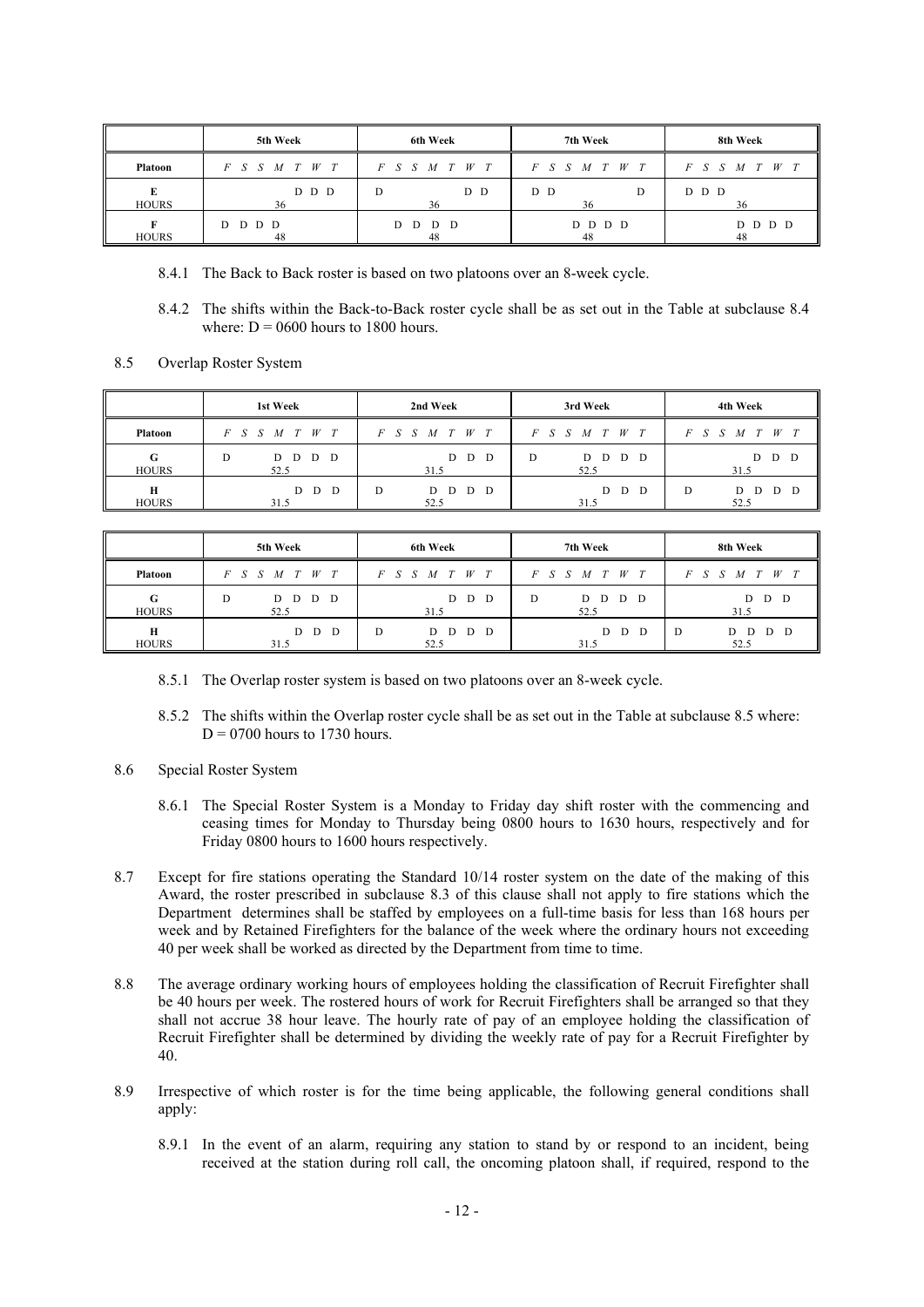incident. The off-going platoon shall remain on duty, if required, or until otherwise directed. Roll calls shall be conducted by the station bell being rung two minutes before rostered time to change shift.

- 8.9.2 The oncoming shift available in the station may attend roll call without any overtime penalty being incurred, but on completion of the roll call and the Officer-in-Charge being satisfied that there are adequate staff for the shift, the off-going shift shall then be dismissed.
- 8.9.3 No employee shall be charged with being absent from duty who misses the roll call at two minutes in the time set for the change of shift, provided that the employee is on station premises by the rostered time for the shift to commence. An employee retained beyond the ceasing time of the shift shall be paid overtime.
- 8.9.4 If, when the oncoming platoon reports at a station at the time prescribed for the change of shift, the other platoon is proceeding to or attending an incident or alarm, the oncoming platoon, if so ordered, shall after roll call, proceed to the incident and the Officer or senior members of the platoon shall report, without delay, the arrival of the platoon to the Officer-in-Charge of the incident. The off-going platoon shall remain on duty at the incident until relieved.
- 8.9.5 The Officer-in-Charge of the incident may, if in that Officer's judgment it is expedient, hold both the oncoming and off-going platoons for duty at the incident. If the off-going platoon is not held at the incident or is not detained at the incident for duty elsewhere, it shall report back to the station and shall remain available until the other platoon returns or until otherwise directed, when it shall be dismissed.
- 8.9.6 In the event of one or more members of the ongoing platoon being absent an equal number of members in the platoon on duty shall be liable to be detained on duty until such time as they may be relieved. Nothing herein contained shall be deemed to sanction an unauthorised absence or to relieve the absent member from a liability to be charged with being absent without leave and dealt with accordingly.
- 8.10 The rosters provide for an amount of residual leave of 7.25 hours per annum, which is to be credited as consolidated leave, on the anniversary of the employee's date of commencement of employment by the Department notwithstanding the provisions of subclause 8.8.
- 8.11 Employees shall not work in excess of sixteen (16) hours straight except in the case of a call to an incident or other emergency circumstances, or by agreement pursuant to subclause 8.12.
- 8.12 Employees may elect, but not be directed, to work in excess of sixteen (16) hours straight by way of overtime, an alternative roster or a change of shift agreement provided:
	- 8.12.1 that such employees have the Department's approval to do so; and
	- 8.12.2 that such employees have at least eight consecutive hours off duty between the cessation and recommencement of duty; and
	- 8.12.3 that no employee shall be permitted to work in excess of twenty four (24) hours straight except in the case of a call to an incident or other emergency circumstances, or a staff shortage pursuant to subclause 8.9.6.

# 8.13 Executive Officers

Executive Officers shall work an average of forty ordinary hours per week on a flexible basis according to the needs of the organisation on any day of the week or at any time of the day.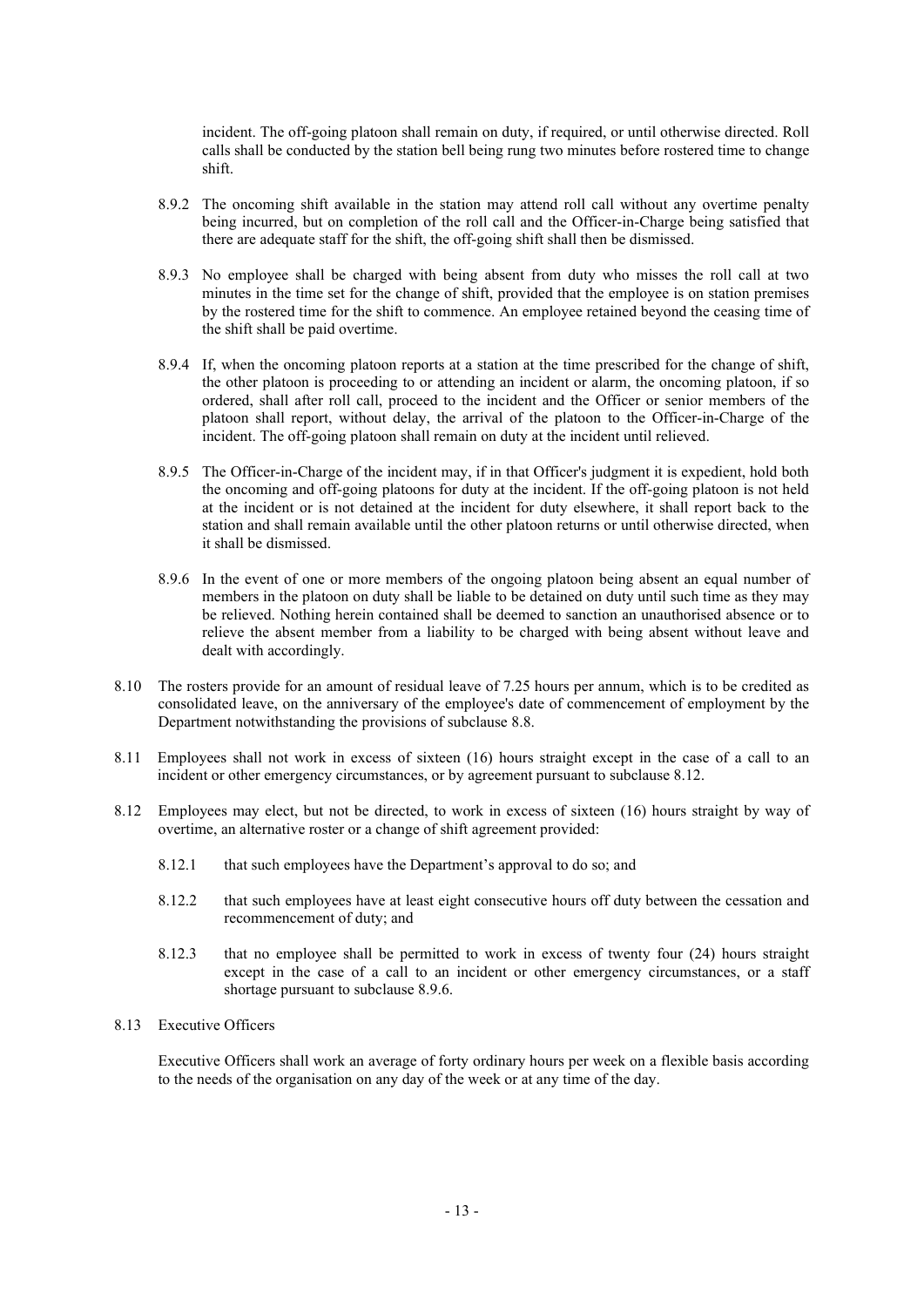#### 8.14 Change of Shift Agreements

Notwithstanding anything to the contrary elsewhere within this Award, two or more Non-Officers, Officers or Senior Officers (as the case may be) may enter into a full or part change of shift agreement with each other subject to the following conditions:

- 8.14.1 Employees shall apply in writing at least 24 hours prior to performing a full or part change of shift. This application, which may provide for multiple and/or recurring changes of shift, shall include the number of hours, the relevant times and date(s) and the names and signatures of both the employee(s) seeking the change and the employee(s) who shall be working in their stead.
- 8.14.2 An approved change of shift agreement shall operate so that:
	- 8.14.2.1 The employee who was originally rostered to work, but did not do so (Employee A) shall:
		- 8.14.2.1.1 be paid the wages they would otherwise have been paid pursuant to subclause 6.2.1 for that shift or part shift; and
		- 8.14.2.1.2 accrue the leave they would otherwise have accrued pursuant to Clauses 17, 20 and 23 for that shift or part shift; and
		- 8.14.2.1.3 subject to subclauses 12.6 and 8.14.2.2.2, be paid the Relieving Allowance as if they had worked that shift or part shift.
	- 8.14.2.2 The off-duty employee who works in Employee A's stead (Employee B) shall:
		- 8.14.2.2.1 be recognised for and paid for all purposes other than those listed at subclauses 8.14.2.1 as if they had been rostered to work those hours, provided that any time so worked by Employee B in excess of Employee A's originally rostered hours will be paid as overtime pursuant to Clause 9; and
		- 8.14.2.2.2 subject to subclause 12.6, be paid the Relieving Allowance provided: firstly; that Employee B shall always assume Employee A's base station for the purposes of Clause 12; and secondly; if Employee A and Employee B satisfy the requirements of subclause 12.6 then only Employee B shall be paid the Relieving Allowance and, if applicable, only Employee B shall be considered to have performed an Outduty.
	- 8.14.2.3 Employees may take leave (including annual and long service leave) during an operative change of shift agreement. Such employees shall not be required to make alternative arrangements (which, if necessary, shall be made instead by the Department) in the event that they or any other employee who is party to that agreement takes leave, scheduled or otherwise.
	- 8.14.2.4 If Employee A takes annual leave or long service leave during an operative change of shift agreement then Employee A shall have both the hours they were rostered to work and the change of shift hours they had agreed to work for any other employee(s) deducted from Employee A's annual leave balance or long service leave balance.
	- 8.14.2.5 If Employee B works an agreed change of shift for Employee A while Employee A is on annual leave or long service leave then Employee A shall be credited with the same number of annual leave or long service leave hours as worked by Employee B for Employee A.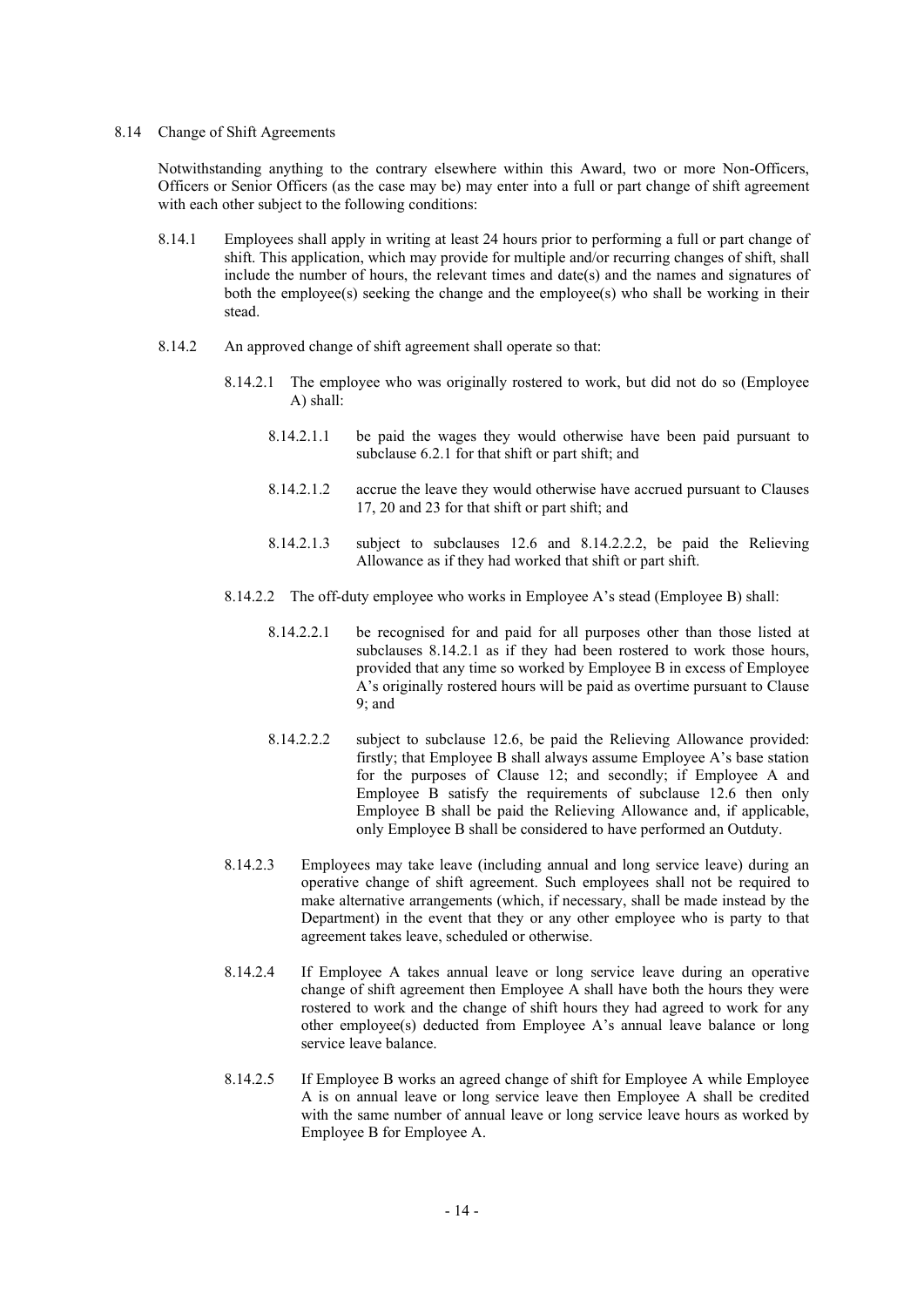- 8.14.2.6 If Employee B takes any form of leave (including, for example, sick leave) when scheduled to work an agreed change of shift for Employee A then those leave hours shall be deducted (but not paid for) from Employees B's relevant leave balance, unless it is a part change of shift agreement pursuant to 8.14.2.7.
- 8.14.2.7 Employee B may elect to enter into a change of shift agreement while on annual leave. In these circumstances, Employee B's entire annual leave period shall be debited for the hours they were rostered off on annual leave.
- 8.14.3 Employees shall not be permitted to perform full or part changes of shift immediately prior to or following their own rostered shift unless that full or part change of shift is to be worked at the same station as that rostered shift.
- 8.14.4 An on duty employee who has arranged a part change of shift shall not be permitted to leave duty until properly relieved by the employee who has agreed to work in their stead.
- 8.14.5 If there is a call of fire or any other emergency that disturbs or prevents a previously arranged part change of shift, no arrangement shall be made, or be expected to be made, to recall another employee. Any inconvenience shall be borne by the employees concerned without redress.
- 8.14.6 The Department shall not refuse an application to perform a full or part change of shift without good and proper reason, but may cancel a previously approved change of shift on the same basis provided sufficient notice is given to the affected employees.
- 8.14.7 Subject to subclause 8.14.2.3, an employee who has entered into a change of shift agreement will remain bound by that agreement unless and until such time as the other employee(s) concerned agrees, in writing, to terminate that agreement, or a change of shift is cancelled by the Department pursuant to subclause 8.14.6.

#### **9. Overtime**

- 9.1 Subject to subclause 9.2, overtime shall be paid for at the rate of time and one-half for the first two hours and at the rate of double time thereafter, provided that an employee who is required to work overtime shall be entitled to payment for at least 15 minutes of overtime on each occasion that the employee is called upon to work overtime. To avoid doubt, where work commences prior to the start of an employee's rostered shift and continues beyond the conclusion of that shift then the relevant rate of pay shall be determined by having regard to the entire period of overtime worked, so that any and all overtime worked in excess of two hours is paid at the rate of double time.
- 9.2 Any time worked by an employee in excess of 24 consecutive hours shall be paid for at the rate of double time, regardless of that employee's roster.
- 9.3 For meal allowance entitlements where an employee works overtime, see Clause 10, Meals and Refreshments.
- 9.4 When it is reasonably necessary for an employee who has returned to the station either before or after the ceasing hour of the shift to clean up before leaving the station, and thereby justifiably leaves the station after the ceasing hour, the time so reasonably and necessarily occupied beyond the ceasing hour shall be paid for as overtime.
- 9.5 The hourly rate of pay for an employee in the classification of Firefighter, Qualified Firefighter, Senior Firefighter, Leading Firefighter, Station Officer, Leading Station Officer, Inspector, Operational Support Level 1, Operational Support Level 2 or Operational Support Inspector shall be ascertained for the purpose of this clause by dividing the employee's "Per Week" rate of pay by 41.75. The hourly rate of pay for an employee in the classification of Recruit Firefighter, Operational Support Level 2a or Operational Support Level 3a shall be ascertained for the purpose of this clause by dividing the employee's "Per Week" rate of pay by 40.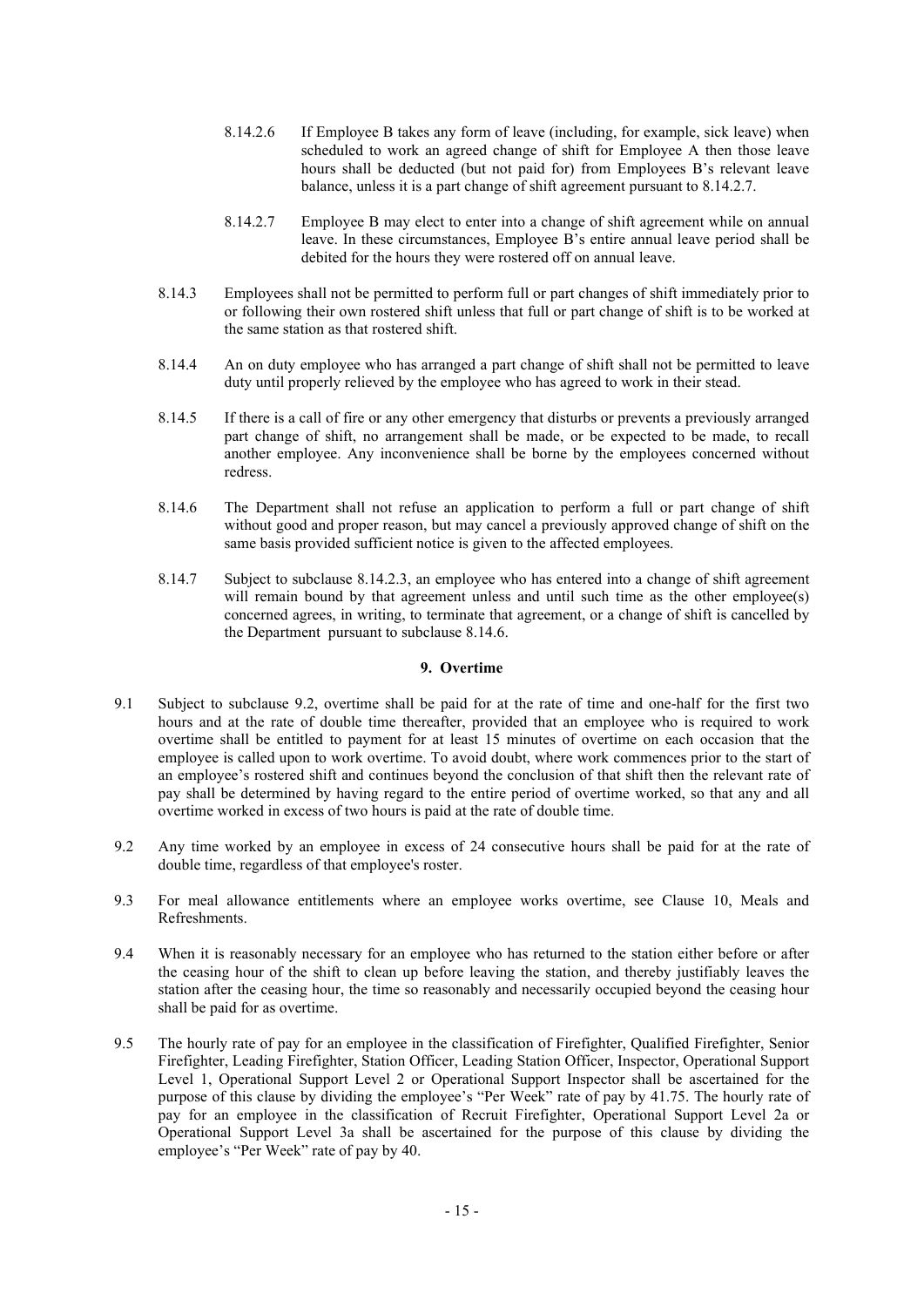- 9.6 Recall to Incident
	- 9.6.1 An employee who is off duty and who is called upon, pursuant to subclause 9.6.2, to report for duty to attend an incident shall be entitled to a minimum payment equal to two hours at overtime rates.
	- 9.6.2 Notwithstanding anything elsewhere contained in this clause, in the case of an incident, all employees off duty shall be liable to be called upon to report for duty and if called upon shall report immediately for duty
	- 9.6.3 An employee who is on annual leave or long service leave and who reports for duty to attend an incident shall, in addition to payment pursuant to subclause 9.1, be credited with consolidated leave equal to the amount of time so worked.
	- 9.6.4 For meal allowance entitlements when the employee remains on duty for a period of four hours or more in connection with a recall pursuant to subclause 9.6.1, see Clause 10, Meals and Refreshments.
- 9.7 Recall to Maintain Required Staffing Levels
	- 9.7.1 An employee off duty who is required to report for duty for the purpose of maintaining required staffing levels shall, on so reporting, be entitled to a minimum payment equal to four hours at overtime rates.
- 9.8 Where an employee recalled pursuant to either subclauses 9.6.2 or 9.7.1:
	- 9.8.1 Is required to transport the employee's gear from the station/location at which the gear is located to another station/location in order to perform the duties of the recall, such employee shall be paid the Kilometre Allowance set at Item 2 of Table 3 of Part C, for the distance travelled on the forward journey between the two locations, provided that employees who are placed upon a transfer register pursuant to clause 28, Transfers Outside of the GSA, and are claiming residential priority shall instead be paid the Kilometre Allowance for the distance between the permanently staffed station closest to their primary residence and the station/location where the duties of the recall are to be performed.
	- 9.8.2 Is required to transport the employee's gear back to the station/location at which the gear was located because the Department is unable to do so, the employee shall also be entitled to be paid kilometres equal to the forward journey at subclause 9.8.1. For the purpose of this subclause "distance travelled" means the agreed distance or, if the distance is not covered by a Matrix, the actual kilometres between the two stations/locations.
	- 9.8.3 Incurs a toll as a consequence of using a bridge, tunnel or motorway when travelling to perform the recall, such employee shall be reimbursed for the cost of the toll.
- 9.9 On such nights as may be fixed by the Department or by the Commissioner on reasonable notice in the circumstances not exceeding two nights in any week, an employee shall work such overtime as is reasonably necessary for usual Brigade inspections, or for giving instructions to Retained Firefighters.
- 9.10 When overtime work is necessary it shall, except in the case of an emergency, be so arranged that employees have at least eight consecutive hours off duty between the work of successive shifts. Where an employee works so much overtime between the termination of the employee's ordinary work on any day or shift, and the commencement of the employee's ordinary work on the next day or shift, that the employee has not had at least eight consecutive hours off duty between these times, the employee shall be released after completion of such overtime until the employee has had eight consecutive hours off duty without loss of pay for ordinary working time occurring during such absence.
	- 9.10.1 If on the direction of the employee's authorised supervisor, such employee resumes or continues work without having had such eight consecutive hours off duty, the employee shall be paid at the rate of double time until the employee is released from duty for such period, and the employee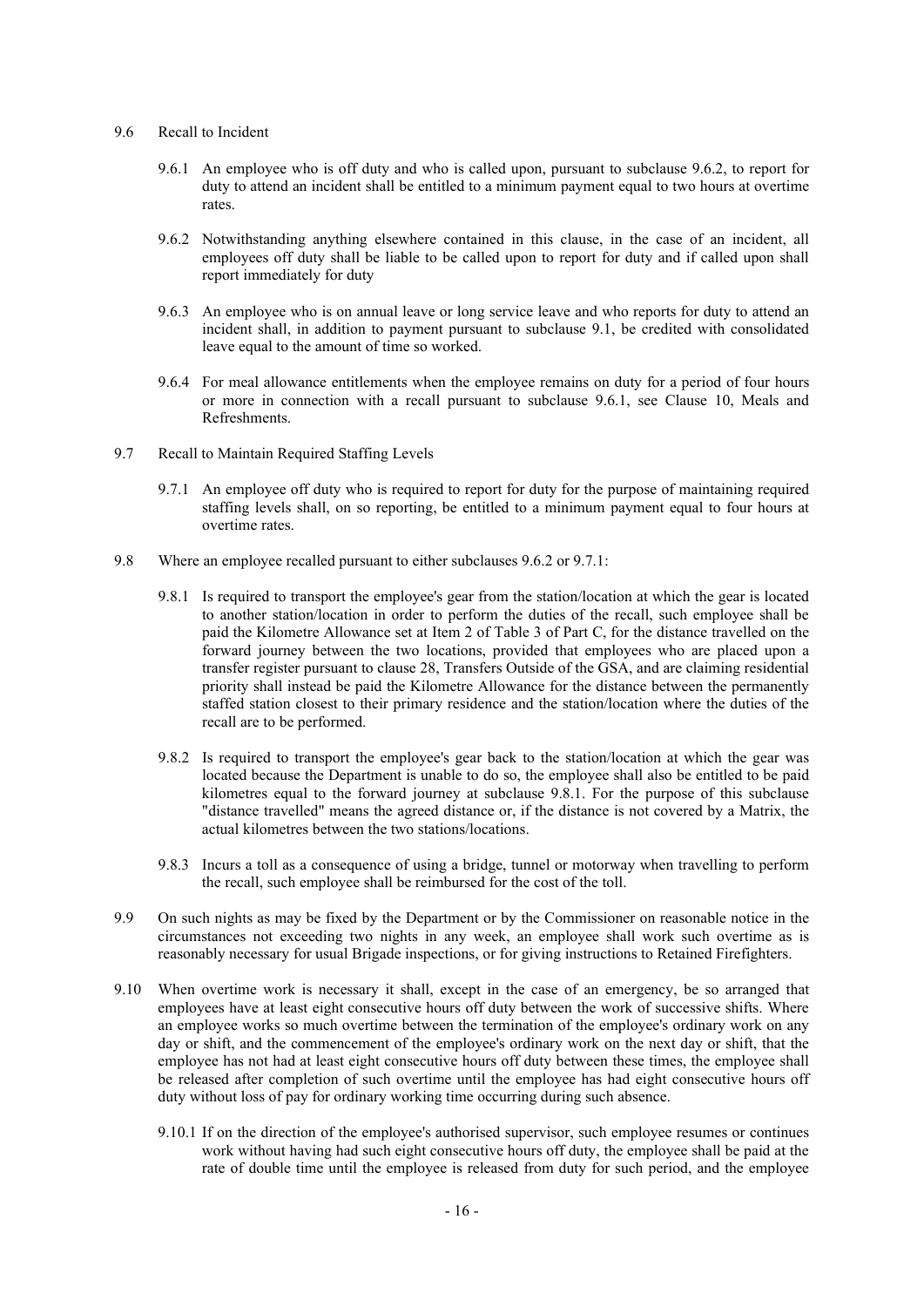shall be entitled to be absent until the employee has had eight consecutive hours off duty without loss of pay for ordinary working time occurring during such absence.

9.10.2 Provided that while recalls shall be paid for at overtime rates in accordance with this Award, where the actual total time worked on a recall or recalls is less than 3 hours it shall not count for the purpose of determining whether an employee has had an eight hour break pursuant to this subclause.

#### **10. Meals and Refreshments**

#### 10.1 Attendance at an Incident

- 10.1.1 For the purposes of this clause, an "incident" also includes hazard reduction or any similar situation where facilities comparable to those provided at fire stations are not available to partake of a meal.
- 10.1.2 Where an employee attends an incident which extends for two hours or more; Refreshments shall be provided no later than two hours after the start of the incident.
- 10.1.3 Where such an incident extends for four hours or more, the employee shall be provided with a Substantial Meal. After every subsequent four hours of attendance at such an incident, a further Substantial Meal shall be provided.
- 10.2 Payment in Lieu of the Provision of Refreshments/Meals
	- 10.2.1 Where Refreshments are not provided in terms of subclause 10.1.2, the Refreshment Allowance set at Item 15 of Table 3 of Part C, shall be paid.
	- 10.2.2 Where an Emergency Meal is supplied in lieu of a Substantial Meal, the Refreshment Allowance set at Item 15 of Table 3 of Part C, shall be paid.
	- 10.2.3 Where a Substantial Meal or Emergency Meal is not provided in terms of subclause 10.1.3, the Meal Allowance set at Item 14 of Table 3 of Part C, shall be paid.

# 10.3 During Overtime

- 10.3.1 An employee who works overtime which:
	- 10.3.1.1 involves the attendance at an incident shall be provided with refreshments/meals in terms of subclauses 10.1.2 and 10.1.3 or the payment in lieu thereof as prescribed in subclause 10.2;
	- 10.3.1.2 does not involve attendance at an incident and is not a recall for the purpose of maintaining required staffing levels, shall, if such overtime extends for more than two hours, be paid the Meal Allowance set out at Item 14 of Table 3 of Part C. After every subsequent four hours of such overtime worked, the Refreshment Allowance set out at Item 15 of Table 3 of Part C, shall be paid.
- 10.4 Method of Payment and Calculation of Allowances in Lieu of Refreshments/Meals
	- 10.4.1 The payments referred to in subclause 10.3.1.2 (only) shall, unless the Officer-in-Charge is not available to make such payment, be made prior to or at the cessation of the shift or overtime as the case may be. In cases where the Officer-in-Charge is not available to make payment, the employee shall be paid at the earliest opportunity thereafter.
	- 10.4.2 The allowances referred to in this clause shall be calculated as follows:-
		- 10.4.2.1 The Meal Allowance at Item 14 of Table 3 of Part C, is the average, rounded to the nearest five cents, of the amounts prescribed for the overtime meal allowances for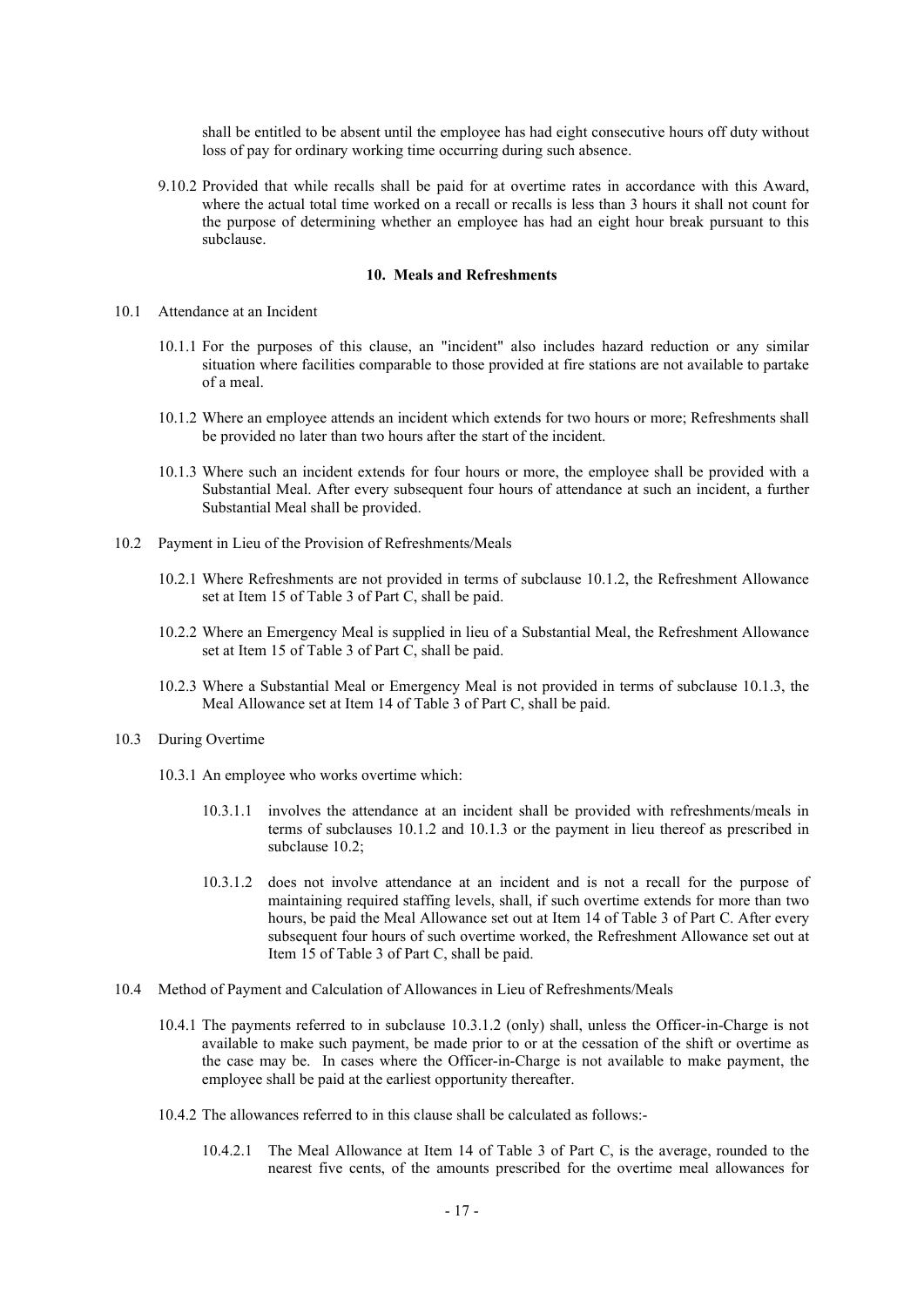breakfast, lunch and dinner at Item 19 of Table 1 Part B of the Crown Employees (Public Service Conditions of Employment) Award 2002.

- 10.4.2.2 The Refreshment Allowance in Item 15 of Table 3 is half, rounded to the nearest five cents, of the Meal Allowance in Item 14 of Table 3 of Part C.
- 10.4.2.3 The amounts specified in 10.4.2.1 and 10.4.2.2 shall be adjusted on 1 July in line with the corresponding reasonable allowance amount for overtime meals for the appropriate financial year as published by the Australian Taxation Office (ATO).

#### **11. Transport**

11.1 Where an employee has been rostered for duty and works from 0800 hours to 1800 hours and is retained on overtime and ceases duty after 2000 hours and public transport or other normal means of transport is not reasonably available, arrangements may be made by the Department to provide transport (by taxi or otherwise) to ensure that the employee obtains reasonable transport home.

#### **12. Relieving Provisions**

- 12.1 The provisions of this clause shall only apply to:
	- 12.1.1 Relieving Employees, as defined in Clause 4, when such employees work a rostered shift at either the employee's base station/location or performs a relief duty at another station/location; and
	- 12.1.2 Other employees when such employees perform an "Outduty", as defined in Clause 4.
- 12.2 Relieving Employees shall be assigned to a base station/location which, as far as is practicable having regard to the Department's operational requirements, is in the employee's stated preferred Zone, or in the Zone closest to the employee's residence.
- 12.3 Relieving Employees shall report for duty at their base station/location unless otherwise directed.
- 12.4 Subject to the exceptions in subclause 12.4.1, employees cannot be directed to perform relief duty outside the Fire District to which they are attached.
	- 12.4.1 Exceptions
		- 12.4.1.1 Relieving Employees (pursuant to subclause 12.1.1);
		- 12.4.1.2 Employees (pursuant to subclause 12.1.2) who are placed upon a transfer register pursuant to clause 28, Transfers Outside of the GSA, and are claiming residential priority may be directed to relieve in an area to which that transfer register applies.
- 12.5 Notwithstanding the provisions of subclause 12.4, any employee may elect to perform relief duty outside the Fire District to which they are attached.
- 12.6 Relieving Allowance
	- 12.6.1 The Relieving Allowance set at Item 16 of Table 3 of Part C shall be paid to:
		- 12.6.1.1 a Relieving Employee for each rostered shift worked by the employee at the employee's base station and, except as provided for by subclause 12.6.2 or as otherwise provided by this Award, for each rostered shift on which the employee performs a relief duty at another station/location.
		- 12.6.1.2 other employees on each occasion, except as provided for by subclause 12.6.2 or as otherwise provided by this Award, when such employees perform an Outduty in terms of subclause 12.1.2.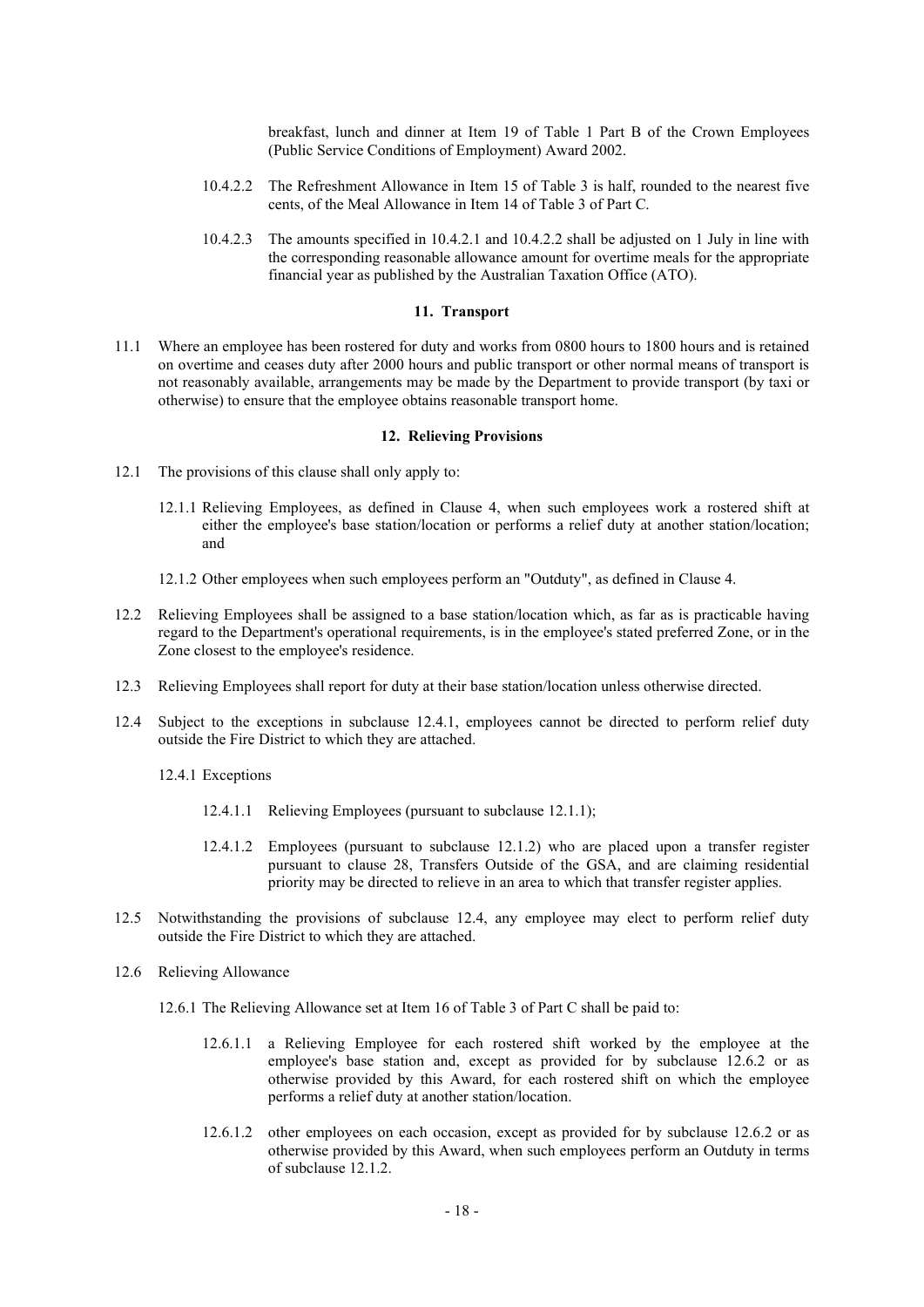- 12.6.2 Unless otherwise provided in this Award, the Relieving Allowance prescribed in subclause 12.6.1 shall not be paid to either a Relieving Employee (or other employee pursuant to subclause 12.1.2) in cases where the employee is compensated for excess travelling time and/or payment for travel/accommodation expenses in accordance with the provisions of Clause 26, Travelling Compensation.
- 12.7 Unless specifically provided for elsewhere in this clause, when a Relieving Employee (or other employee pursuant to subclause 12.1.2) is required to perform relief duty on a rostered shift at another station/location:
	- 12.7.1 included within a Matrix and for which an agreed distance therefore exists, the employee shall be entitled to, in addition to the relieving allowance, payment of the Kilometre Allowance set out at Item 2 of Table 3 of Part C, for that agreed distance.
	- 12.7.2 not included within a Matrix or where the base station/location and other stations/locations are in separate Matrices and therefore not covered by subclause 12.7.1:
		- 12.7.2.1 with prior notice, the employee shall be entitled to payment of:
			- 12.7.2.1.1 the Relieving Allowance; and
			- 12.7.2.1.2 if required to transport the employee's gear in order to perform the relief duty, the Kilometre Allowance set out at Item 2 of Table 3 of Part C, for the distance travelled on the forward journey from the station/location at which the gear is located to the relief station/location; and
			- 12.7.2.1.3 for travel other than for the transport of the employee's gear, the Kilometre Allowance set out at Item 2 of Table 3 of Part C for any excess distance travelled. For the purposes of this subclause, excess distance shall be any distance actually and reasonably travelled by the employee to the relief station/location in excess of that normally travelled by the employee to report for duty at the employee's base station/location; and
			- 12.7.2.1.4 if the Department is unable to transport the employee's gear back to the station/location at which the gear was located, the Kilometre Allowance set out at Item 2 of Table 3 of Part C, for the return kilometres equal to the forward journey.
		- 12.7.2.2 without prior notice, the employee shall be entitled to, in addition to the relieving allowance, payment of the Kilometre Allowance set out at Item 2 of Table 3 of Part C, for the distance actually travelled.
		- 12.7.2.3 For the purpose of this subclause "prior notice" means notice given whilst the employee was on duty, either during their rostered hours of work or whilst on overtime.
		- 12.7.2.4 For the purposes of subclauses 12.7.2.1.2 and 12.7.2.1.4 only, if an employee elects to perform relief duty outside of the fire district to which they are attached then the employee's base station/location shall be the closest permanently staffed station to their primary residence.
		- 12.7.2.5 the provisions of subclause 12.7.2.1 are to be read in conjunction with the provisions of subclause 12.8.
- 12.8 If, in a particular case, an employee considers that the presumed "no disadvantage" envisaged in the provisions of 12.7.2.1 is in fact not the case, the employee may submit a claim for the total compensation that the employee considers to be reasonable in the circumstances. All such claims must be supported with written reasons.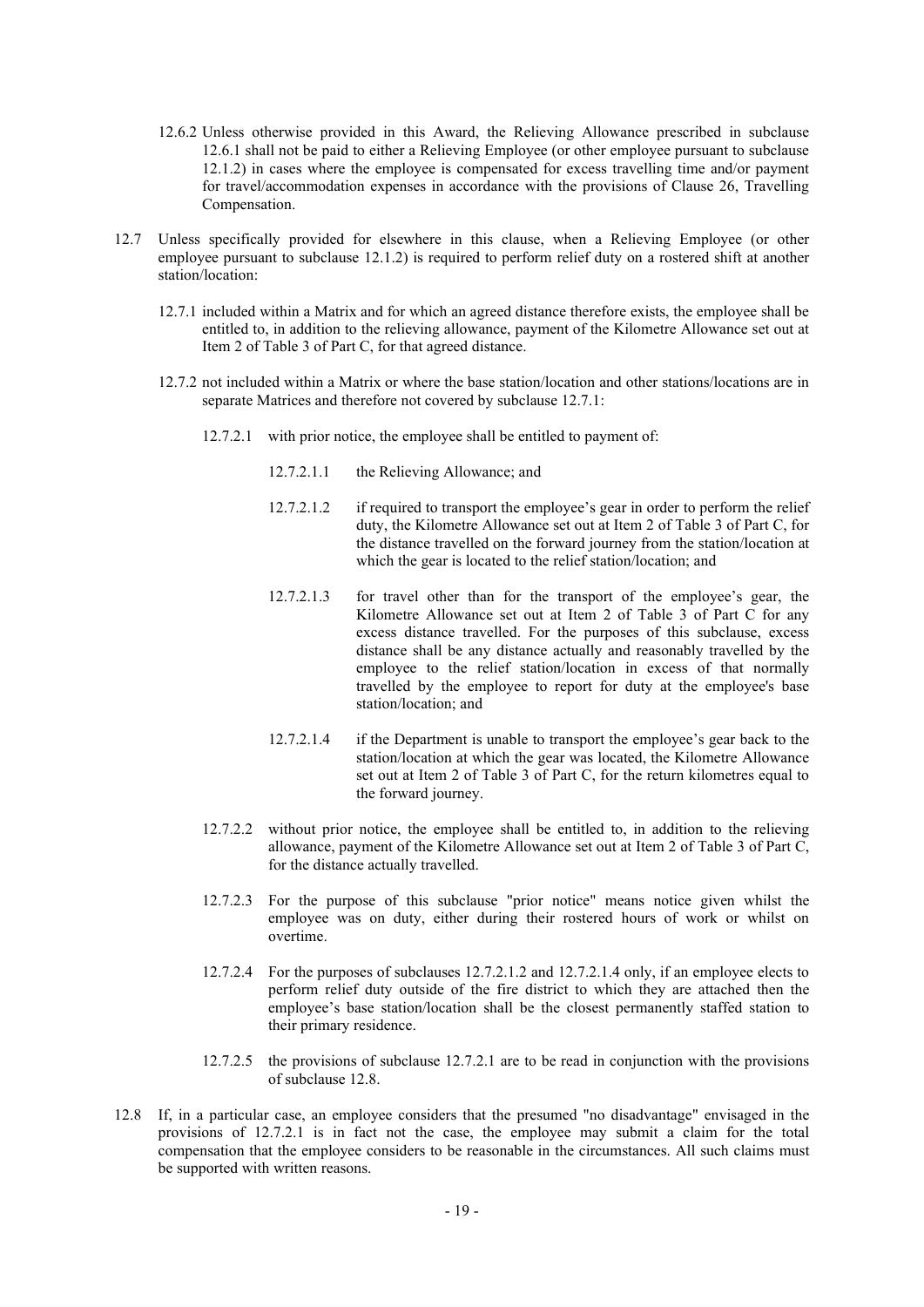- 12.9 For the purpose of this Clause, "distance" shall mean the agreed return distance prescribed between two stations/locations in a Matrix. Each Matrix shall stand alone for the purpose of calculating the relevant distance. If the distance between two stations/locations is not prescribed in a Matrix, then "distance" shall mean the actual distance necessarily and reasonably travelled.
- 12.10 The parties acknowledge that the majority of the distances contained in the Matrices have been calculated using an electronic measuring device. In the event that a discrepancy is identified, the distance in question shall first be rechecked using the electronic measuring device. If the discrepancy still exists then the distance in question shall be checked using, if practicable, a motor vehicle, and if not, some other method agreed to by the Department and the Union.
	- 12.10.1 If a distance in the Matrices is found to be incorrect, then a new agreed distance will be determined. Any new distance and its effective date will be published in the next available Commissioner's Orders.
	- 12.10.2 In cases where the corrected distance is more than that shown in the Matrices, it will take effect from the beginning of the pay period in which the discrepancy was first notified in writing by an employee.
	- 12.10.3 In cases where the revised distance is less than that contained in the Matrices, the new distance will operate prospectively from the beginning of the first pay period to commence on or after the date that the new distance is published in Commissioner's Orders.
- 12.11 Multiple Reliefs During a Rostered Shift.
	- 12.11.1 Where a Relieving Employee (or other employee pursuant to subclause 12.1.2) performs relief duties during a rostered shift at more than one station/location, payment shall be made for kilometres for the forward journey/journeys between the station at which duty commenced and the subsequent station/s and between the station at which duty ceased and the station at which duty commenced. Provided that this provision shall not reduce any entitlement that the employee may have in relation to commencing duty at the station at which duty commenced.
	- 12.11.2 The provisions of subclause 12.11.1 shall not apply in cases where the provisions of Clause 26, Travelling Compensation, apply.
- 12.12 Provision of Transport
	- 12.12.1 Where a Relieving Employee (or other employee pursuant to subclause 12.1.2) is directed without prior notice after the commencement of a rostered shift, to perform relief duty at another station/location, the employee may request the provision of transport by the Department.
	- 12.12.2 Where an employee requests the provision of transport in terms of subclause 12.12.1, the employee shall be entitled to the following provisions. Apart from these provisions, no other provisions of this clause shall apply.
		- 12.12.2.1 Payment of the Relieving Allowance.
		- 12.12.2.2 Except if the employee makes an election in terms of subclause 12.12.2.3, the employee shall be entitled to transport back to the station/location at which duty commenced and to travelling time as prescribed in Clause 26, Travelling Compensation, for the time actually taken, from the completion of duty, to return to the station at which duty commenced.
		- 12.12.2.3 Where an employee elects to return to the station/location after completion of duty to the station at which duty commenced by the employee's own means, the employee shall be entitled to be paid the Kilometre Allowance set at Item 2 of Table 3 of Part C, for half the distance prescribed in the relevant Matrix. If no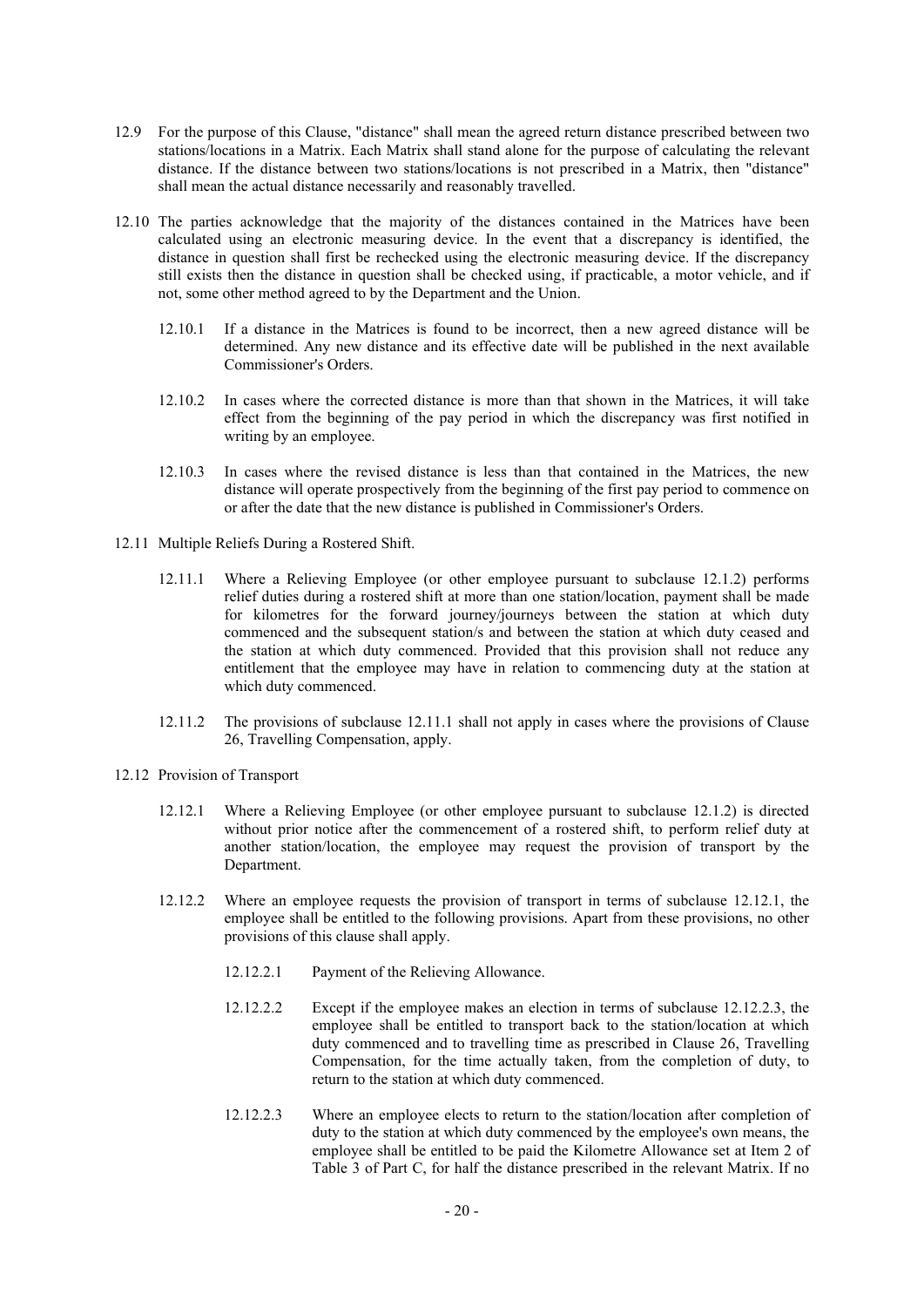distance is prescribed, the distance shall be the actual distance necessarily and reasonably travelled by the employee to return to the station at which duty commenced.

- 12.13 Where a Relieving Employee (or other employee pursuant to subclause 12.1.2) incurs a toll as a consequence of using a bridge, tunnel or motorway when travelling to perform a relief duty, such employee shall be reimbursed for the cost of the toll.
- 12.14 A Relieving Employee (or other employee pursuant to subclause 12.1.2), who is directed to perform a relief duty on a rostered shift at a station/location which requires the employee to reside at a place other than the employee's residence, shall be entitled to the relevant provisions of Clause 26, Travelling Compensation, in lieu of the provisions of this clause.
- 12.15 Where a Relieving Employee (or other employee pursuant to subclause 12.1.2) performs a relief at a station/location which, under normal circumstances would not require the employee to reside at a place other than the employee's residence, but because of special circumstances the employee is given approval by the Department for accommodation in order to have sufficient rest before returning home, the employee shall be entitled to the following:
	- 12.15.1 Appropriate accommodation provided or arranged by the Department.
	- 12.15.2 Retention of the Relieving Allowance.
	- 12.15.3 With the exception of travelling time and costs for travel, the relevant provisions of Clause 26, Travelling Compensation.
	- 12.15.4 The Kilometre Allowance set at Item 2 of Table 3 of Part C, as if the employee had not stayed in the accommodation.
- 12.16 The Relieving Allowance set at Item 16 and the Kilometre Allowance set at Item 2 of Table 3 of Part C, include compensation for excess travelling time and the cost of excess travel to and from the station/locations at which relief duties are performed on a rostered shift.
- 12.17 Performance of Outduties.
	- 12.17.1 An employee cannot be directed to perform more than twelve (12) Outduties in any Calendar year, unless the employee is a Leading Station Officer who is performing higher duties pursuant to Clause 7.
	- 12.17.2 Notwithstanding the provisions of subclause 12.17.1, an employee may elect to perform more than twelve (12) Outduties in any Calendar year.
- 12.18 The provisions of this clause do not apply in cases where an employee acts up in a position following an expression of interest pursuant to subclause 7.10.2 or where an employee acts up as an Executive Officer, or where an employee, not being a Relieving Employee, acts up at the employee's base station/location.
- 12.19 Unless specifically provided for by this Clause, the provisions of Clause 12, Relieving Provisions and Clause 26, Travelling Compensation, shall be mutually exclusive. That is, an employee shall be entitled to claim, in relation to a particular situation, under either Clause 12, or Clause 26, shall not be entitled to claim under both.
- 12.20 Notwithstanding subclause 12.19, a relieving employee who:
	- 12.20.1 is directed to perform relief duty outside the fire district to which they are attached and who is entitled to claim the provisions of subclause 26.3.1; and/or
	- 12.20.2 is directed to perform overtime at a temporary work location before the normal commencing time of their rostered shift and who is entitled to claim the provisions of subclause 26.3.1.1;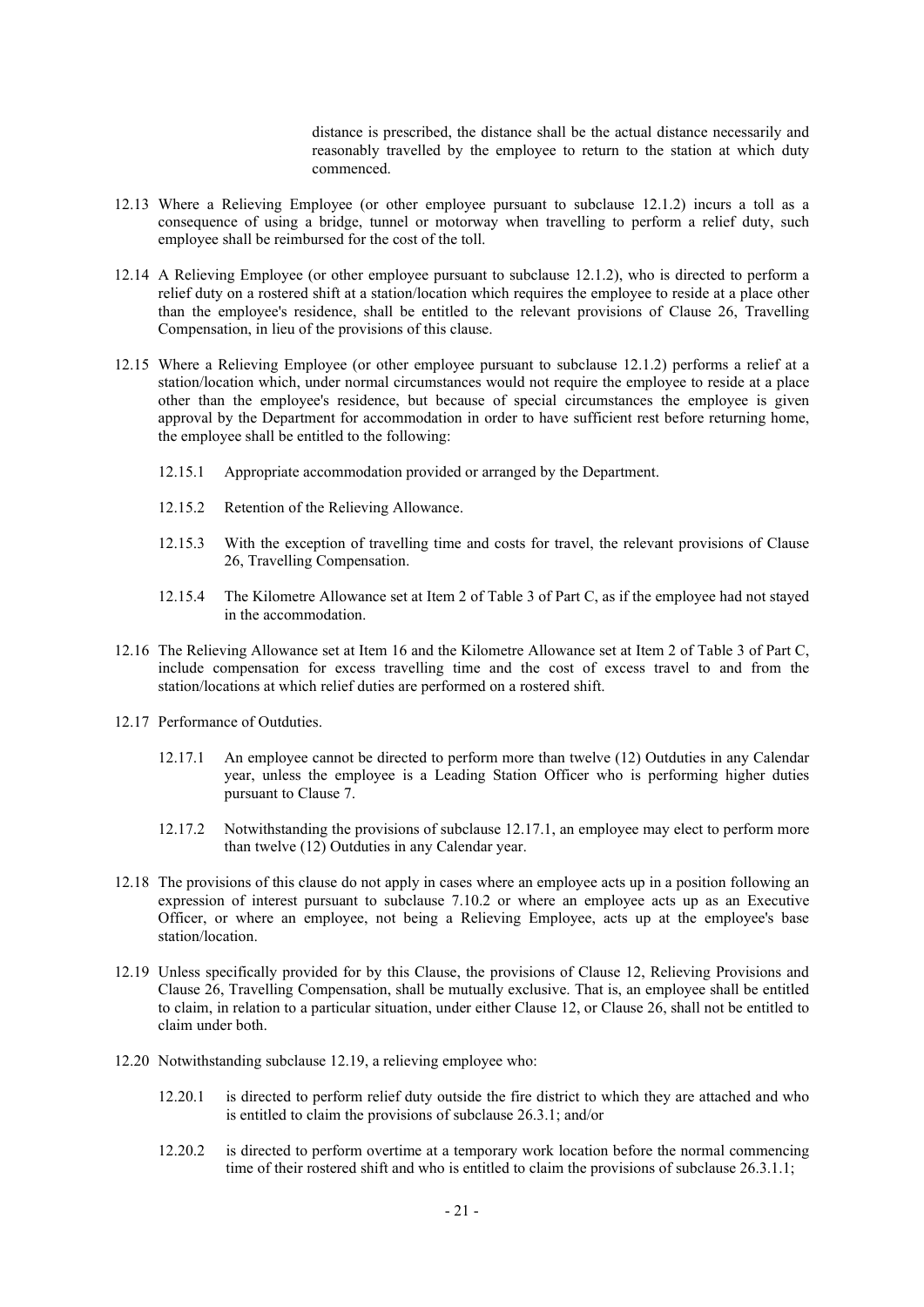shall be paid such entitlements and retain the entitlements of Clause 12.

12.21 Where an employee is required to use the employee's private vehicle to perform a Stand By, compensation shall only be in terms of subclause 6.6.2.1.

#### **12a. Interstate and International Deployments**

- 12a.1 Subject to subclause 12a.2, the provisions of this Clause shall apply to employees who are invited and who elect to respond to an extended interstate or international emergency as part of a deployment.
- 12a.2 In the case of routine cross-border incidents and/or interstate or international deployments of less than 48 hours and/or direction to respond to an interstate or international emergency, employees shall remain entitled to the general provisions of this Award and the special provisions of this Clause shall not apply.
- 12a.3 Employees shall be paid for travelling time to and from the emergency:
	- 12a.3.1 on the day of departure until midnight Sydney time, in accordance with Clause 26, provided that subclauses 26.1.4, 26.1.7 and 26.2 shall not apply; and
	- 12a.3.2 on any day between the day of departure to and the day of return from the deployment, in accordance with subclause 12a.4.2; and
	- 12a.3.3 on the day of return, in accordance with Clause 26, provided that subclauses 26.1.4, 26.1.7 and 26.2 shall not apply.
- 12a.4 Employees shall be paid for work performed:
	- 12a.4.1 on the day of departure until midnight Sydney time, at single time during their rostered hours of work pursuant to Clause 8, and at overtime rates otherwise; and
	- 12a.4.2 for each day between the day of departure to and the day of return from the deployment, all time at single time, provided that:
		- 12a.4.2.1 employees shall receive a minimum payment for each day equal to 16 hours per day, regardless of the hours actually worked; and
		- 12a.4.2.2 any time actually worked at the direction of an employee's authorised supervisor in excess of 16 hours shall be paid at double time; and
		- 12a.4.2.3 employees on double time pursuant to subclause 12a.4.3.2 who resume or continue work without having had 8 consecutive hours off duty shall continue to be paid at the rate of double time until released from duty for such period, and such employees shall be entitled to remain off duty for eight consecutive hours without loss of pay at subclause 12a.4.3.1; and
	- 12a.4.3 from midnight Sydney time on the day of return, at single time during their rostered hours of work pursuant to Clause 8, and at overtime rates otherwise.
- 12a.5 Accommodation for Interstate Deployments
	- 12a.5.1 Employees on interstate deployment who are not provided with accommodation of a standard comparable to that required in NSW shall be paid the relevant accommodation allowance set at Item 7 of Table 4 of Part C or, if the deployment location is not listed in Table 4, the reasonable accommodation allowance for that location as published by Australian Taxation Office (ATO).
	- 12a.5.2 Employees who are provided with accommodation shall be paid the Incidental Expenses Allowance set at Item 8 of Table 4 of Part C, for each day of attendance.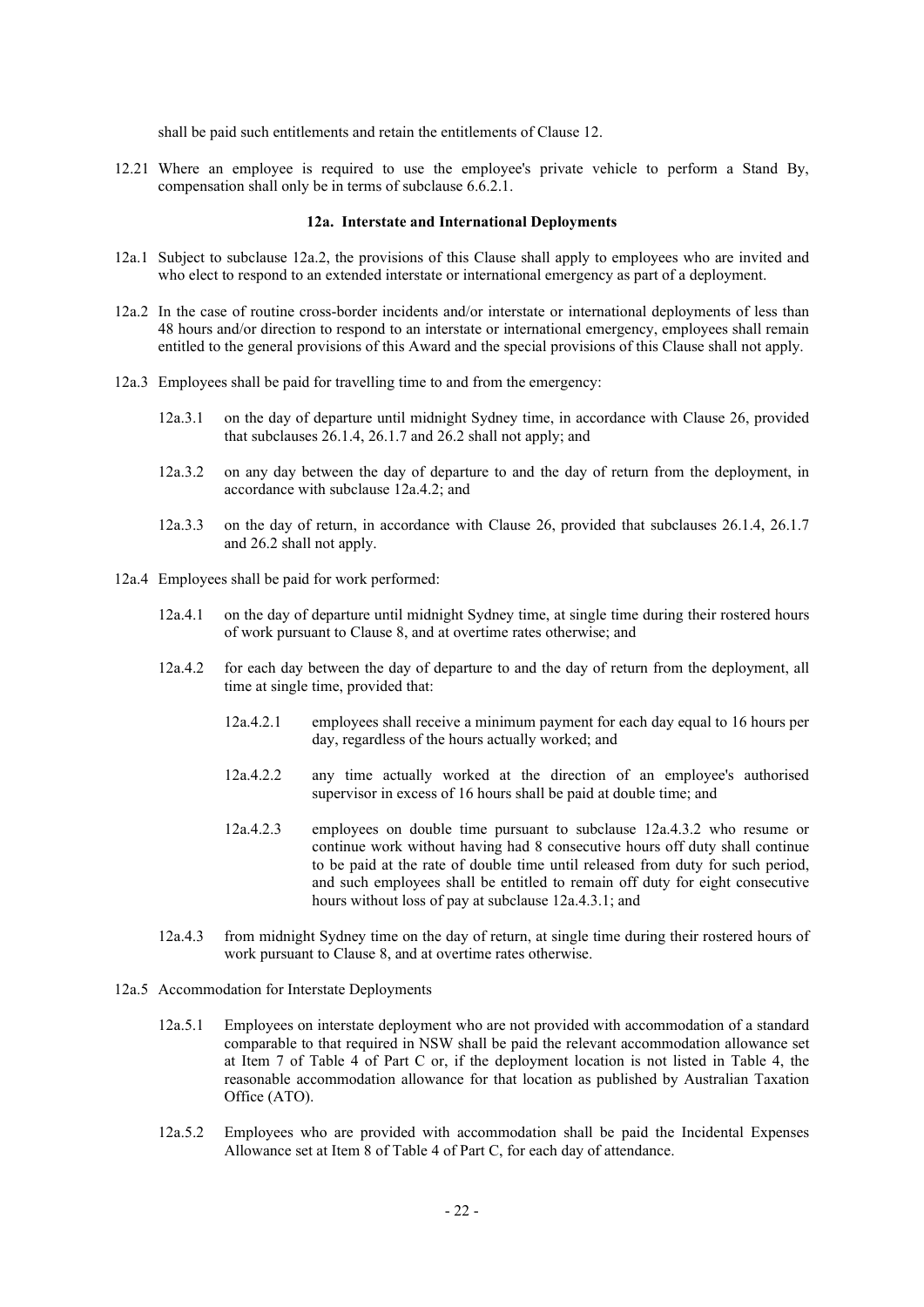- 12a.6 Meals for Interstate Deployments
	- 12a.6.1 Employees on interstate deployment shall be provided with substantial meals for breakfast, lunch and dinner throughout the period of deployment.
	- 12a.6.2 For each meal not provided in accordance with subclause 12a.6.1, the Meal Allowance set at Item 14 of Table 3 of Part C shall be paid.
	- 12a.6.3 Where employees are required to work between the meals provided for in subclause 12a.6.1, such employees shall be entitled to the refreshments and meals prescribed by subclause 10.1.
- 12a.7 Deployment Allowance for International Deployments

Employees on international deployment shall be paid the Deployment Allowance set at Item 17 of Table 3 of Part C for each calendar day, or part thereof, from the day of departure until the day of return, inclusive.

- 12a.8 Additional Provisions
	- 12a.8.1 While interstate or international deployment does not in itself attract the relieving allowance, a Relieving Employee shall continue to be paid the relieving allowance for those days on which the Relieving Employee would normally have been rostered for duty.
	- 12a.8.2 An employee in receipt of any of the allowances set at subclauses 6.6.3 to 6.6.13 (inclusive) immediately prior to their deployment shall continue to be paid those allowances.
	- 12a.8.3 An employee who was performing higher duties immediately prior to their deployment shall continue to be paid at that rate of pay of the rank or classification in which the higher duties were being performed.
	- 12a.8.4 Any time worked pursuant to subclause 12a.4.2 shall only be compensated for by subclause 12a.4.2, provided that an employee shall continue to accrue leave as if they had worked their rostered hours of work pursuant to Clause 8.
	- 12a.8.5 The provisions of subclause 6.8 notwithstanding, the Commissioner may approve an additional payment for an Executive Officer who, while on interstate or international deployment, worked additional hours to those contemplated by subclause by 6.8.2.
	- 12a.8.6 Any stand off period shall be determined by the Commissioner having regard to each employee's actual hours of work prior to and during their deployment, and to their rostered hours of work following their deployment. Employees who are granted stand off time shall do so without loss of pay for ordinary working time during such absence.

#### **13. Progression and Promotion Provisions**

- 13.1 This clause prescribes:
	- 13.1.1 progression and promotion provisions, and;
	- 13.1.2 the constitution and operation of the Training Review Committee.

#### **Progression and Promotion Provisions**

13.2 All employees shall commence and remain on probation until the expiration of six weeks following their progression to Firefighter and shall thereafter be required to satisfy and maintain the competencies specified, by the Commissioner on the advice of the Training Review Committee, for the classification to which they are appointed.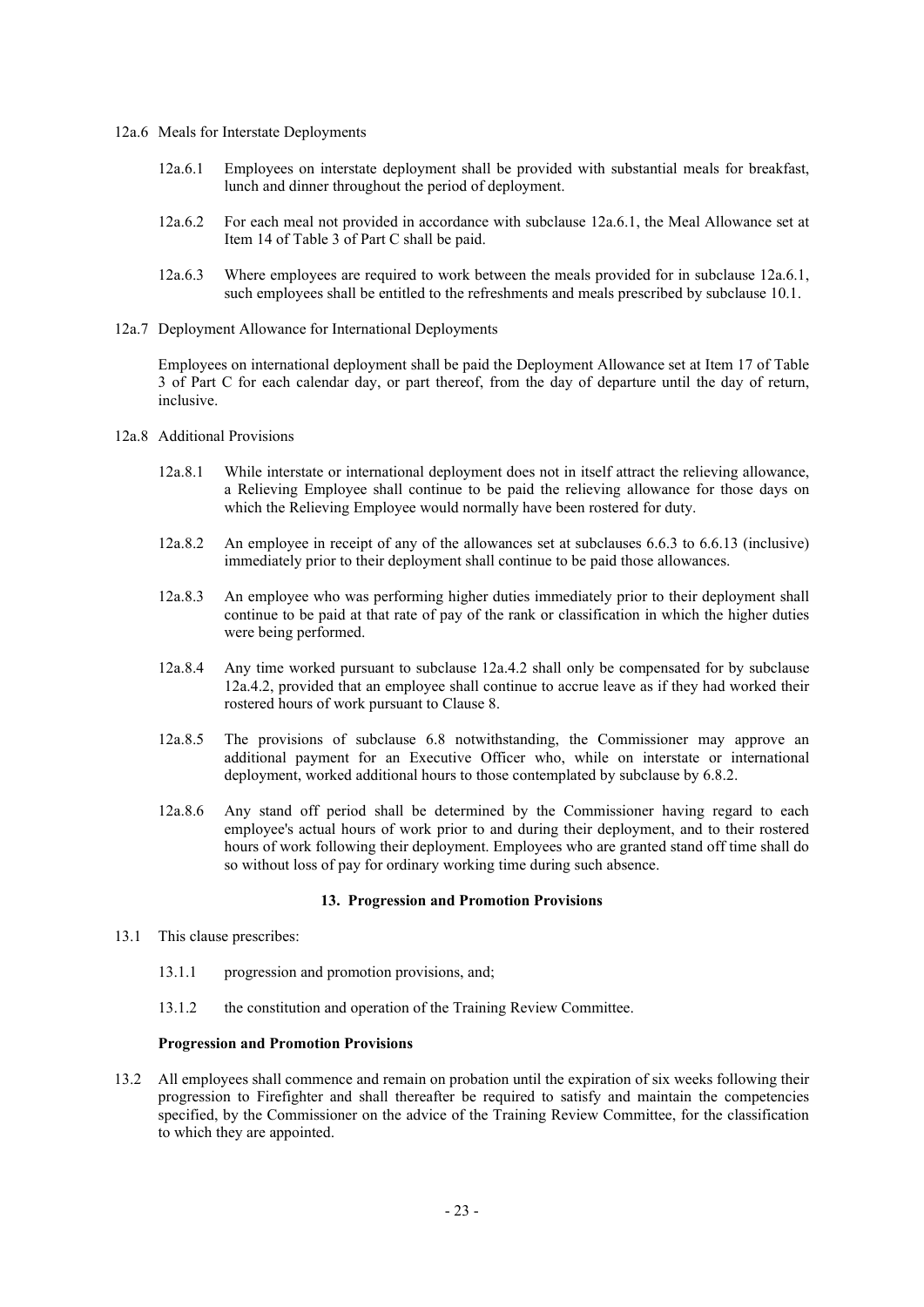# **Recruit Firefighter to Firefighter**

13.3 Progression from Recruit Firefighter to Firefighter shall be subject to the satisfactory completion of the training and/or training competencies undertaken at the Fire and Rescue NSW Training College and specified, by the Commissioner on the advice of the Training Review Committee, for progression to Firefighter.

# **Firefighter to Qualified Firefighter**

- 13.4 Progression from Firefighter to Qualified Firefighter shall be subject to twenty four (24) months service from the date of commencement as a Recruit Firefighter and the satisfactory completion of the training and/or training competencies specified, by the Commissioner on the advice of the Training Review Committee, for progression to Qualified Firefighter.
- 13.5 Progression to Qualified Firefighter is a mandatory achievement required for all Firefighters. Failure to achieve progression to this classification within a reasonable time will result in the employee being considered unsuitable for continued employment, and the employment of such an employee will be terminated accordingly. In such circumstances, the Department will advise the Union that the services of the employee are to be terminated.

#### **Qualified Firefighter to Senior Firefighter**

13.6 Progression from Qualified Firefighter to Senior Firefighter shall be subject to at least seventy two (72) months service from the date of commencement as a Recruit Firefighter and the satisfactory completion of the training and/or training competencies specified, by the Commissioner on the advice of the Training Review Committee, for progression to Senior Firefighter.

#### **Senior Firefighter to Leading Firefighter**

- 13.7 Progression from Senior Firefighter to Leading Firefighter shall be subject to the satisfactory completion of the Leading Firefighter Program specified by the Commissioner on the advice of the Training Review Committee.
	- 13.7.1 Applications for Leading Firefighter Program positions shall be called for from eligible applicants in Commissioner's Orders, with the closing date for applications to follow four weeks thereafter. The number and location of Leading Firefighter Program positions available shall be specified in the same Commissioner's Orders, and shall be solely dependent on the staffing needs of the Department.
	- 13.7.2 An eligible applicant for the purposes of subclauses 13.7.1 and 13.7.3 shall be a Senior Firefighter who: firstly, has completed at least twenty four (24) months service with Fire and Rescue NSW at Senior Firefighter rank as of the closing date for applications; secondly, has already taken the tests referred in subclause 13.7.3; and thirdly, is permanently attached to a station within the Transfer Register area in which the Leading Firefighter Program position is available. For the purposes of subclause 13.7 only, the GSA shall be considered a Transfer Register area and a permanent occupant of an Operational Support position (an Operational Support applicant) shall be considered to be permanently attached to a station within the GSA regardless of their actual work location.
	- 13.7.3 The successful applicants for Leading Firefighter Program positions shall be determined by order of the results achieved by eligible applicants in tests specified by the Commissioner following consultation between the Department and the Union. The Department shall accept the same number of eligible applicants as there were positions advertised for that location in accordance with subclause 13.7.1, provided that for each Operational Support applicant who is initially accepted the Department shall also accept one further non-Operational Support applicant, so that the final number of non-Operational Support applicants accepted within the GSA shall be equal to the number of positions advertised.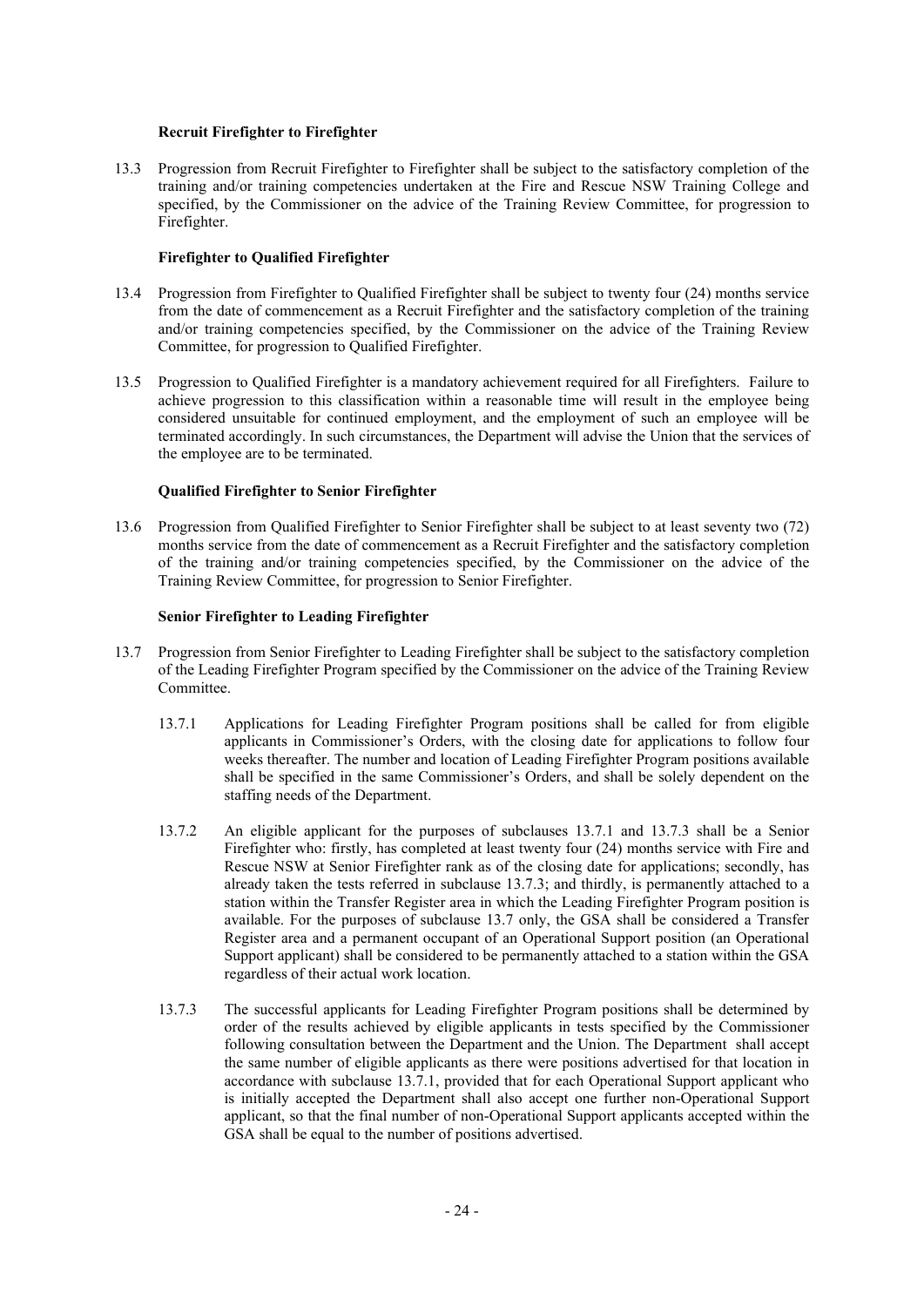13.7.4 Senior Firefighters accepted onto the Leading Firefighter Program who subsequently fail to satisfactorily complete the Program within a reasonable time shall be removed from the Program and shall not be readmitted to the Program unless and until such time as they successfully re-apply pursuant to subclauses 13.7.1, 13.7.2 and 13.7.3.

#### **Leading Firefighter to Station Officer**

- 13.8 Promotion from Leading Firefighter to Station Officer shall be determined by the merit selection process specified by the Commissioner following consultation between the Department and the Union and shall be subject to successful application for an advertised Station Officer vacancy and the subsequent satisfactory completion of the Station Officer Program specified by the Commissioner on the advice of the Training Review Committee.
	- 13.8.1 Subject to subclause 28.7, applications for promotion to Station Officer shall be called for from Leading Firefighters with at least twelve (12) months service with Fire and Rescue NSW at that rank as of the closing date for applications, in Commissioner's Orders, with the closing date for applications to follow four weeks thereafter. The number (and, if located outside of the GSA and Regional Transfer Register areas listed at subclause 28.2.2, both the number and the location) of Station Officer positions available shall be specified in the same Commissioner's Orders, and shall be solely dependent on the staffing needs of the Department.
	- 13.8.2 Leading Firefighters who successfully apply pursuant to subclause 13.8.1 (or Senior Firefighters who successfully apply pursuant to subclause 28.7.2) and who subsequently fail to satisfactorily complete the Station Officer Program within a reasonable time shall be removed from the Program and shall cease to be eligible for such promotion. Nothing shall prevent such employees from re-applying pursuant to subclause 13.8.1.

#### **Station Officer to Leading Station Officer**

- 13.9 Progression from Station Officer to Leading Station Officer shall be subject to the satisfactory completion of the Leading Station Officer Program specified by the Commissioner on the advice of the Training Review Committee and, in the case of a Station Officer who is a permanent occupant of an Operational Support Level 1 or Level 2 position or who applies pursuant to subclause 13.9.2.1.2, transfer to a station within the GSA.
	- 13.9.1 Applications for Leading Station Officer Program positions shall be called for from eligible applicants in Commissioner's Orders, with the closing date for applications to follow four weeks thereafter. The number and location of Leading Station Officer Program positions available shall be specified in the same Commissioner's Orders, and shall be solely dependent on the staffing needs of the Department.
	- 13.9.2 An eligible applicant for the purposes of subclauses 13.9.1 and 13.9.3 shall be a Station Officer who has completed at least twelve (12) months service with Fire and Rescue NSW at Station Officer rank as of the closing date for applications, provided that:
		- 13.9.2.1 if the Leading Station Officer Program position available is located within the GSA, the applicant must also be either:
			- 13.9.2.1.1 permanently attached to a station within the GSA; or
			- 13.9.2.1.2 permanently attached to a station located both outside of the GSA and outside of a Regional Transfer Register Area; or
			- 13.9.2.1.3 the permanent occupant of an Operational Support position; or
		- 13.9.2.2 if the Leading Station Officer Program position available is located outside of the GSA but within a Regional Transfer Register Area, the applicant must also be permanently attached to a station within that Regional Transfer Register area; or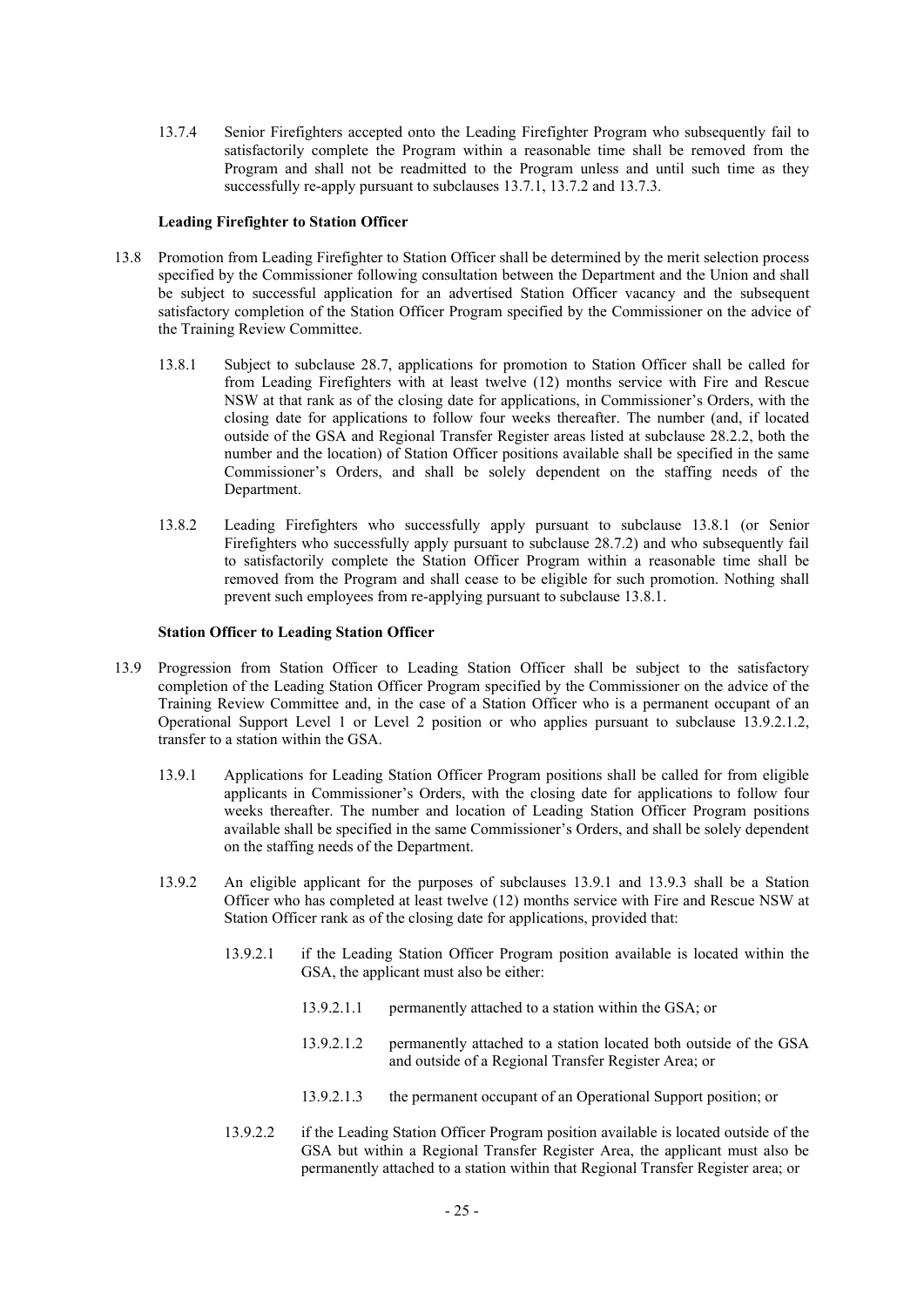- 13.9.2.3 if the Leading Station Officer Program position available is at a Country Officer station (as defined by subclause 28.7.2.1) and there is no Station Officer vacancy at that station, the applicant must also be permanently attached to that station.
- 13.9.3 The successful applicants for a Leading Station Officer Program position shall be selected from the eligible applicants using the selection process specified by the Commissioner following consultation between the Department and the Union. The Department shall accept the same number of suitable eligible applicants as there were positions advertised for that location in accordance with subclause 13.9.1.
- 13.9.4 Station Officers accepted onto the Leading Station Officer Program who subsequently fail to satisfactorily complete the Program within a reasonable time shall be removed from the Program and shall not be readmitted to the Program unless and until such time as they successfully re-apply pursuant to subclauses 13.9.1, 13.9.2 and 13.9.3.

#### **Leading Station Officer to Inspector**

- 13.10 Promotion from Leading Station Officer to Inspector shall be determined by the merit selection process specified by the Commissioner following consultation between the Department and the Union and shall be subject to successful application for an advertised Inspector vacancy and the subsequent satisfactory completion of the Inspector Program specified, by the Commissioner on the advice of the Training Review Committee.
	- 13.10.1 Subject to subclause 28.7, applications for promotion to Inspector shall be called for from Leading Station Officers with at least twelve (12) months service with Fire and Rescue NSW at that rank as of the closing date of applications, in Commissioner's Orders, with the closing dates of applications to follow four weeks thereafter. The number (and, if located in areas outside of the GSA and the Newcastle, Central Coast and Illawarra Transfer Register areas, both the number and the location) of Inspector and/or Operational Support Inspector positions available shall be specified in the same Commissioner's Orders, and shall be solely dependent on the forward planning needs of the Department.
	- 13.10.2 Leading Station Officers who successfully apply pursuant to subclause 13.10.1 (or Station Officers who successfully apply pursuant to subclause 28.7.3 or 28.7.4) and who subsequently fail to satisfactorily complete the Inspector Program within a reasonable time shall be removed from the Program and shall cease to be eligible for such promotion. Nothing shall prevent such employees from re-applying pursuant to subclause 13.10.1.

#### **Inspector to Superintendent**

13.11 Promotion from Inspector to Superintendent shall be determined by the merit selection process specified by the Commissioner following consultation between the Department and the Union.

#### **Chief Superintendent**

13.12 Promotion from Inspector or Superintendent to Chief Superintendent shall be determined by the merit selection process specified by the Commissioner following consultation between the Department and the Union.

#### **General Provisions**

- 13.13 While the progression/promotion provisions specified in this clause refer to minimum periods of service as one of the requirements for such progression/promotion, the Department and the Union acknowledge and accept that:
	- 13.13.1 as the competency standards/levels required by Fire and Rescue NSW are determined and established for each classification, the requirement for minimum periods of service may, on specification by the Commissioner following consultation between the Department and the Union in each case, no longer apply.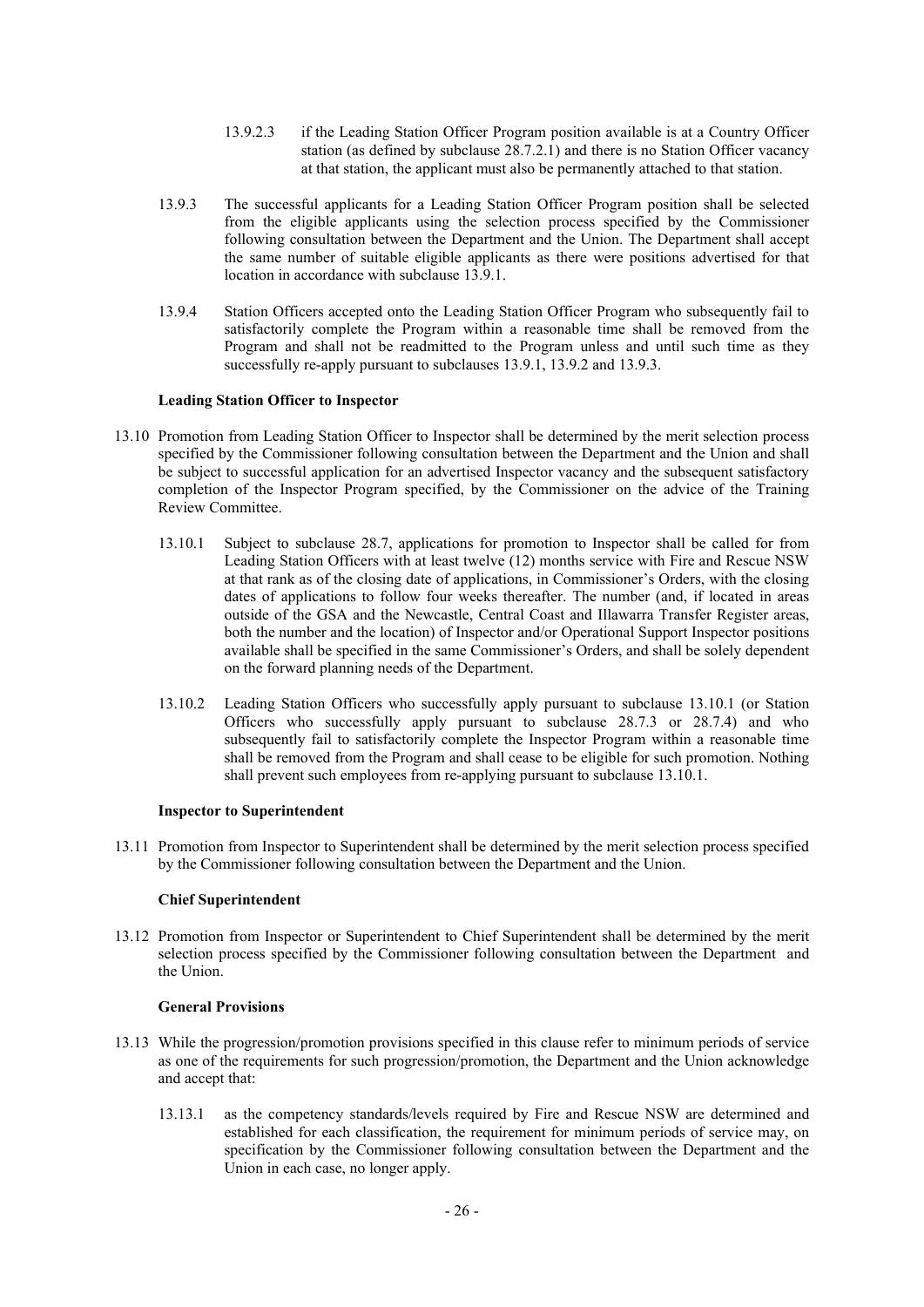- 13.13.2 the competency standards/levels required by Fire and Rescue NSW for each classification shall be those as determined from time to time by the Commissioner on the advice of the Training Review Committee.
- 13.13.3 an employee with prior employment in the firefighting industry may apply to have the minimum periods of service required for their progression to Qualified Firefighter and/or to Senior Firefighter reduced. The extent of any reduction, which shall not be retrospective, shall be determined by the Commissioner after taking into account all of the circumstances of the employee's prior employment.
- 13.14 In all cases, progression/promotion shall, in addition to the provisions specified for such progression/promotion, also be subject to satisfactory service.
- 13.15 The date that an employee satisfactorily completes the required training and/or training competencies shall be the date that the employee applied to be assessed and not the actual date of their assessment. Where an employee is assessed as not yet competent in any of the required training and/or training competencies then, provided the firefighter requests re-assessment within one month of the 'not yet competent' assessment, the date of satisfactory completion will be set back by one month after the date the firefighter first applied to be assessed.
- 13.16 The reference to "reasonable time" in subclauses 13.5, 13.7.4, 13.8.2, 13.9.4 and 13.10.2 means, in each instance, a period in excess of twelve (12) months. The excess time to be allowed shall be determined by the Commissioner after taking into account all of the circumstances of the case of the employee concerned.

#### **Training Review Committee (TRC)**

- 13.17 The TRC shall provide advice to the Commissioner on an effective and equitable system of training in Fire and Rescue NSW using the principles of Competency Based Training.
- 13.18 The structure of the TRC will consist of 3 representatives of the Department and 3 representatives of the Union.
- 13.19 The Chairperson of the Committee will alternate every 12 months between a nominee of the Department and the Union.
- 13.20 The role of the TRC will include (but not be limited to):
	- 13.20.1 advising on the further development of training throughout Fire and Rescue NSW;
	- 13.20.2 advising on the implementation of a Competency Based Training regime throughout Fire and Rescue NSW;
	- 13.20.3 considering Recognised Prior Learning (RPL) policy generally and in particular, the consideration of individual applications for RPL.
- 13.21 Procedure
	- 13.21.1 The TRC will meet at least once every four weeks, or as otherwise agreed between the parties;
	- 13.21.2 Members who are on shift on the day of the meeting will be released from day to day operations, except in the event of an incident or other emergency circumstances, for the purposes of fulfilling the above roles;
	- 13.21.3 The TRC will be adequately resourced by the Department so that it can effectively fulfil the above roles.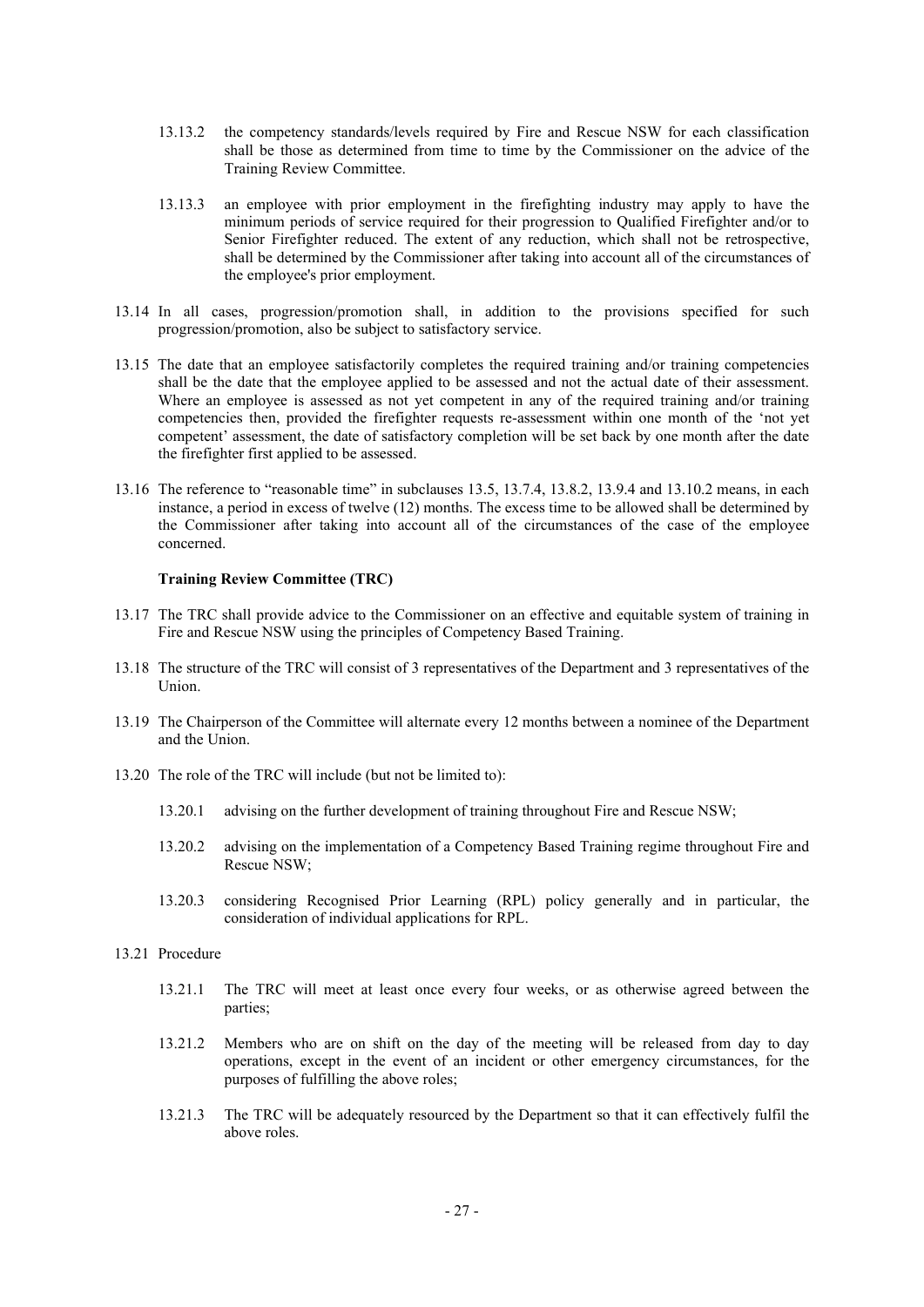13.22 The Commissioner is not bound to accept the advice of the TRC and may act independently of the TRC to implement changes to training, competencies and other matters covered by Clause 13 within Fire and Rescue NSW provided that notice of any such decision to implement change is notified in accordance with clause 36.6 in which case clauses 36.7 to 36.9 inclusive shall apply.

### **14. Operational Support Positions**

#### **Establishment of Operational Support Positions**

- 14.1 Operational Support positions shall be identified and established as such by the Commissioner.
- 14.2 The format and content of each Position Description referred to in subclause 14.4 shall be determined by the Commissioner, but shall include, for each position:
	- 14.2.1 Title;
	- 14.2.2 Statement of duties;
	- 14.2.3 Essential qualifications, which shall for all Operational Support Level 1 and Level 2 positions include at least forty eight (48) months service from the date of commencement as a Recruit Firefighter;
	- 14.2.4 Hours of work, specifying which roster is to be worked pursuant to Clause 8 of this Award; and
	- 14.2.5 Operational Support classification, either Level 1, Level 2, Inspector or Inspector and Level 3, which shall be determined by the Commissioner following consultation with the Union.
- 14.3 A copy of each proposed new or varied Position Description will be forwarded to the Union which may elect to provide a response within 14 days, and the Commissioner shall take any response into account before making a determination. Subject to any orders of the Industrial Relations Commission, a new or varied Position Description will take effect 7 days following written notification to the Union of the Commissioner's determination.
- 14.4 A register of established Operational Support Position Descriptions shall be maintained by both parties. Once established, Position Descriptions may only be varied by the Commissioner, subject to 14.2 and 14.3.

# **General Conditions for Operational Support Positions**

- 14.5 Appointment to Operational Support positions will be determined by merit selection and will be subject to the occurrence of a vacancy. This includes accommodating an operational firefighter or officer who is unable (either temporarily or permanently) to perform their regular duties where reasonable adjustments can be made to the role description in line with the individual's medical restrictions and will not affect the performance of the Operational Support role and duties. The employee must be willing and able to perform the position in question.
	- 14.5.1 Applications for Operational Support positions shall be called for from eligible employees in Commissioner's Orders, with the closing date of applications to follow four weeks thereafter.
	- 14.5.2 In the event that no eligible employees apply for an Operational Support Level 1 or Level 2 position at subclause 14.5.1 or that the merit selection process finds those who did apply unsuitable for the Operational Support Level 1 or 2 position in question, applications shall again be called for from eligible employees and, if the Commissioner elects, from all Retained Firefighters with at least 48 months service with the Department as a Retained Firefighter as of the closing date for applications in Commissioner's Orders, with the closing date of applications to follow four weeks thereafter.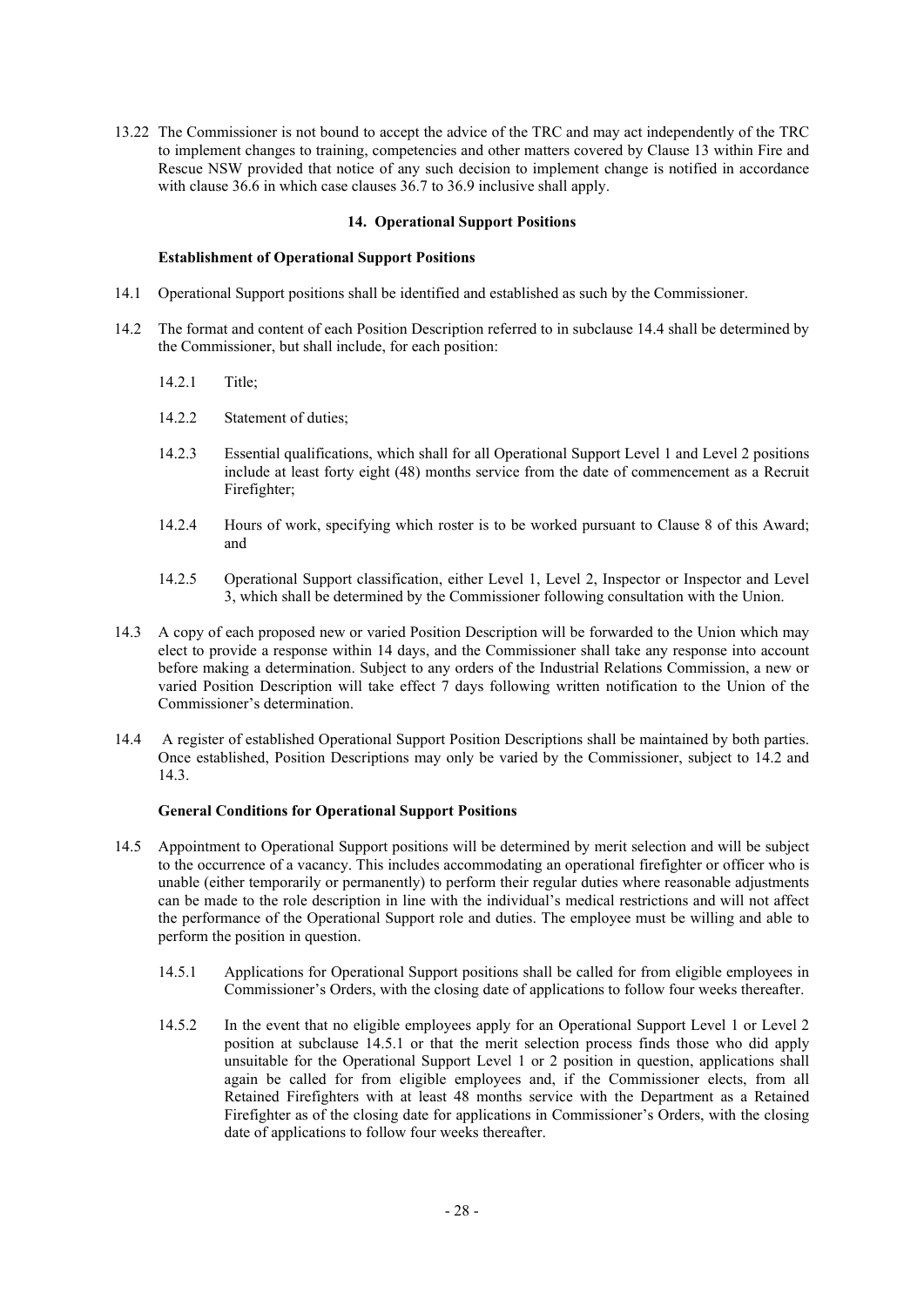- 14.6 Subject to subclause 14.12, the rates of pay for employees occupying Operational Support positions are as specified in Table 2 of Part C, Monetary Rates.
- 14.7 Unless expressly provided elsewhere within this Award, the general conditions of employment for occupants of Operational Support positions shall be the same as those applying to Operational Firefighters generally pursuant to subclauses 1.4 and 1.5 of this Award.
- 14.8 Time spent in an Operational Support position shall count for the minimum periods of service required by Clause 13 Progression and Promotion.
- 14.9 Occupants of Operational Support positions who are temporarily directed to undertake operational firefighting duties and/or attend an incident in the capacity of their substantive operational rank, not their Operational Support position, shall continue to be paid at their Operational Support position's rate of pay.
- 14.9a Occupants of Operational Support positions who request and who are permitted to temporarily resume operational firefighting duties shall revert to, and be paid at the rate of, their substantive operational rank for the duration of such resumption. Provided that this subclause shall not apply in the case of interstate and international deployments pursuant to Clause 12a.
- 14.10 The Commissioner, in accordance with subclause 14.3, may decide to advertise a particular position as both an Operational Support Station Officer and Operational Support Level 2, in which case, the Operational Support Level 2 position will be advertised in Commissioner's Orders first. Should no application be received or no candidate found meritorious, then the position will be readvertised in Commissioner's Orders as an Operational Support Station Officer and Operational Support Level 2, in which case, all employees with at least 48 months service may apply, and if successful, be appointed to the classification of Operational Support Level 2 and paid at the Operational Support Station Officer rate of pay as expressed in Table 2 of the Award. Applicants holding the rank of Station Officer may be appointed as either an Operational Support Station Officer or Operational Support Level 2. Applicants holding the rank of Leading Firefighter shall be appointed as an Operational Support Station Officer.
	- 14.10.1 In the event that no Station Officer or Leading Firefighter apply for an Operation Support Station Officer position or that the merit selection process finds those who did apply unsuitable for the Operational Support Station Officer position in question, the vacancy shall be readvertised through Commissioner's Orders and filled by merit selection from all Senior Firefighters with at least 36 months service with Fire and Rescue NSW as a Senior Firefighter as of the closing date for applications.
	- 14.10.2 A Senior Firefighter who successfully applies for an Operational Support Station Officer vacancy pursuant to subclause 14.10.1 shall be required to satisfactorily complete the Leading Firefighter Program (pursuant to subclause 13.7.4) prior to their transfer to the station/location and performance of the duties of the vacant Operational Support Station Officer position subject to subclause 7.5.5, provided that a Senior Firefighter who successfully applies for an Operational Support Station Officer position and who then satisfactorily completes the Leading Firefighter Program shall not be progressed to Leading Firefighter and/or promoted to Station Officer until they also satisfactorily complete the Station Officer Program and then subclause 13.15 shall then apply.
	- 14.10.3 Senior Firefighters who successfully apply pursuant to subclause 14.10.1 and who subsequently fail to satisfactorily complete the Station Officer Program (pursuant to subclause 13.8.2) within a reasonable time (as stipulated in subclause 13.16) shall be removed from the Program and shall cease to be eligible for such promotion. Nothing shall prevent such employees from re-applying pursuant to subclause 14.10.1.
	- 14.10.4 A Senior Firefighter selected pursuant to subclause 14.10.1 will be required to serve a period of 3 years in the position of Operational Support Station Officer, from the date of their transfer pursuant to subclause 7.5.5.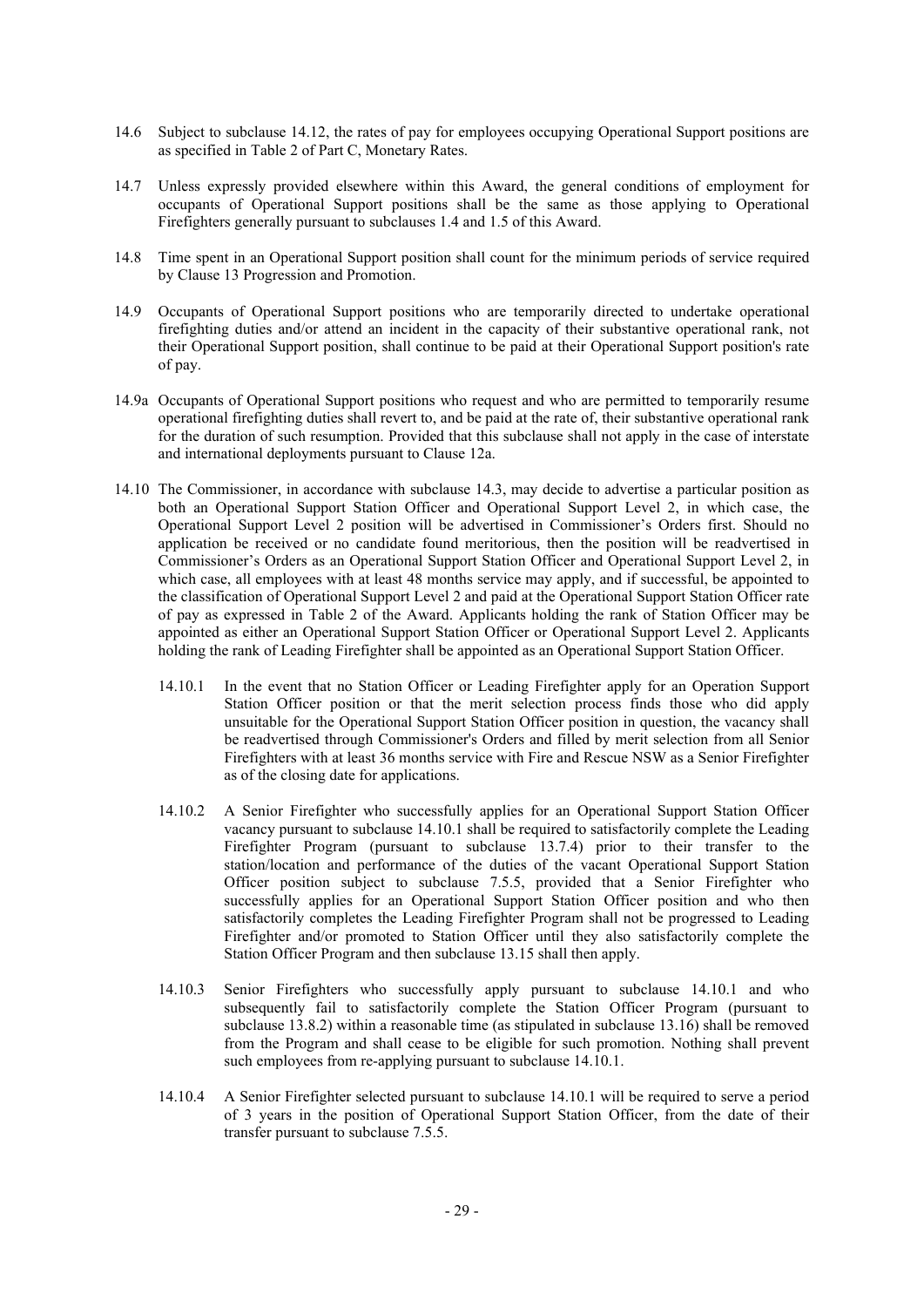- 14.10.5 A Station Officer or Leading Firefighter selected pursuant to subclause 14.10 will be required to serve a period of 2 years in the position of Operational Support Station Officer, from the date of their transfer.
- 14.10.6 Any occupant chosen for the position of Operational Support Level 2 pursuant to subclause 14.10, shall be released and transferred at rank with 28 days' notice.
- 14.10.7 A Station Officer or Leading Firefighter selected pursuant to subclause 14.10 as an Operational Support Station Officer or a Senior Firefighter selected pursuant to subclause 14.10.1 who applies to transfer during the mandatory serving periods expressed in subclauses 14.10.4.and 14.10.5, shall be transferred at the rank held on transfer to the Operational Support Station Officer position.

# 14.11

- 14.11.1 Subject to 14.11.2, occupants of Operational Support Level 1, Level 2, Level 2a Level 3 and Level 3a positions may with twenty eight days notice elect to relinquish their Operational Support position and resume operational firefighting duties at their substantive rank.
- 14.11.2 An employee who successfully applied for an Operational Support Level 1 or Level 2 position whilst employed as a Retained Firefighter pursuant to subclause 14.5.2 will be required to serve in that Operational Support position for a minimum period of three years during which the provisions of subclause 28.3.5 shall not apply, provided further that transfer to operational firefighting duties shall be subject to the satisfactory completion of the training and/or training competencies specified for progression to Qualified Firefighter.
- 14.12 Urban Search and Rescue Training (only) may be delivered by "casual" instructors, who will be paid at the Operational Support Level 2 rate of pay (plus applicable allowances) while performing USAR instructor duties and at their substantive rank's rate of pay (plus applicable allowances) at all other times.
- 14.13 The classification of Operational Support Inspector shall be restricted to applications from employees holding the rank of Leading Station Officer or Inspector, or otherwise in accordance with subclause 28.7.4 unless the Commissioner decides to advertise a particular position as both an Operational Support Inspector and Operational Support Level 3 position, in which case employees with at least 48 months service and holding the rank of Qualified Firefighter, Senior Firefighter, Leading Firefighter or Station Officer shall also be eligible to apply and shall, if successful, be appointed to the classification of Operational Support Level 3 and paid at the Operational Support Inspector rate of pay.
- 14.14 The classifications of Operational Support Levels 2 and 3 were reclassified for occupants of these positions on 14 November 2014 (only) as Operational Support Levels 2a and 3a.
- 14.15 The occupants of Operational Support Level 2a positions shall remain in place and continue to receive the Operational Support Level 2a rate of pay specified at Table 2 of Part C unless and until:
	- 14.15.1 they voluntarily cease to occupy that position; or
	- 14.15.2 they are promoted to either Station Officer or Inspector and elect to remain in place, in which case they shall be reclassified as, and paid at the rate of, Operational Support Level 2; or
	- 14.15.3 they are demoted or cease employment.
- 14.16 The occupants of Operational Support Level 3a positions shall remain in place and continue to receive the Operational Support Level 3a rates of pay specified at Table 2 of Part C unless and until:
	- 14.16.1 they voluntarily cease to occupy that position; or
	- 14.16.2 they are promoted to Inspector and elect to remain in place, in which case they shall be reclassified as, and paid at the rate of, Operational Support Inspector; or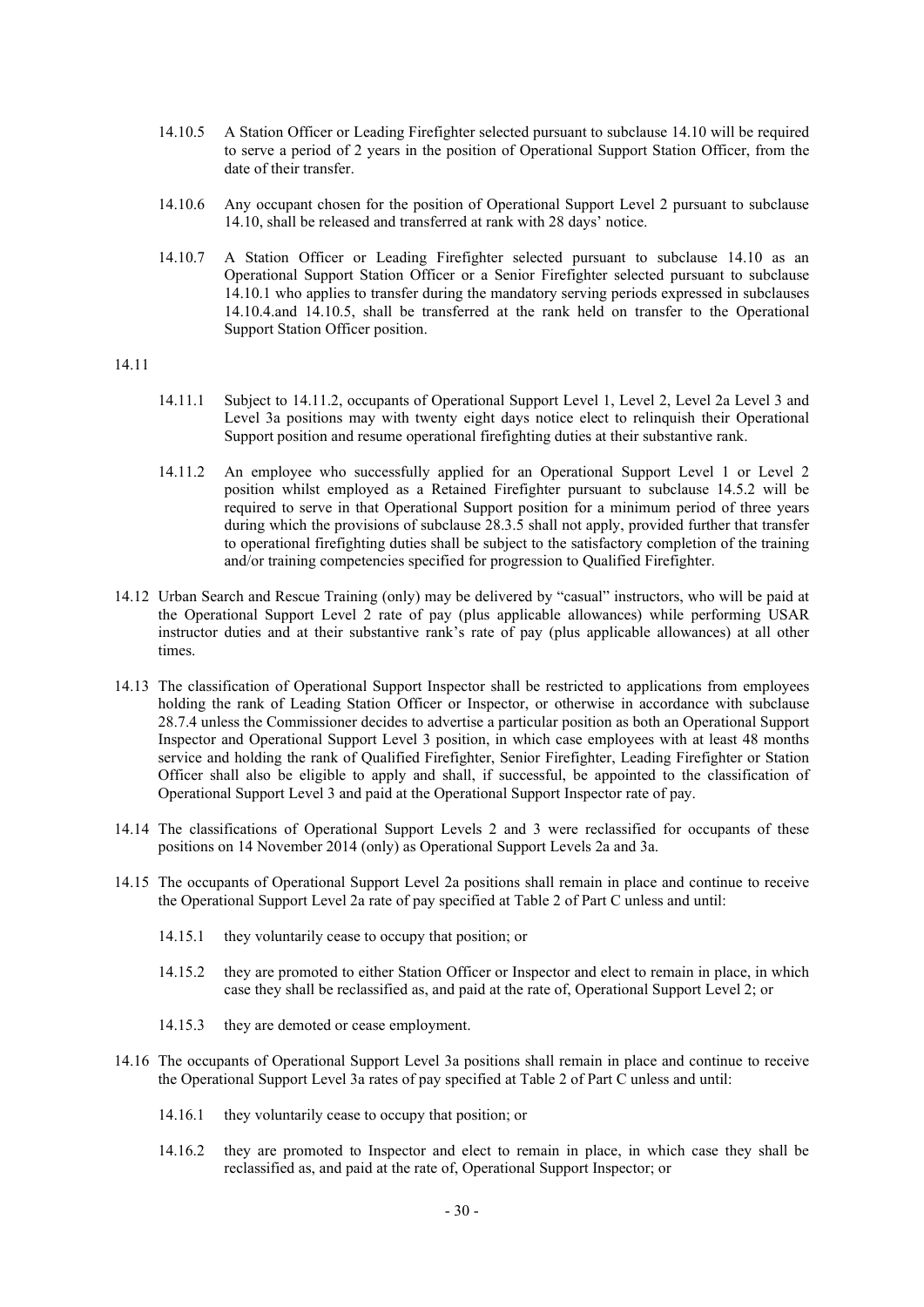- 14.16.3 they are demoted or cease employment.
- 14.17 The occupant of an Operational Support Level 2a or Level 3a position who involuntarily ceases to hold that position because the position is deleted or because its Position Description is varied to the extent that the position is effectively deleted, shall continue to receive the Operational Support Level 2a or Level 3a rate of pay specified at Table 2 of Part C until the expiration of 12 months, or until they otherwise become entitled to a higher rate of pay, or until they cease employment, whichever occurs first.
- 14.18 Employees with at least 48 months service who otherwise satisfy the requirements of Clause 7 may perform higher duties in any Operational Support Level 1 or Level 2 position, and in any Operational Support position the Commissioner decides is both an Operational Support Inspector and Operational Support Level 3 position.

# **Ad Hoc ComSafe duties**

- 14.19 Off duty employees who are not occupying an Operational Support position in ComSafe and who elect to perform ComSafe duties shall be paid the hourly rate set at Item 20 of Table 3 of Part C of this Award. It is expressly provided that an off duty employee who is not occupying an Operational Support position in ComSafe cannot be directed to perform ComSafe duties.
- 14.20 The hourly rate prescribed at subclause 14.18 is an all inclusive rate and, notwithstanding anything else prescribed in this Award, employees receiving such rate shall:
	- 14.20.1 only be paid for the time actually worked, subject to a minimum payment equivalent to three hours pay on each occasion and to continuous payment for work performed on any calendar day;
	- 14.20.2 be paid the accommodation allowances set at Item 7 of Table 4 of Part C for each day that the distance travelled between the employee's residence and the furthest location where the work is performed exceeds 100 kms and the employee resides away from home (evidence of which may be required prior to payment), and shall not otherwise be entitled to payment or compensation for travelling time or travelling costs or meals and/or accommodation in connection with the work performed;
	- 14.20.3 not be entitled to the payment of overtime in connection with the work performed

# **15. Training and Staff Development**

- 15.1 Employees covered by this Award will complete appropriate training, as specified by the Commissioner from time to time, to improve the productivity and efficiency of the Department's operations.
- 15.2 The appropriate competencies based on relevant skills and qualifications requirements as specified by the Commissioner for each classification level, shall be progressively implemented and shall be subject to an ongoing process of review and evaluation.

15.3 Upon request, the Department will consider an application by an employee to attend a course which is appropriate, relevant and recognised by the Department but is not essential for promotion. If approval is granted by the Department for the employee to attend such a course, the employee shall be entitled to the provisions of Clause 16 of this Award.

# **16. Training Course Attendance Entitlements**

- 16.1 The provisions of this Clause shall apply to employees who participate, with Departmental approval, in training programs, examinations or assessments conducted by, on behalf of, or approved by the Department. For the purposes of this Clause, references to "training" or "course" shall be taken to include such examinations or assessments.
- 16.2 Accommodation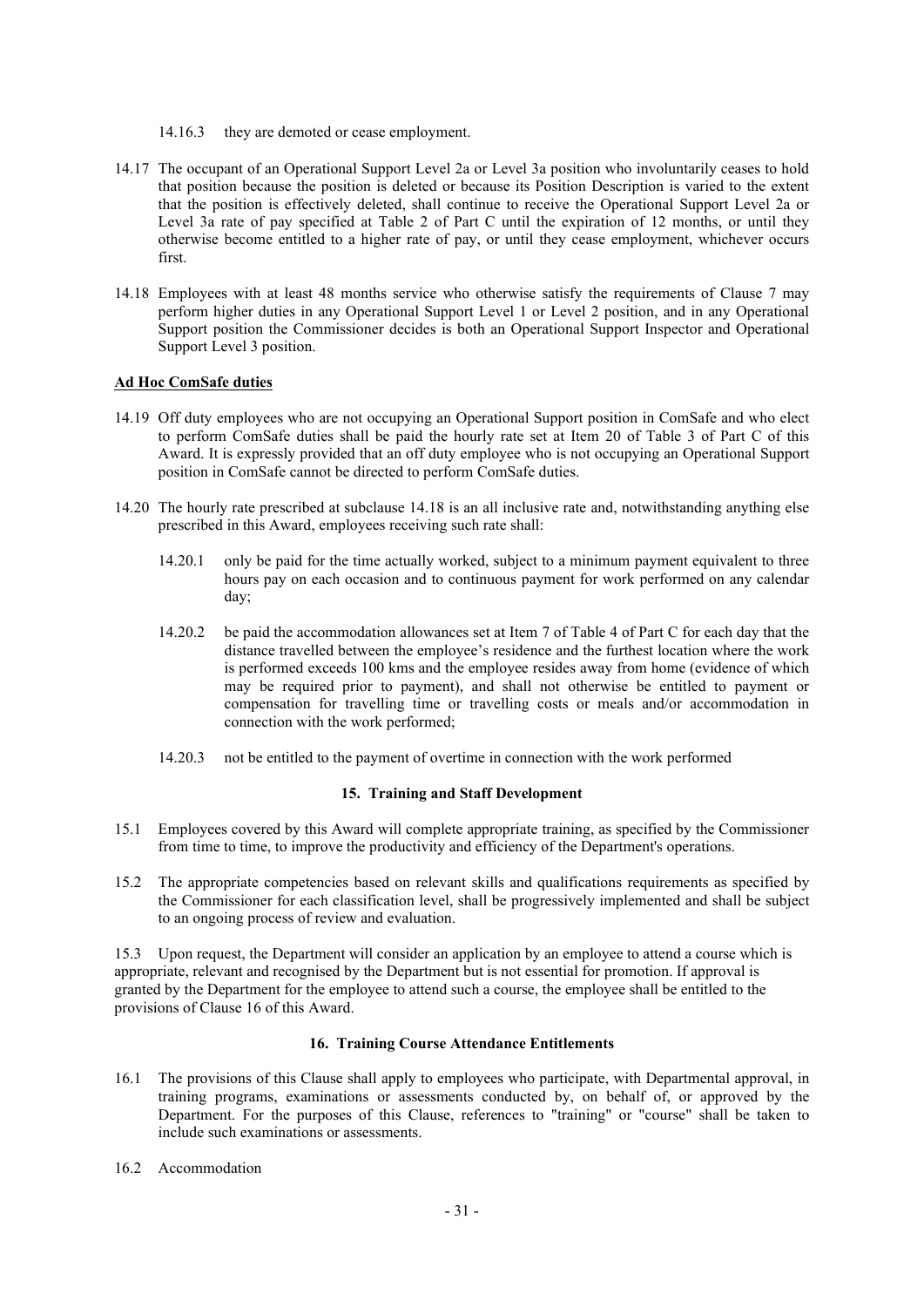- 16.2.1 The Commissioner (or delegate) shall approve appropriate accommodation for an employee, if it can be demonstrated that an unreasonable amount of travelling time and/or distance is involved when travelling to and from the employee's residence to the training venue.
- 16.2.2 Where an employee attends a course within the Greater Sydney Area (GSA), and if the travelling time to and from the training venue exceeds two (2) hours each way (by the approved mode of transport) or if the return distance from the employee's residence to the training venue exceeds 175 kilometres, the employee shall be entitled to appropriate accommodation.
- 16.2.3 Where Departmental accommodation is not provided to an employee with an entitlement to accommodation, the relevant accommodation allowance prescribed by Clause 26, Travelling Compensation shall be paid.
- 16.2.4 Where it is not possible for an employee to travel to the training venue on the first day of the course or where the travelling time would be unreasonable to travel on the first day of the course, the employee shall be entitled to appropriate accommodation on the evening prior to the start of the course. If it is not possible for an employee to travel from the training venue to his or her residence at the conclusion of the course or if the travelling time would be unreasonable, the employee shall be entitled to appropriate accommodation on the evening of the last day of the course. Approval must be obtained from the Commissioner (or delegate) prior to bookings being made.
- 16.2.5 Appropriate accommodation for employees who attend courses outside the GSA shall be determined by the Commissioner (or delegate) having regard to the above criteria.
- 16.2.6 Where the training program requires evening attendance the employee shall be granted appropriate accommodation irrespective of the employee's work location or residential address.
- 16.2.7 Notwithstanding the above, any employee who considers that these criteria would cause undue hardship etc. may make application for special consideration. All such applications will be considered on their individual merits according to the program content and the starting and completion times, on a daily basis.

#### 16.3 Meals

- 16.3.1 Excluding the Recruit Firefighters Program and Departmental training programs/courses which are conducted at Departmental premises which have meal room facilities comparable to those provided at fire stations, all employees attending training programs which extend for a whole day shall be provided with morning/afternoon tea and lunch.
- 16.3.2 Where employees have been granted approval for overnight accommodation and when such accommodation is provided by the Department, expenses reasonably and properly incurred shall be reimbursed in accordance with Clause 26, Travelling Compensation.
- 16.3.3 Employees who are not required to accommodate themselves overnight shall, where appropriate, be paid the relevant meal allowances prescribed by Clause 26, Travelling Compensation.
- 16.3.4 Meal allowances are not payable during times at which an accommodation allowance (as prescribed in subclause 16.2.3 above) has been claimed. A component of the accommodation allowance compensates for the costs associated with breakfast, lunch and evening meals.

#### 16.4 Incidentals

16.4.1 Employees who are provided with Departmental accommodation shall be entitled to claim the appropriate incidentals allowance as prescribed by Clause 26, Travelling Compensation.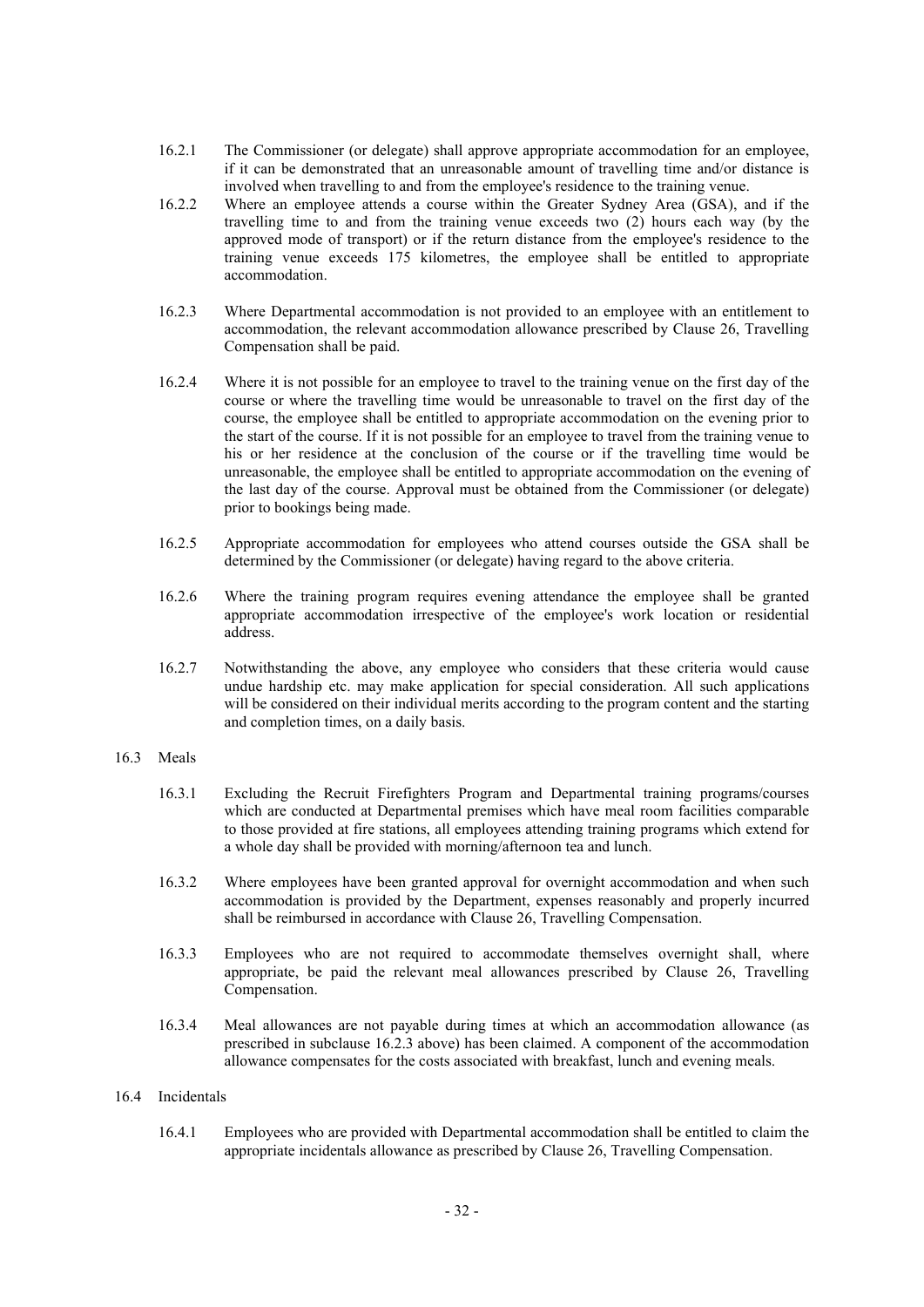- 16.4.2 The incidental allowance cannot be claimed for any day during which an accommodation allowance referred to in subclause 16.2.3 above is paid. The incidental allowance forms a component of the accommodation allowance and, amongst other things, recognises the cost associated with personal telephone calls, etc.
- 16.5 Excess Fares
	- 16.5.1 Any employee who incurs additional transport costs while travelling to and from the training venue shall be entitled to have the additional expenses reimbursed. The additional expenses will be calculated on the basis of public transport costs.
	- 16.5.2 Where an employee is granted approval to utilise the employee's private vehicle in lieu of public transport, the appropriate specified journey rate, set at Item 1 of Table 4 of Part C, shall be paid in respect of the kilometres travelled in excess of the employee's normal journey to and from work.
	- 16.5.3 Where a first class rail service (or its equivalent) is reasonably available, an employee may utilise this service and be reimbursed for the cost of the fare.
- 16.6 Excess Travelling Time
	- 16.6.1 Employees without an accommodation entitlement shall be entitled to compensation for excess travelling time for each day of the course.
	- 16.6.2 Employees who accept accommodation shall be entitled to compensation for excess travelling time in respect of the first forward journey to and the last journey from the course venue. Where the course extends beyond one (1) week, employees who return to their residences on weekends shall be entitled to excess travelling time and excess fares for the additional forward and return journeys.
	- 16.6.3 Unless special circumstances exist, employees who have an accommodation entitlement, but who decline accommodation, shall only be entitled to compensation for excess travelling time in respect of the first forward journey to and the last journey from the training venue.
	- 16.6.4 Compensation shall be in accordance with Clause 26, Travelling Compensation.
- 16.7 Mode of Transport
	- 16.7.1 Employees shall be advised of the approved transport arrangements prior to the commencement of the training program. Such approval shall be based on the most practical and economic means of transport having regard to the entitlements contained in this clause, provided that an employee cannot be directed by the Department to use the employee's private vehicle.
	- 16.7.2 Any employee who wishes to use alternative means of transport may only do so with the approval of the Commissioner (or delegate). Such approval must be obtained before travel commences.
	- 16.7.3 If approval is granted to travel by an alternative means of transport any entitlements shall be based on the arrangements approved under subclause 16.7.1.
- 16.8 Relieving Allowances and Other Allowances
	- 16.8.1 Attendance at a training program does not in itself attract the payment of relieving allowances. However, any employee in receipt of relieving allowances or other allowances relating to qualifications or work performed at the time the program commences, shall continue to be paid the allowances which would normally be paid. Provided that such allowances shall only be paid for those days on which the employee would normally have been rostered for duty.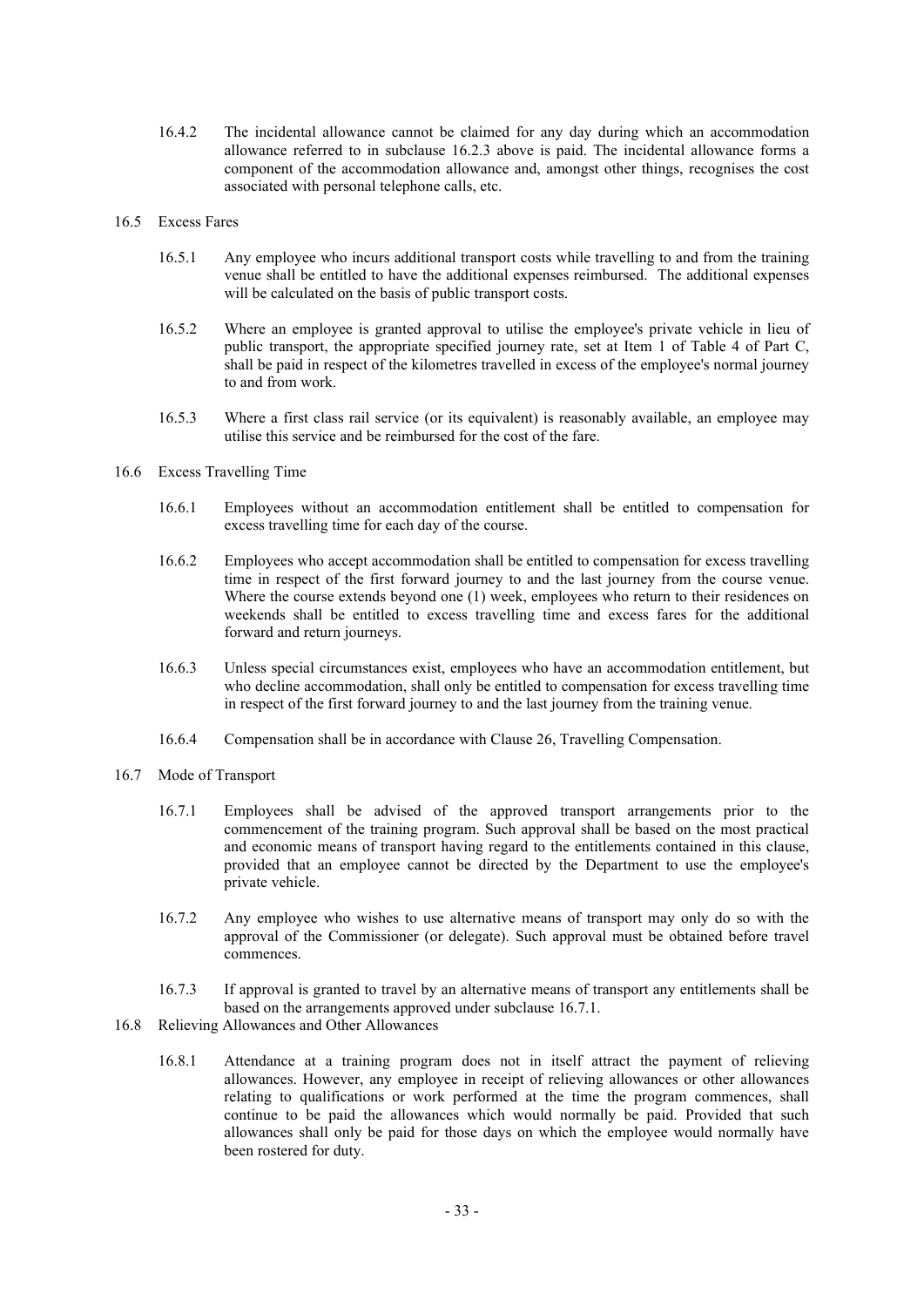- 16.8.2 Relieving employees shall not be paid any additional relieving allowances as a consequence of undertaking a training program.
- 16.9 Kilometre Allowance
	- 16.9.1 The kilometre allowance prescribed by Clause 12, Relieving Provisions, is not payable to employees when they attend a training program.
	- 16.9.2 The provisions of subclause 16.5.2 above shall apply to any employee who is granted approval to utilise his or her private vehicle for transport to and from the training venue.
- 16.10 Attendance at Courses Whilst on Annual or Long Service Leave or Rostered Off Duty
	- 16.10.1 Subject to approval by the Department:
		- 16.10.1.1 Where an employee elects to attend a course whilst on annual leave or long service leave, he or she will be re-credited with the appropriate leave for the hours spent attending the training course.
		- 16.10.1.2 Where an employee elects to attend a course whilst rostered off duty, he or she shall be paid at overtime rates for the hours spent attending the course.
	- 16.10.2 Where an employee is directed to attend a course while rostered off duty, he or she may choose to either be paid at overtime rates or be credited with consolidated leave for the hours spent attending the course.
	- 16.10.3 All travelling time shall be compensated in accordance with Clause 26, Travelling Compensation.
- 16.11 Stand Off
	- 16.11.1 Where an employee is required by the Department to attend a course, any necessary stand off period shall be granted.
- 16.12 Payments in Advance
	- 16.12.1 Employees attending a training course may, where reasonable and appropriate, elect to be advanced the following payments:

accommodation allowance (subclause 16.2.3)

meal allowances (subclause 16.3.3)

incidental allowances (subclause 16.4.1)

- 16.12.2 The advice to employees of course arrangements shall be conveyed in writing and include details of the Centre at which claims for advance payments should be submitted. Submitted claims must include a copy of the relevant approval.
- 16.12.3 Accommodation allowances are only payable when approval is given for an employee to make his or her own accommodation arrangements.

# **17. Annual Leave**

17.1 The provisions of subclauses 17.2 to 17.11 inclusive shall not apply to Executive Officers. The provisions of subclauses 17.12 to 17.17 inclusive shall not apply to Operational Firefighters. The provisions of subclause 17.18 shall apply to all employees.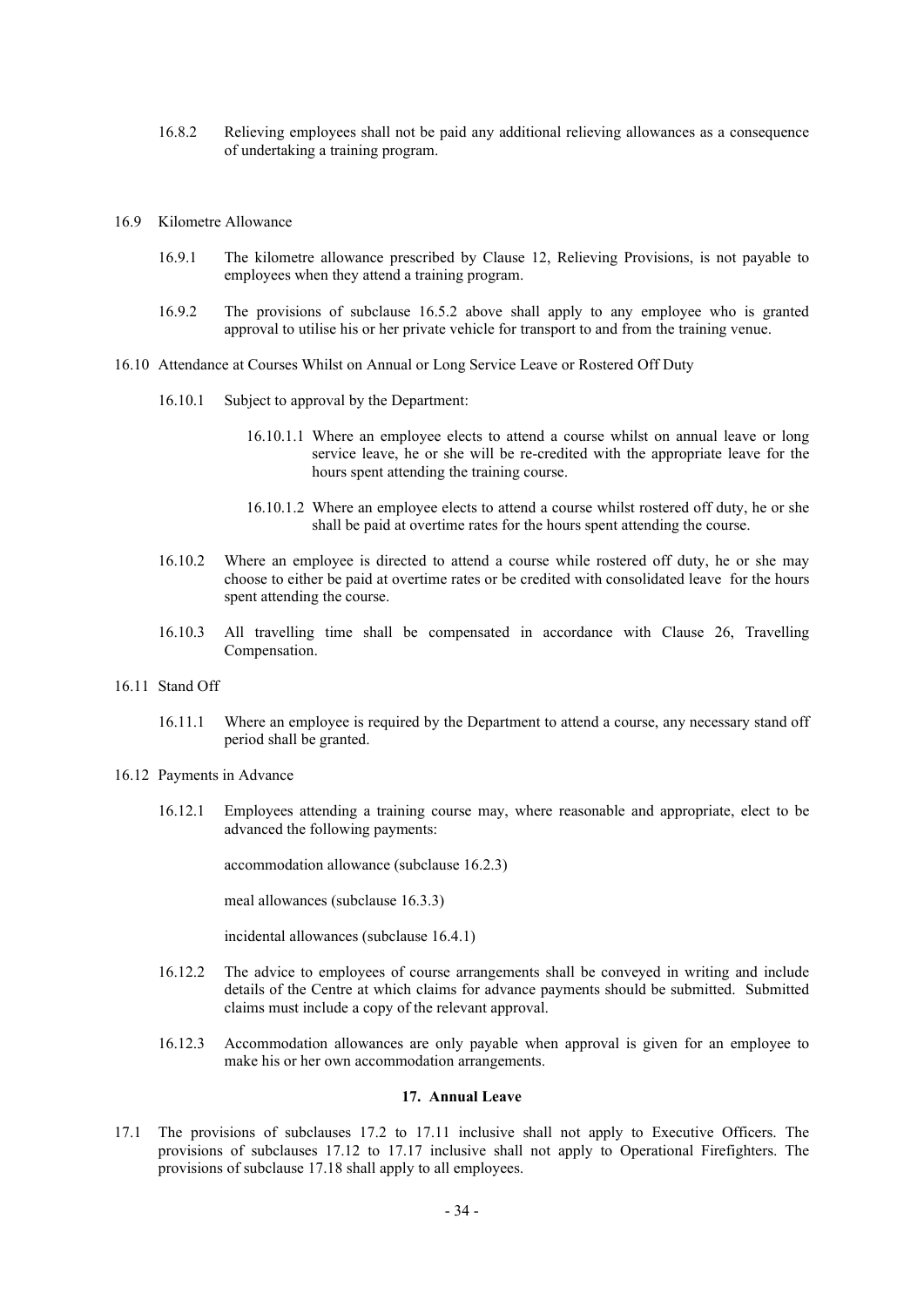# **Operational Firefighters**

- 17.2 Annual leave to the extent of 190 hours full pay shall accrue to each employee in respect of each completed year of service. This annual leave shall be added to the 91.2 hours on full pay of thirty-eight hour week leave referred to at subclause 8.1, resulting in a combined entitlement of 281.2 hours leave which shall be known as "Annual Leave." Employees shall over a 64 week cycle accrue 344.91 hours of this combined "Annual Leave", 336 hours of which shall be taken in accordance with the leave roster at subclause 17.3, and the residual 8.91 hours of which shall be converted to an annual amount of 7.25 hours per annum which shall be credited to each employee as consolidated leave on the anniversary of the employee's date of commencement of employment as an Operational Firefighter.
- 17.3 The leave roster shall require each employee to be allocated a leave group which shall operate over a 64 week cycle, during which time each employee shall, depending on their particular leave group, either:
	- 17.3.1 work 1344 hours over a 32 week period, then take 192 hours of combined annual leave and 38 hour leave over a four week period, then work 1008 hours over a 24 week period, followed by 144 hours of combined annual leave and 38 hours leave over a four week period; or
	- 17.3.2 work 1008 hours over a 24 week period, then take 192 hours of combined annual leave and 38 hour leave over a four week period, then work 1344 hours over a 32 week period, followed by 144 hours of combined annual leave and 38 hours leave over a four week period.
- 17.4 The Department may change an employee's leave group with reasonable notice provided that the following leave adjustments are made in order to ensure that employees conclude each period of "Annual Leave" neither in deficit nor credit for the thirty-eight hour week leave component (only) of their "Annual Leave" balance:
	- 17.4.1 If the change of leave group delays the taking of annual leave and would therefore result in the accrual of additional thirty-eight hour week leave then the employee will not accrue that additional leave and will instead be credited with an equal number of hours of consolidated leave; and
	- 17.4.2 If the change of leave group causes annual leave to be taken earlier, and before the employee would have accrued sufficient "Annual Leave", then the thirty-eight hour week leave component (only) of the employee's "Annual Leave" balance shall be zeroed at the conclusion of that annual leave period.
- 17.5 Where the commencing date of the rostered period of annual leave occurs whilst an employee is on sick leave and does not return to duty within seven days of such date, the employee concerned shall be entitled to elect whether to proceed immediately on annual leave or to commence annual leave on one of the next six succeeding Fridays.
- 17.6 Employees other than those stationed at Broken Hill or Moree shall on each anniversary of their appointment to the service be credited with 16 hours consolidated leave in addition to the period of annual leave prescribed by subclause 17.2.
- 17.7 Employees stationed at Broken Hill or Moree shall on each anniversary of their appointment to the service be credited with 38.75 hours consolidated leave in addition to the period of annual leave prescribed by subclause 17.2.
- 17.8 The taking of annual leave is subject to Departmental requirements and, when unforeseen circumstances arise, may be rescheduled by authority of the Commissioner, provided that the adjustment mechanism set out at subclause 17.4 shall then apply.
- 17.9 In the event of the termination of the employment of any employee for any cause with less than twelve months' service from the date of the last leave accrued, the employee shall be paid pro rata for leave for each month of service.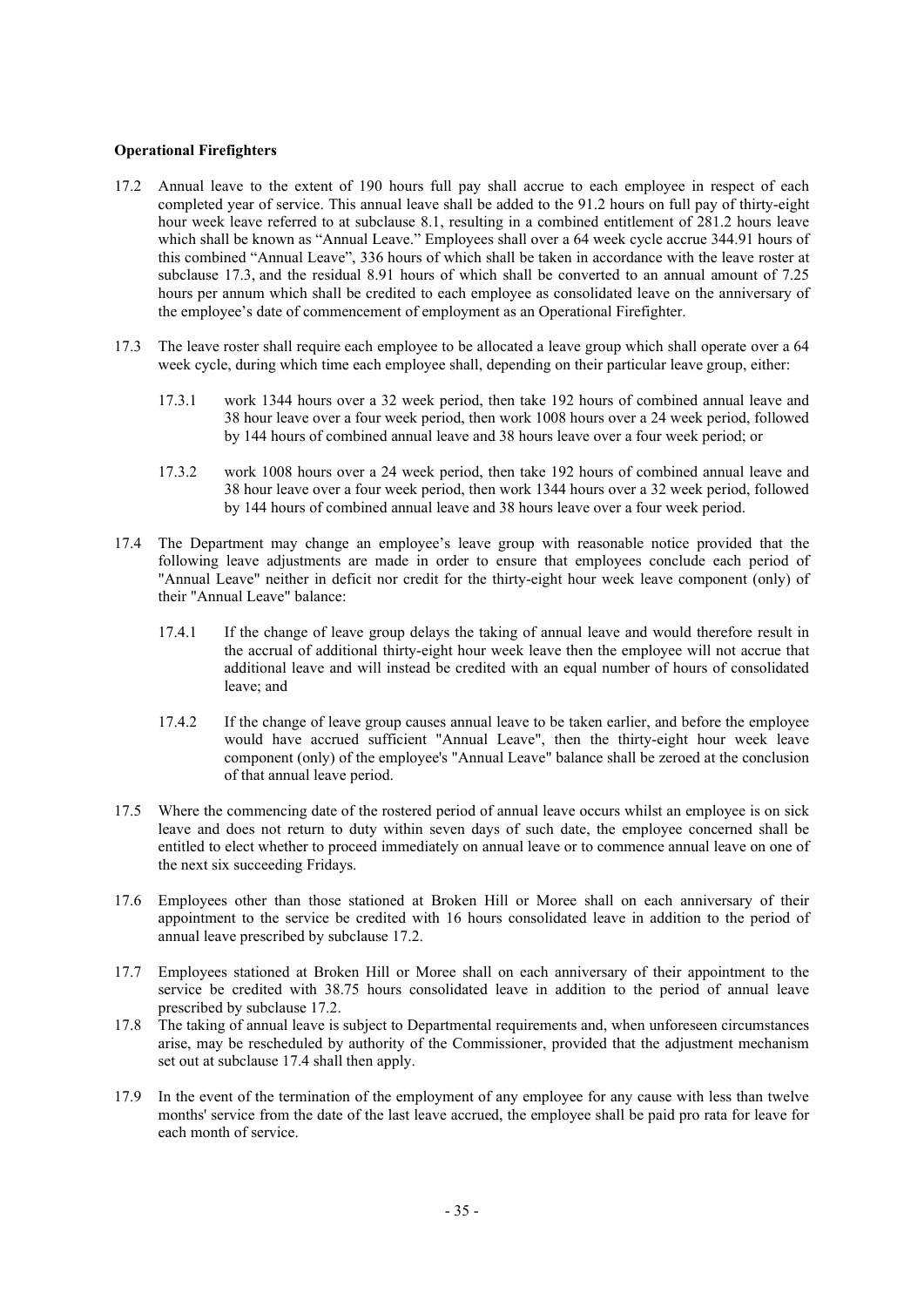- 17.10 Occupants of Operational Support positions may apply in writing to take their annual leave at some other time and, if approved, such leave shall be deemed to have been taken in accordance with the leave roster, provided that:
	- 17.10.1 employees' leave balances shall always be adjusted in accordance with the actual hours taken; and
	- 17.10.2 employees must take at least four weeks annual leave in each twelve month period; and
	- 17.10.3 annual leave taken under this subclause shall be taken either in one consecutive period or two periods which shall be of three weeks and one week respectively, or if the employee and the Department so agree, in either two, three or four separate periods and not otherwise; and
	- 17.10.4 up to 410 hours of annual leave may be accrued before the Commissioner may direct an employee to take annual leave at a time convenient to the Department, in which case the Commissioner shall provide the employee at least 28 days notice.
- 17.11 Employees may apply in writing to swap one or more sets of shifts within their next three leave periods, and, if approved, the swapped leave shall be deemed to have been taken in accordance with the employee's own leave group.

# **Executive Officers**

- 17.12 Executive Officers shall accrue annual leave on full pay at the rate of twenty five (25) working days per year.
- 17.13 Executive Officers shall accrue annual leave from month to month only, but for the purpose of calculating annual leave which may be due on the cessation of employment, credit shall be given for periods of service of less than one (1) month.
- 17.14 Executive Officers may accrue annual leave up to a maximum of forty (40) working days. Unless approved otherwise by the Commissioner, the right to take any accrued annual leave in excess of forty (40) working days shall be forfeited.
- 17.15 The Commissioner may direct an Executive Officer to take such leave as is convenient to the workings of the Department.
- 17.16 Executive Officers shall not be granted annual leave for any period of less than a quarter day or in other than multiples of a quarter day.
- 17.17 Where application is made by an employee in writing to the Commissioner that, by reasons of special circumstances, which shall be specified, the Commissioner may authorise, in writing, the taking of annual leave at some other time to be determined by the Commissioner for the purpose of this Award, such leave shall be deemed to have been taken in accordance with the leave roster.

# **All Employees**

- 17.18 Prior to an employee entering upon a period of annual leave, the employee may elect to be paid with respect of the period of leave in one of the following ways:
	- 17.18.1 in full when the employee commences the period of leave; or
	- 17.18.2 at the same time as the employee's normal pay would have been paid if the worker had remained on duty.

#### **18. Compassionate Leave**

18.1 In no way restricting the right of the Commissioner to approve leave for compassionate reasons in other circumstances, an employee other than a casual employee, shall be entitled to up to two shifts (or two days in the case of day workers) compassionate leave without deduction of pay, up to and including the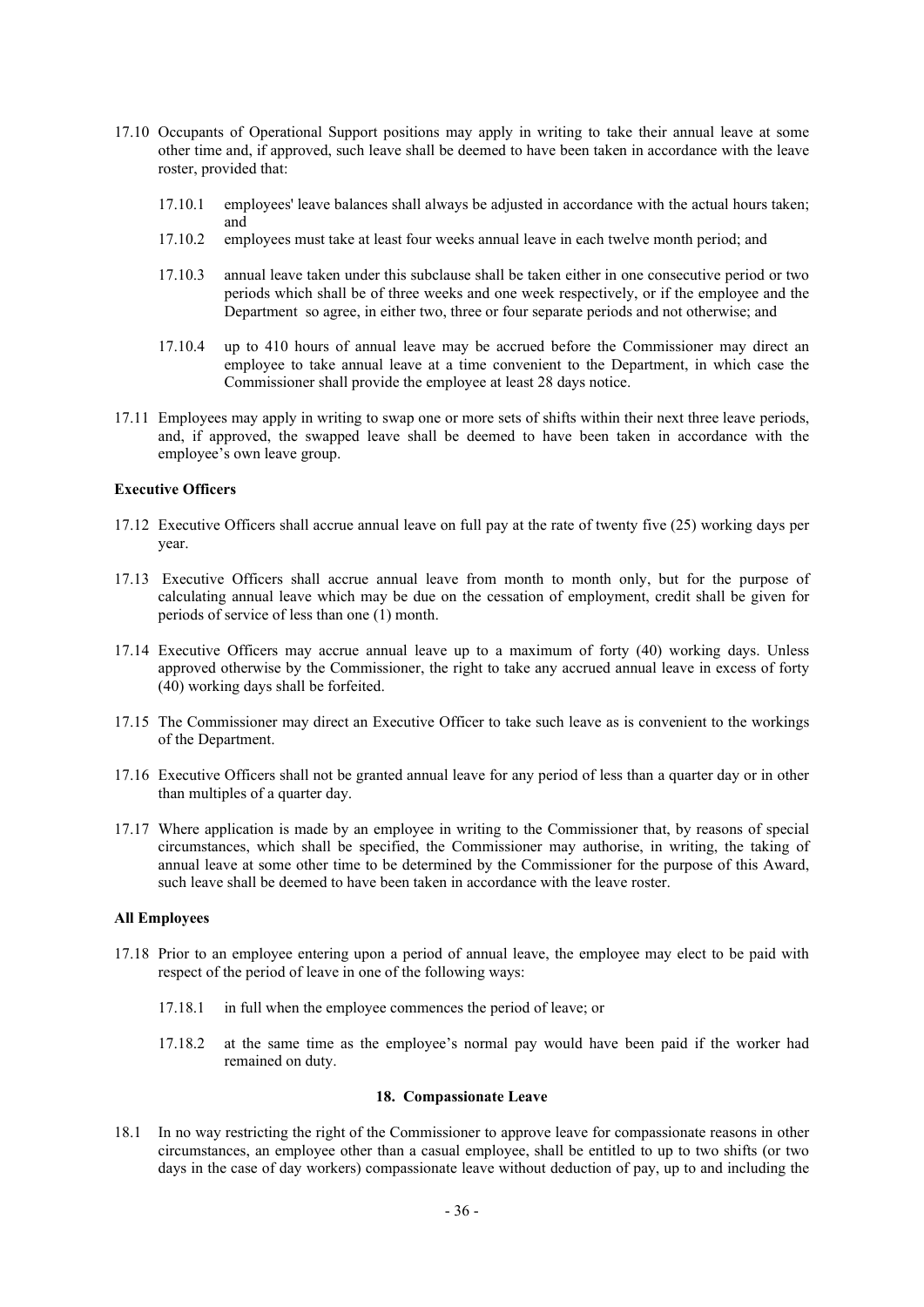day of the funeral, on each occasion of the death of a person as prescribed in subclause 18.3 of this clause.

- 18.2 The employee must notify the employer as soon as practicable of the intention to take compassionate leave and will, if requested by the employer, provide to the satisfaction of the employer proof of death.
- 18.3 Compassionate leave shall be available to the employee in respect to the death of a person being:
	- 18.3.1 a spouse of the employee; or
	- 18.3.2 a de facto spouse who, in relation to a person, is a person of the same or opposite sex to the first mentioned person and who lives with the first mentioned person as the husband or wife of that person on a bona fide domestic basis, although not legally married to that person; or
	- 18.3.3 a child or an adult child (including an adopted child, a stepchild, a foster child or an ex-nuptial child), parent (including a foster parent and legal guardian), grandparent, grandchild or sibling of the employee or spouse or de facto spouse of the employee; or
	- 18.3.4 a relative of the employee who is a member of the same household where, for the purposes of this subclause:
		- 18.3.4.1 "relative" means a person related by blood, marriage or affinity;
		- 18.3.4.2 "affinity" means a relationship that one spouse, because of marriage, has to blood relatives of the other; and
		- 18.3.4.3 "household" means a family group living in the same domestic dwelling.
- 18.4 An employee shall not be entitled to compassionate leave under this clause during any period in respect of which the employee has been granted other leave.
- 18.5 Compassionate leave may be taken in conjunction with other leave available under subclauses 22.2, 22.3, 22.4 and 22.5 of the said clause 22. In determining such a request, the employer will give consideration to the circumstances of the employee and the reasonable operational requirements of the Department.

## **19. Examination and Assessment Leave**

- 19.1 Except as specified otherwise by the Commissioner following consultation between the Department and the Union, all examinations and/or assessments required for progression or promotion shall be arranged so that they take place when the employee is normally rostered for duty on day shift.
- 19.2 Where the Department is unable to make the necessary arrangements for an employee to sit an examination/assessment on shift as per subclause 19.1 within two months from the date the employee makes application for assessment, the employee may make arrangements to sit the examination/assessment externally. In such cases, employees shall be entitled to the conditions provided for by Clause 16, Training Course Attendance Entitlements, of this Award. The Department shall notify the employee as early as practicable of its inability to make such necessary arrangements.
- 19.3 An employee sitting for an examination or assessment as per subclause 19.1 shall be granted, prior to the examination or assessment, such paid leave as might reasonably be necessary for attendance at the examination or assessment, including travel.

## **20. Long Service Leave**

- 20.1 Subject also to the provisions of subclause 20.8, Long Service Leave calculated from the date of appointment to the service shall accrue to employees in accordance with the following entitlements:
	- 20.1.1 After service for ten years, leave for two months on full pay or four months on half pay.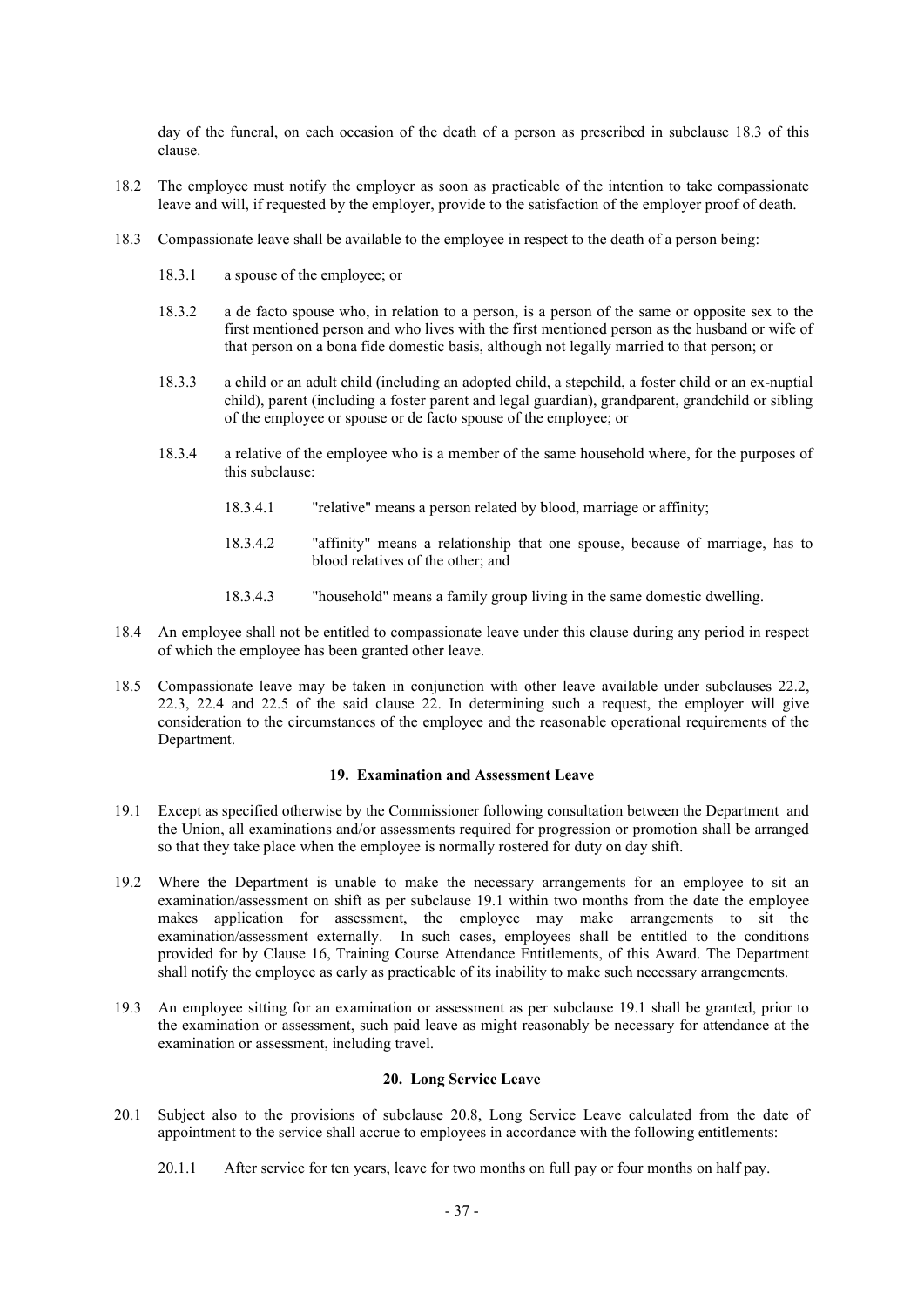- 20.1.2 After service in excess of ten years:
	- 20.1.2.1 Leave pursuant to subclause 20.1.1; and
	- 20.1.2.2 In addition, an amount of leave proportionate to the length of service after ten years, calculated on the basis of five months on full pay or ten months on half pay, for ten years served after service for ten years.
	- 20.1.2.3 Long Service Leave shall not include annual leave.
- 20.2 Where the services of an employee with at least five years but less than seven years service are terminated by the Department for any reason other than the employee's serious and wilful misconduct, or by the employee on account of illness, incapacity or domestic or other pressing necessity, or by reason of the death of the employee, the employee shall, for five years' service be entitled to one month's leave on full pay and for service after five years to a proportionate amount of leave on full pay calculated on the basis of three months' leave for fifteen years' service.
- 20.3 In the event of the termination of the employment of the employee other than by death, the monetary value of Long Service Leave due, if any, shall be paid to such employee.

## 20.4

- 20.4.1 Approval to take Long Service Leave as provided by this clause shall, subject to the exigencies of the Department, be granted by the Department as and when such leave becomes due (i.e. after seven years) or any time thereafter. Provided that an employee shall give notice, in writing, to the Department of their intention to take such leave. The period of notice required prior to the leave being taken is set out in sub clause 20.6.1.
- 20.4.2 Notwithstanding the provisions of subclause 20.6.1, the period of notice referred to in subclause 20.6.1 may be reduced on a case by case basis, subject to the discretion of the Commissioner.
- 20.5 Approval to take Long Service Leave may be deferred by the Commissioner due to Departmental requirements.
- 20.6 An employee may apply to access long service leave for a minimum of their single rostered shift as follows:
	- 20.6.1 on full pay having provided one week's notice:<br>20.6.2 on half nay having provided two weeks' notice:
	- 20.6.2 on half pay having provided two weeks' notice; or<br>20.6.3 on double pay having provided two weeks' notice
	- on double pay having provided two weeks' notice.
- 20.7 When an employee takes long service leave, such leave will be deducted as follows:
	- 20.7.1 the number of days taken on full pay;
	- 20.7.2 half the number of days taken on half pay; or
	- 20.7.3 twice the number of days taken on double pay.
- 20.8 Prior to an employee entering upon a period of Long Service Leave, the employee may elect to be paid with respect of the period of leave in one of the following ways:
	- 20.8.1 in full when the employee commences the period of leave; or
	- 20.8.2 at the same time as the employee's normal pay would have been paid if the worker had remained on duty.
- 20.9 Notwithstanding anything elsewhere provided by this clause, effective on and from the date of operation of this Award: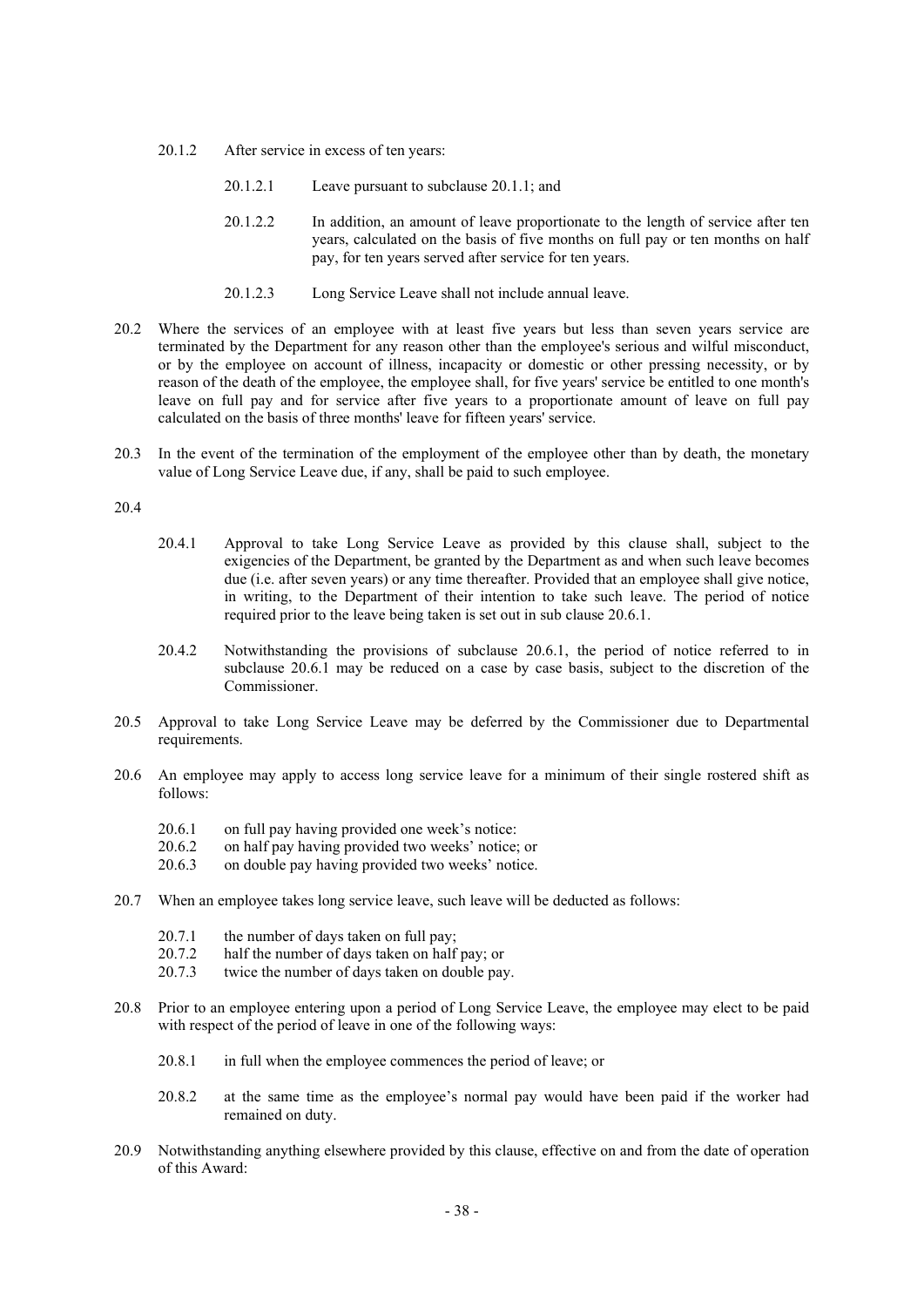- 20.9.1 employees may apply to take pro-rata Long Service Leave after the completion of seven (7) years of service. Additionally employees with such service shall be entitled to pro-rata Long Service Leave on resignation or termination.
- 20.9.2 employees may apply to take a period of Long Service Leave at double pay provided that:
	- 20.9.2.1 The additional payment will be made as a non-superable taxable allowance payable for the period of the absence from work.
	- 20.9.2.2 The employee's leave balance will be debited for the actual period of the absence from work and an equivalent number of days as are necessary to pay the allowance.
	- 20.9.2.3 Other leave entitlements, e.g., recreation leave, sick leave and Long Service Leave will accrue at the single time rate where an employee takes Long Service Leave at double time.
	- 20.9.2.4 Superannuation contributions will only be made on the basis of the actual absence from work, i.e., at the single time rate.
	- 20.9.2.5 Where an employee other than an Executive Officer elects to take Long Service Leave at double pay, the minimum & multiple periods of actual absence as prescribed in 20.7 shall apply. Where an Executive Officer elects to take Long Service Leave at double pay, the minimum period of actual absence should be not less than one day.
- 20.9.3 where a public holiday falls during a period of Long Service Leave the employee shall be paid for that day and additionally it shall not be deducted from the period of the leave.
	- 20.9.3.1 In respect of public holidays that fall during a period of double pay Long Service leave an employee will not be debited in respect of the leave on a public holiday. The employees leave balance will however be reduced by an additional day to fund the non-superable taxable allowance.
- 20.10 Entitlements to Extended Leave (Long Service Leave) pursuant to the *Public Sector Employment and Management Act 2002* shall take effect on and from 5 October 1993, provided that the total years of service will count for the determination of entitlements accruing from that date.

## **21. Parental Leave**

## 21.1 Definition of Parental Leave

- 21.1.1 For the purposes of this clause, parental leave is maternity leave, Other Parent leave or adoption leave.
- 21.1.2 Maternity leave is taken by a female employee in connection with the pregnancy or the birth of a child of the employee. Maternity leave consists of an unbroken period of leave.
- 21.1.3 Other Parent leave is leave taken by an employee who becomes a parent but is ineligible to be granted either maternity leave or adoption leave but is to be the primary care giver of a child or who wishes to share the child caring duties with their partner.
- 21.1.4 Adoption leave is leave taken by a female or male employee in connection with the adoption by the employee of a child under the age of five (5) years (other than a child who has previously lived continuously with the employee for a period of at least six (6) months or who is a child or step-child of the employee or of the employee's spouse).
- 21.1.5 For the purposes of this clause, "spouse" includes a de facto spouse and a former spouse.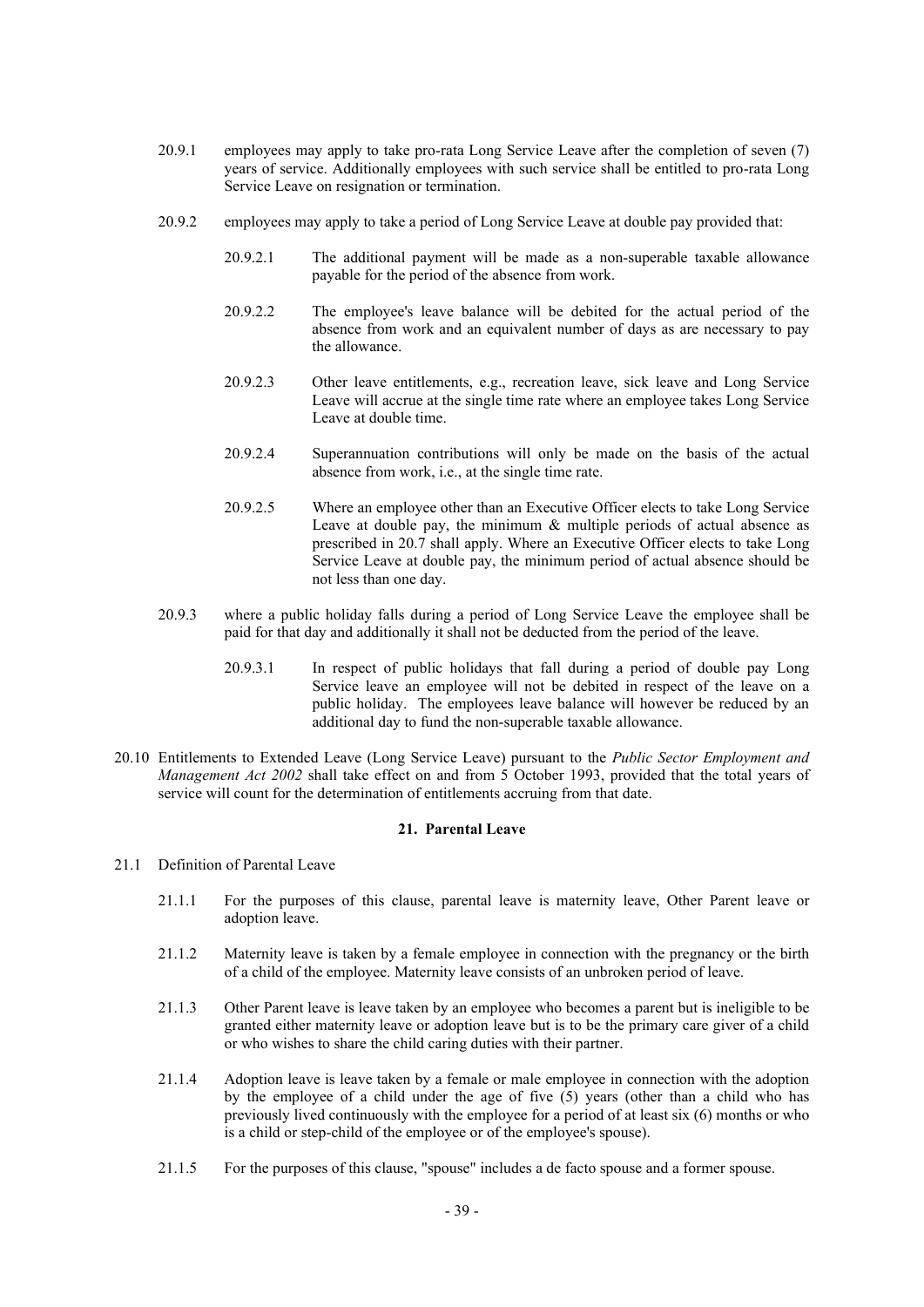### 21.2 Entitlement to Parental Leave

- 21.2.1 An employee is entitled to parental leave, as provided by this clause, in connection with the birth or adoption of a child.
- 21.2.2 Maternity Leave all female employees who do not have the necessary service as prescribed in subclause 21.3.1 for paid Maternity Leave, shall be entitled to unpaid maternity leave of up to fourteen (14) weeks before the expected date of birth of the child.
- 21.2.3 Paid Maternity Leave may be granted to a female employee subject to the following conditions -
	- 21.2.3.1 The female employee has applied for Maternity Leave within such time and in such manner as herein set out; and
	- 21.2.3.2 Before the expected date of birth has completed not less than forty (40) weeks' continuous service. Paid Maternity Leave shall be for a period of fourteen (14) weeks at full pay or twenty-eight (28) weeks at half pay from the date Maternity Leave commences.
	- 21.2.3.3 In addition to the unpaid or paid Maternity leave referred to in 21.2.2 & 21.2.3.2 respectively, all female employees shall be entitled to a further period of unpaid Maternity leave, provided that the total period of absence on Maternity leave shall not exceed sixty-one (61) weeks.
	- 21.2.3.4 The period over which Annual and/or Long Service Leave combined with unpaid Maternity Leave, shall not exceed a total period of two years from the date of birth of the child.
- 21.2.4 Short Adoption Leave is an unbroken period of fourteen (14) weeks of unpaid leave, taken by an employee who does not have the necessary service for paid Adoption Leave as prescribed in subclause 21.3.1, from the time of placement of the child.
- 21.2.5 Paid Adoption Leave may be granted to an employee adopting a child subject to the following conditions:
	- 21.2.5.1 The employee has applied for Adoption Leave within such time and in such manner as herein set out; and
	- 21.2.5.2 Before the commencement of Adoption Leave the employee has completed not less than forty (40) weeks' continuous service.
	- 21.2.5.3 The employee is to be the primary care giver of the child.
	- 21.2.5.4 Paid Adoption Leave shall be for a period of fourteen (14) weeks at full pay or twenty-eight (28) weeks at half pay of Adoption Leave or the period of Adoption Leave taken, whichever is the lesser period.
	- 21.2.5.5 In addition to the unpaid or paid Adoption leave referred to in 21.2.4 & 21.2.5 of this subclause respectively, all employees shall be entitled to a further period of unpaid Adoption leave, provided that the total period of absence on Adoption leave shall not exceed sixty-one (61) weeks.
- 21.2.6 Other Parent Leave is a period of up to a maximum of fifty-two (52) weeks of either unpaid or a combination of paid and unpaid parental leave taken from the date of birth of the child, or other termination of the pregnancy. Application for such leave must be made within such time and in such manner as herein set out. Other Parent leave shall consist of -

21.2.6.1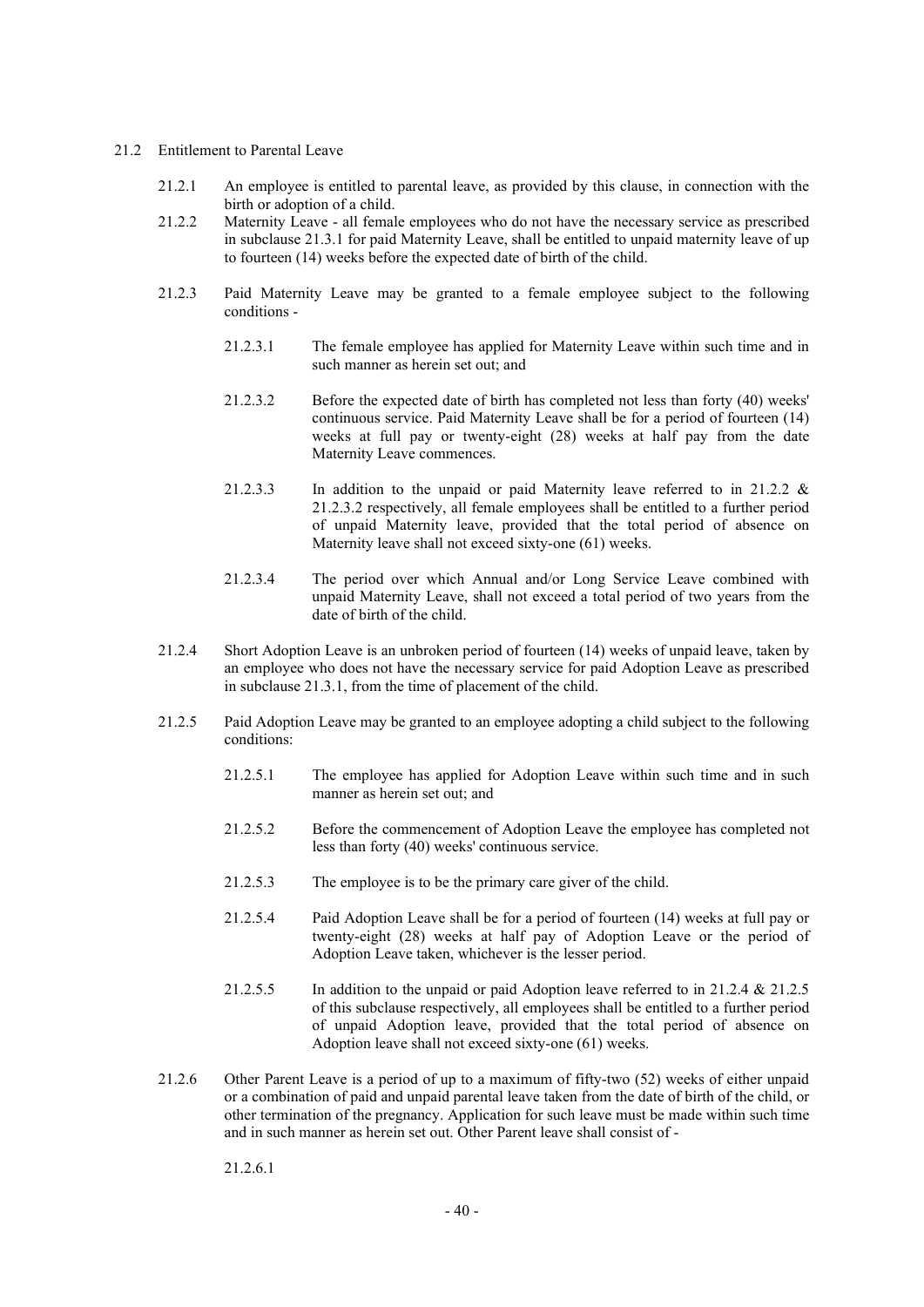- 21.2.6.1.1 an unbroken period of up to one (1) week unpaid leave (short Other Parent leave) at the time of the birth of the child, or other termination of the pregnancy, or
- 21.2.6.1.2 an unbroken period of up to one (1) week on full pay or two (2) weeks on half pay at the time of the birth of the child, or other termination of the pregnancy provided that at such time the employee has completed not less than forty (40) weeks continuous service.
- 21.2.6.2 In addition to the unpaid or paid Other Parent leave referred to in 21.2.6.1, "Other Parent" employees shall be entitled to a further period of unpaid Other Parent leave in order to be the primary care-giver of the child (extended Other Parent leave), provided that the total period of absence on Other Parent leave shall not exceed fifty-two (52) weeks.
- 21.2.7 Except as provided for in subclause 21.2.3 and 21.2.5, Parental Leave shall not extend beyond a period of 1 year after the child was born or adopted.
- 21.3 Length of service for eligibility
	- 21.3.1 A female employee is entitled to paid maternity leave or, in the case of both male and female employees, paid Other Parent or adoption leave only if the employee has had at least 40 weeks' continuous service.
	- 21.3.2 There is no minimum period of employment for eligibility for unpaid parental leave.
	- 21.3.3 Continuous service is service under one or more unbroken contracts of employment, including:
		- 21.3.3.1 any period of authorised leave or absence, and
		- 21.3.3.2 any period of part-time work.
		- 21.3.3.3 full or part time service within the Public Service or within a Public Sector organisation listed in the schedules attached to the *Transferred Officers Extended Leave Act 1961* and in appendices A and B contained in the Personnel Handbook published by the DPE.
- 21.4 Notices and Documents required to be given to Commissioner
	- 21.4.1 Maternity leave

The notices and documents to be given to the Commissioner for the purposes of taking maternity leave are as follows:

- 21.4.1.1 The female employee should give at least 8 weeks' written or oral notice of the intention to take the leave (unless it is not reasonably practicable to do so in the circumstances),
- 21.4.1.2 The female employee must, at least 4 weeks before proceeding on leave, give written notice of the dates on which the employee proposes to start and end the period of leave,
- 21.4.1.3 The female employee must, before the start of leave, provide a certificate from a medical practitioner confirming that the employee is pregnant and the expected date of birth.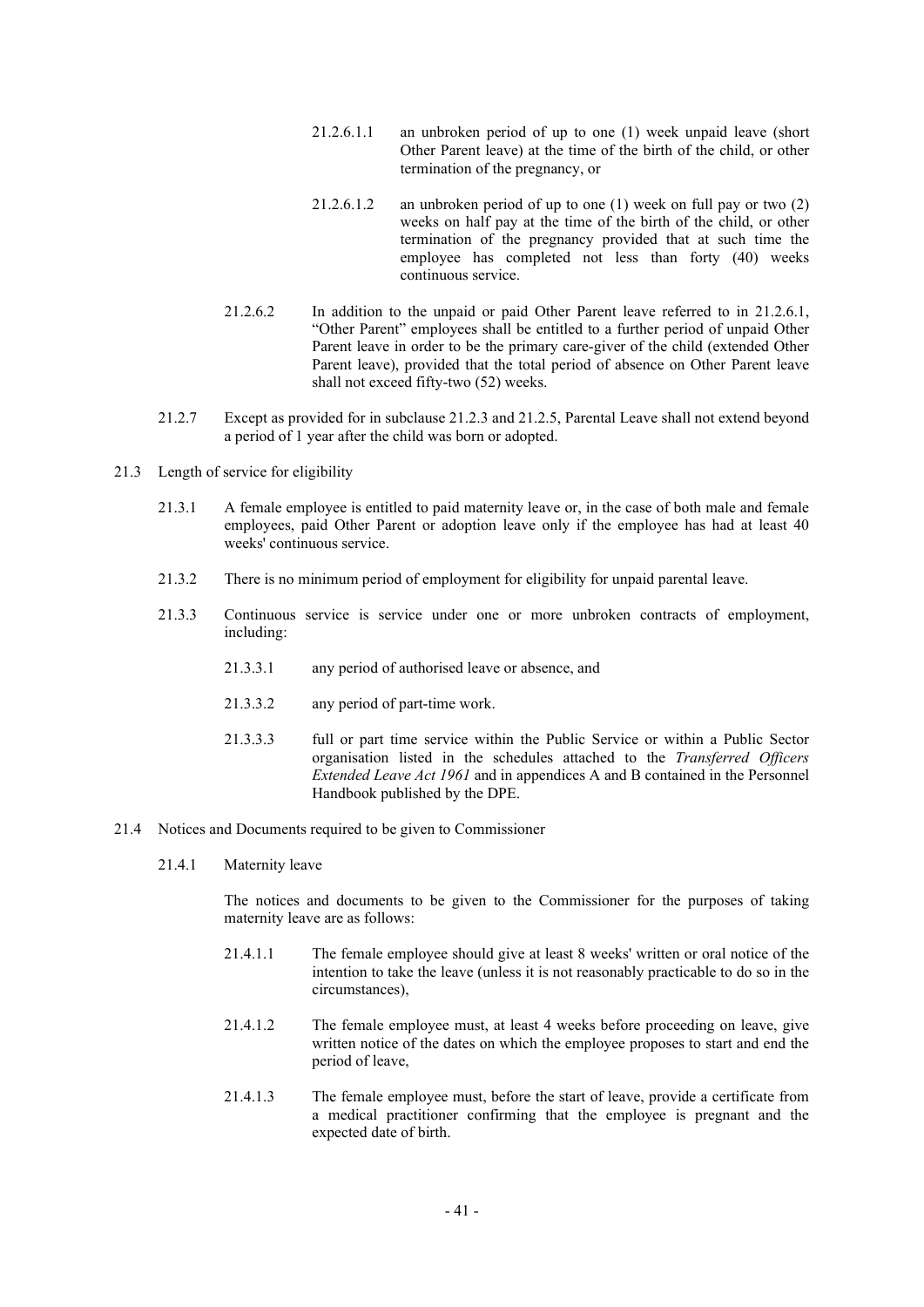# 21.4.2 Other Parent leave

The notices and documents to be given to the Commissioner for the purposes of taking Other Parent leave are as follows:

- 21.4.2.1 In the case of extended Other Parent leave, the employee should give at least 10 weeks written or oral notice of the intention to take the leave (unless it is not reasonably practicable to do so in the circumstances),
- 21.4.2.2 The employee must, at least 4 weeks before proceeding on leave, give notice of the dates on which the employee proposes to start and end the period of leave,
- 21.4.2.3 The employee must, before the start of leave, provide a certificate from a medical practitioner confirming that the employee's spouse is pregnant and the expected date of birth,
- 21.4.2.4 In the case of extended Other Parent leave, the employee must, before the start of leave, provide a statutory declaration by the employee stating:
	- 21.4.2.4.1 any period of maternity leave sought or taken by their spouse, and
	- 21.4.2.4.2 that they are seeking that period of extended Other Parent leave to become the primary care-giver of a child.

#### 21.4.3 Adoption leave

The notices and documents to be given to the Commissioner for the purposes of taking adoption leave are as follows:

- 21.4.3.1 In the case of extended adoption leave, the employee should give written or oral notice of any approval or other decision to adopt a child at least 10 weeks before the expected date of placement (unless it is not reasonably practicable to do so in the circumstances),
- 21.4.3.2 The employee must give written notice of the dates on which the employee proposes to start and end the period of leave, as soon as practicable after the employee is notified of the expected date of placement of the child but at least 14 days before proceeding on leave,
- 21.4.3.3 The employee must, before the start of leave, provide a statement from an adoption agency or another appropriate body of the expected date of placement of the child with the employee for adoption purposes,
- 21.4.3.4 In the case of extended adoption leave, the employee must, before the start of leave, provide a statutory declaration by the employee stating:
	- 21.4.3.4.1 any period of adoption leave sought or taken by his or her spouse, and
	- 21.4.3.4.2 that the employee is seeking that period of extended adoption leave to become the primary care-giver of a child.
- 21.4.4 An employee does not fail to comply with this clause if the failure was caused by:
	- 21.4.4.1 the child being born (or the pregnancy otherwise terminating) before the expected date of birth, or
	- 21.4.4.2 the child being placed for adoption before the expected date of placement, or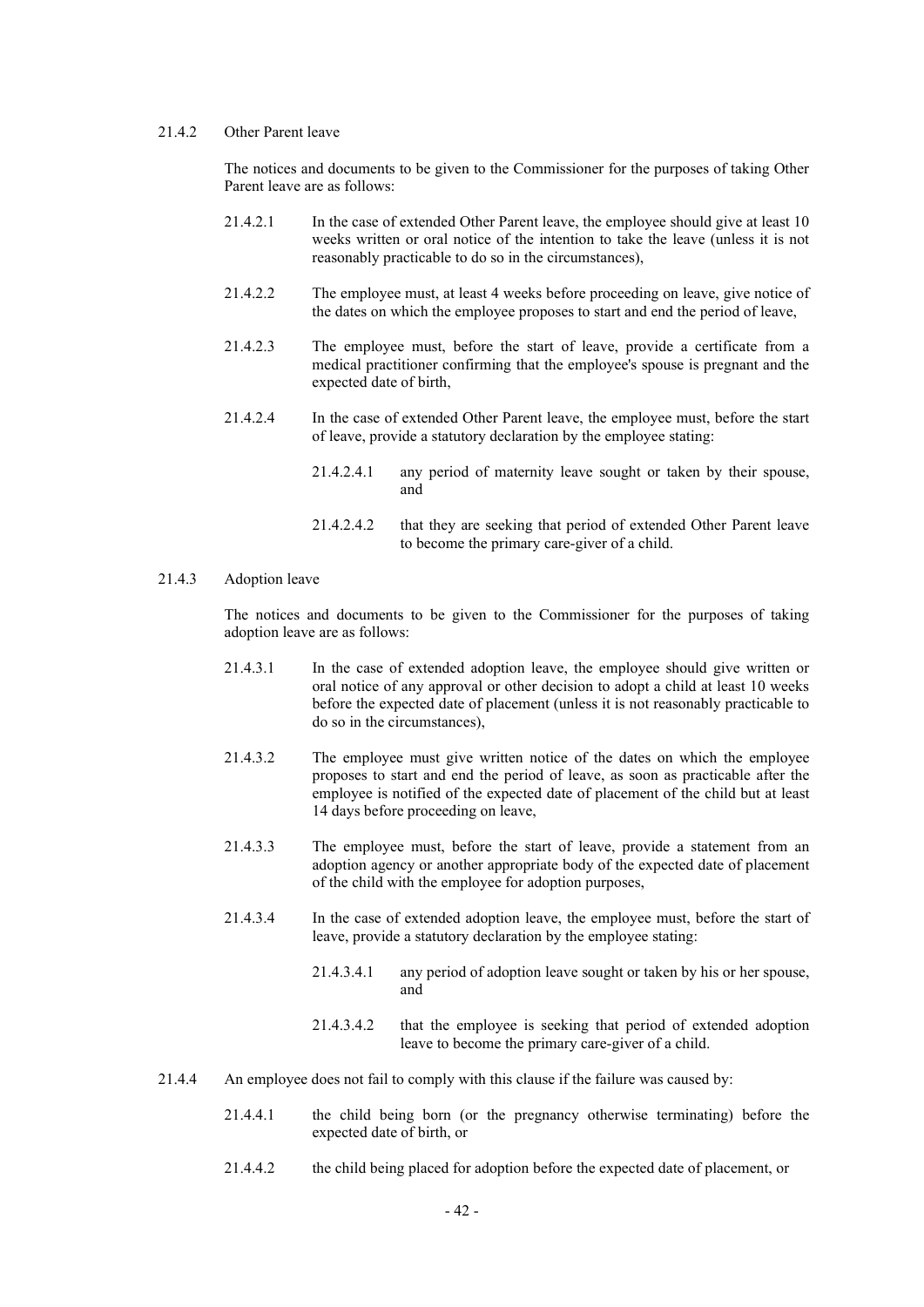21.4.4.3 other compelling circumstances.

In the case of the birth of a living child, notice of the period of leave is to be given within two (2) weeks after the birth and the certificate of the medical practitioner is to state that the child was born and the date of birth. In the case of the adoption of a child, notice of the period of leave is to be given within two (2) weeks after the placement of the child.

- 21.4.5 An employee must notify the Commissioner of any change in the information provided under this clause within two (2) weeks after the change.
- 21.4.6 If required by the Commissioner, an employee who applies for Parental Leave is to give the Commissioner a statutory declaration, or enter into an agreement with the Commissioner, that for the period of the leave the employee will not engage in any conduct inconsistent with the employee's contract of employment.

## 21.5 Continuity of service

Parental leave does not break an employee's continuity of service, but subject to subclauses 21.5.1, 21.5.2 and 21.5.3, is not to be taken into account in calculating an employee's period of service for any other purposes.

- 21.5.1 Any period of paid Adoption, paid Maternity or paid Other Parent Leave shall count as full service for the purposes of determining progression either within a classification or from one classification to another. However, unpaid Parental Leave shall not count as service for determining such progression.
- 21.5.2 Adoption Leave on full pay, Maternity Leave at full pay and Other Parent Leave at full pay shall count as full service for the purposes of determining all forms of leave.
- 21.5.3 Unpaid Parental Leave shall not count as service for determining any form of leave entitlement, except for Long Service Leave (Extended Leave) in cases where at least ten (10) years of service has been completed and unpaid Parental Leave does not exceed six (6) months.
- 21.6 Simultaneous taking of Parental Leave

Subject to subclause 21.20.1.1, Parental Leave is to be available to only one parent at a time, in a single unbroken period, except that both parents may simultaneously take:

- 21.6.1 For maternity and Other Parent leave, an unbroken period of up to one week at the time of the birth of the child;
- 21.6.2 For adoption leave, an unbroken period of up to three weeks at the time of the placement of the child.
- 21.7 Cancellation of Parental Leave
	- 21.7.1 Before starting leave

Parental leave applied for but not commenced is automatically cancelled if:

- 21.7.1.1 the employee withdraws the application for leave by written notice to the Commissioner, or
- 21.7.1.2 the pregnancy concerned terminates other than by the birth of a living child or the placement of the child concerned does not proceed.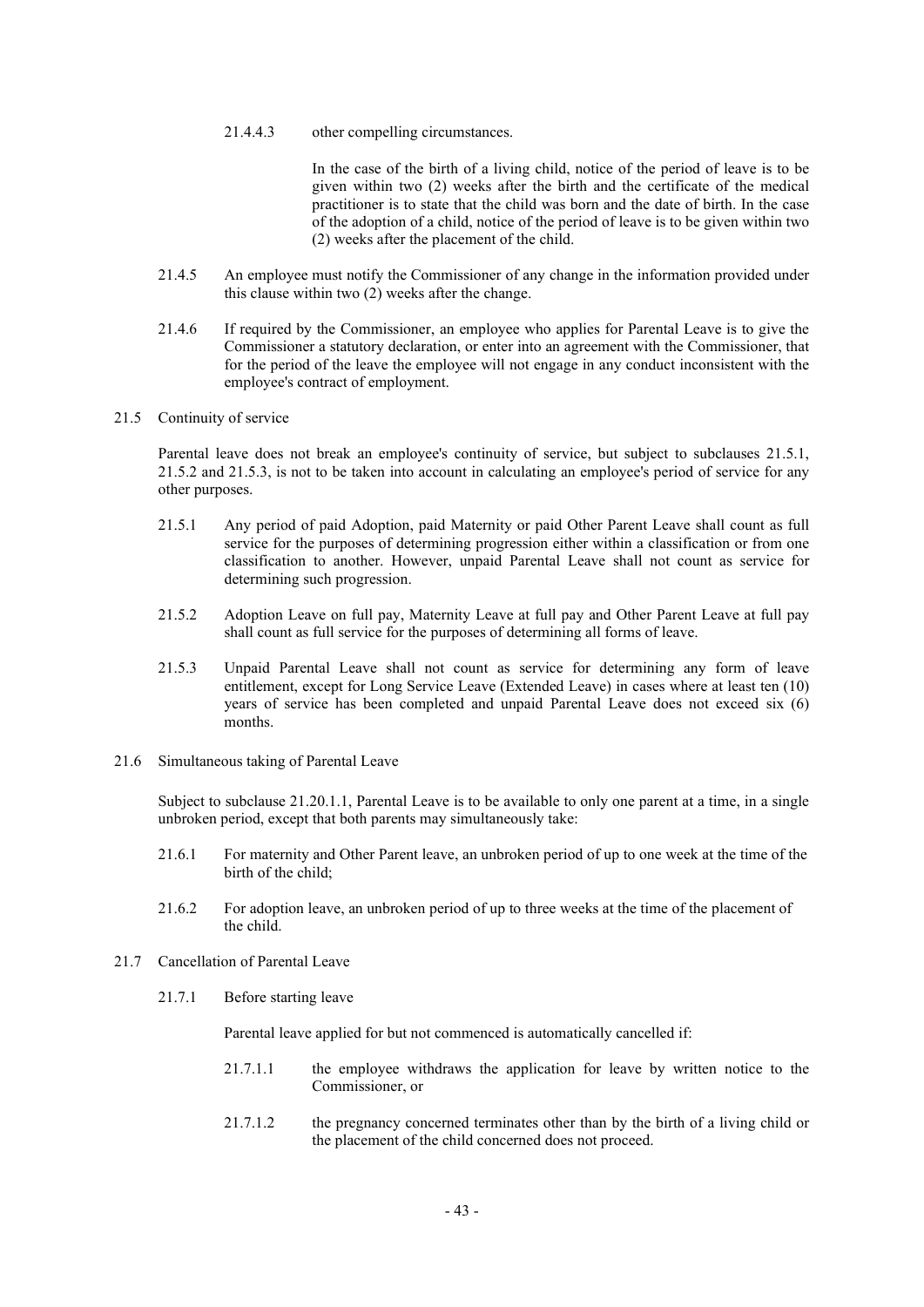#### 21.7.2 After starting leave

If:

- 21.7.2.1 the pregnancy of the employee or the employee's spouse terminates other than by the birth of a living child while the employee or spouse is on parental leave, provided:
	- 21.7.2.1.1 if a child is still-born the female employee may elect to take available sick leave or maternity leave;
	- 21.7.2.1.2 in the event of a miscarriage any absence from work is to be covered by the current sick leave provisions; or
- 21.7.2.2 the child in respect of whom an employee is then on parental leave dies, or
- 21.7.2.3 the placement of a child for adoption purposes with an employee then on adoption leave does not proceed or continue,

the employee is entitled to resume work at a time nominated by the Commissioner within 2 weeks after the date on which the employee gives the Commissioner a notice in writing stating that the employee intends to resume work and the reason for the intended resumption.

- 21.7.3 This provisions of subclause 21.7 do not affect an employee's entitlement to special maternity leave or special adoption leave.
- 21.8 Parental Leave and other Leave
	- 21.8.1 An employee may take any annual leave, long service leave (extended leave) or consolidated leave to which the employee is entitled instead of or in conjunction with parental leave.
	- 21.8.2 However, the total period of leave cannot be so extended beyond the maximum period of parental leave authorised by this clause.
	- 21.8.3 The maximum period of parental leave authorised by this clause is reduced by any period of paid sick leave taken by the employee while on maternity leave.
	- 21.8.4 Any paid absence authorised by law or by an award, enterprise agreement or contract of employment is not available to an employee on parental leave, except if the paid absence is:
		- 21.8.4.1 annual leave, long service leave (extended leave) or consolidated leave, or
		- 21.8.4.2 in the case of maternity leave sick leave.
- 21.9 Employee and Commissioner may agree to interruption of parental leave by return to work
	- 21.9.1 An employee on parental leave may, with the agreement of the Commissioner, break the period of leave by returning to work for the Department, provided that:
		- 21.9.1.1 A female employee who gives birth to a living child shall not resume duty until six (6) weeks after the birth of the child unless special arrangements for early return are made at the request of the female employee and supported by a certificate from a qualified medical practitioner;
		- 21.9.1.2 A female employee who has returned to full-time duty after less than her full entitlement to maternity leave, shall be entitled to revert to maternity leave either on a full-time or part-time basis if she so elects. This election may be exercised only once and a minimum of four (4) weeks notice (or less if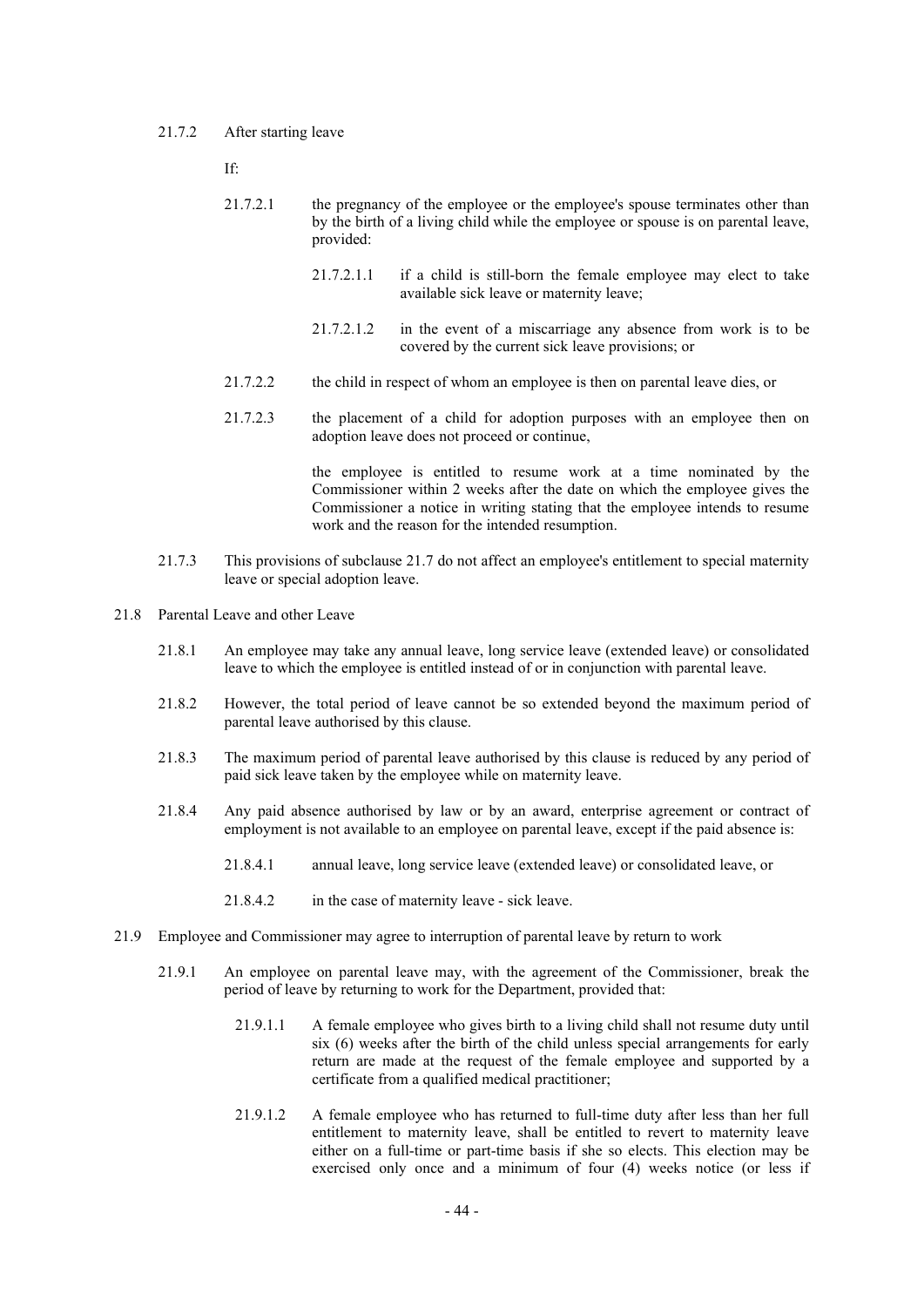acceptable to the Commissioner) of her intention to resume maternity leave must be given.

- 21.9.2 The period of leave cannot be extended by such a return to work beyond the maximum period of leave authorised by this clause.
- 21.10 Extension of period of Parental Leave
	- 21.10.1 An employee may extend the period of parental leave once only by giving the Commissioner notice in writing of the extended period at least fourteen (14) days before the start of the extended period. The period of leave cannot be extended by such a notice beyond the maximum period of leave authorised by this clause.
	- 21.10.2 Subject to the provisions of subclause 21.20, an employee may extend the period of parental leave at any time with the agreement of the Commissioner. The period of leave can be extended by such an agreement beyond the maximum period of leave authorised by this clause.
	- 21.10.3 This section applies to an extension of leave while the employee is on leave or before the employee commences leave.
- 21.11 Shortening of period of Parental Leave

An employee may shorten the period of parental leave with the agreement of the Commissioner and by giving the Commissioner notice in writing of the shortened period at least fourteen (14) days before the leave is to come to an end.

- 21.12 Return to work after Parental Leave
	- 21.12.1 An employee returning to work after a period of parental leave is entitled to be employed in:
		- 21.12.1.1 the classification (if possible, at the same location) held by the employee immediately before proceeding on that leave, or
		- 21.12.1.2 if the employee was transferred to a safe job before proceeding on maternity leave - the classification (if possible, at the same location) held immediately before the transfer.
	- 21.12.2 If the classification no longer exists but there are other classifications available that the employee is qualified for and is capable of performing, the employee is entitled to be employed in a classification as comparable as possible in status and pay to that of the employee's former classification.
	- 21.12.3 The provisions of subclause 21.12 extend to a female employee returning to work after a period of Special maternity leave and sick leave.

#### 21.13 Payment

- 21.13.1 Payment for the fourteen (14) weeks on full pay or twenty-eight (28) weeks on half pay paid Maternity Leave may be made -
	- 21.13.1.1 in advance in a lump sum; or
	- 21.13.1.2 on a normal fortnightly basis, and shall be at the same hourly rate as the rate paid for other forms of paid leave, and may include payment of a higher duties allowance if the employee;
		- 21.13.1.2.1 has acted in the higher position for a period in excess of one year; and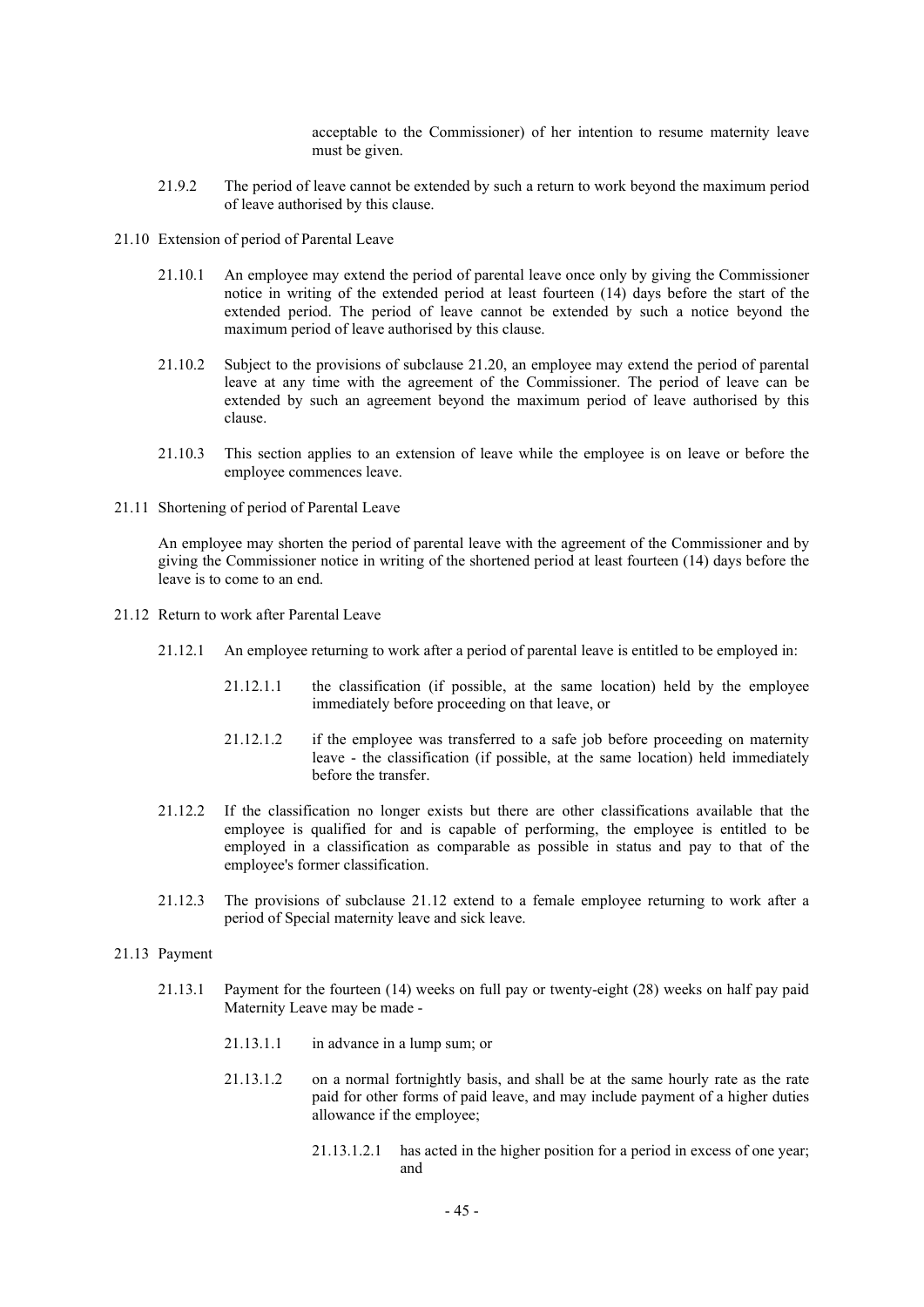- 21.13.1.2.2 the period of higher duties relief continues up to the day prior to the employee's departure on maternity leave; and
- 21.13.1.2.3 the higher duties relief is at the full difference in pay.
- 21.13.2 Payment to eligible employees for the fourteen (14) weeks on full pay or twenty-eight (28) weeks on half pay paid Adoption Leave may be made -
	- 21.13.2.1 in advance in a lump sum; or
	- 21.13.2.2 on a normal fortnightly basis.
- 21.14 Commissioner's Obligations
	- 21.14.1 Information to Employees

On becoming aware that an employee (or an employee's spouse) is pregnant, or that an employee is adopting a child, the Commissioner must inform the employee of:

- 21.14.1.1 the employee's entitlements to parental leave under this clause, and
- 21.14.1.2 the employee's obligations to notify the Commissioner of any matter under this clause.
- 21.14.2 Records

The Commissioner must keep, for at least six (6) years, a record of parental leave granted under this clause to employees and all notices and documents given under this clause by employees or the Commissioner.

- 21.15 Termination of Employment because of Pregnancy etc
	- 21.15.1 The Commissioner must not terminate the employment of an employee because:
		- 21.15.1.1 the employee is pregnant or has applied to adopt a child, or
		- 21.15.1.2 the employee has given birth to a child or has adopted a child, or
		- 21.15.1.3 the employee has applied for, or is absent on, parental leave,

but otherwise the rights of the Commissioner in relation to termination of employment are not affected by this clause.

- 21.15.2 For the purposes of establishing such a termination of employment, it is sufficient if it is established that the alleged reason for termination was a substantial and operative reason for termination.
- 21.15.3 This clause does not affect any other rights of a dismissed employee.
- 21.16 Replacement employees
	- 21.16.1 A replacement employee is a person who is specifically employed as a result of an employee proceeding on parental leave (including as a replacement for an employee who has been temporarily promoted or transferred in order to replace the employee proceeding on parental leave).
	- 21.16.2 Before a replacement employee is employed, the Commissioner must inform the person of the temporary nature of the employment and of the rights of the employee on parental leave to return to work.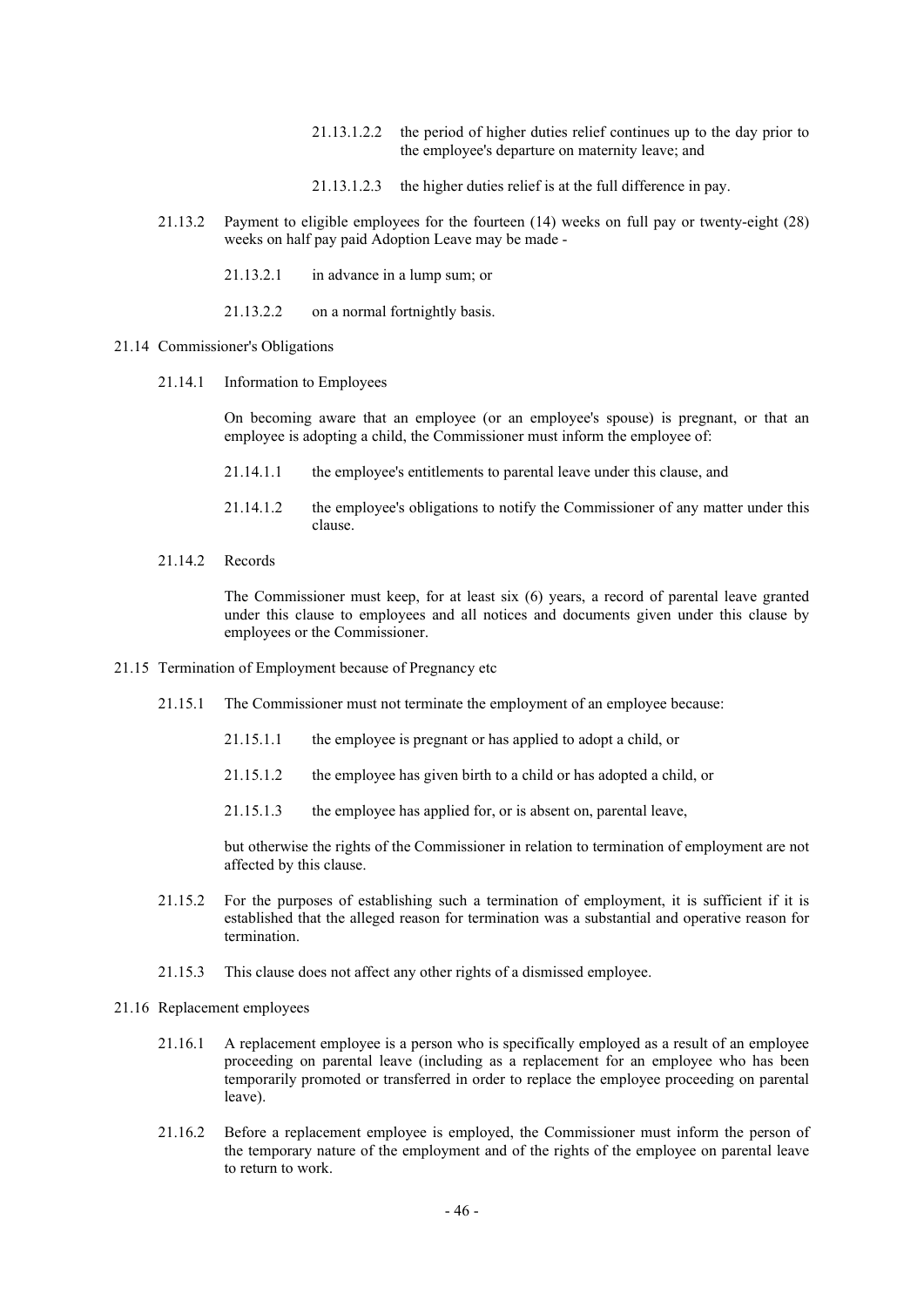- 21.16.3 A reference in this clause to an employee proceeding on leave includes a reference to a pregnant employee exercising a right to be transferred to a safe job.
- 21.17 Transfer to a Safe Job
	- 21.17.1 This subclause applies whenever the present work of a female employee is, because of her pregnancy or breastfeeding, a risk to the health or safety of the employee or of her unborn or new born child. The assessment of such a risk is to be made on the basis of a medical certificate supplied by the employee and of the obligations of the Commissioner under the *Occupational Health and Safety Act* 2000.
	- 21.17.2 The Commissioner is to temporarily adjust the employee's working conditions or hours of work to avoid exposure to risk as follows -
		- 21.17.2.1 Where a female employee is confirmed pregnant she is to notify the Officer-in-Charge as soon as possible who will, in turn, direct that she be withdrawn from operational firefighting duties;
		- 21.17.2.2
- 21.17.2.2.1 The standard issue uniform is to be worn by members until the pregnancy becomes apparent prior to the birth and from the tenth week, if practicable, following the birth.
- 21.17.2.2.2 Employees will be provided with a maternity uniform for use when appropriate.
- 21.17.2.3 An employee on maternity leave who gives birth to a living child shall not resume operational firefighting duties until thirteen (13) weeks have elapsed after the birth of the child unless a special request for early return is made by the employee supported by a medical certificate from a qualified medical practitioner, subsequently endorsed by the Department's occupational physician.
- 21.17.2.4 Duties other than fire fighting may be undertaken after six (6) weeks following the birth of the child, if endorsed by the occupational physician.
- 21.17.2.5
- 21.17.2.5.1 Upon withdrawal from operational firefighting duties alternate work of a suitable nature is to be provided.
- 21.17.2.5.2 Allocation of duties will be determined by the Department following consultation between the Department's Occupational Health Physician, the employee's Officer-in-Charge and the employee.
- 21.17.3 If such an adjustment is not feasible or cannot reasonably be required to be made, the Commissioner is to transfer the employee to other work where she will not be exposed to that risk.
- 21.17.4 If such a transfer is not feasible or cannot reasonably be required to be made, the Commissioner is to grant the employee maternity leave under this clause (or any available paid sick leave) for as long as is necessary to avoid exposure to that risk, as certified by a medical practitioner.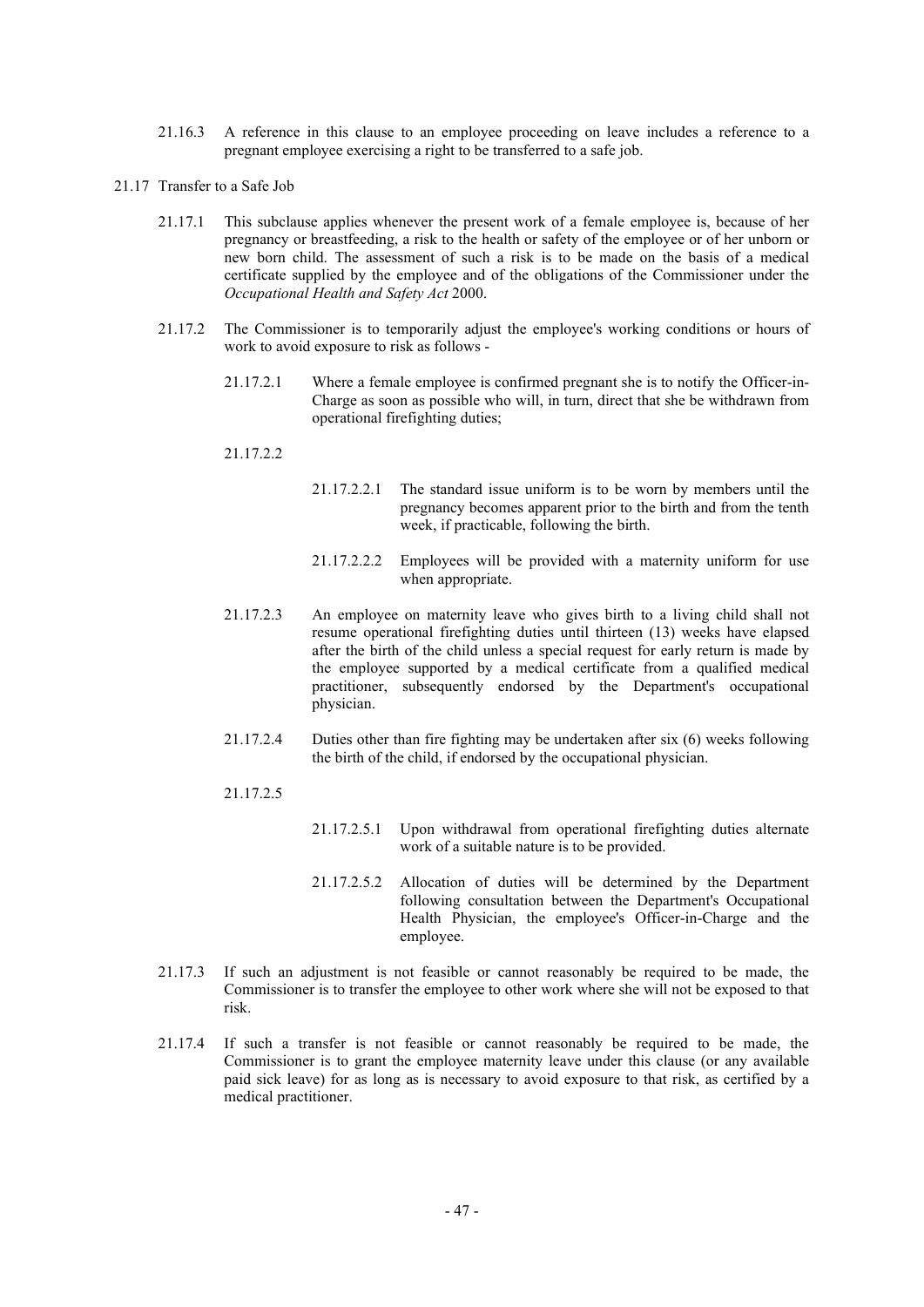21.18 Special Maternity Leave and Sick Leave

If the pregnancy of an employee not then on maternity leave terminates before the expected date of birth (other than by the birth of a living child) or she suffers illness related to her pregnancy:

- 21.18.1 the employee is entitled to such period of unpaid leave (to be known as special maternity leave) as a medical practitioner certifies to be necessary before her return to work, or
- 21.18.2 the employee is entitled to such paid sick leave (either instead of or in addition to special maternity leave) as she is then entitled to and as a medical practitioner certifies to be necessary before her return to work.
- 21.19 Special Adoption Leave

An employee who is seeking to adopt a child is entitled to up to two (2) days unpaid leave if the employee requires that leave to attend compulsory interviews or examinations as part of the adoption procedure. This leave may also be granted from a credit of consolidated leave.

- 21.20 Right to request
	- 21.20.1 An employee entitled to parental leave may request the employer to allow the employee:
		- 21.20.1.1 to extend the period of simultaneous parental leave up to a maximum of eight weeks;
		- 21.20.1.2 to extend the period of unpaid parental leave for a further continuous period of leave not exceeding 12 months;

to assist the employee in reconciling work and parental responsibilities.

- 21.20.2 The employer shall consider the request having regard to the employee's circumstances and, provided the request is genuinely based on the employee's parental responsibilities, may only refuse the request on reasonable grounds related to the effect on the workplace or the employer's business.
- 21.20.3 Employee's request and the employer's decision to be in writing:

The employee's request and the employer's decision made under 21.20.1.1 and 21.20.1.2 must be recorded in writing.

- 21.21 Communication during parental leave
	- 21.21.1 Where an employee is on parental leave and a definite decision has been made to introduce significant change at the workplace, the employer shall take reasonable steps to:
		- 21.21.1.1 make information available in relation to any significant effect the change will have on the status or responsibility level of the position the employee held before commencing parental leave; and
		- 21.21.1.2 provide an opportunity for the employee to discuss any significant effect the change will have on the status or responsibility level of the position the employee held before commencing parental leave.
	- 21.21.2 The employee shall take reasonable steps to inform the employer about any significant matter that will affect the employee's decision regarding the duration of parental leave to be taken and whether the employee intends to return to work.
	- 21.21.3 The employee shall also notify the employer of changes of address or other contact details which might affect the employer's capacity to comply with paragraph 21.21.1.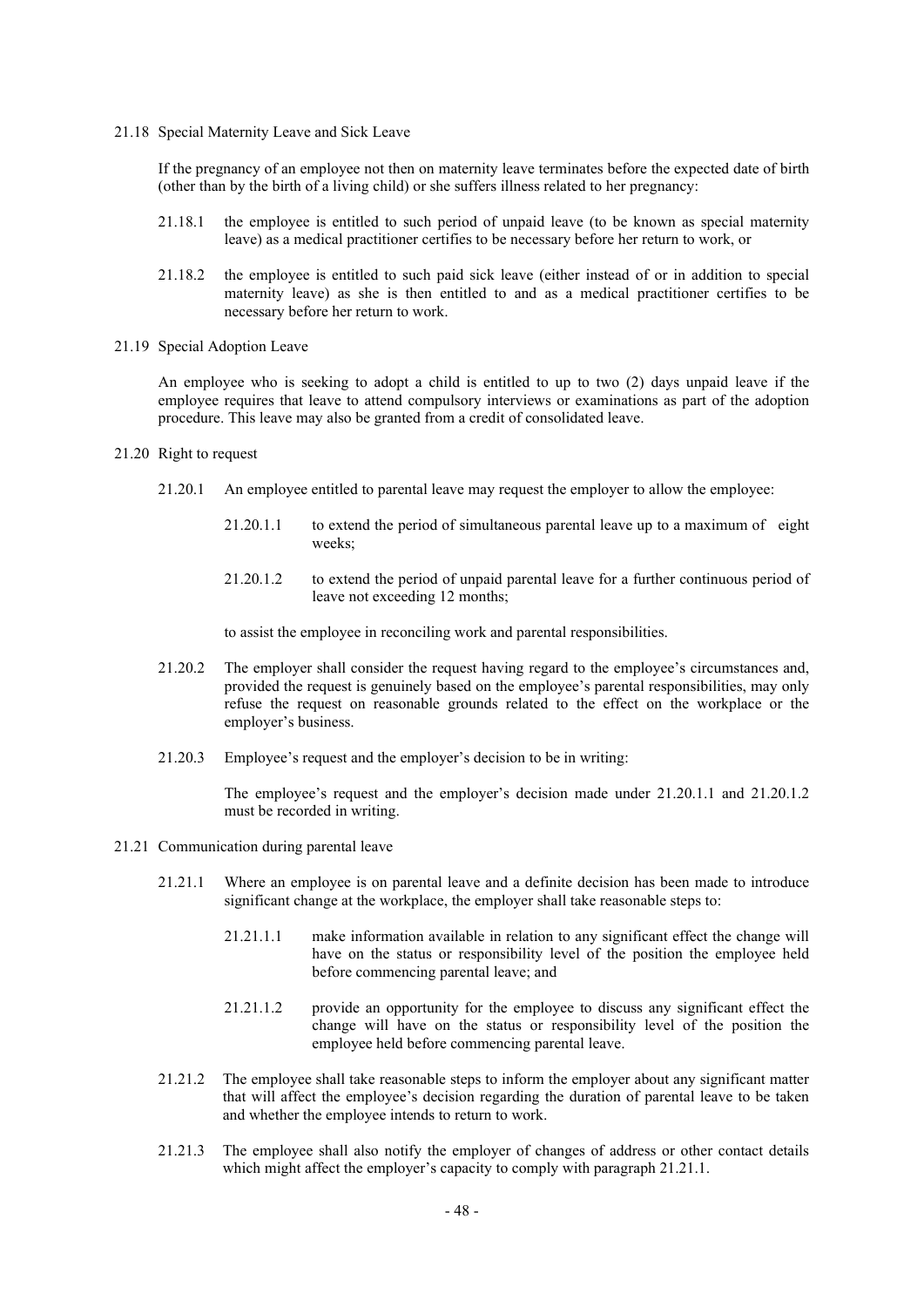## **22. Carer's Leave**

### 22.1 Use of Sick Leave -

- 22.1.1 An employee, other than a casual employee, with responsibilities in relation to a class of person set out in subclause 22.1.3.2, who needs the employee's care and support shall be entitled to use, in accordance with this clause, any current or accrued sick leave entitlement, provided for at Clause 23 of this Award, for absences to provide care and support for such persons when they are ill. Such leave may be taken for part of a single day.
- 22.1.2 The employee shall, if required, establish, by production of a medical certificate or statutory declaration, the illness of the person concerned and that the illness is such as to require care by another person. In normal circumstances an employee must not take carer's leave under this clause where another person has taken leave to care for the same person.
- 22.1.3 The entitlement to use sick leave in accordance with this clause is subject to:
	- 22.1.3.1 the employee being responsible for the care of the person concerned; and
	- 22.1.3.2 the person concerned being:
		- 22.1.3.2.1 a spouse of the employee; or
		- 22.1.3.2.2 a de facto spouse who, in relation to a person, is a person of the same or opposite sex to the first mentioned person and who lives with the first mentioned person as the husband or wife of that person on a bona fide domestic basis, although not legally married to that person; or
		- 22.1.3.2.3 a child or an adult child (including an adopted child, a stepchild, a foster child or an ex-nuptial child), parent (including a foster parent and legal guardian), grandparent, grandchild or sibling of the employee or spouse or de facto spouse of the employee; or
		- 22.1.3.2.4 a relative of the employee who is a member of the same household where, for the purposes of this subclause:
			- 22.1.3.2.4.1 "relative" means a person related by blood, marriage or affinity;
			- 22.1.3.2.4.2 "affinity" means a relationship that one spouse, because of marriage, has to blood relatives of the other; and
			- 22.1.3.2.4.3 "household" means a family group living in the same domestic dwelling.
- 22.1.4 An employee shall, wherever practicable, give the Department notice, prior to the absence, of the intention to take leave, the name of the person requiring care and their relationship to the employee, the reasons for taking such leave and the estimated length of absence. If it is not practicable for the employee to give prior notice of absence, the employee shall notify the Department by telephone of such absence at the first opportunity on the day of absence.
- 22.2 Unpaid Leave for Family Purpose
	- 22.2.1 An employee may elect, with the consent of the Department, to take unpaid leave for the purpose of providing care and support to a class of person, as set out in subclause 22.1.3.2, who is ill.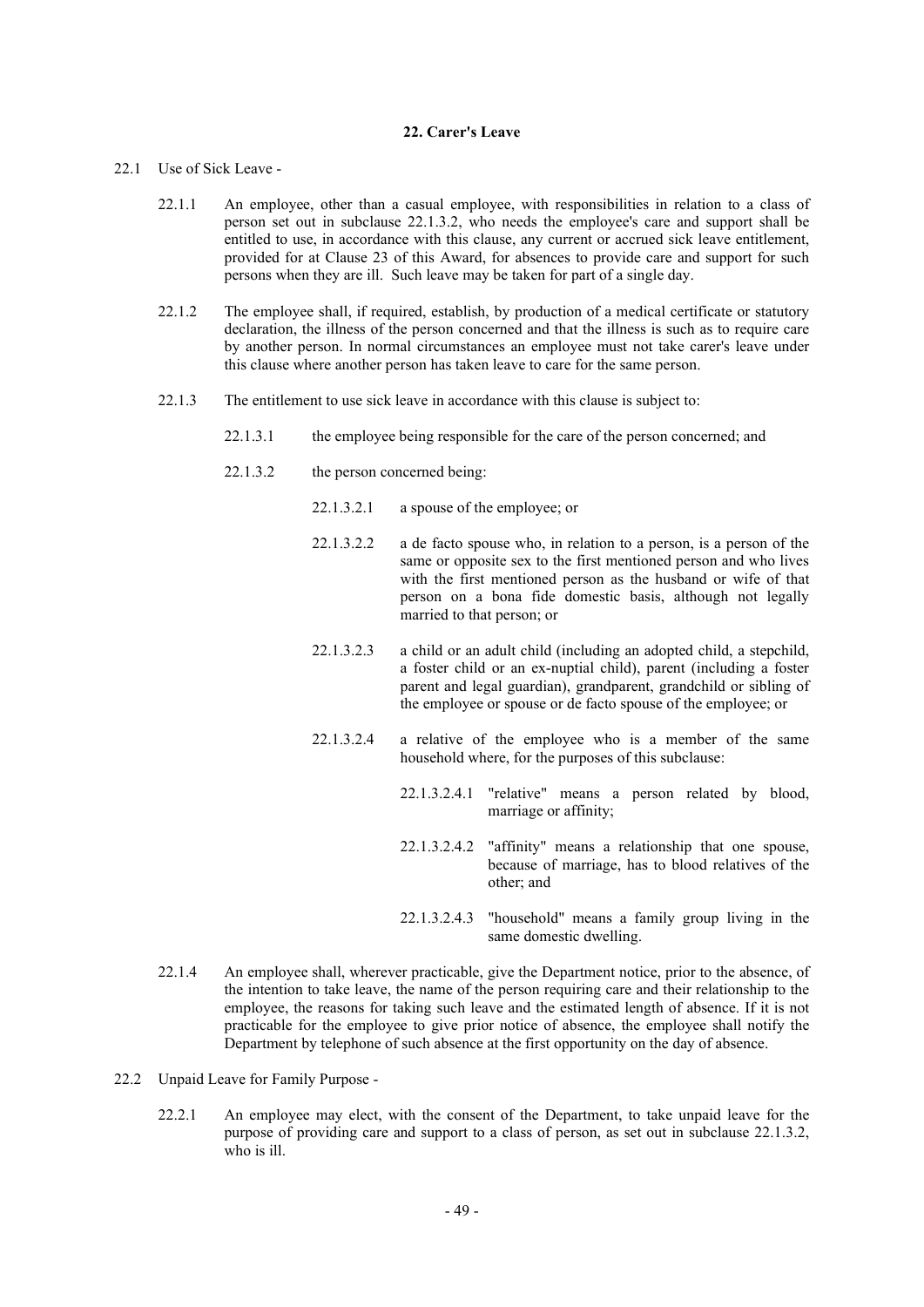## 22.3 Annual Leave -

- 22.3.1 An employee may elect, with the consent of the Department, subject to the *Annual Holidays Act* 1944, to take annual leave not exceeding five (5) days in any calendar year at a time or times agreed upon by the Department and the Union.
- 22.4 Time Off in Lieu of Payment for Overtime
	- 22.4.1 An employee may elect, with the consent of the Department, to take time off in lieu of payment for overtime at a time or times agreed upon with the Department within twelve (12) months of the said election.
	- 22.4.2 Overtime taken as time off during ordinary-time hours shall be taken at the ordinary-time rate, that is, an hour for each hour worked.
	- 22.4.3 If having elected to take time as leave, in accordance with subclause 22.4.1 above, the leave is not taken for whatever reason, payment for time accrued at overtime rates shall be made at the expiry of the (twelve) 12 month period or on termination.
	- 22.4.4 Where no election is made in accordance with subclause 22.4.1, the employee shall be paid their overtime in accordance with this Award.
- 22.5 Make-up Time
	- 22.5.1 An employee may elect, with the consent of the Department, to work "make-up time", under which the employee takes time off ordinary hours and works those hours at a later time during the spread of ordinary hours provided in this Award, at the ordinary rate of pay.
	- 22.5.2 An employee on shift work may elect, with the consent of the Department, to work "make-up time", under which the employee takes time off ordinary hours and works those hours at a later time, at the shift work rate which would have been applicable to the hours taken off.

# **23. Sick Leave**

- 23.1 The management of sick leave by the Department will be underpinned by an Attendance Management System that seeks to support employees in maintaining their health and recovering from illness or incapacity, and ensuring that sick leave is used only for legitimate purposes.
- 23.2 In every case of illness or incapacity sustained by an employee whilst off duty, the following conditions shall apply.
- 23.3 Such employee shall, as soon as practicable, inform their immediate supervisor of such inability to attend for duty and, as far as possible, shall state the estimated duration of their absence.
- 23.4 Subject to the provisions of subclause 23.8, such employee shall forward to the Department's Health and Safety Branch by Electronic Self Service (ESS), a medical certificate stating the nature of the illness or incapacity and, if known, the date the employee is fit to resume duty. If a medical certificate does not specify the date the employee is fit to resume duty, the employee must, before being entitled to resume duty, forward a further medical certificate to the effect that the employee has recovered from the illness or incapacity and is fit for duty, unless the employer dispenses with this requirement. The Health and Safety Branch shall ensure that personal medical information provided pursuant to this clause is not disclosed to any employees of the Department outside of the Health and Safety Branch.
- 23.5 If so required, such employee shall submit to examination by the Department's medical officer.
- 23.6 Every employee who is absent from duty for a period of more than twenty-eight days shall be examined by the Department's medical officer or a medical officer nominated by the Department and must be certified by such medical officer as fit for duty prior to being permitted to resume duty. An employee who is required to attend the Department's medical officer or nominated medical officer shall be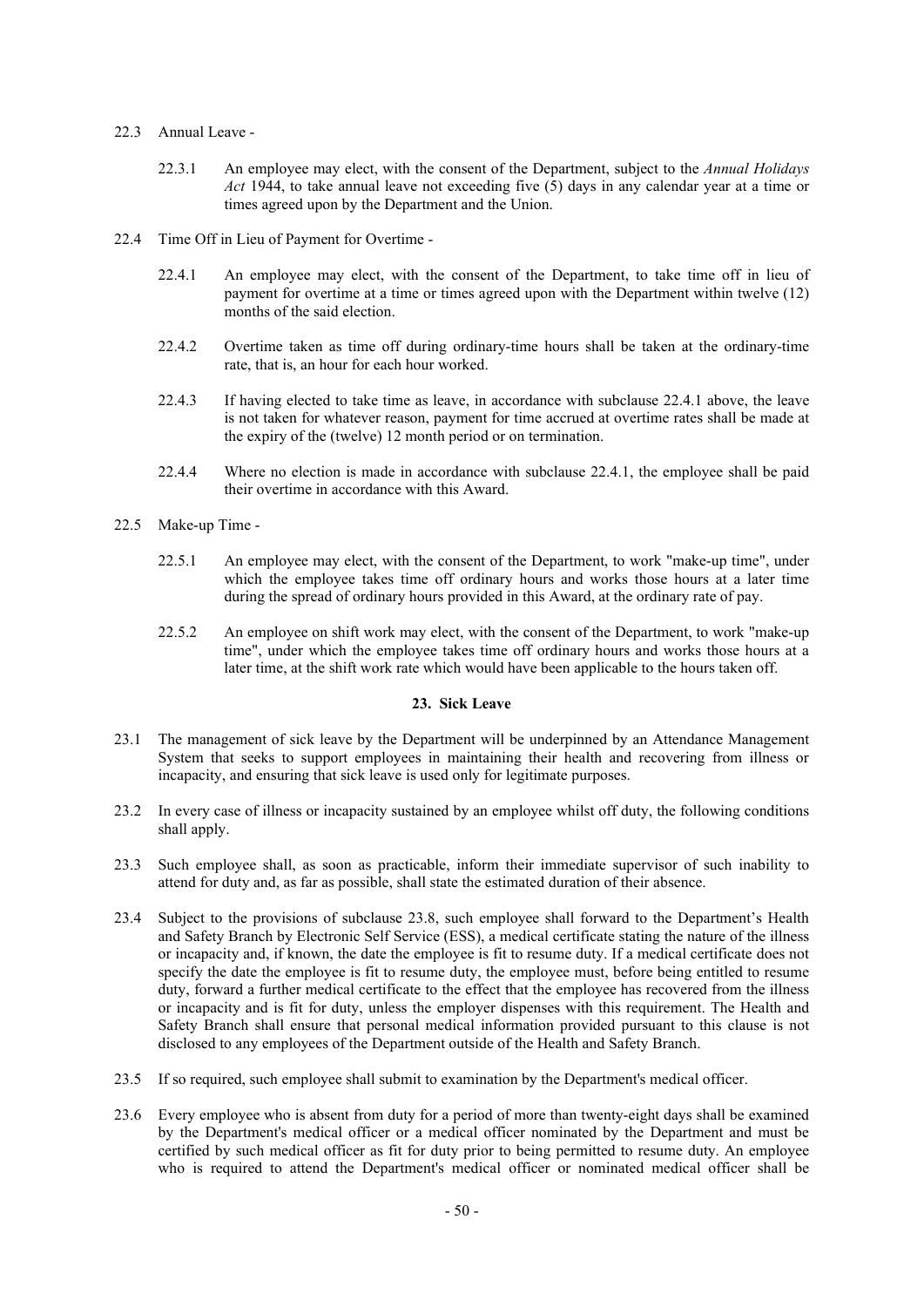reimbursed any out of pocket expenses reasonably and necessarily incurred. The Department shall meet the cost of any such consultation.

- 23.7 The granting of sick leave, the duration thereof and the pay, if any, for the same shall be on the following basis:
	- 23.7.1 One hundred and forty-four hours on full pay in any one year.
	- 2.7.2 Effective 17 February 1997, the sick leave prescribed in 23.7.1 shall be fully cumulative less any sick leave taken.
	- 23.7.3 Sick leave beyond the scale provided for shall be sick leave without pay.
	- 23.7.4 Sick leave is intended to be allowed in respect of absences from duty caused by ordinary illness or incapacity for duty as the result of an illness or injury sustained whilst off duty. When the incapacity is due to organised sporting activity or paid work, unconnected with the Department, any sick leave payment shall take into account any benefit in the nature of sick leave or workers compensation payments the employee concerned receives from the body organising the sporting activity or paid work, but to the extent of such benefit, the employee's sick leave entitlement shall not be affected.
	- 23.7.5 Where payment has been made for sick leave, under this clause, to an employee whose sick leave entitlement previously has been exhausted, or whose right to sick leave is not established, the Department may deduct the amount overpaid from the salary of the employee concerned in the next pay period or, if such a deduction would cause hardship, in accordance with the provisions of subclause 6.15 of this Award.
	- 23.7.6 Recruit Firefighters shall be eligible for sick leave. However, such employees shall only be entitled to use up to and including 72 hours of sick leave.
	- 23.7.7 When the incapacity is due to a cause which would entitle an employee to workers' compensation, the Department shall pay the difference between the amount of workers' compensation payment and the ordinary rate of pay of the employee concerned. The employee's entitlement for sick leave arising from ordinary illness shall not be affected.
	- 23.7.8 The employee shall prove to the satisfaction of the Department, or, in the event of a dispute, to the satisfaction of the Industrial Relations Commission, that the employee was unable, on account of such illness or incapacity, to attend for duty on that day or days for which sick leave is claimed. Payment shall not be allowed for such leave until this condition is fulfilled. A medical certificate tendered in support of such claim shall state the illness or incapacity, and that the employee was prevented by such illness or incapacity from attending for duty on the day or days for which sick leave is claimed.
- 23.8 Employees are entitled to take unsupported sick leave absences, where no medical certificate is required, subject to the following provisions:
	- 23.8.1 Such absences may not exceed 3 separate occasions in any calendar year, where an 'occasion' shall be a shift or part of a shift (or in the case of Executive Officers, 3 separate days in any calendar year; and
	- 23.8.2 Such absences may not be taken on consecutive days; and
	- 23.8.3 Such absences may not be taken on public holidays; and
	- 23.8.4 Such absences may not be taken in relation to any matter that may be covered by workers' compensation.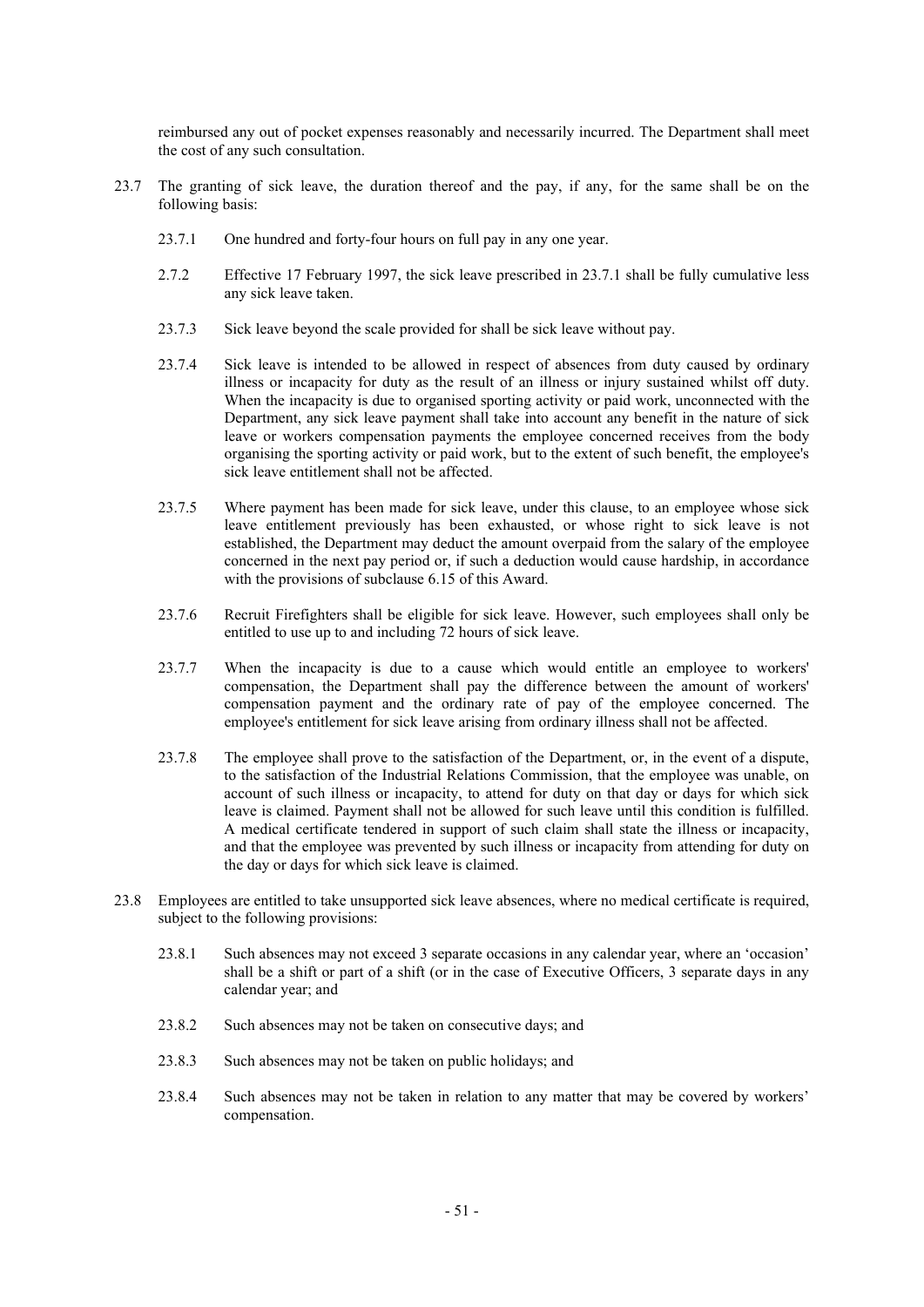## **Commitment to Reduction in Sick Leave Levels**

- 23.9 The Parties to this Award are committed to ensuring a reduction in the cost associated with sick leave.
- 23.10 To ensure that sick leave levels are reduced, the Parties have agreed to implement a policy for the management of employee absence relating to personal illness and injury.
- 23.11 It is accepted that the Attendance Management Policy for Permanent Firefighters will place the Parties to this Award, including all employees covered by the Award, under an obligation to effectively manage sick leave in order to achieve the targeted reduction. To that end, the Parties will work co-operatively to ensure the implementation and success of the Attendance Management Policy for Permanent Firefighters.

#### **Review Mechanisms**

- 23.12 During the life of the Award, the Department and the Union will, at regular intervals, monitor and review the operation of the Attendance Management Policy for Permanent Firefighters and the data on reduction in average sick leave levels.
- 23.13 At each review the Department and the Union will assess progress against sick leave reduction targets.
- 23.14 Subject to clause 23.15, if targets are not being met the Department will, after consultation with the Union, identify and implement the additional measures required to meet the targets and will vary the Attendance Management Policy for Permanent Firefighters accordingly.
- 23.15 In the event of a dispute as to a proposed variation, then provided the Union notifies a dispute within 7 days, the issue as to any proposed variation will be dealt with by the Industrial Relations Commission and during that process the status quo in regards to sick leave then applying will operate unless otherwise varied or altered by the Commission.

### **Executive Officer entitlements**

- 23.16 Sick Leave on full pay accumulates at the rate of fifteen (15) days each calendar year, and any such accrued leave not taken is fully cumulative.
- 23.17 For the purpose of subclause 23.16 "service" means continuous service.

## **23a. Domestic and Family Violence Leave**

- 23a.1 The definition of domestic violence is found in clause 4, Definitions of this Award;
- 23a.2 Employees experiencing domestic violence are entitled to 10 days paid domestic and family violence leave per calendar year (non-cumulative and able to be taken in part-days, single days, or consecutive days). The leave is to be available for employees experiencing domestic and family violence, for purposes including:
	- 23a.2.1 seeking safe accommodation;
	- 23a.2.2 attending medical, legal, police or counselling appointments relating to their experience of domestic and family violence;
	- 23a.2.3 attending court and other legal proceedings relating to their experience of domestic and family violence;
	- 23a.2.4 organising alternative care or education arrangements for their children; or
	- 23a.2.5 other related purposes approved by the employer.

23a.3 The leave entitlement can be accessed without the need to exhaust other existing leave entitlements first.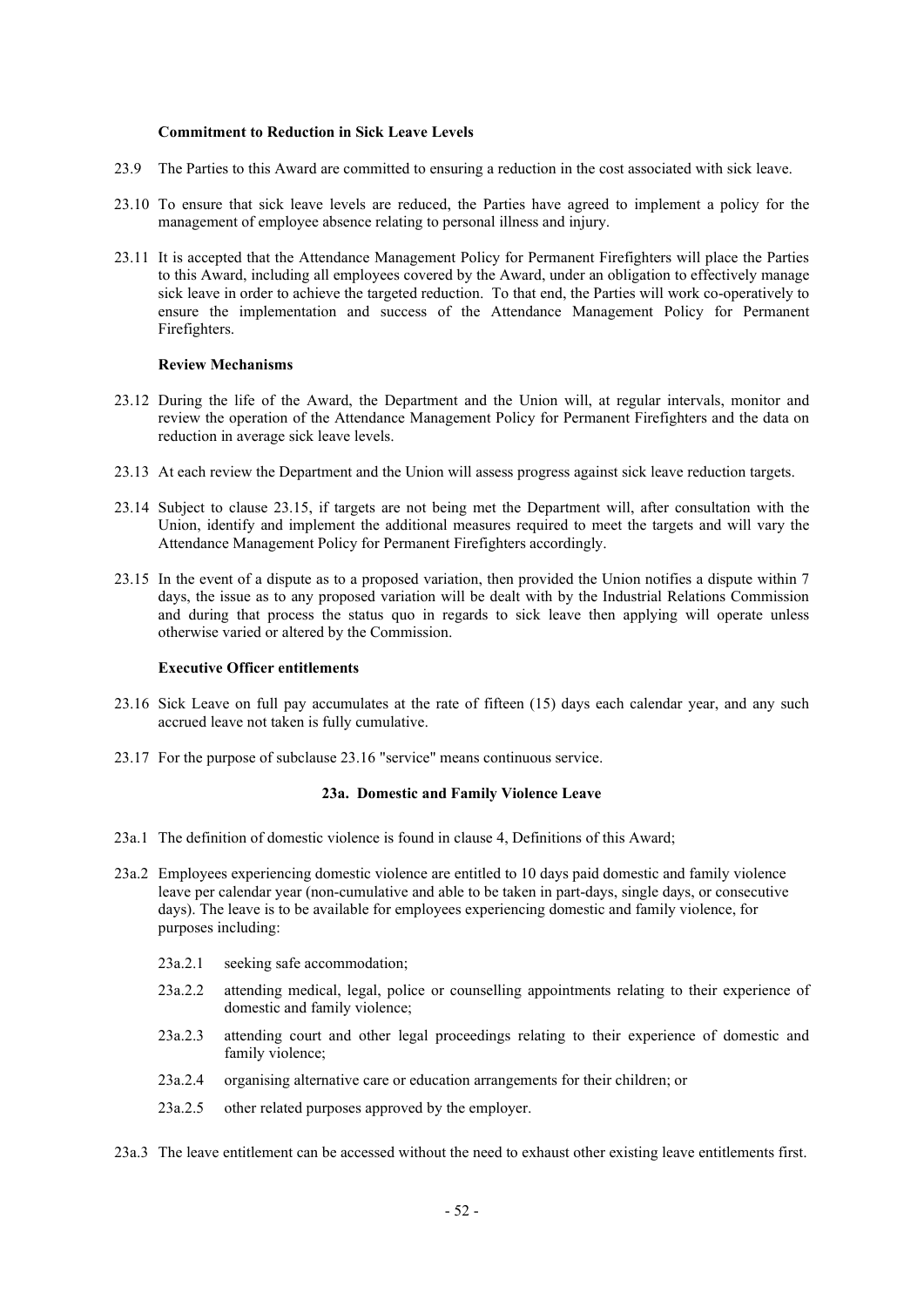- 23a.4 When approving leave, Fire and Rescue NSW needs to be satisfied, on reasonable grounds, that domestic and family violence has occurred, and may require proof such as:
	- 23a.4.1 an agreed document issued by the Police Force, a court, a domestic violence support service or a member of the legal profession;
	- 23a.4.2 a provisional, interim or final Apprehended Violence Order (AVO), certificate of conviction or family law injunction; or
	- 23a.4.3 a medical certificate.
- 23a.5 Part-time employees will be entitled to the leave on a pro-rata basis.
- 23a. 6 Where the entitlements provided by this clause have been exhausted, other available leave entitlements provided for under this Award may be applied for by employees experiencing domestic and family violence.
- 23a.7 Personal information concerning domestic violence will be kept confidential by the Department.
- 23a.8 The Department, where appropriate, may facilitate flexible working arrangements subject to operational requirements, including changes to working times and changes to work location, telephone number and email address.

#### **24. Special Leave for Union Activities**

- 24.1 Attendance at Union Conferences/Meetings
	- 24.1.1 Employees who are members of the Union and accredited by the Union as a delegate (including an employee elected to hold office within the Union) are entitled to special leave with pay to attend the following:
		- 24.1.1.1 annual or bi-annual conferences of the Union; and
		- 24.1.1.2 annual conferences of the United Firefighters Union of Australia; and
		- 24.1.1.3 meetings of the Union's Executive/Committee of Management; or
		- 24.1.1.4 annual conference of Unions NSW; or
		- 24.1.1.5 bi-annual conference of the Australian Council of Trade Unions; and
		- 24.1.1.6 meetings of the Death and Disability Board of directors.
	- 24.1.2 While there is no limit on special leave for Union activities, such leave is to be kept to a minimum and is subject to the employee:
		- 24.1.2.1 establishing accreditation as a delegate with the Union; and
		- 24.1.2.2 providing sufficient notice of absence to the Department; and
		- 24.1.2.3 lodging a formal application for special leave.
	- 24.1.3 Such leave is also subject to the Union:
		- 24.1.3.1 providing documentary evidence to the Department about an accredited delegate in sufficient time to enable the Department to make arrangements for performance of duties; and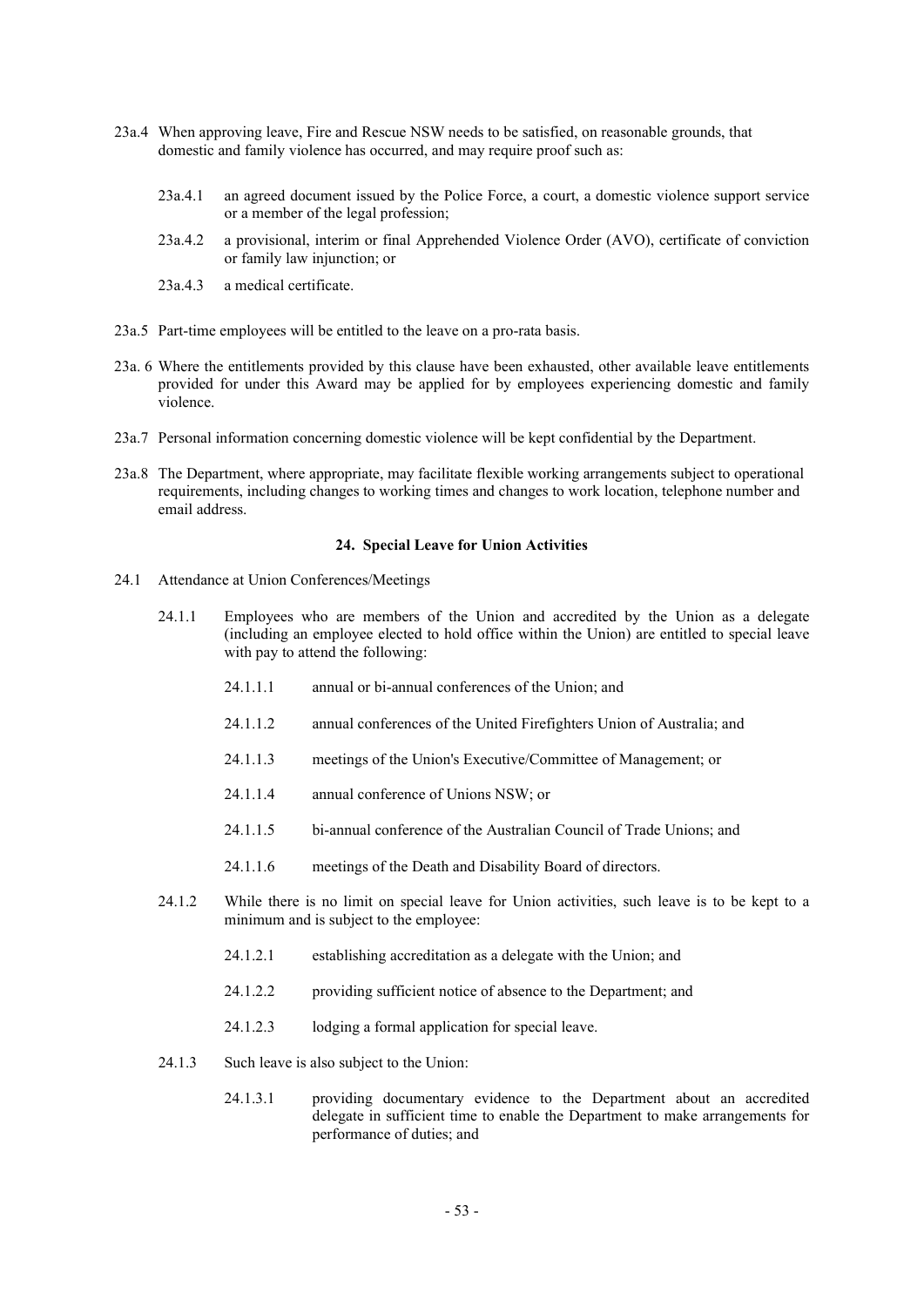- 24.1.3.2 meeting all travelling, accommodation and any other costs incurred for the accredited delegate; and
- 24.1.3.3 providing the Department with confirmation of attendance of the accredited delegate.
- 24.1.4 Providing the provisions of this clause are satisfied by both the employee and the Union, the Department shall:
	- 24.1.4.1 release the accredited delegate for the duration of the conference or meeting;
	- 24.1.4.2 grant special leave (with pay); and
	- 24.1.4.3 ensure that the duties of the absent delegate are performed in his/her absence, if appropriate.
- 24.1.5 Period of Notice
	- 24.1.5.1 Generally, dates of conferences or meetings are known well in advance and it is expected that the Department would be notified as soon as accreditation has been given to a delegate or at least two weeks before the date of attendance.
	- 24.1.5.2 Where extraordinary meetings are called at short notice, a shorter period of notice would be acceptable, provided such notice is given to the Department as soon as advice of the meeting is received by the accredited delegate.
- 24.1.6 Travel Time
	- 24.1.6.1.1 Where a delegate has to travel to Sydney, inter or intra State, to attend a conference or meeting, special leave will also apply to reasonable travelling time to and from the venue of the conference or meeting.
	- 24.1.6.1.2 No compensation is to be provided if travel can be and is undertaken on an accredited delegate's non-working day or before or after his/her normal hours of work.
- 24.1.7 Payment
	- 24.1.7.1 Employees entitled to special leave in terms of this clause shall, for such special leave, receive their normal rate of pay. Provided that for the purpose of this clause "normal rate of pay" will include allowances, except for the Relieving Allowance set at Item 16 of Table 3 of Part C.
- 24.1.8 Special leave in terms of this clause shall count as service for all purposes.
- 24.1.9 Availability of Special Leave
	- 24.1.9.1 Special leave shall not be available to employees whilst they are rostered off duty or on any period of other leave.
- 24.2 Attendance at Courses/Seminars Conducted or Supported by TUEF
	- 24.2.1 Except where inconsistent with the provisions of subclause 24.2, the provisions of subclause 24.1 of this clause shall also apply for attendance at courses or seminars conducted or supported by the Trade Union Education Foundation (TUEF).
	- 24.2.2 Up to a maximum of 12 days in any period of two years may be granted to employees who are members of the Union.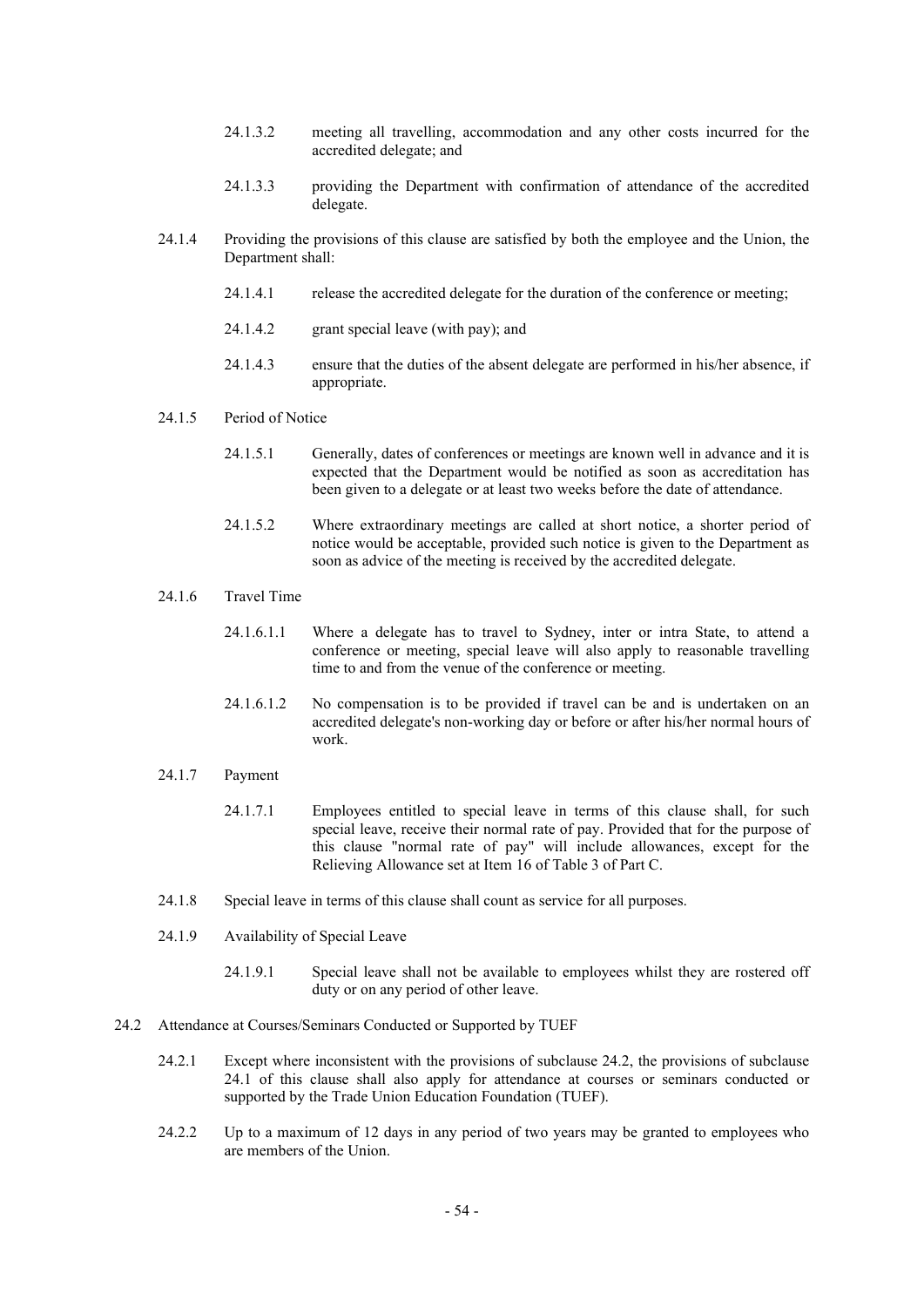- 24.2.3 The grant of leave to attend courses or seminars conducted or supported by TUEF, is subject to the following conditions:
	- 24.2.3.1 Departmental operating requirements permit the grant of leave and the absence does not result in working of overtime by other employees;
	- 24.2.3.2 Expenses associated with attendance at such courses or seminars, e.g. fares, accommodation, meal costs, etc., will be required to be met by the employee concerned but, subject to the maximum prescribed in subclause 24.2.2., special leave may include travelling time necessarily required during working hours to attend courses or seminars;
	- 24.2.3.3 Applications for leave must be accompanied by a statement from the Union that it has nominated the employee concerned for such a course or seminar and supports the application.

## **25. Court Attendance Entitlements**

- 25.1 The provisions of this clause shall apply to employees attending Court and related conferences as a:
	- 25.1.1 result of the duties performed by the employee in the employee's position with the Department, including attendance at an incident.
	- 25.1.2 witness for the Crown but not as a result of the duties performed by the employee in the employee's position with the Department.
	- 25.1.3 witness in a private capacity.
- 25.2 Attendance at Court as a result of the duties performed by an employee in the employee's position with the Department, including attendance at an incident.
	- 25.2.1 Such attendance shall be regarded as attendance in an Official Capacity and uniform must be worn.
	- 25.2.2 The employee is entitled to be reimbursed for all expenses reasonably and necessarily incurred in excess of any reimbursement for expenses paid by the Court. Any such claim shall be in accordance with Clause 26, Travelling Compensation. Other than as provided by subclause 25.2, employees are not entitled to claim nor retain any monies as witness' expenses. Any monies received, other than reimbursement of expenses actually and necessarily incurred, shall be paid to the Department.
	- 25.2.3 Where the employee is required to attend while off duty, overtime shall be paid from the time of arrival at the Court to the time of departure from the Court. Travelling time shall be compensated in accordance with Clause 26, Travelling Compensation. Where approval has been given to the employee to use the employee's private vehicle, employees shall be entitled to receive the appropriate Specified Journey Rate prescribed at Item 1 of Table 4 of Part C. All public transport costs, reasonably and necessarily incurred, shall be fully reimbursed.
	- 25.2.4 Where the employee receives a subpoena or notification of a requirement to attend Court, the employee must ensure that the Officer-in-Charge is informed of those commitments immediately. As far as is practicable, employees who are required to attend Court in an Official Capacity shall do so free from their ordinary duties and responsibilities.
	- 25.2.5 The following provisions are to apply to ensure that employees attending Court are given adequate time free from duty to meet Court commitments:-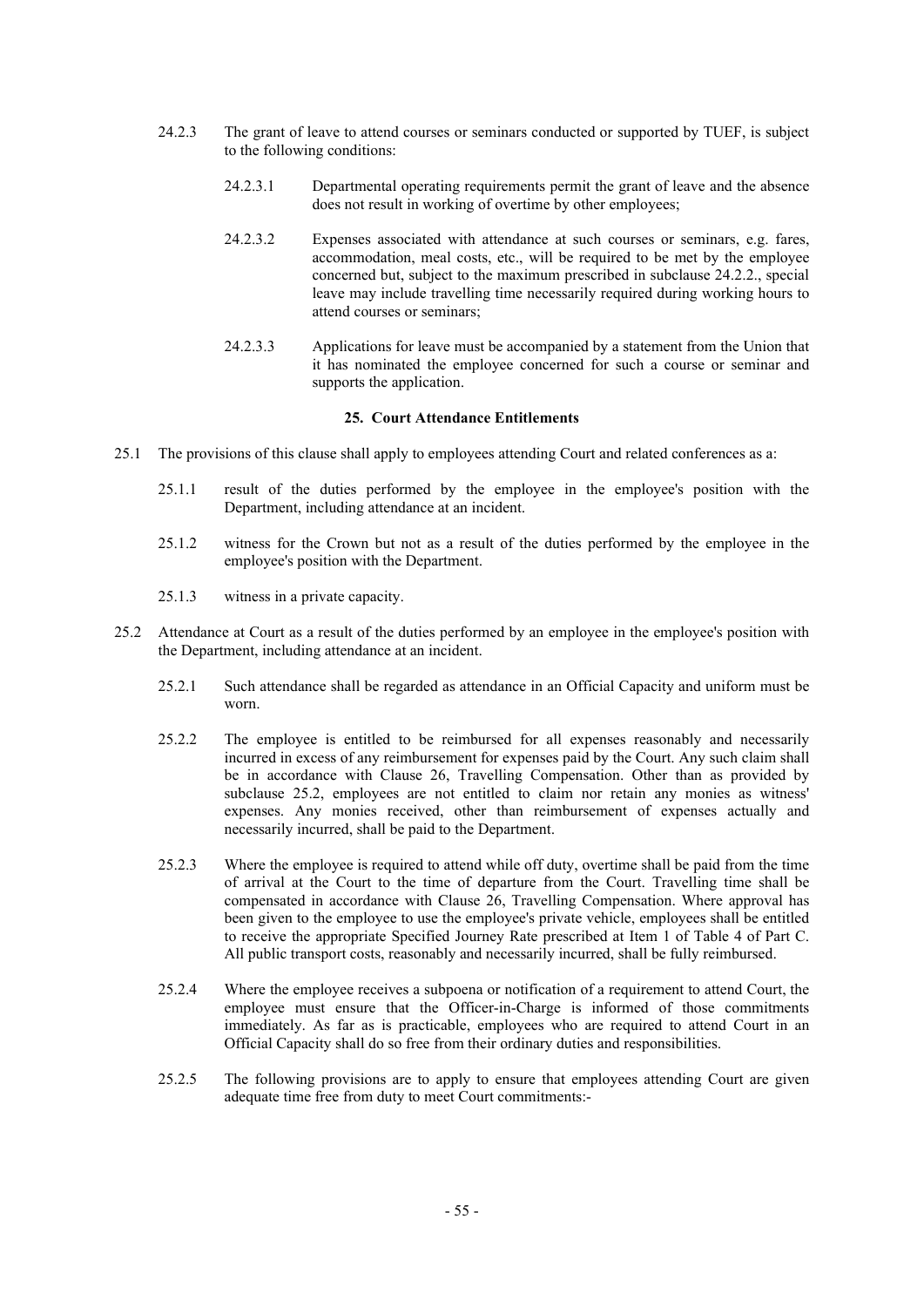25.2.5.1 Day Shift

Where an employee is rostered to work a day shift arrangements must be made within the normal protocol for the employee to be relieved whilst attending Court.

25.2.5.2 Night Shift

An employee required to attend Court shall not be rostered for duty on the night shift which ceases on the day of the Court proceedings. When the employee is released from duty at the Court, and if required to report for duty that evening, such duty shall not commence until an eight hour break has been taken, pursuant to subclause 9.10 of Clause 9, Overtime.

- 25.2.6 Where the employee is recalled to duty to attend Court while on Annual or Long Service Leave:
	- 25.2.6.1 For each day or part thereof, such employee may elect to be recredited with a full days leave or to be paid a minimum of eight hours at the rate of time and one half (i.e., half time in addition) for the first two hours and double time (i.e., time in addition) thereafter.
	- 25.2.6.2 Time worked in excess of eight hours on any recall to duty during annual or long service leave shall be compensated at the rate of double time. The calculation of time worked for the purpose of calculating double time shall commence from the time duty commences at Court until the employee is excused from the Court.
	- 25.2.6.3 Where the combined period of travelling time and Court attendance is less than or equal to eight hours, travelling time is included in the minimum payment prescribed in subclause 25.2.6.1. Where the combined period of Court attendance and travelling time exceeds eight hours, the excess travelling time shall be compensated for in terms of Clause 26, Travelling Compensation.
- 25.2.7 Where an employee is subpoenaed to attend Court while on Sick Leave it is the responsibility of the employee to ensure that the circumstances are communicated to the Court. If the employee is still required to and does attend Court, the sick leave debited for that period will be recredited and the entitlement to reimbursement of expenses referred to above shall apply.
- 25.2.8 "Stand-By"
	- 25.2.8.1 "Stand-By" for the purposes of this clause only, means a period when an employee is required to be immediately available, upon notice, to attend Court.
	- 25.2.8.2 Where an employee is required to be on stand-by during a shift or, during any period when the employee is rostered off duty, the employee must, as soon as the requirement is known, advise his/her Officer-in-Charge.
	- 25.2.8.3 Written confirmation from the Court of such necessity to be on Stand-By must also be provided.
	- 25.2.8.4 Where an employee is rostered off-duty and is on Stand-By, the employee shall be entitled to be paid the appropriate amounts set at Item 18 of Table 3 of Part C.
- 25.3 Where an Employee Attends Court as a Witness for the Crown but not as a result of the duties performed by the employee in the employee's position with the Department.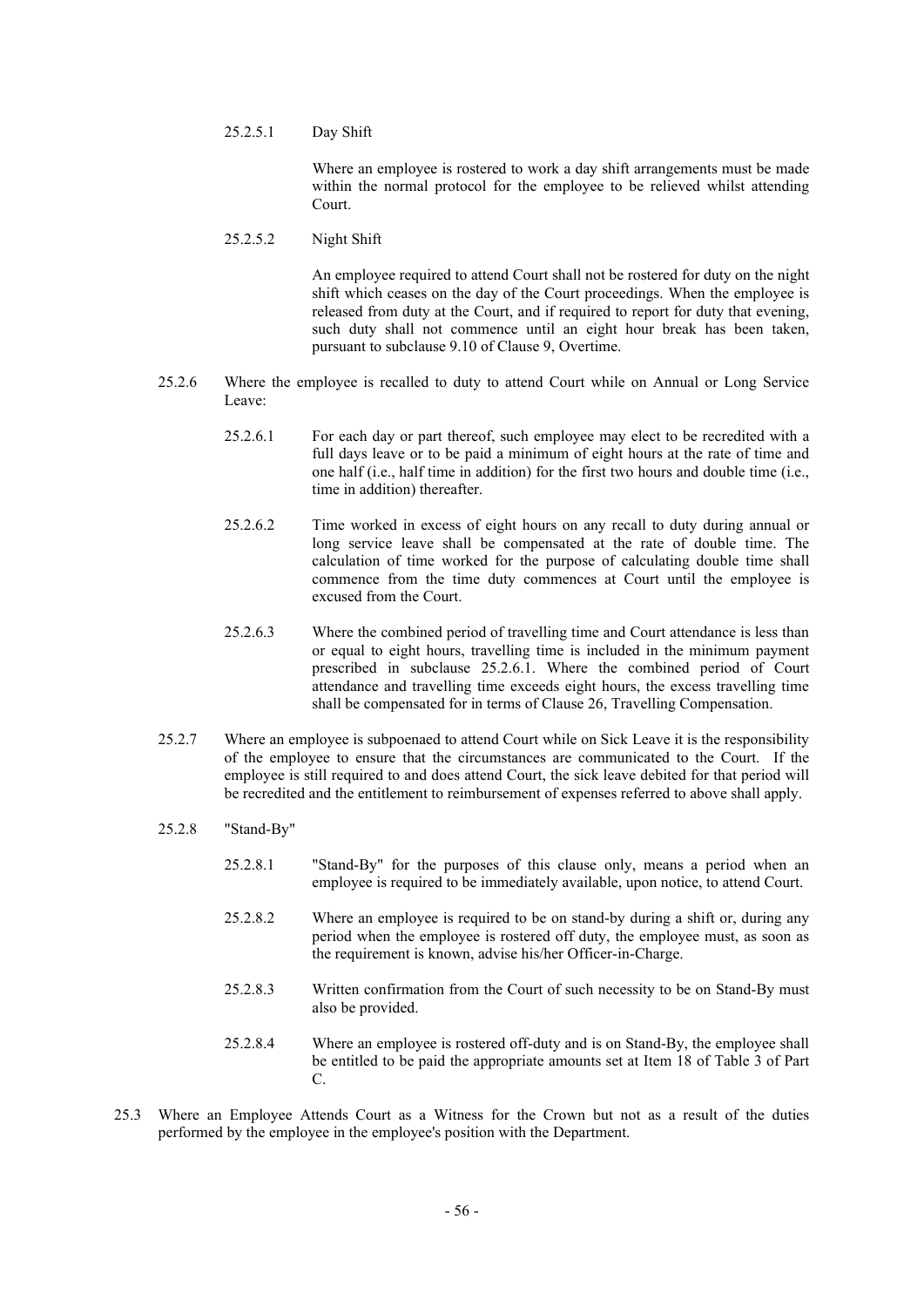- 25.3.1 Employees shall be granted special leave of absence with pay for the period they are necessarily absent from duty, and shall pay to the Department all monies paid to them as witnesses, other than monies paid as a reimbursement of out of pocket expenses incurred by them in consequence of being so subpoenaed.
- 25.4 Where an Employee Attends Court in a Private Capacity, (i.e., not subpoenaed by the Crown).
	- 25.4.1 Employees shall be granted leave of absence without pay for the period they are necessarily absent from duty or, if they so desire, may apply for consolidated leave and, in either case, may retain monies paid to them as witnesses.

#### **26. Travelling Compensation**

26.1 Excess Travelling Time

When an Operational Firefighter is required to travel outside their normal hours of duty the Operational Firefighter may apply for payment for excess time spent travelling, subject to the following:

- 26.1.1 If the travel is on a non-working day and is undertaken by direction of the Commissioner or an authorised officer, the Operational Firefighter is entitled to the benefit of subclause 26.1.
- 26.1.2 Where the travel is on a working day, the excess time spent travelling before the normal commencing time or after the normal ceasing time, rounded to the lower quarter hour, shall be counted for the benefit of subclause 26.1.
- 26.1.3 Payment for excess travelling time on both a working day and a non-working day shall be at the Operational Firefighter's ordinary rate of pay on an hourly basis (calculated by dividing the "Per Week" rate of pay by 40) subject to a ceiling of the hourly rate of pay of a Station Officer set at Item 3 of Table 4 of Part C.
- 26.1.4 Where the Operational Firefighter has travelled overnight but has been provided with sleeping facilities, the travelling time shall not include travel between 2300 hours on one day and 0730 hours on the next day.
- 26.1.5 Travelling time does not include time spent:
	- 26.1.5.1. travelling on permanent transfer where the transfer involves promotion with increased salary; or as a consequence of a breach of discipline by the employee; or is at the employee's request; or is under an arrangement between employees to exchange positions;
	- 26.1.5.2 travelling by ship on which meals and accommodation are provided; or
	- 26.1.5.3 taking a meal when the employee stops a journey to take the meal.
- 26.1.6 Travelling time shall be calculated by reference to the use of the most practical and economic means of transport.
- 26.1.7 Payment will not be made or allowed for more than eight (8) hours in any period of twenty four (24) hours.

## 26.2 Waiting Time

When an Operational Firefighter qualifies for the benefit of Excess Travelling Time, necessary waiting time is to be counted as Travelling Time calculated as follows:

26.2.1 Where there is no overnight stay with accommodation at a centre away from the employee's residence or normal work location, one hour shall be deducted from: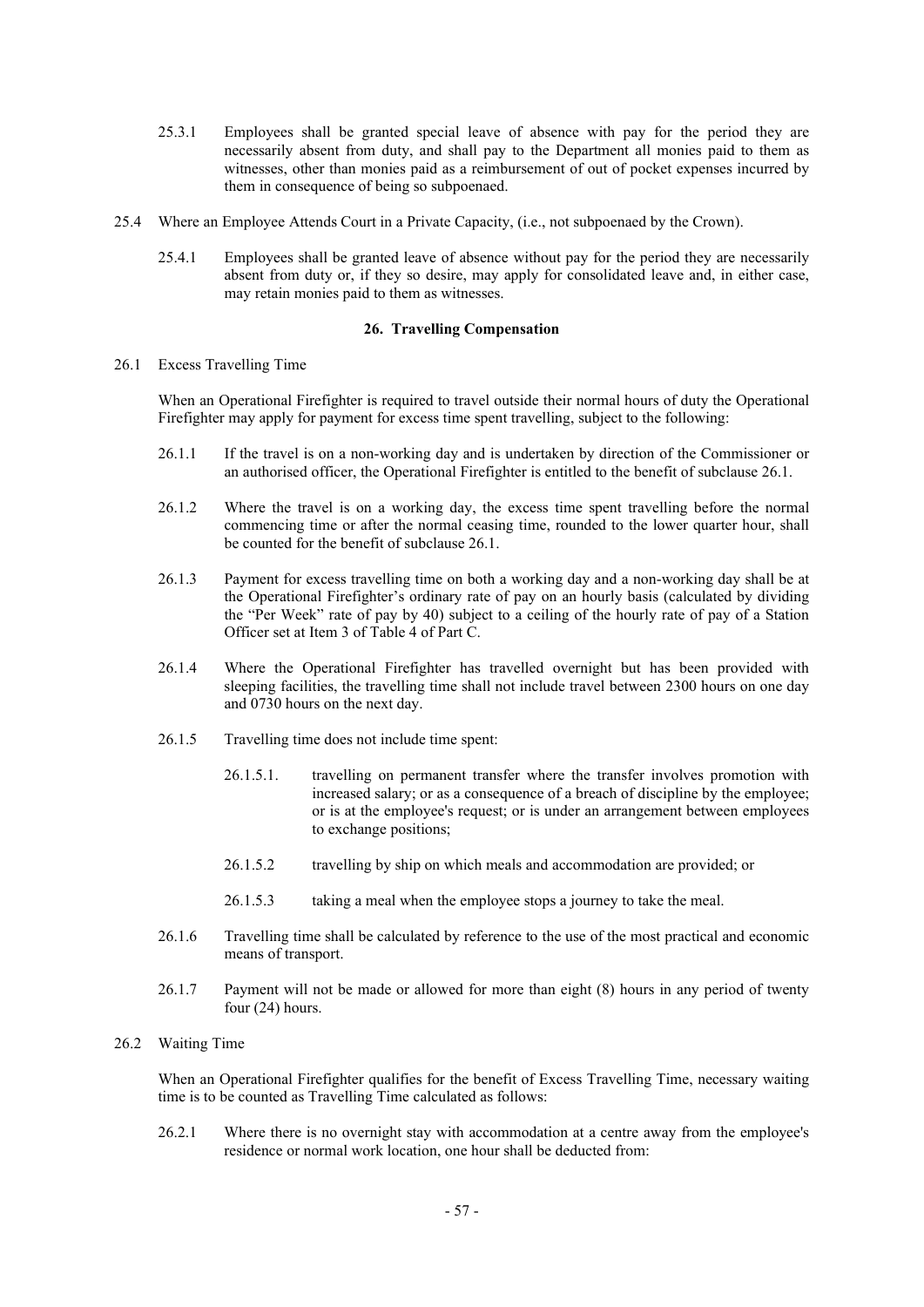- 26.2.1.1 the time between arrival at the centre and the commencement of duty; and
- 26.2.1.2 the time between ceasing duty and the time of departure from the centre.
- 26.2.2 Where overnight accommodation is provided, any time from arrival until departure shall not count as waiting time except as follows:
	- 26.2.2.1 if duty is performed on the day of arrival, the time less one hour between arrival and the commencement of duty; and
	- 26.2.2.2 if duty is performed on the day of departure, the time less one hour from the completion of duty to departure; or
	- 26.2.2.3 if no duty is performed on day of departure the time after 0830 hours until departure.

## 26.3 Meal Allowances

- 26.3.1 When an employee is required to perform official duty at a temporary work location and is not required to reside away from home (a one day journey), the employee shall be eligible to be paid the following meal allowances subject to the following conditions:
	- 26.3.1.1 For breakfast when required to commence travel at/or before 0600 hours and at least one and a half hours before the normal commencing time, the amount set at Item 4 of Table 4 of Part C.
	- 26.3.1.2 For lunch when, by reason of the journey, an employee is unable to take lunch at the place or in the manner in which the employee ordinarily takes lunch and is put to additional expense, the amount set at Item 5 of Table 4 of Part C or an amount equivalent to the additional expense, whichever is the lesser.
	- 26.3.1.3 For an evening meal when required to work or travel until or beyond 1830 hours and at least one and a half hours after the ordinary ceasing time, an amount set at Item 6 of Table 4 of Part C.
	- 26.3.1.4 Meal Allowances shall not be paid where the employee is provided with an adequate meal.

#### 26.4 Accommodation Allowances

When an employee is required to perform official duty at a temporary work location which requires the employee to reside away from home and the employee is not provided with accommodation by the Government, the employee shall be eligible to be paid the following accommodation (sustenance) allowances subject to the conditions set out below:

- 26.4.1. For the first 35 calendar days, the appropriate amounts set at Item 7 of Table 4 of Part C; or
- 26.4.2 The actual necessary expenses for meals and accommodation (actuals), together with incidental expenses as appropriate, set at Item 8 of Table 4 of Part C. The necessary expenses do not include morning and afternoon tea.
- 26.4.3 After the first 35 calendar days and for up to six months an employee shall be paid an allowance at the rate set at Item 9 of Table 4 of Part C provided the allowance paid to an employee, temporarily located in Broken Hill, shall be increased by 20%. The allowance is not payable in respect of:
	- 26.4.3.1 Any period during which the employee returns home on weekends or public holidays commencing with the time of arrival at the residence and ending at the time of departure from the residence; or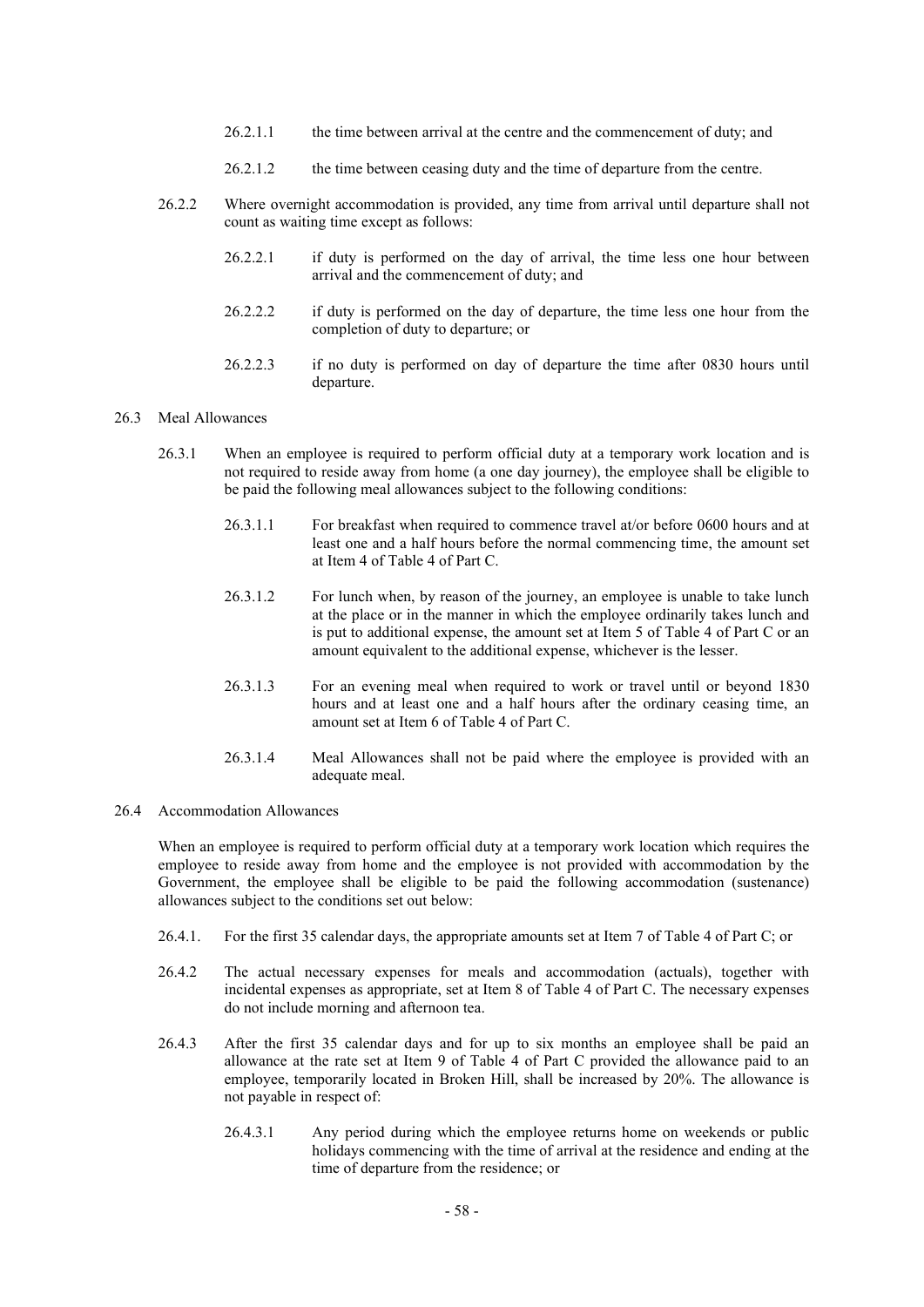- 26.4.3.2 Any other period during which the employee is absent from the temporary work location (including leave) otherwise than on official duty, unless approved by the Commissioner.
- 26.4.4 The capital city rate shall apply to Sydney as bounded by the GSA.

26.4.5

- 26.4.5.1 Where an employee proceeds directly to a temporary work location in a Capital city and returns direct, the Capital city rate applies to the whole absence.
- 26.4.5.2 Where an employee breaks the journey, other than for a meal, in a centre that is not a capital city, the capital city rate applies only in respect of the time spent in the capital city, the elsewhere rate applies to the remainder of the absence.
- 26.5 Incidental Expenses Allowances Government Provided Accommodation

When an employee is required to perform official duty at a temporary work location which requires that the employee reside away from home and is provided with accommodation by the Government, the employee shall be eligible to be reimbursed expenses properly and reasonably incurred during the time actually spent away from the employee's residence in order to perform that duty and in addition be paid an allowance at the rate set at Item 10 of Table 4, of Part C as appropriate. Such expenses are limited to costs in relation to food, laundry and accommodation that exceed what would normally have been incurred at home. Any meal taken at a Government establishment is to be paid for and appropriate reimbursement sought.

- 26.6 Additional Provisions
	- 26.6.1 Unless specifically provided for in Clause 12, Relieving Provisions, Clause 16, Training Course Attendance Entitlements or Clause 25, Court Attendance Entitlements, the provisions of this clause shall not apply in the circumstances provided for by those clauses. Nor do they apply to Recruits undertaking College training.
	- 26.6.2 When an employee is required to travel to a temporary work location or to attend a training course or conference on what would normally be regarded as a one day journey and the time of travel will exceed four hours on any one day in addition to the normal hours of work, the employee may be directed or may request that the employee reside temporarily at a place other than the employee's residence to avoid such travel time on any day and in such case shall be entitled to the accommodation allowances as appropriate.
	- 26.6.3 The claim for an accommodation allowance or reimbursement of expenses shall be for the whole of the period of absence and cannot be dissected into part of the time of the absence by way of allowance and part of the absence being compensated by reimbursement.
	- 26.6.4 When an employee in receipt of an accommodation allowance is granted special leave to return home from a temporary work location, the employee shall be reimbursed for the cost of the return rail fare or if a first class rail service is reasonably available, the cost of a first class return rail fare, or a motor vehicle allowance at the appropriate specified journey rate set at Item 1 of Table 4 of Part C to the value of the rail fares. No taxi fares or other incidental expenses are payable.
	- 26.6.5 An employee shall be entitled to the option of using public transport or reimbursement for the use of the employee's private vehicle on the following basis:
		- 26.6.5.1 Reimbursement is not to be paid for a journey if an official motor vehicle is available for the journey.
		- 26.6.5.2 If an official motor vehicle was not available but public transport was reasonably available for the journey, the amount of any reimbursement is not to exceed the cost of the journey by public transport.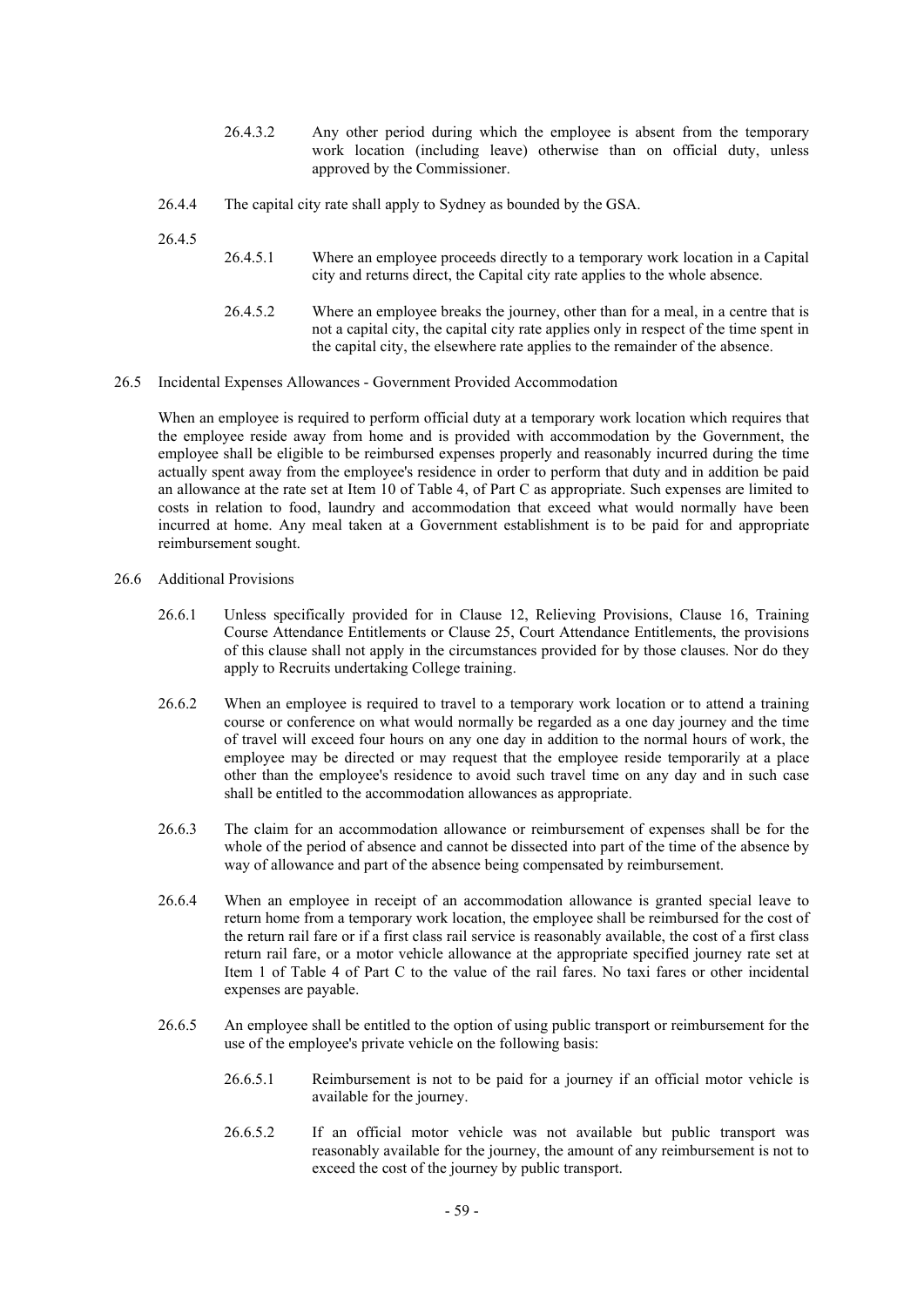- 26.6.5.3 Where the employee elects to use a private vehicle the employee shall be reimbursed at the specified journey rate prescribed from time to time or the cost of public transport, whichever, unless the Commissioner approves otherwise, is the lesser.
- 26.6.5.4 Where an official motor vehicle is not available, and public transport was not reasonably available for the journey, if the employee agrees to use the employee's private vehicle, reimbursement shall be at the appropriate Official Business rate set at Item 11 of Table 4 of Part C.
- 26.6.5.5 Where the meal allowance or the accommodation allowance is insufficient to adequately reimburse the employee for expenses properly and reasonably incurred, a further amount may be paid so as to reimburse the employee for the additional expenses incurred subject to the following:
	- 26.6.5.5.1 The Commissioner may require the production of receipts or other proof that expenditure was incurred.
	- 26.6.5.5.2 If any expense in respect of which an allowance is payable was not properly and reasonably incurred by the employee in the performance of official duties, payment of the allowance may be refused or the amount of the allowance may be reduced.
	- 26.6.5.5.3 If any purported expense was not incurred by the employee, payment of the allowance may be refused or the amount of the allowance may be reduced.
- 26.6.5.6 The Commissioner is to consider the convenience of the employee when an employee is required to travel to a temporary work location.
- 26.6.5.7 Unless special circumstances exist, the employee's work, the mode of transport used and the employee's travel itineraries are to be organised and approved in advance so that compensation for excess travel time and payment of allowances is reasonably minimised.

## 26.7 Claims

Claims should be submitted promptly, i.e., within one month from the completion of the work or within such time as the Commissioner determines.

- 26.7.1 The Commissioner may approve applications for advance payments of travelling and sustenance allowances. Such applications should detail the appropriate expenditure anticipated and be in accordance with In Orders 1982/34.
- 26.7.2 In assessing claims for excess travelling time and payment of allowances reference should be made to the time that might reasonably have been taken by the particular mode of transport used. Provided that where an employee can demonstrate that the use of the means of transport proposed by the Department is unreasonable in the circumstances, the employee may apply to the Commissioner for a review of the Department's decision. Where an employee does not wish to use the means of transport proposed by the Department e.g. air travel as against train or car travel, travelling time and allowances should be assessed on the basis that the most practical and economical means of transport is used.
- 26.7.3 Where an allowance is payable at a daily rate and a claim is made for a portion of the day, the amount to be paid is to be calculated to the nearest half hour.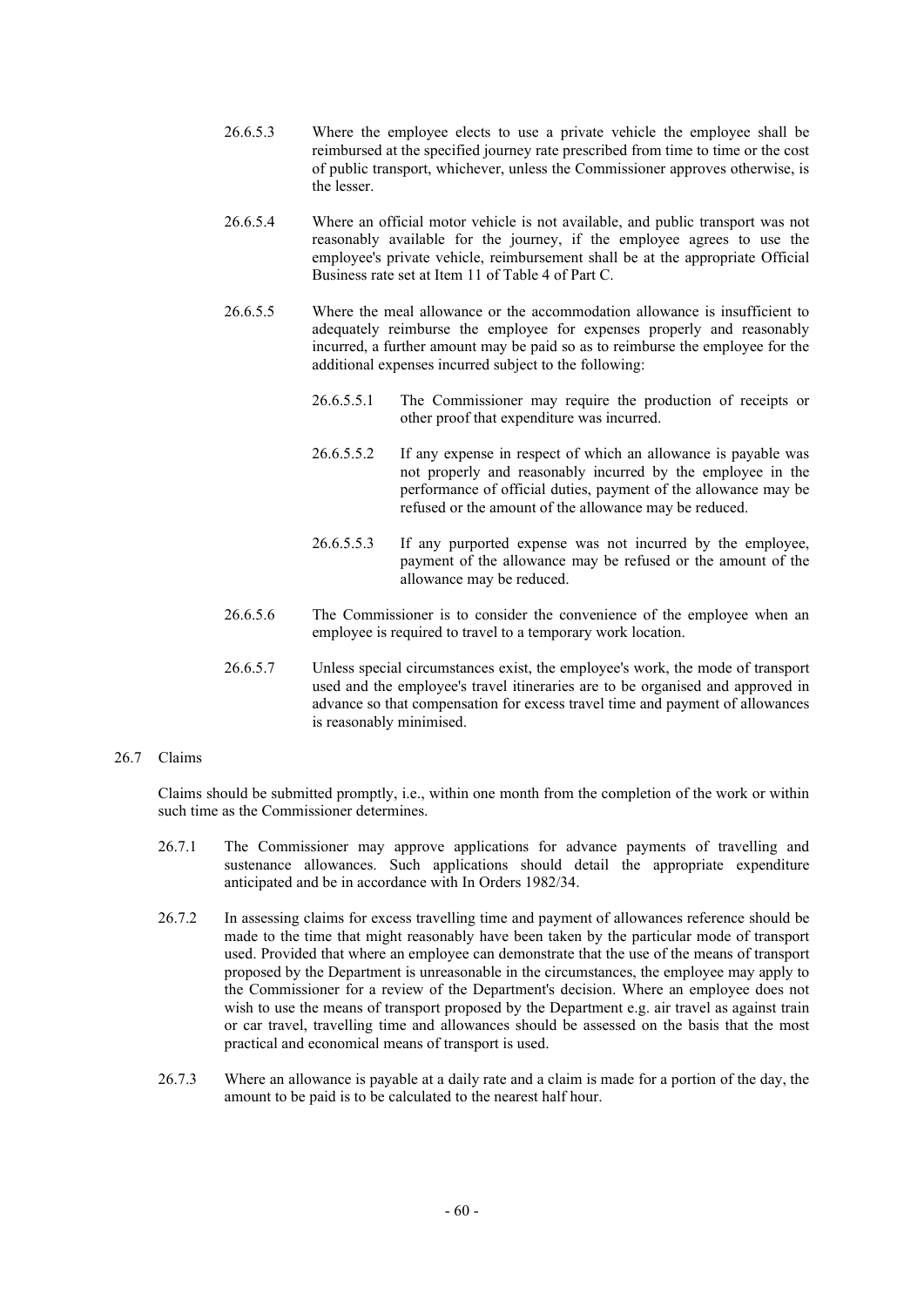- 26.8.1 The meal, accommodation and incidental allowances in Items 4 to 10 of Table 4 of Part C, shall be adjusted on 1 July in line with the corresponding reasonable allowance amounts for the appropriate financial year as published by the Australian Taxation Office (ATO).
- 26.8.2 The per kilometre rates in Items 1 & 11 of Table 4 of Part C, shall be adjusted on 1 July each year in line with the increases in the Consumer Price Index for Sydney during the preceding year (March quarter figures).

## **27. Notice of Transfer**

- 27.1 When an employee is to be transferred to work at a new location and/or to a different platoon, the Commissioner shall give the employee the following notice -
	- 27.1.1 Seven (7) days notice when the transfer is within the same fire district or within the GSA and on the same platoon,
	- 27.1.2 Fourteen (14) days notice when the transfer is within the same fire district or within the GSA but to a different platoon,
	- 27.1.3 Twenty eight (28) days notice when the transfer is outside the GSA or the employee's current fire district, and such notice shall be confirmed in writing.
- 27.2 An employee may elect to waive, in whole or in part, the notice requirements of subclause 27.1.

### **28. Transfers Outside of the GSA**

This Clause prescribes the transfer arrangements which shall apply in the case of all Operational Firefighter vacancies which arise outside of the GSA.

- 28.1 Transfer Register Applications
	- 28.1.1 Applications for placement on any Transfer Register shall be made by way of report to the Manager Operational Personnel. Such reports shall clearly state the Transfer Register on which the employee seeks to be placed, the employee's current classification, the employee's current address and whether or not the employee is claiming residential priority pursuant to subclause 28.4.
	- 28.1.2 With the exception of Recruit Firefighters, all Non-Officers shall be eligible to apply for placement on any one or more of the Country Transfer Registers or Regional Transfer Registers listed at subclause 28.2.
	- 28.1.3 With the exception of Inspectors with regards to the Blue Mountains area (only), all Station Officers and Inspectors shall be eligible to apply for placement on any one or more of the Regional Transfer Registers listed at subclause 28.2.2.
	- 28.1.4 Leading Firefighters shall be entitled to apply for placement on any Officer Transfer Register but shall not be entitled to a transfer as a consequence of that placement unless and until such time as they have been promoted to Station Officer rank. Similarly, Leading Station Officers shall be entitled to apply for placement on any Senior Officer Transfer Register but shall not be entitled to a transfer as a consequence of that placement unless and until such time as they have been promoted to Inspector rank.
	- 28.1.5 The Manager Operational Personnel shall acknowledge receipt of all applications within 14 days of the day upon which they are received. This receipt shall confirm the employee's service number, name, date of application, Transfer Register for which the employee has applied and, if applicable, whether or not the employee's claim for residential priority has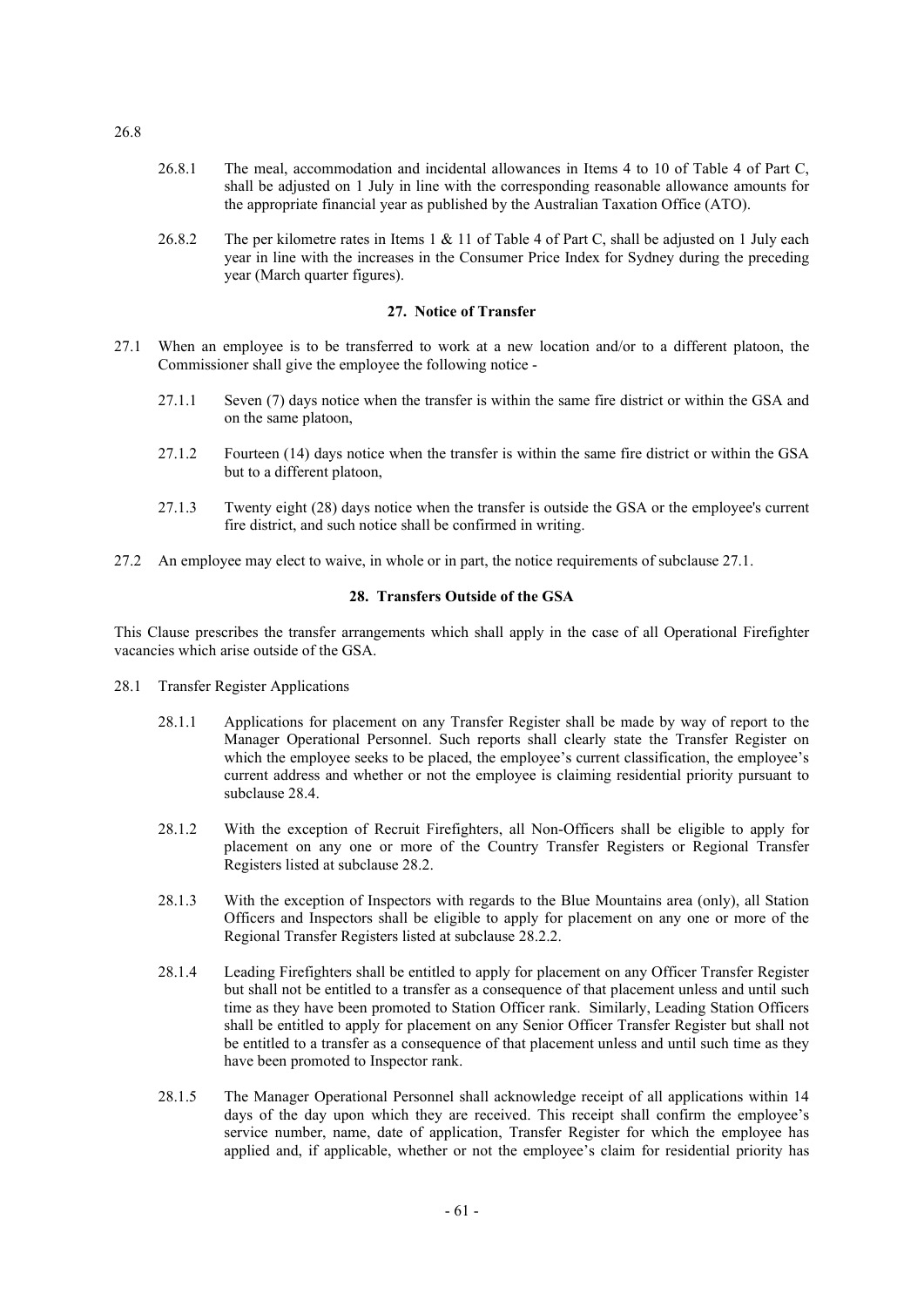been accepted. Applications for placement on a Transfer Register shall only be valid upon the issuing of this receipt, which shall serve as proof of an employee's application.

28.1.6 Employees may be removed from a Transfer Register by submitting a further report to that effect to the Manager Operational Personnel, who shall in turn issue a receipt as proof of that withdrawal.

# **28.2 Transfer Registers**

28.2.1 Country Transfer Registers:

| <b>Transfer Register</b> | <b>Local Government Area</b> |  |  |
|--------------------------|------------------------------|--|--|
| Albury                   | Albury City Council          |  |  |
| Armidale                 | Armidale City Council        |  |  |
| Batemans Bay             | Eurobodalla Shire Council    |  |  |
| Bathurst                 | <b>Bathurst City Council</b> |  |  |
| Broken Hill              | Broken Hill City Council     |  |  |
| Coffs Harbour            | Coffs Harbour City Council   |  |  |
| Dubbo                    | Dubbo City Council           |  |  |
| Goulburn                 | Goulburn City Council        |  |  |
| Moree                    | Moree Plains Shire Council   |  |  |
| Nowra                    | Shoalhaven City Council      |  |  |
| Orange                   | Orange City Council          |  |  |
| Port Macquarie           | Hastings Council             |  |  |
| Queanbeyan               | Queanbeyan City Council      |  |  |
| Tamworth                 | Tamworth City Council        |  |  |
| Wagga Wagga              | Wagga Wagga City Council     |  |  |

28.2.2 Regional Transfer Registers:

| <b>Transfer Register</b> | <b>Local Government Area</b>                           |  |  |
|--------------------------|--------------------------------------------------------|--|--|
| <b>Blue Mountains</b>    | <b>Blue Mountains City Council</b>                     |  |  |
| Central Coast            | Central Coast Council                                  |  |  |
| Illawarra                | Wollongong City Council and Shellharbour City Council  |  |  |
| Maitland                 | Cessnock City Council, Maitland City Council and       |  |  |
|                          | Port Stephens Council                                  |  |  |
| Newcastle                | Lake Macquarie City Council and Newcastle City Council |  |  |
| Northern Rivers          | Tweed Shire Council, Lismore City Council,             |  |  |
|                          | Byron Shire Council and Ballina Shire Council          |  |  |

- 28.2.3 The parties agree that where permanent firefighters are to be introduced in an area outside the GSA for which no Transfer Register exists, a new Transfer Register will be established. Where a new transfer register is to be established, the Department shall advertise the establishment of that register and invite initial applications for a period of six weeks. Any applications received within the six week period shall be deemed to have been received on the date of creation of the register and placed on that register in accordance with the following provisions:
	- 28.2.3.1 Notwithstanding the provisions of subclause 28.4.2, an applicant who satisfies the provisions of subclause 28.4.3 and has done so for a period of 2 or more consecutive years leading up to the date of creation of a Transfer Register shall be placed at the top of that Residential Transfer Register. Where more than one applicant satisfies this provision, placement on that Residential Transfer Register shall be determined by a ballot conducted by the Manager Operational Personnel; and
	- 28.2.3.2 Applicants who are unable to satisfy the provisions of subclause 28.2.3.1 shall be placed at the top of the relevant General Transfer Register. Where more than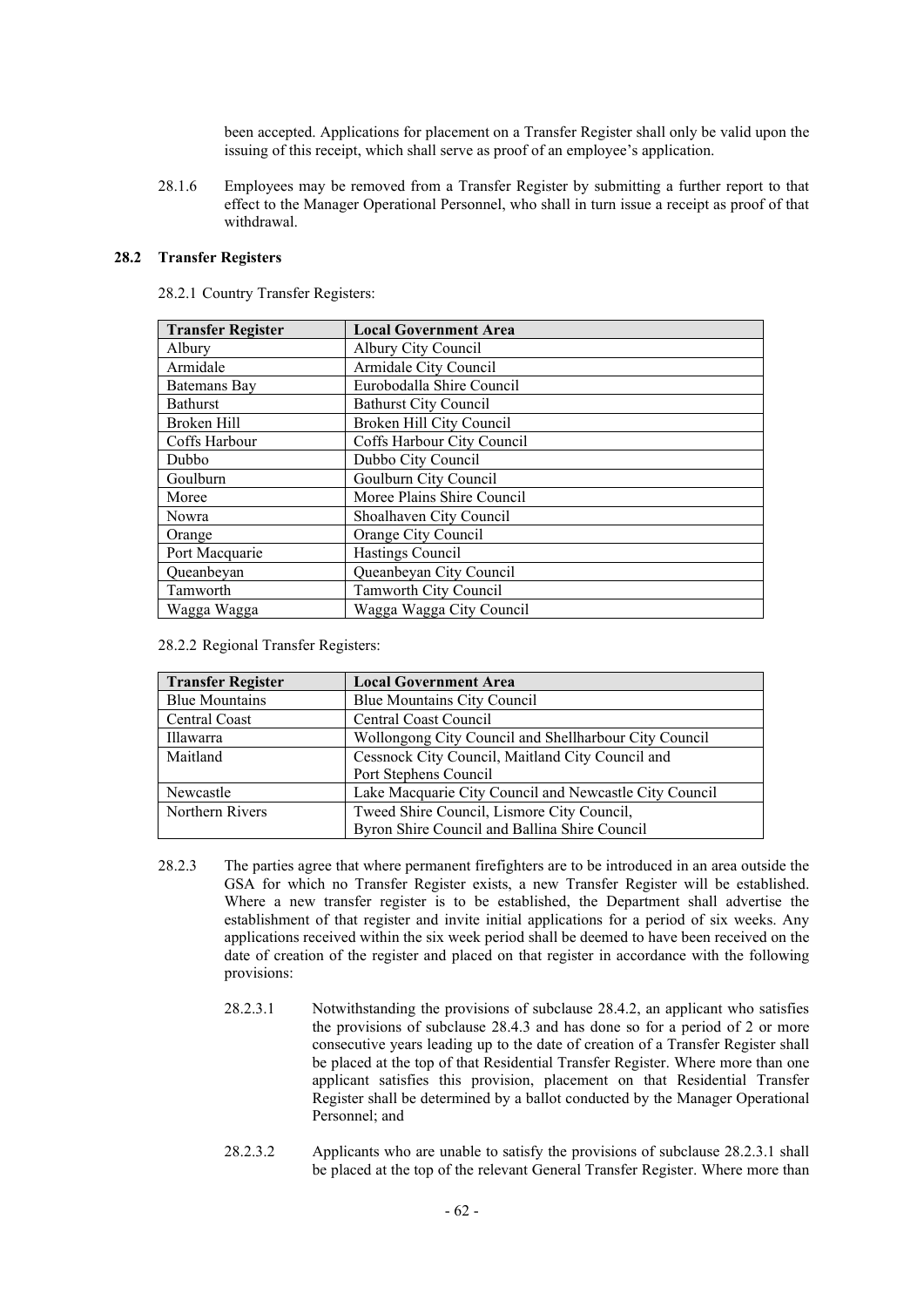one such application is received, the order of placement shall be determined by way of a ballot conducted by the Manager Operational Personnel.

#### 28.3 Operation of Transfer Registers

- 28.3.1 The Department shall establish and maintain a General Transfer Register and a Residential Transfer Register for each category of Operational Firefighter employees as follows:
	- 28.3.1.1 in the case of Non-Officers, for each of the Country Transfer Register areas and Regional Transfer Register areas listed at subclauses 28.2.1 and 28.2.2;
	- 28.3.1.2 in the case of Officers, for each of the Regional Transfer Register areas listed at subclause 28.2.2; and
	- 28.3.1.3 in the case of Senior Officers, for each of the Regional Transfer Register areas listed at subclause 28.2.2. Provided that there shall not be a Blue Mountains Regional Transfer Register, a Maitland Transfer Register or a Northern Rivers Regional Transfer Register for Senior Officers, and that vacancies which occur within those areas shall be filled in accordance with subclause 28.7.

## 28.3.2

- 28.3.2.1 Each General Transfer Register shall detail each applicant's employee service number, their name (and in the case of Officer and Senior Officer transfer registers only, their rank), the date of their original application for transfer and, if applicable, the date their application for residential priority status was accepted, the date they were elevated to that area's Residential Transfer Register and/or the date of their eventual transfer to the area in question.
- 28.3.2.2 Each Residential Transfer Register shall detail each applicant's employee service number, their name (and in the case of Officer and Senior Officer transfer registers only, their rank), the date of their original application for transfer, the date their application for residential priority status was accepted, the date they were elevated to that area's Residential Transfer Register and, if applicable, the date of their eventual transfer to the area in question.
- 28.3.3 The order of placement of each employee upon each Transfer Register shall be determined:
	- 28.3.3.1 in the case of General Transfer Registers, by order of the date upon which the employee made application for placement upon that Transfer Register. Where more than one application for the same Transfer Register is submitted on the same day, the Manager Operational Personnel shall determine the order of placement of those multiple applicants by way of ballot; and
	- 28.3.3.2 in the case of Residential Transfer Registers, by order of the date upon which the employee was elevated to that Residential Transfer Register. Subject to the provisions of 28.4.3, 28.4.7.1 and 28.4.7.2, an employee's elevation to a Residential Transfer Register shall be subject to: firstly, the employee having held a position on the relevant General Transfer Register for at least two years; and secondly, the employee having been recognised as having met and maintained residential priority status for that Transfer Register's area for at least two years.
- 28.3.4 Subject to the arrangements applying to Leading Firefighters and Leading Station Officers at subclauses 28.1.4 and 28.3.5, transfers shall be offered to employees upon the occurrence of a vacancy in the following order:
	- 28.3.4.1 Firstly, by reference to the relevant Residential Transfer Register, with the first offer to be made to the highest placed employee on that Register and, if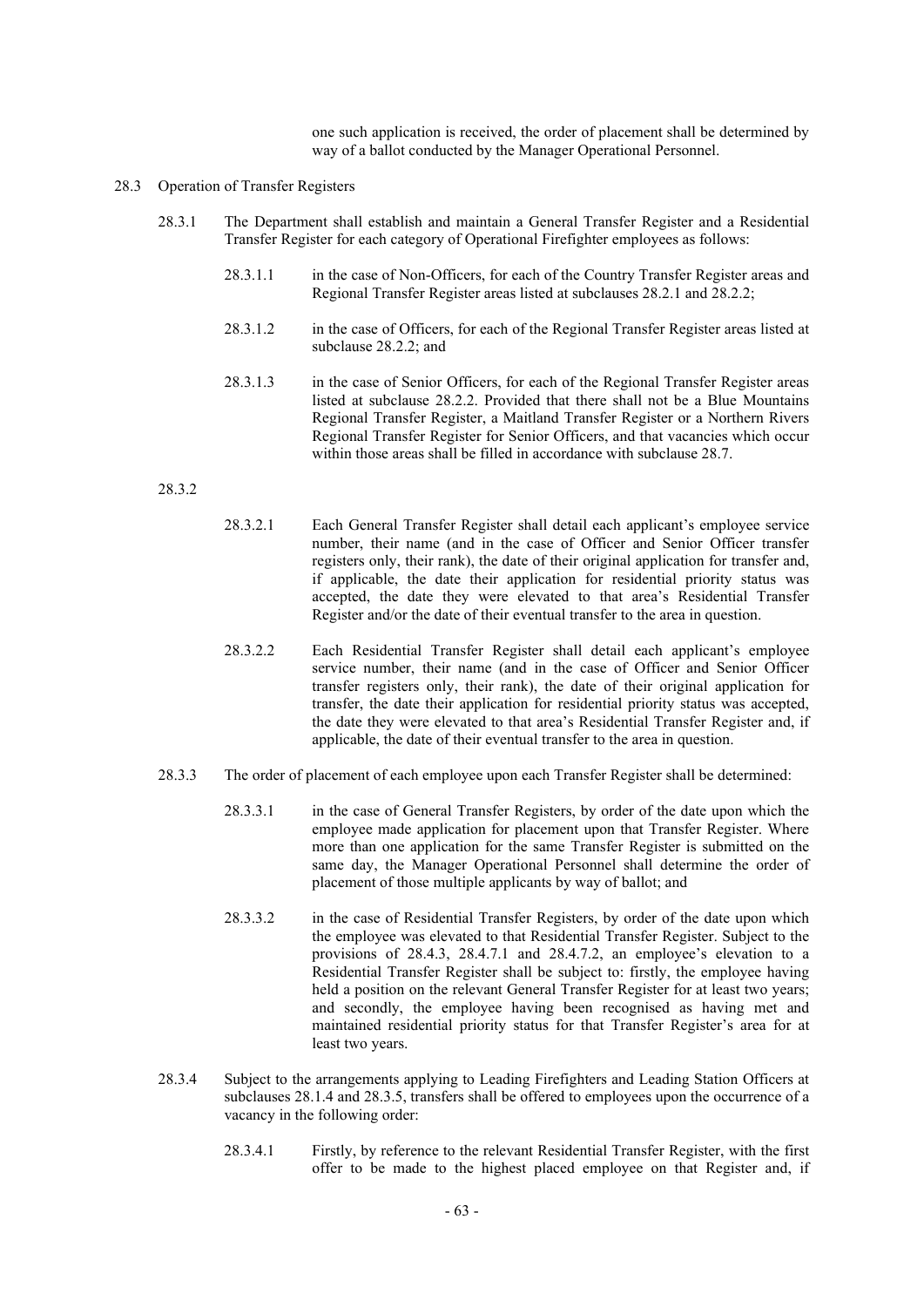declined, to the next highest placed employee and so on until such time as the vacancy is filled.

- 28.3.4.2 In the event that no employee exists on the relevant Residential Transfer Register, or that all employees on that Residential Transfer Register decline the offer of transfer, the vacancy shall then be offered to all employees on the relevant General Transfer Register, with the first offer to be made to the highest placed employee on that Register and, if declined, to the next highest placed employee and so on until such time as the vacancy is filled.
- 28.3.4.3 In the event that no employee exists on the relevant General Transfer Register and/or all employees on that General Transfer Register decline the offer of transfer, the vacancy shall then be advertised for and open to all eligible employees.
- 28.3.5 An employee who accepts an offer of transfer pursuant to subclause 28.3.4 shall be released from their current position within twenty eight (28) days and transferred to that Transfer Register area. Declining an offer of transfer shall result in an employee's removal from the relevant Transfer Register. Employees who are so removed and who subsequently re-apply for placement on that Transfer Register will be required pursuant to subclause 28.4.6 to seek and hold residential priority for two years following their re-application in order to be elevated to that Residential Transfer Register.
- 28.3.6 The Department shall make available copies of all Transfer Registers to employees in the manner agreed between the Department and the Union.
- 28.4 Residential Priority
	- 28.4.1 All employees seeking residential priority for any Transfer Register area shall be required to submit a report to the Manager Operational Personnel setting out the grounds for their claim. Such employees shall be required to provide evidence of their claim for primary residence prior to being placed on the Transfer Register with Statutory Declarations, electoral enrolment forms, rates notices, bills and/or such other documentation or evidence which it would be reasonable for the Department to request of the employee in order to verify their claim. Vacant blocks of land, Post Office boxes, investment properties, holiday homes or the addresses of relatives or friends, when in fact the employee has primarily resided elsewhere, shall therefore be unacceptable. This report may be either the same report as that of the employee's original application made pursuant to subclause 28.1.1, or a subsequent report which is submitted due to an employee's transfer or a change of primary residence.
	- 28.4.2 An employee shall not be entitled to recognition of residential priority on any Transfer Register prior to the date of their report making application for that recognition pursuant to subclause 28.4.1.
	- 28.4.3 In order to recognise an employee's claim for residential priority for a particular Transfer Register, the Manager Operational Personnel must first be satisfied that the primary residence in question is located either:
		- 28.4.3.1 within the Transfer Register area in question, or
		- 28.4.3.2 in such a location that any permanently staffed fire station within the Transfer Register area for which the applicant is claiming residential priority is closer to their primary residence than any permanently staffed fire station within the GSA or Transfer Register area, as the case may be, to which the applicant is currently attached. For the purposes of this subclause, distances shall be determined by drawing a straight line between both locations and calculating that distance, i.e. in a straight line.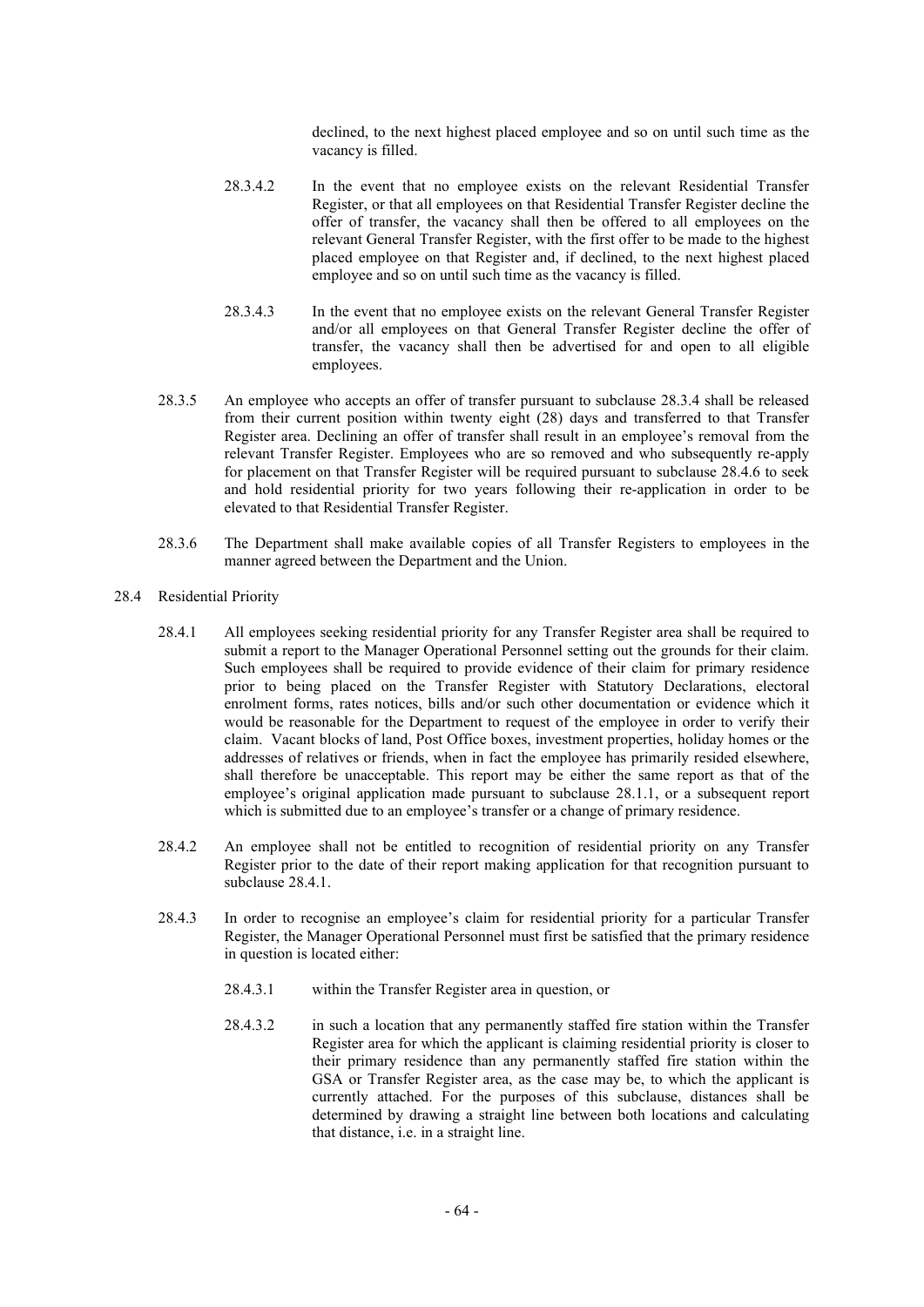- 28.4.4 Employees holding residential priority status on any Transfer Register will be removed from that Transfer Register if they fail to submit a further report pursuant to subclause 28.4.1 within three months of their:
	- 28.4.4.1 change in the location of their primary residence, even where the change did not affect the employee's residential priority status; or
	- 28.4.4.2 transfer from the GSA to a Country or Regional Transfer Register area; or
	- 28.4.4.3 transfer from one Country or Regional Transfer Register area to another Country or Regional Transfer Register area.
- 28.4.5 The Manager Operational Personnel shall acknowledge and review all reports submitted pursuant to subclause 28.4.4. If an employee's transfer or revised primary residence location means that the employee no longer satisfies the residential priority requirements of subclause 28.4.3, then the employee's records upon the relevant Transfer Register(s) shall be adjusted accordingly. It shall remain the responsibility of employees to apply for any additional residential priority status which may arise as a result of their transfer or revised primary residence.
- 28.4.6 Subject to the provisions of subclause 28.4.7, an employee who has held and continually maintained residential priority status upon a General Transfer Register for two years shall then be elevated to the relevant Residential Transfer Register in accordance with subclause 28.3.3.2. Provided that employees who are elevated to a Residential Transfer Register and who are later found to no longer meet the criteria for residential priority shall be returned to and placed upon the relevant General Transfer Register by order of the date of their original application.
- 28.4.7 In the case of Senior Firefighters who are progressed to Leading Firefighter:
	- 28.4.7.1 if stationed within a Regional Transfer Register area at the time of their progression then such employees who make application pursuant to subclause 28.1 within three months of the date of their progression shall be placed on the corresponding Residential Transfer Register for Officers as of the date of that progression;
	- 28.4.7.2 if holding a position on a Regional area's Residential Transfer Register for Firefighters at the time of their progression then such employees shall be entitled within three months of the date of their progression to submit a further report pursuant to subclause 28.1, following which they shall also be placed on the corresponding Residential Transfer Register for Officers as of the date of that progression;
	- 28.4.7.3 if holding a position on a Regional area's General Transfer Register for Firefighters at the time of their progression, and holding residential priority status for that area, then such employees shall be entitled within three months of the date of their progression to submit a further report pursuant to subclause 28.1, following which they shall also be placed on the corresponding General Transfer Register for Officers as of the date of that progression and recognised for the purposes of subclause 28.4.6 for that period of residential qualification already accrued.
	- 28.4.7.4 if holding a position on a Regional area's General Transfer Register for Firefighters at the time of their progression, but without holding residential priority status for that area, then such employees shall be entitled within three months of the date of their progression to submit a further report pursuant to subclause 28.1, following which they shall also be placed on the corresponding General Transfer Register for Officers as of the date of that progression.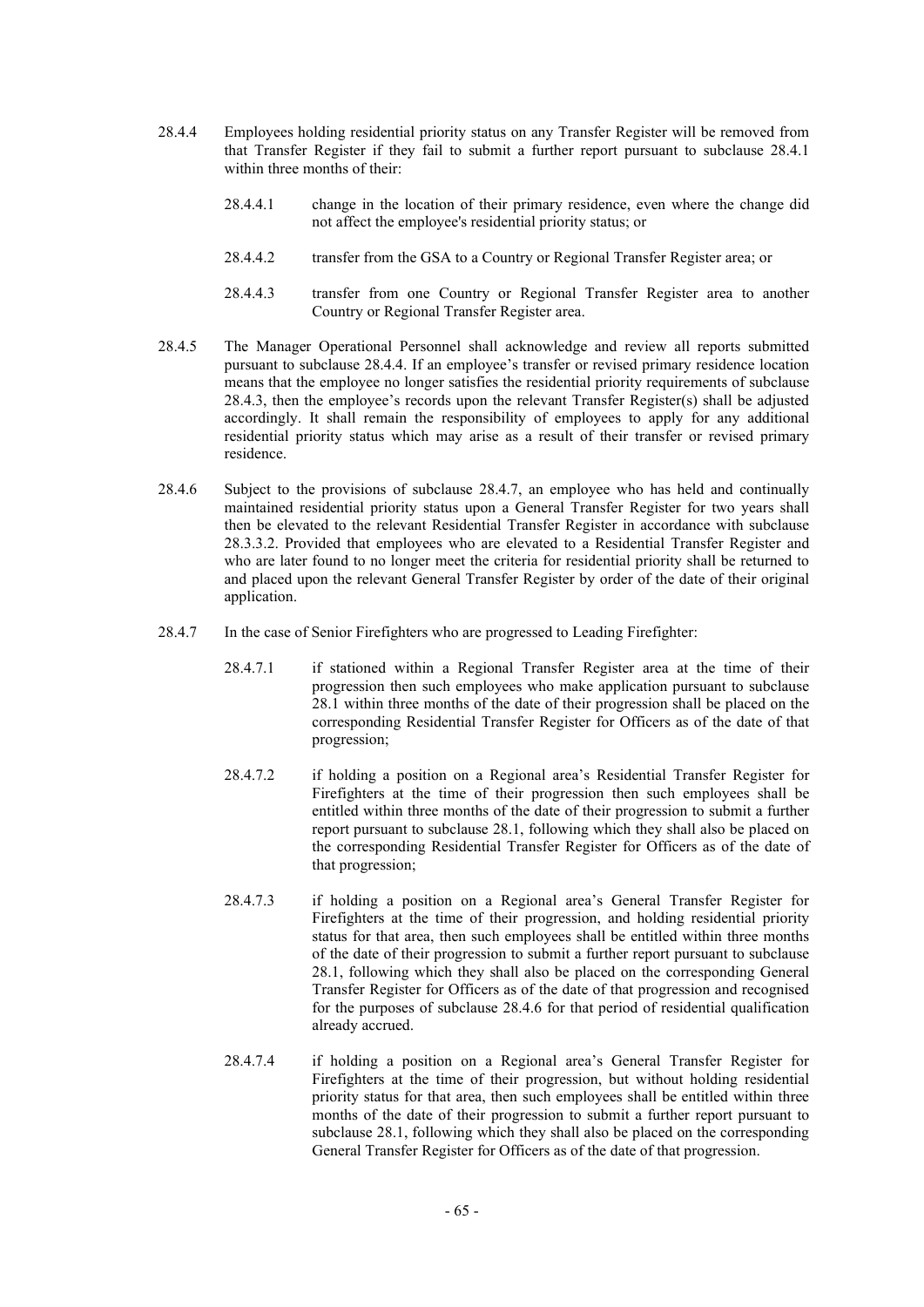- 28.4.8 In the case of Station Officers who are progressed to Leading Station Officer:
	- 28.4.8.1 if stationed within a Regional Transfer Register area at the time of their progression then subject to subclause 28.3.1.3, such employees who make application pursuant to subclause 28.1 within three months of the date of their progression shall be placed on the corresponding Residential Transfer Register for Senior Officers as of the date of that progression;
	- 28.4.8.2 if holding a position on a Regional area's Residential Transfer Register for Officers at the time of their progression then subject to subclause 28.3.1.3, such employees shall be entitled within three months of the date of their progression to submit a further report pursuant to subclause 28.1, following which they shall also be placed on the corresponding Residential Transfer Register for Senior Officers as of the date of that progression;
	- 28.4.8.3 if holding a position on a Regional area's General Transfer Register for Officers at the time of their progression, and holding residential priority status for that area, then subject to subclause 28.3.1.3, such employees shall be entitled within three months of the date of their progression to submit a further report pursuant to subclause 28.1, following which they shall also be placed on the corresponding General Transfer Register for Senior Officers as of the date of that progression and recognised for the purposes of subclause 28.4.6 for that period of residential qualification already accrued;
	- 28.4.8.4 if holding a position on a Regional area's General Transfer Register for Officers at the time of their progression, but without holding residential priority status for that area, then subject to subclause 28.3.1.3, such employees shall be entitled within three months of the date of their progression to submit a further report pursuant to subclause 28.1, following which they shall also be placed on the corresponding General Transfer Register for Senior Officers as of the date of that progression.
- 28.4.9 Employees who are stationed within a Transfer Register area at the time of their appointment to an Operational Support position and who make application pursuant to subclause 28.1 within three months of the date of their appointment shall be placed on that area's Residential Transfer Register as of the date of that appointment.
- 28.4.10 Subject to subclauses 14.14.2, 14.15.2 and 28.7, employees who are promoted to either Station Officer or Inspector and who are not stationed within the GSA at the time of their promotion shall be transferred to and remain within the GSA until such time as they are again transferred outside of the GSA in accordance with the other provisions of this Clause.
- 28.5 Appeals concerning Residential Priority
	- 28.5.1 An employee seeking to challenge either the Department's determination of their residential priority status, or the Department's determination of the residential priority status of another employee may appeal in the first instance by way of report to the Assistant Director Operational Personnel. Such reports shall provide all relevant details and may be supported by any documentation or evidence which the employee considers relevant to their claim. An anonymous appeal against an employee shall not be investigated.
	- 28.5.2 Where an appeal concerns the employee's own residential status, the Assistant Director Operational Personnel shall provide the employee with a written determination of that appeal, setting out the reasons for same, within 14 days of receipt of the employee's report.
	- 28.5.3 Where an appeal concerns the residential status of another employee, the Assistant Director Operational Personnel shall forward a copy of the said report to the employee who is the subject of the challenge. The employee under challenge shall be allowed no less than 28 days to reply by way of report to the Assistant Director Operational Personnel who shall thereafter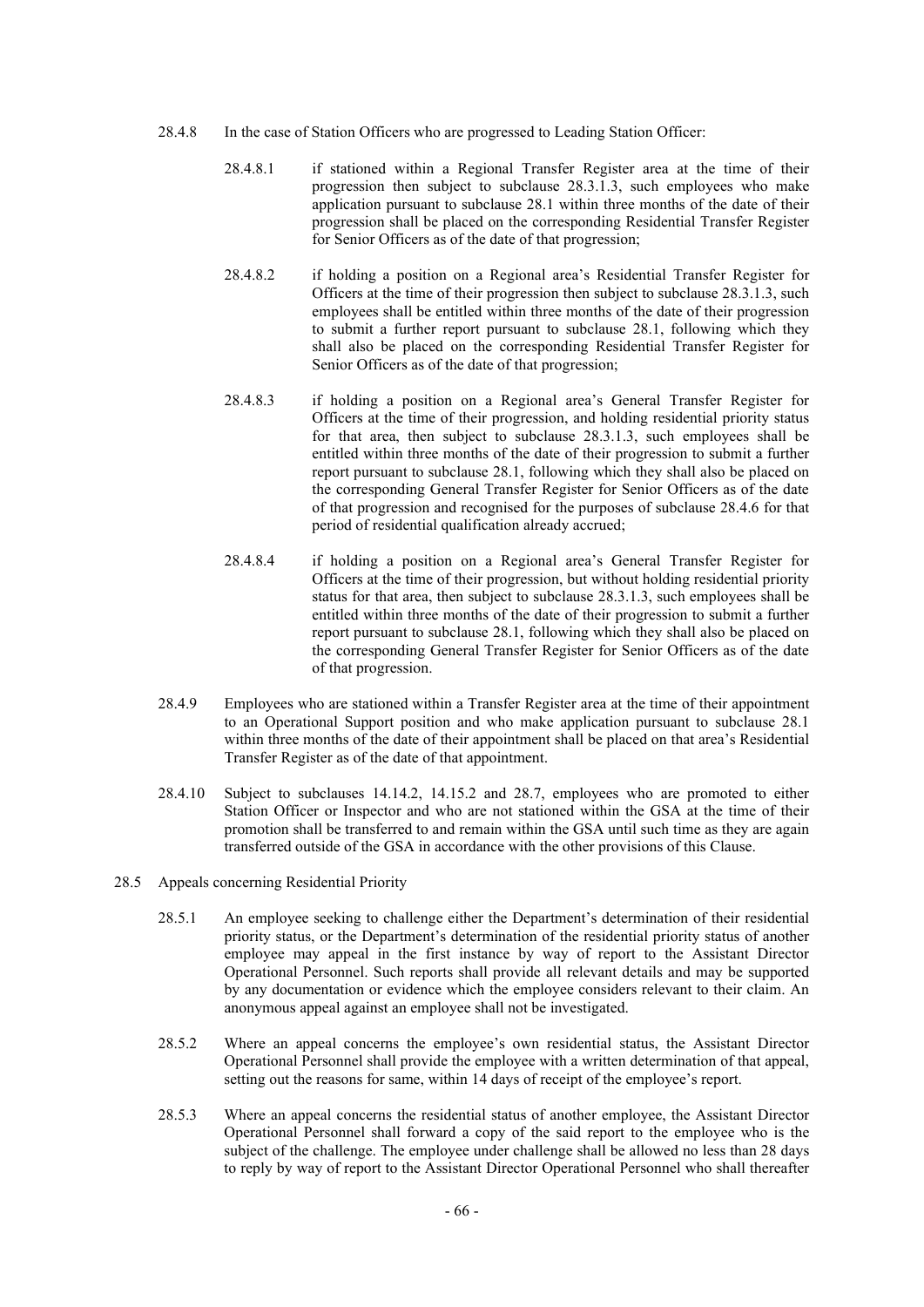provide both employees with a written determination of the appeal, setting out the reasons for same, within 14 days of receipt of the second employee's report.

- 28.5.4 An employee may appeal a determination of the Assistant Director Operational Personnel by way of report to the Commissioner. The Commissioner shall consider all previous reports and documentation relating to the matter, together with any additional information which the employee or employees concerned may supply, following which the Commissioner shall provide the employee or employees concerned with a written and final determination of the matter.
- 28.6 Newcastle Communication Centre
	- 28.6.1 Vacancies in the Newcastle Communication Centre shall initially be advertised in Commissioner's Orders and open to all eligible employees (Non-Officers or Officers, as the case may be) who are stationed within the Newcastle Transfer Register area. Where there are more applicants than positions available, merit selection shall determine the successful applicant.
	- 28.6.2 In the event that no suitable applications are received at subclause 28.6.1, or that the merit selection process finds those who did apply unsuitable, the vacancy shall then be readvertised in Commissioner's Orders and open to all eligible employees.
	- 28.6.3 Successful applicants will be required to successfully complete the required training, and on appointment, to serve in the Newcastle Communication Centre for a minimum period of three years. Provided that if the transfer is made in accordance with subclause 28.6.2 then:
		- 28.6.3.1 an employee who accepts an offer of transfer in the interim will be released pursuant to subclause 28.3.5; and
		- 28.6.3.2 any subsequent transfer from the Newcastle Communication Centre will be to the GSA unless provided otherwise by this Clause.
- 28.7 Country Officers, Country Senior Officers and Operational Support Staff
	- 28.7.1 Vacancies which occur amongst any of the positions listed at subclauses 28.7.2, 28.7.3 and 28.7.4 shall be advertised though Commissioner's Orders and filled by merit selection.
	- 28.7.2 Country Officers
		- 28.7.2.1 Country Officers, being all Station Officer positions located in areas outside of the GSA and the Regional areas listed at subclause 28.2.2, for which Leading Station Officers, Station Officers and Leading Firefighters shall be eligible to apply.
		- 28.7.2.2 In the event that no employees apply for a Country Officer position at subclause 28.7.2.1, or that the merit selection process finds those who did apply unsuitable for the Country Officer position in question, the vacancy shall be readvertised through Commissioner's Orders and filled by merit selection from all Senior Firefighters with at least 36 months service with Fire and Rescue NSW as a Senior Firefighter as of the closing date for applications.
		- 28.7.2.3 A Senior Firefighter who successfully applies for a Country Officer vacancy pursuant to subclause 28.7.2.2 shall be required to satisfactorily complete the Leading Firefighter Program prior to their transfer to the station/location and performance of the duties of the vacant Country Officer position pursuant to subclause 7.5.2, provided that a Senior Firefighter who successfully applies for a Country Officer vacancy pursuant to subclause 28.7.2.2 and who then satisfactorily completes the Leading Firefighter Program shall not be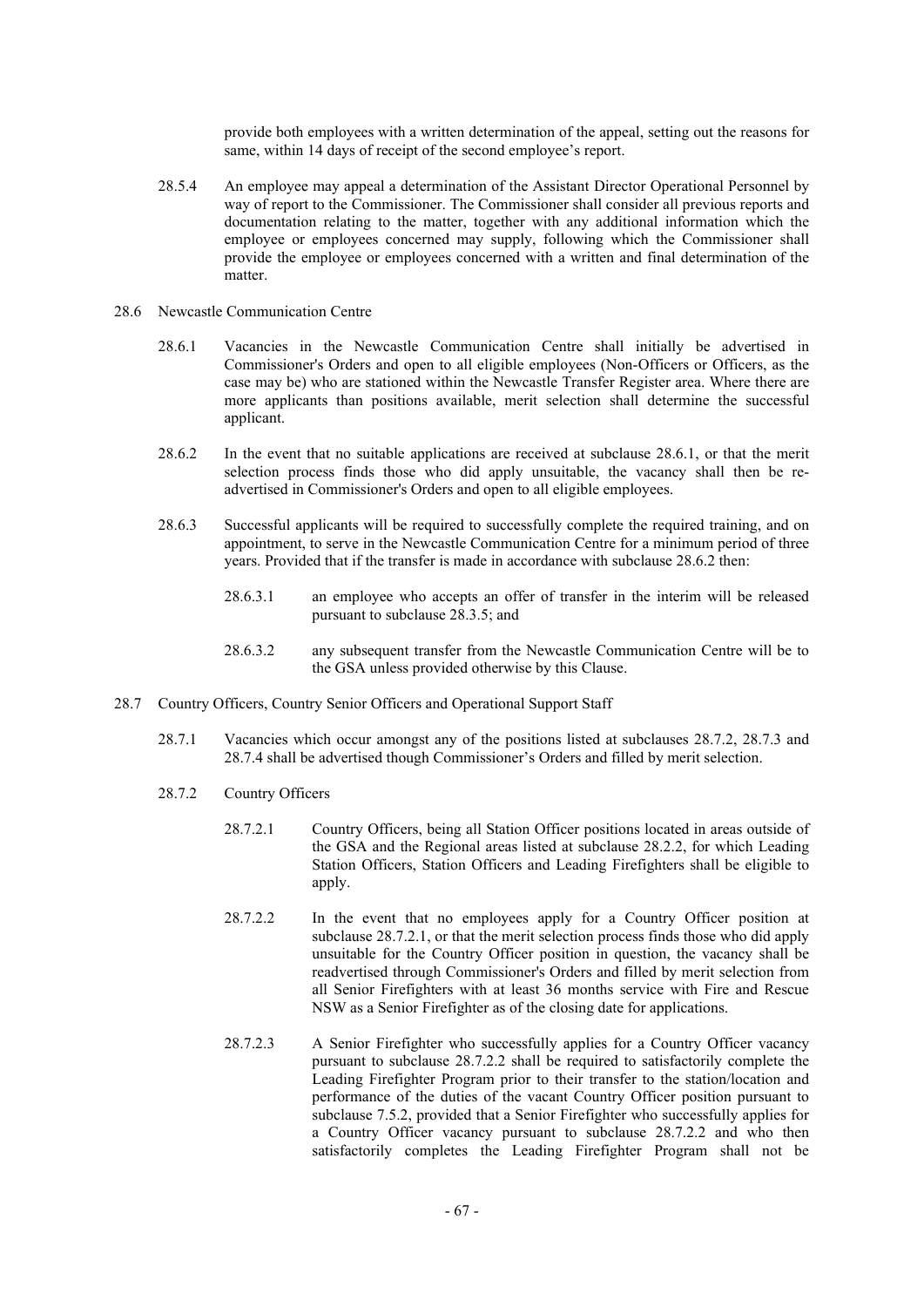progressed to Leading Firefighter and/or promoted to Station Officer until they also satisfactorily complete the Station Officer Program.

- 28.7.3 Country Senior Officers
	- 28.7.3.1 Country Senior Officers, being all Inspector positions located outside the GSA and the Newcastle, Central Coast and Illawarra Transfer Register areas, for which Inspectors and Leading Station Officers shall be eligible to apply.
	- 28.7.3.2 In the event that no Inspectors or Leading Station Officers apply for a Country Senior Officer position at subclause 28.7.3.1, or that the merit selection process finds those who did apply unsuitable for the Country Senior Officer position in question, the vacancy shall be readvertised through Commissioner's Orders and filled by merit selection from all Station Officers with at least 24 months service with Fire and Rescue NSW as a Station Officer as of the closing date for applications.
	- 28.7.3.3 A Station Officer who successfully applies for a Country Senior Officer vacancy pursuant to subclause 28.7.3.2 shall be required to satisfactorily complete the Leading Station Officer Program prior to their transfer to the station/location and performance of the duties of the vacant Country Senior Officer position pursuant to subclause 7.5.3, provided that a Station Officer who successfully applies for a Country Senior Officer vacancy pursuant to subclause 28.7.3.2 and who then satisfactorily completes the Leading Station Officer Program shall not be progressed to Leading Station Officer and/or promoted to Inspector until they also satisfactorily complete the Inspector Program.
- 28.7.4 Operational Support staff
	- 28.7.4.1 Operational Support staff, being all positions defined as such by Clause 14 of this Award.
	- 28.7.4.2 In the event that no Inspectors or Leading Station Officers apply for an Operational Support Inspector position, or that the merit selection process finds those who did apply unsuitable for the Operational Support Inspector position in question, the vacancy shall be readvertised through Commissioner's Orders and filled by merit selection from Station Officers with at least 24 months service with Fire and Rescue NSW as a Station Officer as of the closing date for applications.
	- 28.7.4.3 A Station Officer who successfully applies for an Operational Support Inspector vacancy pursuant to subclause 28.7.4.2 shall be required to satisfactorily complete the Leading Station Officer Program prior to their transfer to and performance of the duties of the vacant Operational Support Inspector position pursuant to subclause 7.5.4, provided that a Station Officer who successfully applies for an Operational Support Inspector vacancy pursuant to subclause 28.7.4.2 and who then satisfactorily completes the Leading Station Officer Program shall not be progressed to Leading Station Officer and/or promoted to Inspector until they also satisfactorily complete the Inspector Program.

#### **29. Transferred Employee's Compensation**

29.1 When an employee has been given notice of transfer to work in a new location and the Commissioner requires that the employee move to new accommodation, and the transfer is not subject to the exceptions set out below, the employee shall be eligible for leave or credit of leave, reimbursement of costs, and to be paid allowances set out herein.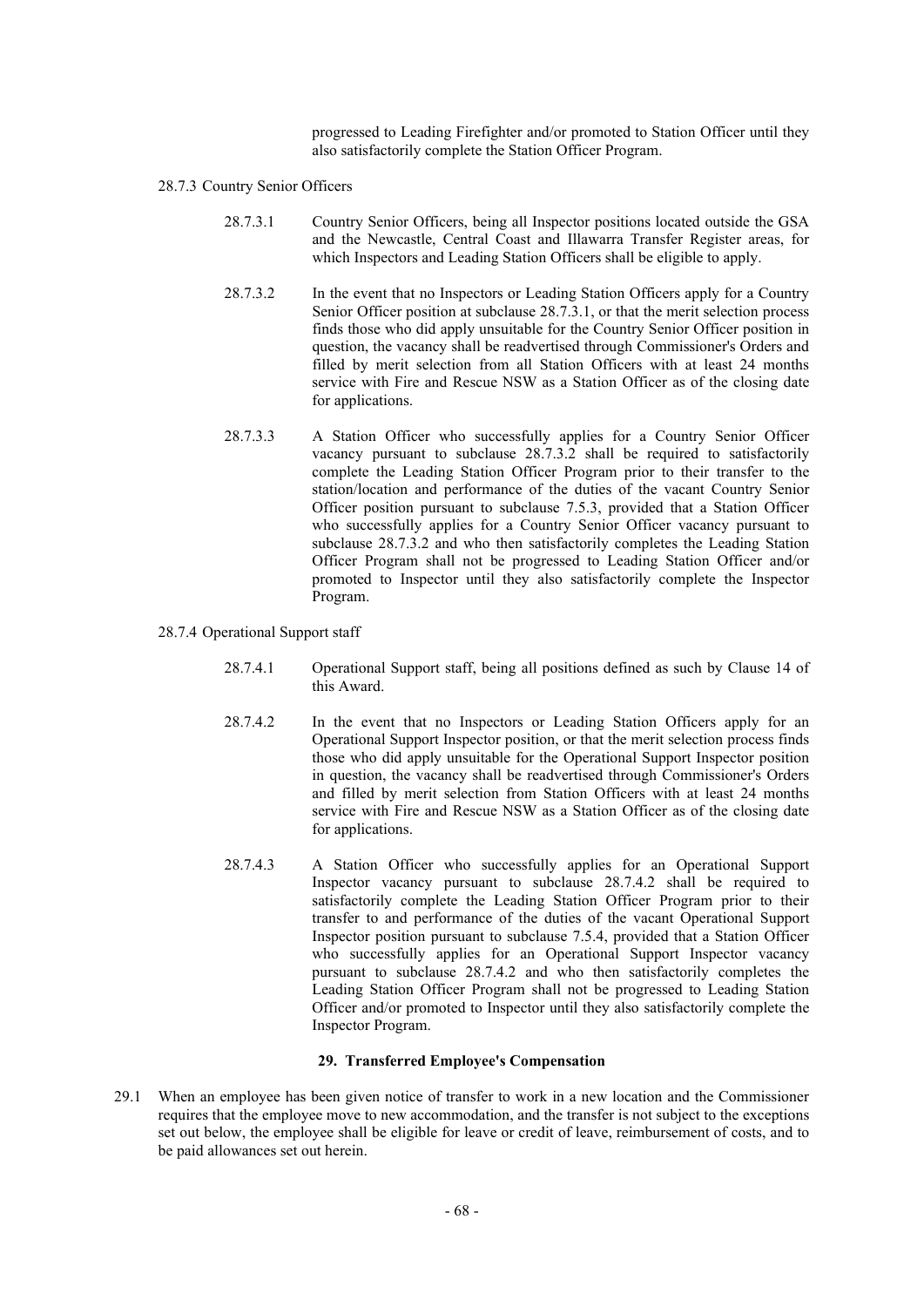## 29.2 Exceptions

29.2.1 Unless special and exceptional circumstances exist, the exceptions exclude from the benefit of this clause employees who are transferred:

at their own request;

under an arrangement between employees to exchange positions;

on account of the employee's breach of discipline;

from one station/location within the Metropolitan Area to another station/location within the Metropolitan Area, or within the same Zone.

- 29.2.2 For purposes of this clause, Metropolitan Area means and includes the Sydney Region as defined by the Department of Planning but also including the area referred to as the Central Coast on the Northern Line as far as Gosford, the area on the Western Line as far as Mt. Victoria and on the Illawarra Line as far as Wollongong.
- 29.2.3 Employees who are transferred as a result of inclusion in a transfer list established in accordance with Clause 28 of this Award shall, for the purposes of this Clause, be deemed to have been transferred "at their own request" and shall not be eligible for the entitlements set out in this Clause.
- 29.2.4 Notwithstanding the provisions of subclause 29.2.1, employees who are transferred by way of a merit selection process, including employees promoted to a rank that necessitates a transfer, shall attract the relevant entitlements of this Clause.
- 29.2.5 Notwithstanding the provisions of subclause 29.2.1, employees who received compensation for transferring to a particular station/location shall, after a period of not less than 2 years service at that location, be entitled to the provisions of this Clause upon transfer to the GSA.
- 29.3 This clause does not alter the transfer procedures, as at the date of making of this Award, set out in Standing Orders. Any variation to those procedures shall be by agreement between the Department and Union.
- 29.4 Leave

When an employee has been given notice of transfer and is required to move to new accommodation the employee shall be eligible for leave and/or to apply for payment at the ordinary rate of pay in lieu of the granting of leave or the Commissioner may credit such leave as consolidated leave as follows to a maximum of:

- 29.4.1 Sixteen (16) working hours to visit the new location with a view to obtaining accommodation,
- 29.4.2 Sixteen (16) working hours to prepare and pack personal and household effects prior to removal or for the purpose of arranging storage,
- 29.4.3 Such leave as is necessary to travel to the new location for the purposes of obtaining suitable accommodation and/or to commence duty,
- 29.4.4 Eight (8) hours for the combined purpose of cleaning the premises being vacated and/or occupying and settling into the new premises.

Where an employee is eligible for, and takes leave, for part of a shift the Commissioner may direct the employee to take consolidated leave to credit for the remainder of the shift and if the employee does not have sufficient leave to credit, the shortfall may be taken as an advance against consolidated leave that may accrue or as leave without pay.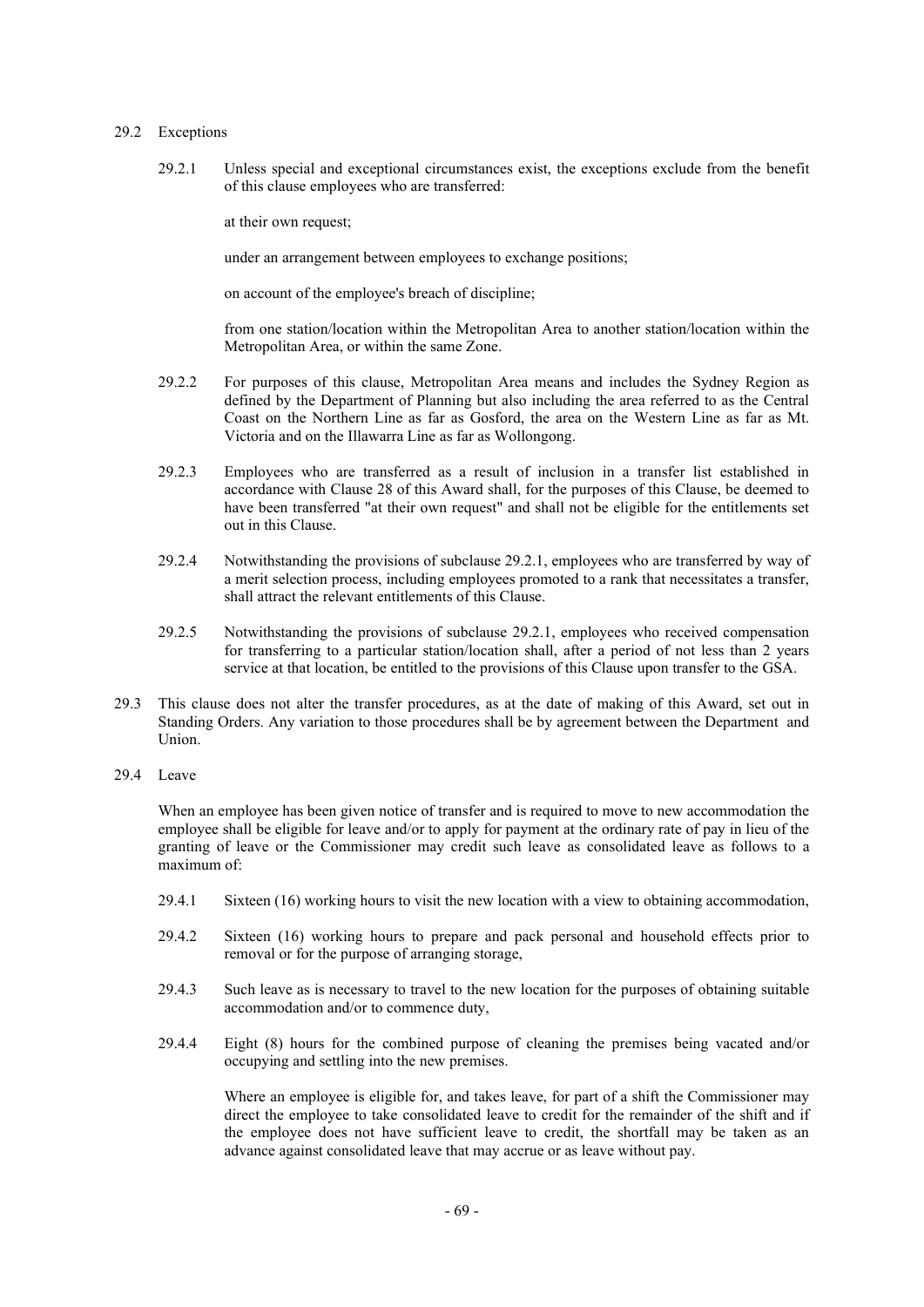- 29.4.5 Provided suitable arrangements can be made for a performance of duties, an employee working a special roster who has been unable to secure accommodation for the family at the new location is entitled to sufficient special leave to permit a return home on weekends once each month to spend two consecutive days and nights with the family, together with an additional day and night in respect of each public holiday occurring in conjunction with the weekend and on which the employee would not normally be rostered for duty. This leave is limited to the time necessarily required in travelling on the day preceding and the day following such weekend.
- 29.4.6 Where a transferred employee working a special roster is located in a district where a return home once each month is not possible, such employee, after four weeks at the new location, will be entitled to sufficient leave to allow the transferred employee two consecutive days and nights at a weekend with the family. Following that four weeks, the employee will be allowed to accumulate special leave at the rate of sixteen (16) working hours per month until sufficient leave is available to allow the return home at a weekend for a similar period.
- 29.4.7 Special Roster is the roster specified at subclause 8.6 of this Award.
- 29.5 Cost of Temporary Accommodation

For the purposes of this subclause, temporary accommodation does not include a house or a flat, whether owned by the Government or privately owned, but relates to what is commonly termed board and lodging.

29.5.1 Transferred employees maintaining dependant relatives at home who are required to vacate the existing residence prior to departure for the new location and/or who find it necessary to secure board and lodging for themselves and dependant relatives at the new location pending permanent accommodation (a residence) becoming available shall be allowed up to the amount set at Item 12 of Table 4 of Part C, per week calculated as the actual cost of the temporary accommodation less an excess contribution calculated as per the following table:

| Salary of Officer and Spouse  <br>Rate of Pay | Per Week | Each dependent child aged 6 years and over<br>(maximum contribution of \$54 per week)<br>Per Week |
|-----------------------------------------------|----------|---------------------------------------------------------------------------------------------------|
| \$453.62                                      | \$164    |                                                                                                   |

- 29.5.2 Where a transferred employee maintaining dependant relatives moves to the new location ahead of dependants, and permanent accommodation is not available, necessary board and lodging expenses in excess of the amount set at Item 13 of Table 4 of Part C, per week to a maximum allowance of the amount set at Item 12 of Table 4 of Part C, per week shall be payable.
- 29.5.3 Where a transferred employee not maintaining dependant relatives in the home is unable to secure permanent accommodation at the new location, the employee is to be paid an allowance of up to 50% of the total cost of board and lodging for a maximum period of four (4) weeks subject to a maximum the amount set at Item 12 of Table 4 of Part C, per week. Where the period of four (4) weeks is not sufficient for the employee to find suitable permanent accommodation, full particulars should be provided to allow the DPE to consider the extension of this provision.
- 29.5.4 An employee receiving an allowance for temporary accommodation as set out above is entitled to a laundry (not dry cleaning) allowance as set out at:
	- 29.5.4.1 Item 14 of Table 4 of Part C, per week if the employee only is in temporary accommodation;
	- 29.5.4.2 Actual expenses to a maximum as set at Item 15 of Table 4 of Part C, per week if the employee and dependants are in temporary accommodation.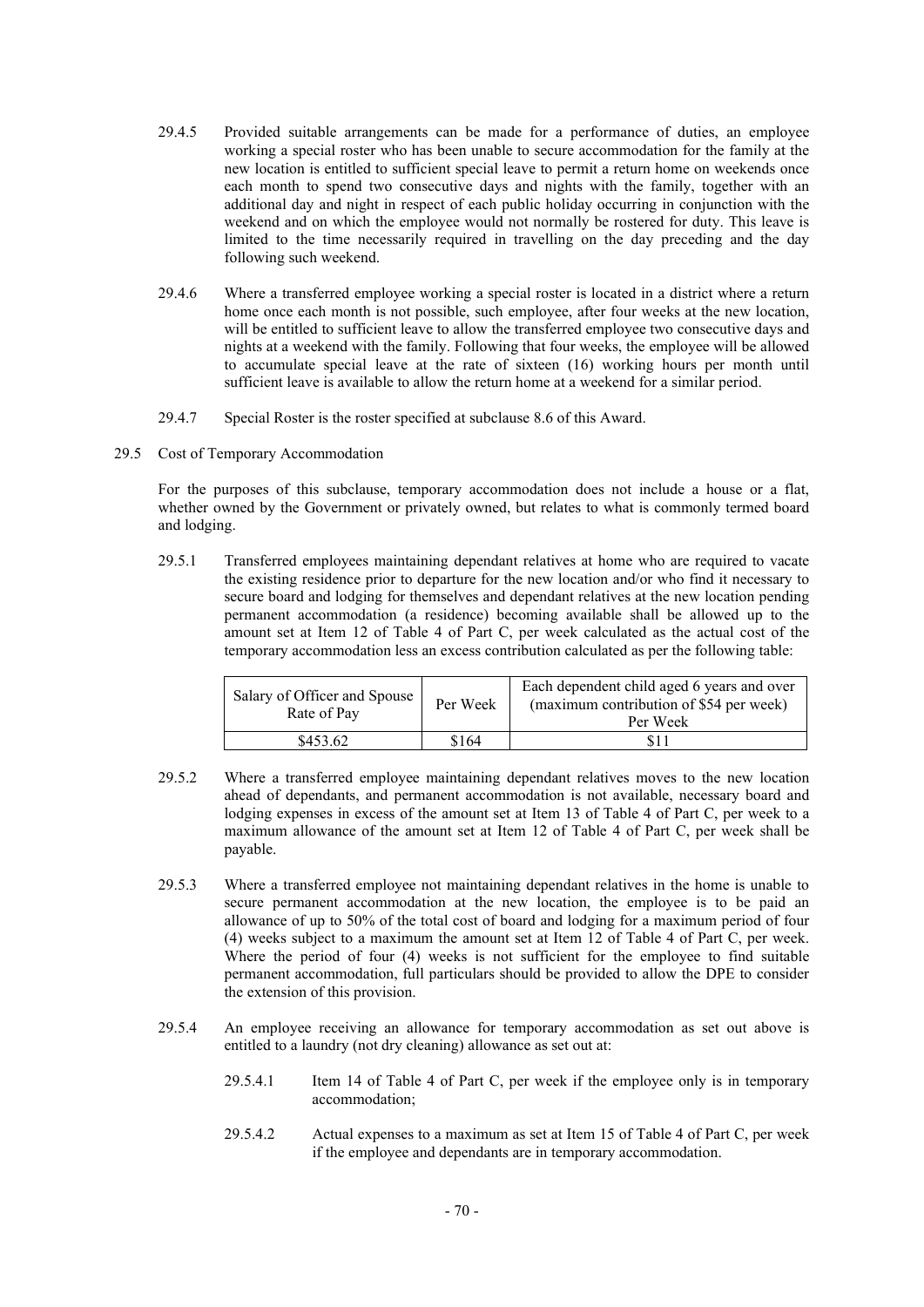- 29.5.5 Where an employee, together with dependants are in temporary accommodation the allowances may be paid until either
	- 29.5.5.1 a suitable residence becomes available; or
	- 29.5.5.2 up to twenty six (26) weeks if the transfer is to the country; or
	- 29.5.5.3 up to thirteen (13) weeks if the transfer is to the Sydney Metropolitan Area,

whichever is the sooner. The payment of allowances in all cases is subject to:

- 29.5.5.4 the production of receipts;
- 29.5.5.5 a written undertaking that any reasonable offer of accommodation will be accepted;
- 29.5.5.6 evidence that the employee is taking all reasonable steps to secure a residence.

When the Commissioner considers that a transferred employee has refused to accept reasonable accommodation and as a result the payment of an allowance has been discontinued, the matter may be referred by the employee or the Union to a Committee comprising two representatives of the Union and two representatives of the DPE. If no mutual decision is arrived at by the Committee the matter may be referred to the Industrial Relations Commission of NSW.

- 29.5.6 Extension of assistance beyond the twenty six (26)/thirteen (13) week period may be approved only if the application for assistance is supported by acceptable evidence of unsuccessful attempts to obtain accommodation which constitutes reasonably suitable accommodation.
- 29.6 Removal Costs
	- 29.6.1 A transferred employee is entitled to reimbursement for the costs actually and necessarily incurred in removing personal and household effects to the new location. Provided that the journey is travelled by the shortest practicable route and completed within a reasonable time, these costs will include the actual and reasonable expenses incurred by the employee and dependants for meals and accommodation during the course of the journey.
	- 29.6.2 Removal expenses allowed under this clause includes the costs of insuring furniture and effects whilst in transit up to an amount set at Item 16 of Table 4 of Part C. Where the insured value exceeds amount, the case should be referred to the DPE for consideration. They should be provided with an inventory of items to be transferred together with a declaration that all items included in that policy are being removed or stored, or, a certificate of valuation from a registered valuer certifying the value of furniture and effects being removed or stored.

Where, due to circumstances beyond the control of the transferred employee, the furniture and effects of the employee arrive late at the new location or are moved before the employee's departure from the previous location, reimbursement of expenses for meals and accommodation properly and reasonably incurred by the employee and any dependants shall be paid.

29.6.3

- 29.6.3.1 A transferred employee shall be entitled to compensation for the accelerated depreciation of personal and/or household effects removed to a new location.
- 29.6.3.2 This entitlement is the amount set at Item 17 of Table 4 of Part C, where the Commissioner is satisfied that the employee has removed a substantial portion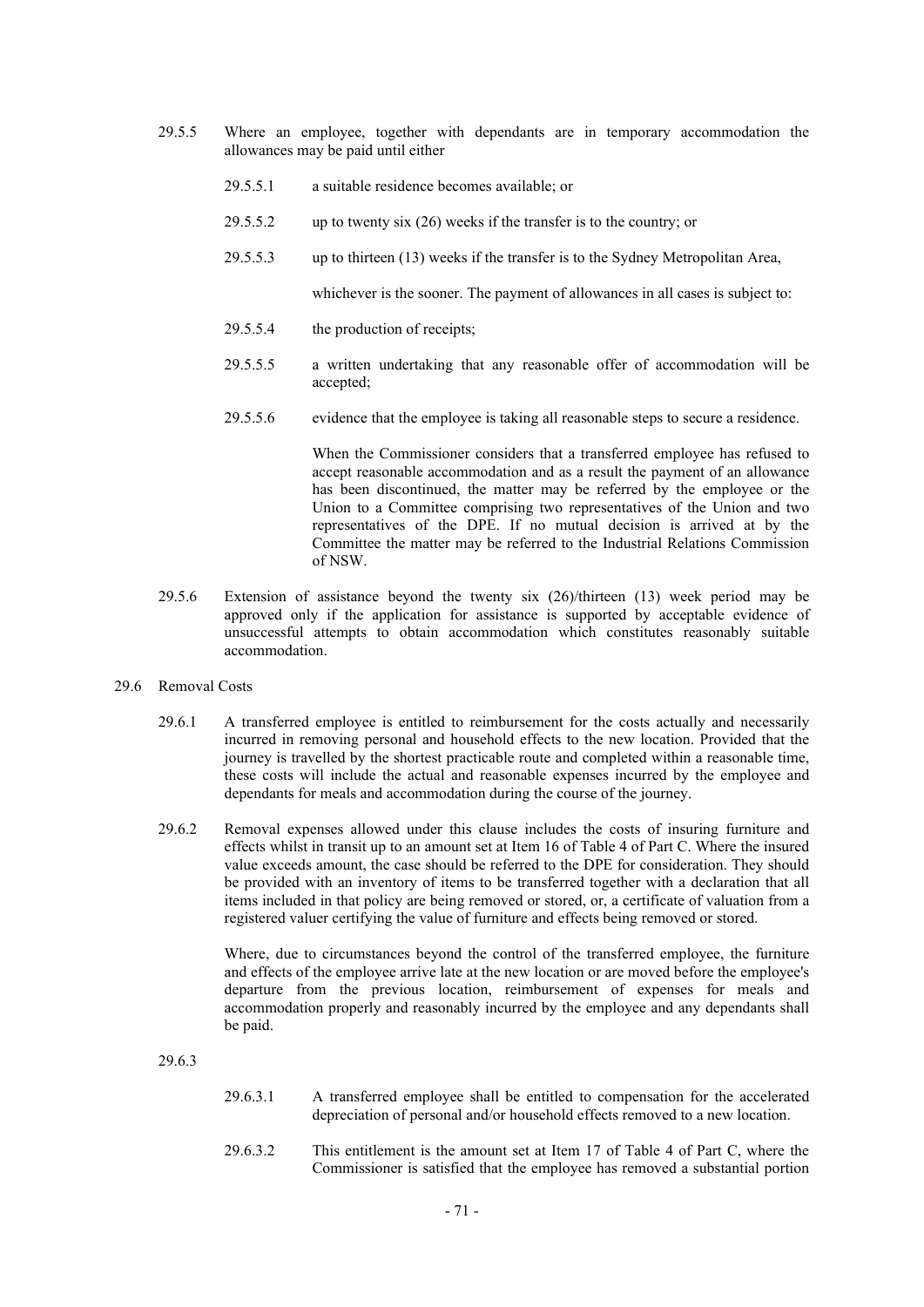of what is normal household furniture, furnishing and fittings of not less value than the amount set at Item 18 of Table 4 of Part C. If the value is less than this amount, a pro rata amount is payable.

- 29.6.4 Where a transferred employee is required to remove the employee's furniture from temporary accommodation the employee is entitled to be reimbursed removal costs and the compensation for depreciation and disturbance in respect of each such move, notwithstanding that the employee may not be changing the location of work.
- 29.6.5 When an employee uses a private vehicle for the purposes of official business and finds it necessary to transport another private vehicle, normally used by a dependant relative maintained in the household, the cost of transporting or driving that second vehicle to the employee's new location shall be part of the removal costs and the employee may be paid either the cost of transportation by road or rail or, if the vehicle is driven to the new location, a car allowance at the specified journey rate set at Item 1 of Table 4 of Part C.
- 29.6.6 The reimbursement for the costs actually and necessarily incurred in removing personal and household effects to the new location shall be the equivalent to the lowest of three competitive quotes where practicable.
- 29.6.7 An advance to cover the whole or part of removal expenses allowed under this subclause is available. The amount of the advance is to be adjusted by the employee within one month of the expenditure being incurred.
- 29.7 Storage of Furniture

Where an employee is unable to secure suitable accommodation at the new location and is required to store the furniture while waiting to secure a residence, the cost of storage and cartage to the store, and from the store to the new residence shall be reimbursed. The employee shall also be reimbursed the cost of insurance for furniture and effects while in storage on the same basis as for insuring whilst in transit.

The maximum period of storage under this Clause is twenty six (26) weeks in the country and thirteen (13) weeks in the Metropolitan Area.

- 29.8 Costs of Personal Transport
	- 29.8.1 The transferred employee and one member of the household, when proceeding on leave for the purpose of visiting the new location with a view to obtaining suitable accommodation, shall be entitled to the option of return rail fares, or if a first class rail service is reasonably available, first-class return rail fares, or reimbursement at the specified journey rate as set at Item 1 of Table 4 of Part C, for the use of a private vehicle up to the cost of rail fares.
	- 29.8.2 The transferred employee and all members of the household, when travelling to the new location for the purpose of commencing duty, shall be entitled to rail fares or reimbursement for the use of the private vehicle, as set out in subclause 29.8.1, provided that, where the members of the employee's household do not travel on the same occasion as the employee, the entitlement for their personal transport shall be deferred until such time as travel to take up residence at the employee's new location occurs.
	- 29.8.3 A transferred employee working the special roster specified at subclause 8.6, who has been unable to secure accommodation for the family at the new location, who is entitled to special leave to permit a return home at weekends, shall be entitled to the option of rail fares or reimbursement for the use of a private vehicle as set out in subclause 29.8.1 when proceeding on leave.
	- 29.8.4 Car allowance in respect of travel by the employee involved in taking up duty at the new location shall be at the official business rate as set at Item 11 of Table 4 of Part C.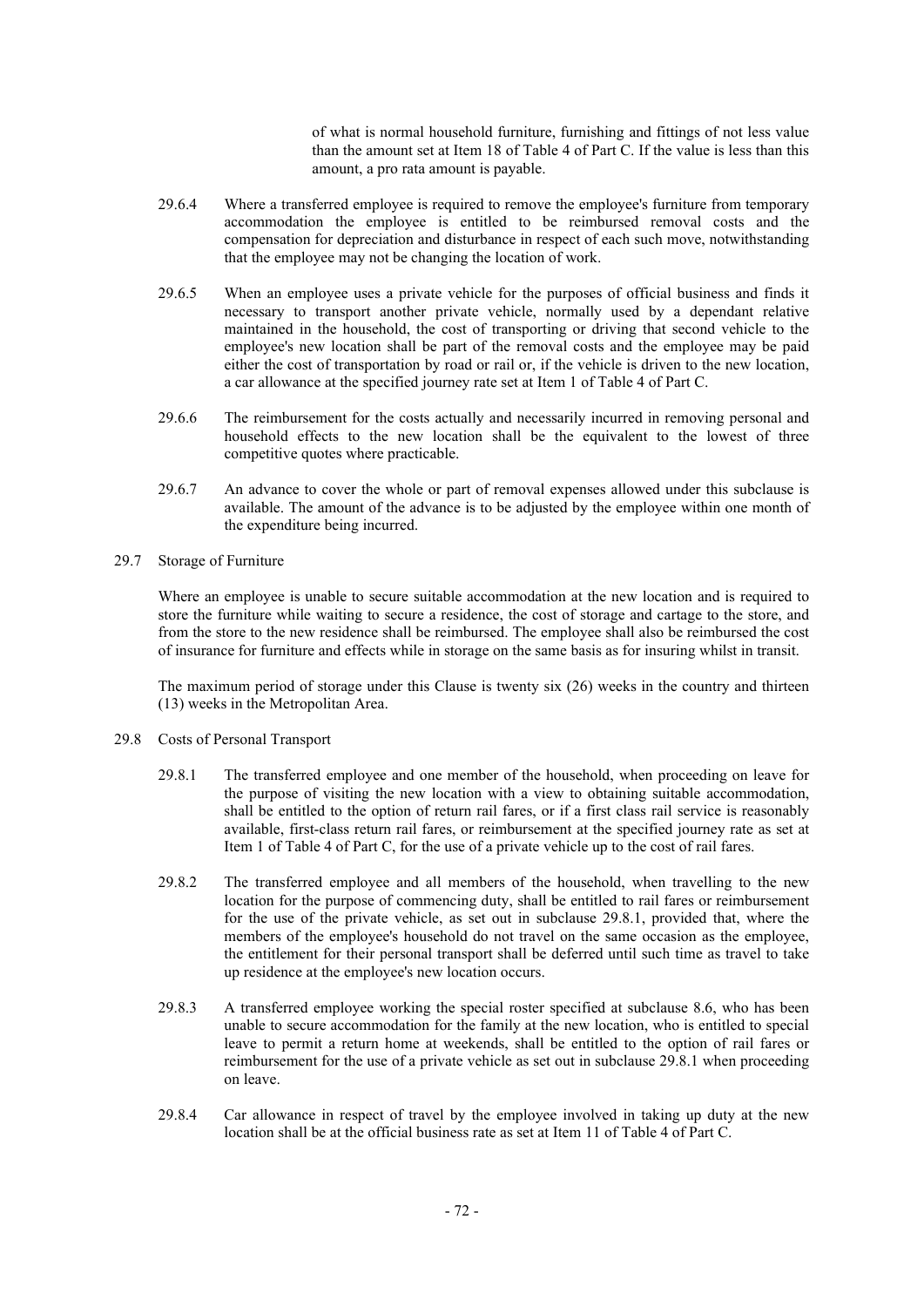- 29.8.5 When an overall saving to the Department would eventuate, an employee and one member of the household, when proceeding to visit the new location with a view to obtaining suitable accommodation, shall be entitled to economy class air fares in lieu of rail fares or reimbursement of the use of a private motor vehicle.
- 29.8.6 When an employee travels to the new location with a view to obtaining suitable accommodation and incurs expenses in relation to overnight accommodation, the employee shall be reimbursed the reasonable and actual cost of accommodation and meals for self and a member of the household provided the amount to be reimbursed does not exceed sustenance allowances allowed under Clause 26, Travelling Compensation.

# 29.9 Education of Children

29.9.1 A transferred employee who has dependant children will be entitled to the cost of essential school clothing that is required to be replaced or purchased as a direct result of the employee's transfer to a new location requiring the changing of schools. No provision is made for reimbursement of additional school fees, text books or other similar items. The basic list of school clothing is as follows:

| <b>Basic Items</b>          |                             |
|-----------------------------|-----------------------------|
| Male winter uniforms        | Summer uniforms             |
| 1 Suit coat                 | 3 shirts                    |
| 2 pairs of winter trousers  | 3 pairs of trousers (short) |
| 1 tie                       | 3 pairs of long socks       |
| 3 shirts                    |                             |
| 1 jumper/cardigan           |                             |
| 3 pairs of socks            |                             |
| 1 pair of shoes             |                             |
| 1 track suit/sports uniform |                             |
| (but not both)              |                             |
| 1 pair of sandshoes         |                             |
| Female winter uniforms      | Summer uniforms             |
| 1 hat                       | 3 blouses                   |
| 2 tunics                    | 2 tunics                    |
| 1 blazer                    | 3 pairs stockings/socks     |
| 3 blouses                   |                             |
| 1 tie                       |                             |
| 3 pairs stockings/socks     |                             |
| 1 pair of gloves            |                             |
| 1 pair of shoes             |                             |
| 1 track suit/sports uniform |                             |
| (but not both)              |                             |
| 1 pair of sandshoes         |                             |
| 1 jumper/cardigan           |                             |

When an item of clothing required at the new school is not included in the basic list the DPE will consider reimbursing the cost of same but will require full particulars and circumstances surrounding the requirement to purchase.

29.9.2 In respect of dependant children undergoing secondary education in Year 12 at a school in the employee's old location, where the elected subjects are not available at a school in the employee's new location, the cost of board and lodging for these children may be reimbursed to the transferred employee. In such case the employee, on production of receipts for payment and a certificate from the Department of School Education that the elected subjects are not available at the school at the employee's new location, shall be granted the allowance. In these cases the parent/guardian will be required to pay the first amount as set at Item 19 of Table 4 of Part C, of the board and lodging expenses and the Department will reimburse further costs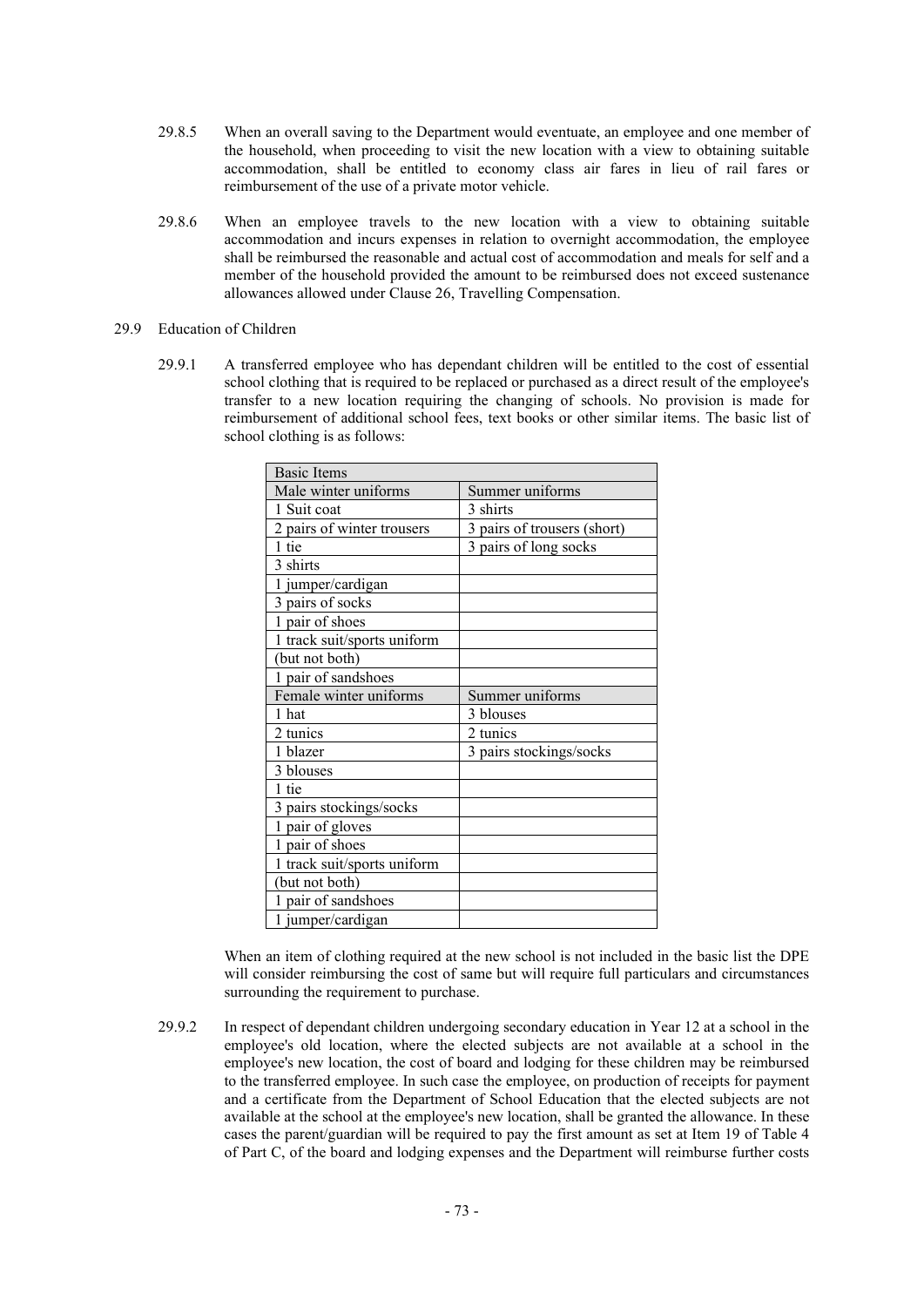up to a maximum of the amount as set at Item 20 of Table 4 of Part C, per week for each child.

29.10 Conveyancing and Other Costs

A transferred employee who, as a consequence of the transfer to a new location, sells a residence at the former location and buys a residence or land upon which to erect a residence at the new location shall be entitled to reimbursement of expenses incurred in such transactions subject to the following:

- 29.10.1 Where a solicitor or a registered conveyancing company has been engaged to act on behalf of the employee in those transactions, the professional costs and disbursements by the solicitor or a registered conveyancing company in respect of such transactions.
- 29.10.2 Where an employee is entitled to reimbursement, the following expenses shall be covered:
	- 29.10.2.1 Stamp Duty;
	- 29.10.2.2 Where the employee has engaged a Real Estate Agent to sell the residence at the former location, the commission due to the Estate Agent.
	- 29.10.3 Reimbursement of expenses shall be made where the sale of the employee's former residence and the purchase of either a residence or land is effected within a period commencing not earlier than six (6) months prior to the employee's transfer and ending not more than four (4) years after such transfer. The Department will be prepared to consider individual cases where the four (4) year period has been exceeded but will require full details of why sale and/or purchase of the transferred employee's residence could not be completed in the four (4) year period.
	- 29.10.4 Where a transferred employee owns a residence at a former location and has taken up rented accommodation on transfer, the employee shall be regarded as covered by these provisions relating to the reimbursement of conveyancing and incidental costs on the current transfer or on a subsequent transfer provided the period of not more than four (4) years has elapsed since the employee's immediately preceding transfer.
	- 29.10.5 Where it is not practicable for the transferred employee to purchase residence in the new location and such employee has disposed of the former residence, such employee is not to be excluded from the benefit of this clause when subsequently purchasing a residence in the new location on a current or subsequent transfer within the four (4) year period.
	- 29.10.6 There is an upper ceiling, as set at Item 21 of Table 4 of Part C, on prices of the properties involved in either the sale or the purchase. This limit applies where employees are relocated from a Metropolitan Area to the country irrespective of the size, the value and the commerciality of the property being purchased provided transferred employees are not entitled to the reimbursement of costs involved in transactions where the sale or purchase of a large rural property or commercial premises might be involved.
	- 29.10.7 Where a transferred employee dies before completion of either or both the sale or purchase transactions, the expenses incurred in such transactions, up to and including the finalisation of such transactions shall be payable by the Department and the family of the deceased employee is not required to reimburse the Department such expenses.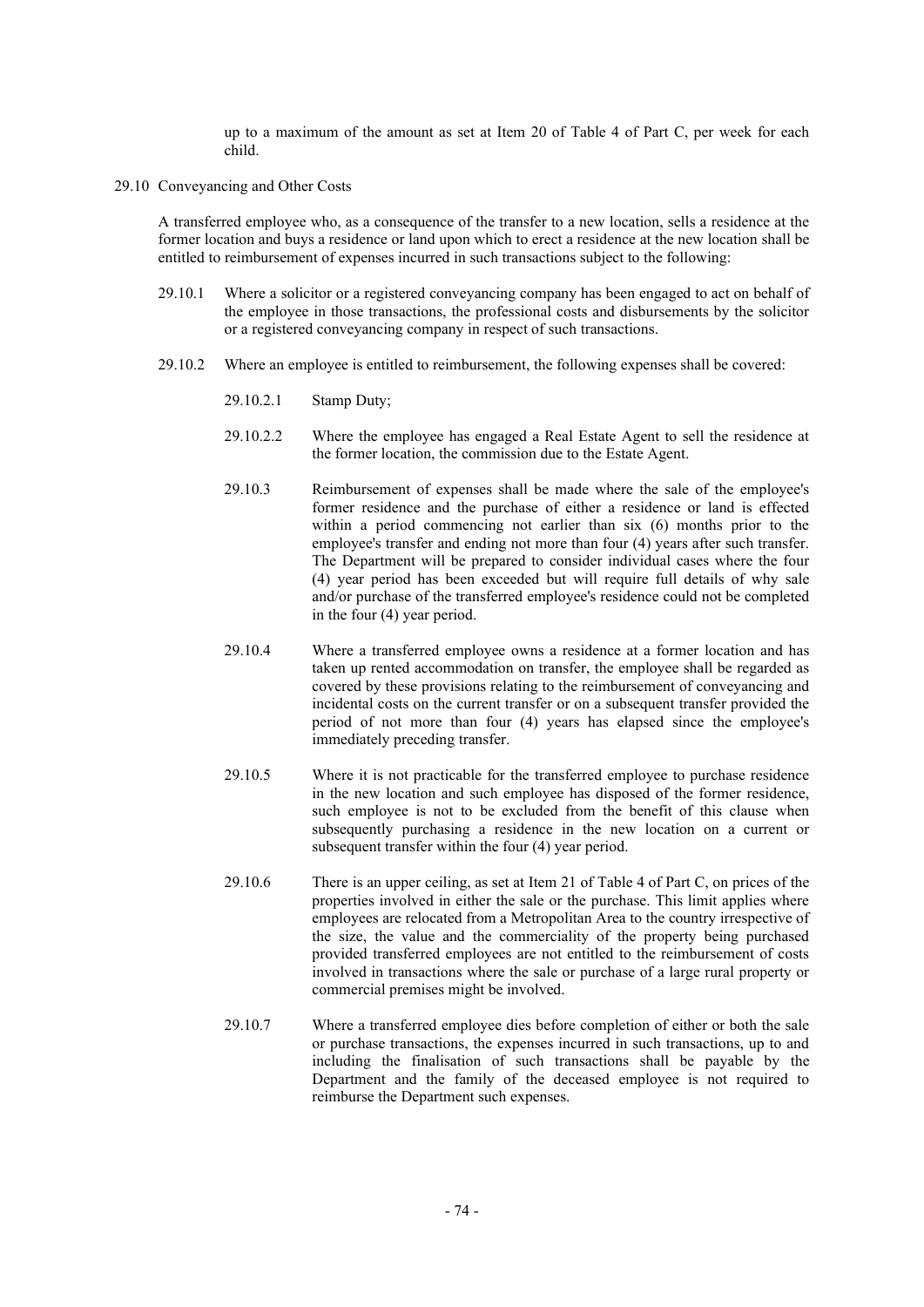29.11 Stamp Duty and Other Charges

A transferred employee, who, as a consequence of the transfer, sells a residence at the former location and buys a residence or land upon which to erect a residence at the new location is entitled to be reimbursed:

- 29.11.1 Stamp Duty in respect of the purchase of the residence or the land and the house erected thereon at the new location;
- 29.11.2 Stamp Duty paid in respect of any mortgage entered into or the discharge of a mortgage in connection with the sale or purchase;
- 29.11.3 Registration fees on transfers and mortgages on the residence or the land and the house erected on the land on the following basis -
	- 29.11.3.1 where the purchase is completed and the employee enters into occupation of the residence within 15 months of transfer, the reimbursement of Stamp Duty in full;
	- 29.11.3.2 where the occupation of the residence purchased or erected is not completed within fifteen (15) months but is completed within four years of transfer, reimbursement of Stamp Duty is not to exceed the amount which would have been payable had the sale and purchase prices of the properties been the amount set at Item 21 of Table 4 of Part C, in each case.
- 29.11.4 A transferred employee who, as a consequence of the transfer to a new location, does not sell a residence at the former location but buys a residence or land upon which to erect a residence at a new location, is entitled to be reimbursed:
	- 29.11.4.1 Stamp Duty in respect of the purchase of the residence or the land and a house erected on that land;
	- 29.11.4.2 Stamp Duty paid on any mortgage entered into in connection with the purchase; and
	- 29.11.4.3 Registration fees on transfer and mortgages on the residence or the land and a house erected on the land,

provided the employee enters into occupation of the residence within fifteen (15) months of transfer to the new location.

### 29.12 Incidental Costs

- 29.12.1 A transferred employee who is entitled to the reimbursement of conveyancing and other costs for a purchase at the new location prior to the sale of the former residence is entitled to the reimbursement of any Council or any other Local Government rates levied in respect of the former residence while such former residence remains untenanted provided the employee can furnish acceptable evidence that reasonable efforts are being made to sell the former residence at a fair market price.
- 29.12.2 A transferred employee will be entitled to reimbursement of non-refundable costs in respect of the connection of gas and electricity supplies and of telephone installation at the new residence provided that:
	- 29.12.2.1 the connection of gas and electricity supplies were available to the land at the time of purchase and/or
	- 29.12.2.2 the cost of the telephone installation is to be reimbursed only where a telephone was installed at the former residence.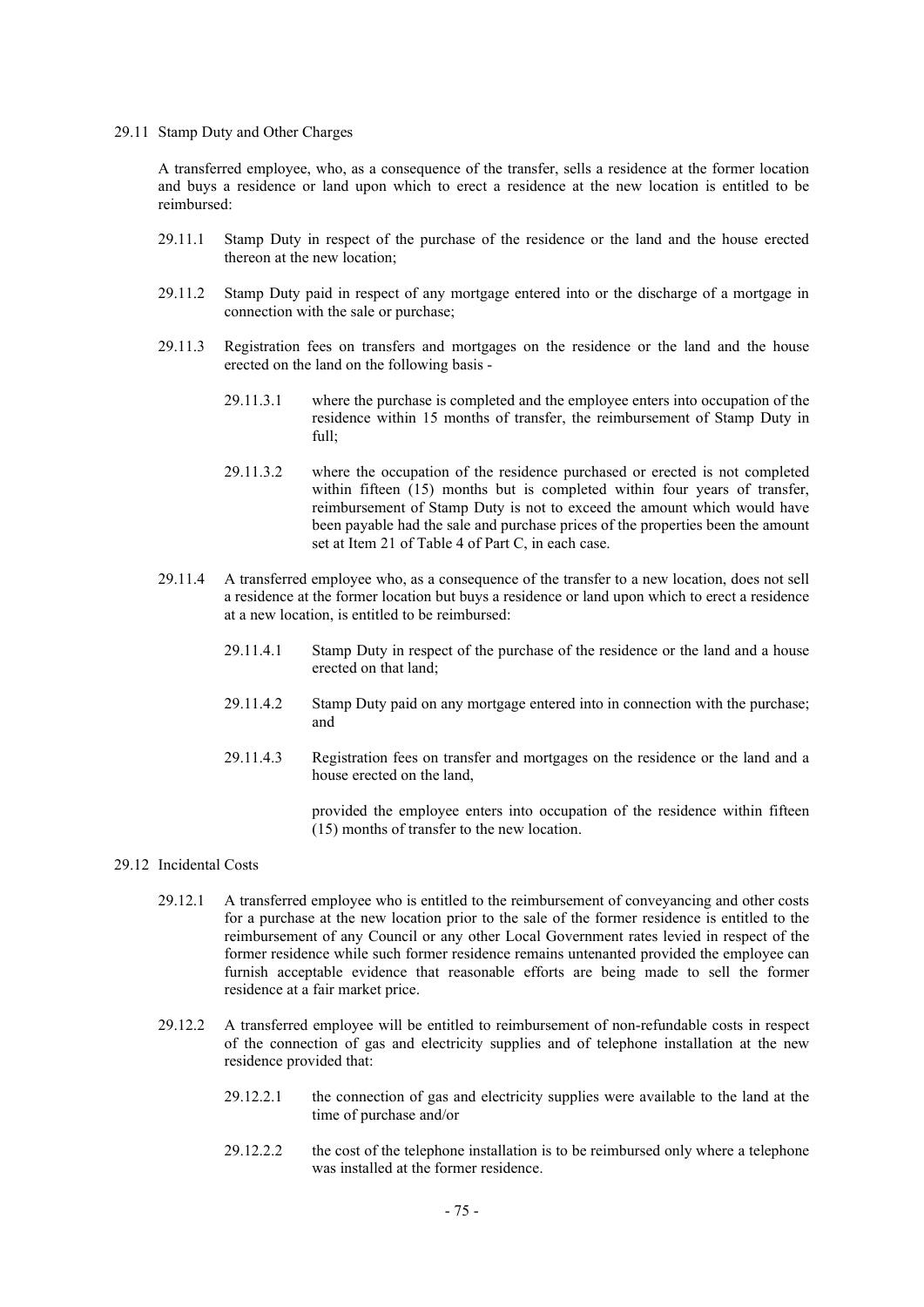- 29.12.3 A transferred employee entitled to the reimbursement of conveyancing and other costs is entitled to reimbursement of the cost of survey certificates, pest certificates and/or Building Society registration fees reasonably incurred in seeking financial accommodation to purchase the new residence or the land upon which to erect a new residence and the fees associated with discharging the mortgage on the former residence.
- 29.12.4 A transferred employee shall be entitled to reimbursement for the fees charged by Australia Post for re-direction of mail for the first month following vacation of the former residence.

#### 29.13 Relocation on Retirement

- 29.13.1 Upon retirement at a place other than the place of original recruitment to the Department, an employee is entitled to be reimbursed the costs actually and necessarily incurred in removing personal household effects to a location of the employee's choice together with the cost of insuring the same against damage in transit provided -
	- 29.13.1.1 the maximum amount of such reimbursement shall be limited to that payable had the employee moved to the place of original recruitment; and
	- 29.13.1.2 the employee's relocation is effected within twelve (12) months following retirement.
- 29.13.2 The above provision shall apply to any claims made by the widow or widower within a period of twelve (12) months of the transferred employee's death. In such cases the Commissioner will also be prepared to consider claims made by children or dependent relatives of the deceased in similar circumstances but will require full particulars as to the reasons.
- 29.14 Additional Provisions
	- 29.14.1 Nothing contained in the provisions of this clause pertaining to leave shall deprive the employee of compensation for time spent in travelling.
	- 29.14.2 Where the spouse of a transferred employee is also employed in the NSW Public Service and is also transferred, the assistance payable under this clause or under the Crown Employee's general provisions is to be paid to one partner only. This does not operate to restrict the leave entitlement of the transferred employee.
	- 29.14.3 An employee whose appointment to a position may be subject to appeals action shall not move to the new location until the period during which appeals may be lodged has expired or all appeals action has been finalised. An employee may be directed to take up duty in the new location before appeals action is finalised but will be entitled to the leave provisions set out in this clause, in which case the following will apply:
		- 29.14.3.1 Where the employee has dependants they may claim sustenance allowance under Clause 26, Travelling Compensation, until appeals action has been finalised;
		- 29.14.3.2 Employees with dependants have a further period of up to twenty one (21) days immediately after all appeals action has been finalised to find suitable accommodation before such travelling compensation entitlements cease. Such period may be extended by the Commissioner if the Commissioner is satisfied that twenty one (21) days is insufficient time to find such accommodation.
		- 29.14.3.3 The Commissioner shall not approve the movement of the employee's dependants or furniture and effects before all appeals action has been finalised unless exceptional or particularly difficult circumstances exist.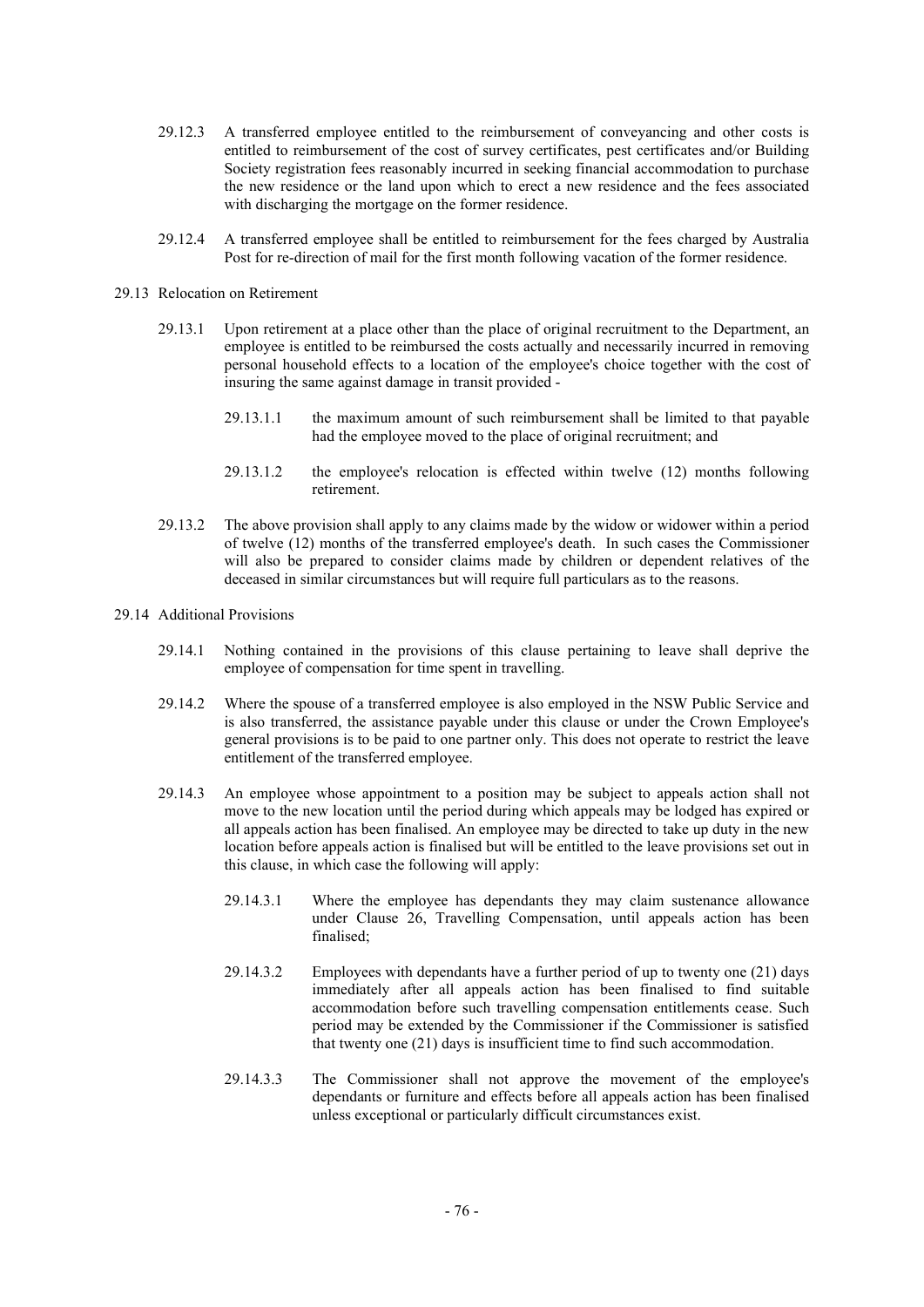- 29.14.3.4 Employees without dependants may be given assistance with temporary accommodation pending the completion of any appeals action but are not to move their furniture and effects until appeals action has been finalised.
- 29.15 Adjustment of Entitlements
	- 29.15.1 The entitlements provided by this clause, shall be adjusted in line with, and from the same effective dates, as the corresponding entitlements prescribed in the Crown Employees (Transferred Officers' Compensation) Award.

### **30. Rental of Premises**

- 30.1 For the purpose of this clause only:
	- 30.1.1 "accommodation" means quarters or premises, including a fire station, owned or leased by the Department.
	- 30.1.2 "employee" means a Station Officer or an Inspector.
	- 30.1.3 "market rental" means the market rental of the property as determined by the Commissioner in accordance with the Guidelines issued by the DPE.
- 30.2 Except as provided for in subclauses 30.3, 30.4 and 30.5, where an employee is required to and does occupy accommodation, the Department shall deduct from the rate of pay of the employee concerned an amount per week equal to 4% of the employee's "Per Week" rate of pay as prescribed in Tables 1 and 2, Rates of Pay, or 50% of the market rental of the accommodation, whichever is the lesser.
- 30.3 Where an employee was, on 19 August 1994, entitled to and occupying subsidised accommodation:
	- 30.3.1 Such employee, subject to subclause 30.3.2, shall continue to pay the amount set at Item 19 of Table 3 of Part C (as adjusted from time to time in accordance with 30.4) per week unless the employee subsequently elects to move from that accommodation to different accommodation. If such an employee so elects, then the Department shall deduct from the rate of pay of the employee concerned an amount per week as prescribed in sub-clause 30.2.
	- 30.3.2 And has exercised, or who has, a right of return transfer pursuant to Clause 30 (i) of the Fire Brigade Employees' (State) Award as published in NSW Industrial Gazette Volume 263 of 1991, such employee shall retain the right of return transfer. Provided that the continued entitlement to subsidised accommodation shall expire after a period of 2.5 years from the date of return transfer.
	- 30.3.3 And is transferred by the Department from one country location to another country location, such employee shall retain the benefits of the provisions of sub-clause 30.3 as if the employee had not been so transferred.
- 30.4 The amount set at Item 19 of Table 3 of Part C, shall be increased from the same date and by the same percentage of any increase to the rate of pay prescribed for a Station Officer. All such increases shall be rounded off to the nearest 10 cents.
- 30.5 Employees who have entered into, or subsequently entered into, private tenancy arrangements with the Department are not entitled to the provisions of this clause.

# **Executive Officers**

30.6 Except as provided for in subclause 30.8, where an Executive Officer is required to and does occupy accommodation, the Department shall deduct from the rate of pay of the Executive Officer an amount per week equal to 4% of the weekly equivalent of the Executive Officer's annual salary as prescribed in Table 1 of Part C or 50% of the market rental of the accommodation, whichever is the lesser.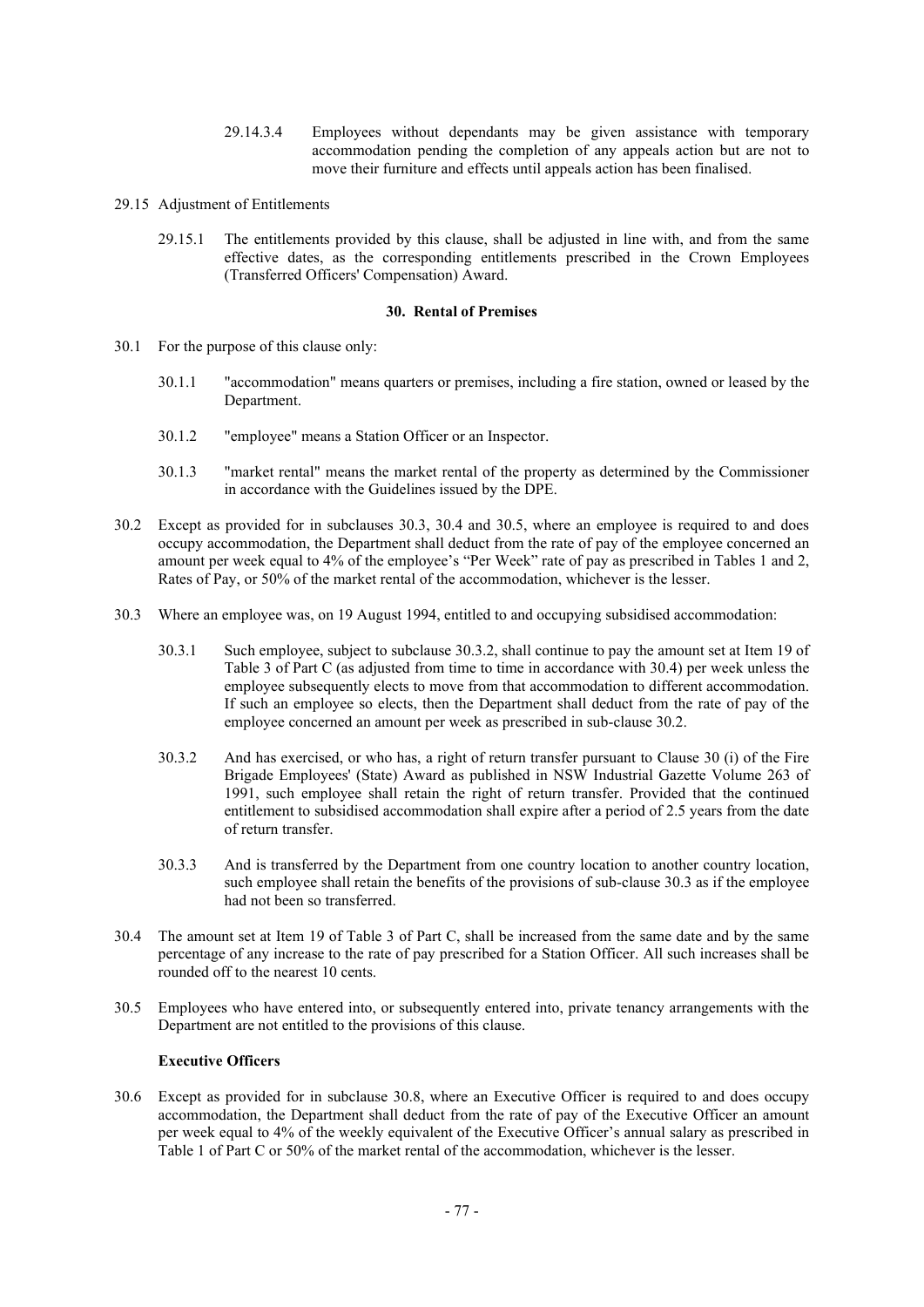- 30.7 The weekly equivalent referred to in subclause 30.6 shall be derived by multiplying the annual salary by 7 and dividing the result by 365.25.
- 30.8 An Executive Officer who has entered into, or subsequently enters into private tenancy arrangements with the Department is not entitled to the provisions of this clause.

#### **31. Protective Clothing and Uniforms**

- 31.1 The Department shall supply to all employees appropriate protective clothing for operational duties which shall meet relevant national and/or international Standards or as otherwise agreed to with the Union.
- 31.2 Employees supplied with the above clothing shall wear it in accordance with Departmental instructions.
- 31.3 The provision of wet weather gear shall be in accordance with existing practice, or as otherwise agreed between the parties.

# **32. Clothes Drying Facility**

32.1 A drying closet for artificially drying clothing shall be provided by the Department at all fire stations to which employees are attached.

# **33. Cleaning of Clothes**

- 33.1 For the purposes of this clause:
	- 33.1.1 "Personal Protective Equipment" means external clothing designed for personal protection at an incident.
	- 33.1.2 "Duty wear" means duty wear trousers and duty wear shirt.
	- 33.1.3 "Dress uniform" is limited to Dress Trousers, Slacks, Culottes, Skirts, Galatea and Pullover.
- 33.2 Where any Personal Protective Equipment or Duty wear is supplied by the Department and is required to be worn by its employees, and such Personal Protective Equipment or Duty wear becomes soiled or damaged in the execution of duty as to require cleaning or repairs, such cleaning or repairs shall be done at the expense of the Department. Provided that the above Dress Uniform items shall also be cleaned or repaired at the expense of the Department.

# **34. Safety Belts**

34.1 Safety belts shall be fitted to all seats on all vehicles operated by the Department which employees are called upon to drive or to ride upon on a public road. Employees are required to wear safety belts at all times while driving or a passenger in a vehicle operated by the Department.

#### **35. Disputes Avoidance Procedures**

- 35.1 Subject to the provisions of the *Industrial Relations Act* 1996, and Clause 36.2, and to enable claims, issues and disputes to be resolved while work proceeds normally, the following procedures are to apply.
- 35.2 Employee(s) and/or Union representatives will place the matter before the immediate supervisor. The immediate supervisor will take all reasonable steps to reply to the employee(s) and/or Union representatives as soon as possible, and will at least provide a progress report before the close of ordinary business on the next working day.
- 35.3 Failing agreement, employee(s) and/or Union representatives will place the claim, issue or dispute before the next higher officer in charge of the relevant zone or region. That officer will take all reasonable steps to reply to the employee(s) and/or Union representatives as soon as possible, and will at least provide a progress report before the close of ordinary business on the next working day.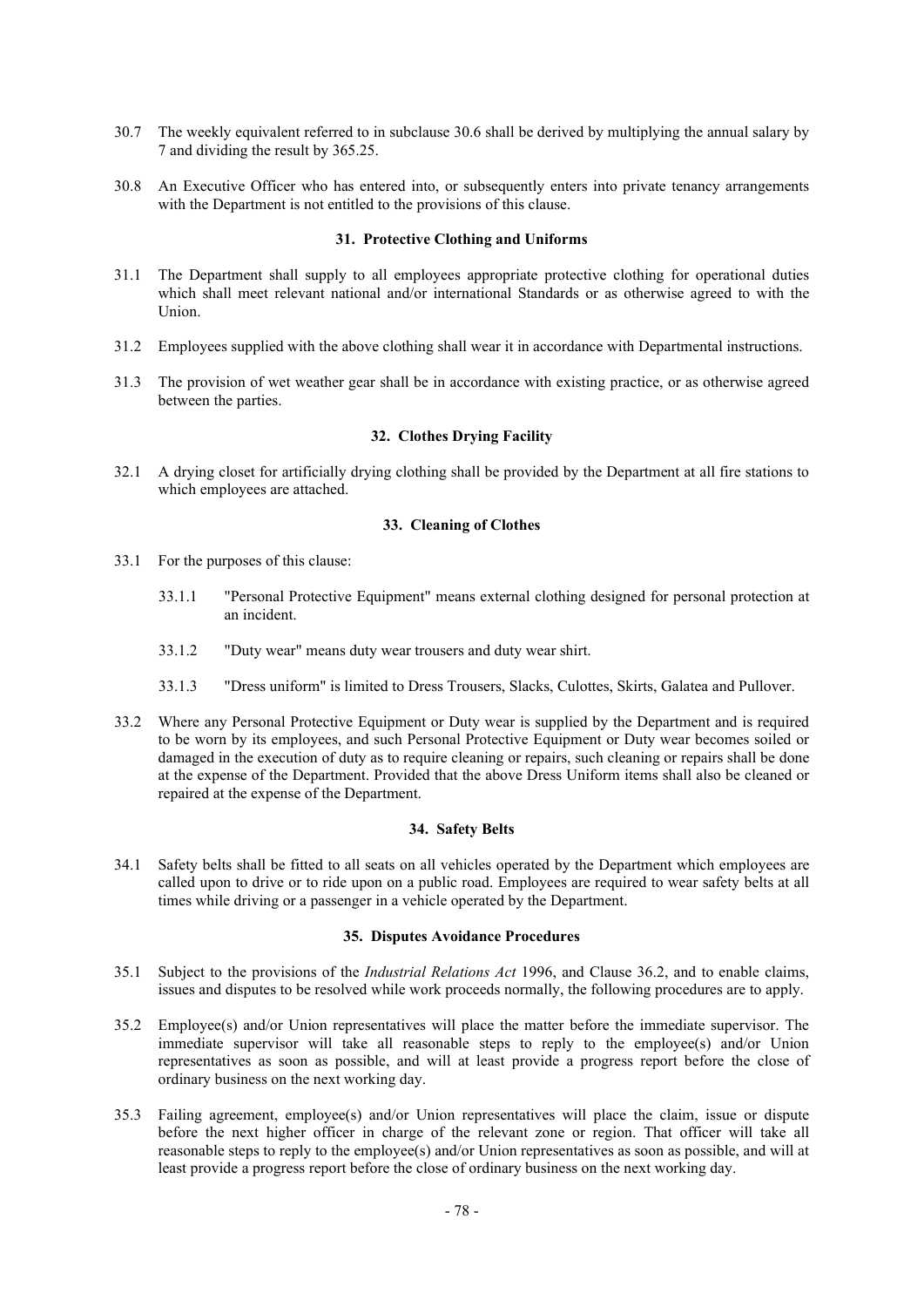- 35.4 Failing agreement, employee(s) and/or Union representatives will place the claim, issue or dispute before the Director Human Resources. The Director Human Resources will take all reasonable steps to reply to the employee(s) and/or Union representatives as soon as possible, and will at least provide a progress report before the close of ordinary business on the next working day.
- 35.5 Failing agreement, employee(s) and/or Union representatives will place the claim, issue or dispute before the Commissioner. The claim, issue or dispute and all relevant circumstances relating to it will be fully reviewed by the Commissioner and the Union and all reasonable steps shall be taken in an attempt to resolve the matter.
- 35.6 No action is to be taken by the Union which would affect the Department's operations whilst a dispute is under investigation.
- 35.7 Failing agreement the claim, issue or dispute may be referred to the appropriate Industrial Tribunal.

# **36. Organisational Change under Subclause 36.2**

36.1. This clause recognises the capacity of the Commissioner to make decisions to effect change within the Department

### 36.2.

- 36.2.1 This clause applies to consultation and decisions regarding clauses 4 (Definitions), clause 8 (Hours of Work), clause 13 (Progression and Promotion Provisions), clause 19 (Examination and Assessment Leave) and clause 39 (Drug and Alcohol Protocol), to the exclusion of the procedures under clause 35.
- 36.2.2 This clause also applies in circumstances where the Commissioner decides to amend, revoke or replace the Department's guidelines, policies and/or procedures for the management of employees' conduct or performance.
- 36.3 Prior to making any decision to effect change in the circumstances prescribed by subclause 36.2, the Commissioner must consult with the Union.
- 36.4 Consultation will commence with a written notification to the Union regarding the proposed change(s). Thereafter there will be a reasonable opportunity for the Union to present its views in relation to the proposed changes.
- 36.5 If, during the consultation process, there is a reasonable basis for the Commissioner to conclude that the consultation process has been exhausted, the Commissioner shall advise the Union accordingly and the following procedures shall then operate.
- 36.6. The Commissioner will notify the Union and the workforce affected by the proposed change of his/her decision in relation to the subject of the proposed change as well as the process and timetable for its implementation.
- 36.7 If the matter remains in dispute and is referred by the Union to the Industrial Relations Commission within 7 days of the notification of the decision under clause 36.6, there will be no implementation of the change until the Industrial Relations Commission determines the matter or orders otherwise.
- 36.8 The Union and the Commissioner shall be bound by any order or determination of the Industrial Relations Commission in relation to the dispute.
- 36.9 If Industrial action is engaged in at any stage in the operation of the process under this clause, then the prohibition on implementation under clause 36.7 ceases to operate.
- 36.10 The operation of this clause shall be reviewed at the end of one year from the date of its commencement, for the purpose of considering whether any amendments are appropriate.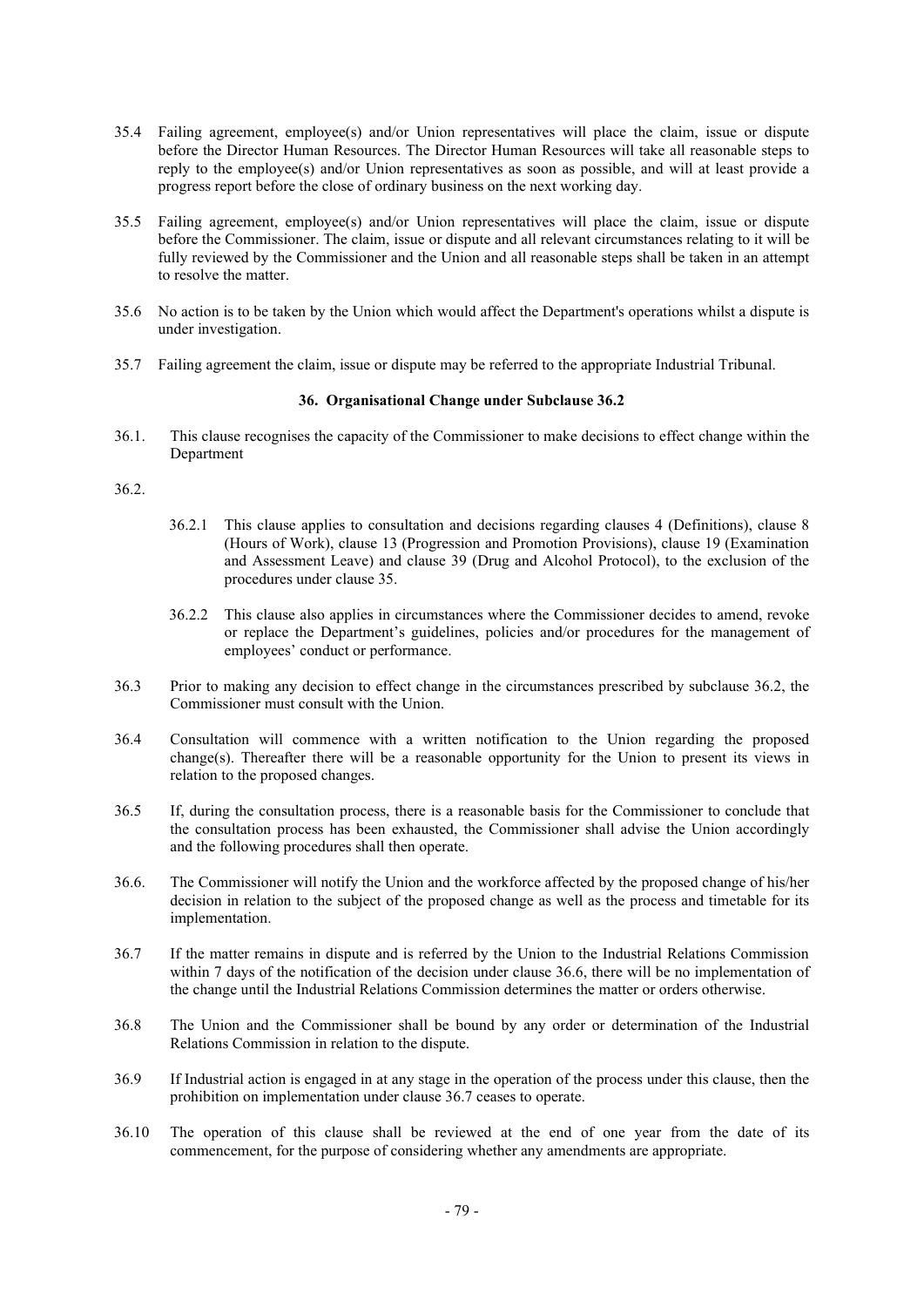# **37. Acknowledgment of Applications and Reports**

- 37.1 When an employee makes an application or a report in writing, to the proper officer, the employee shall be sent a memorandum or email acknowledging its receipt and noting the matter contained therein.
- 37.2 The result of an application shall be communicated to the employee no later than fourteen days after a decision has been reached. In cases where no decision has been reached within one month the reason for the delay shall be communicated in writing, by memorandum or email, to the employee.
- 37.3 The provisions of this clause shall not apply in cases where other procedures are specifically stipulated (eg, in Standing Orders or Commissioner's Orders).

# **38. Procedures Regarding Reports and Charges**

- 38.1 When an employee is summoned to appear before the employee's Senior Officer or before the Department on a charge, appeal or formal inquiry, the employee shall be given particulars in writing of the charge or allegation, if any, against the employee, at least forty-eight hours before the hearing of the charge or appeal or the opening of the said inquiry. The employee shall be allowed access personally or by a representative duly authorised in writing by the employee, to all or any of the official papers, correspondence or reports of the Department relating to the charge, appeal or subject of the said inquiry.
- 38.2 The employee also shall be allowed to give and to call evidence on the employee's own behalf and to hear all evidence given.
- 38.3 If an employee so requests the employee may be represented by an officer of the Union before the employee's Senior Officer or the Department on all such occasions.

38.4

- 38.4.1 No report about an employee shall be placed on the records or papers relating to that employee unless the employee concerned has been shown the said report.
- 38.4.2 If the employee disagrees with the report, the employee shall be entitled to make such a notation on the report.
- 38.4.3 Evidence that the employee has been shown the report will be by either the employee's signature thereon, or in accordance with subclause 38.4.4.
- 38.4.4 Where an employee refuses to sign the report, such refusal shall immediately be noted upon the report by the Senior Officer handling the report, in such cases, the Senior Officer will advise the employee that the refusal to sign will be noted on the report and that the report, together with such notation, will be placed on the records or papers relating to that employee.
- 38.4.5 Further to subclause 38.4.4, in such circumstances, the Department will notify the Union, in writing, within seven days of such refusal and the Union shall be given an opportunity of replying to the report.
- 38.4.6 If the employee so desires, any written response from either the employee or the Union shall also be placed amongst the records or papers relating to the employee or noted thereon.
- 38.5 Where the Department has, for its own purposes, arranged for a transcript to be taken of proceedings on a charge appeal or formal inquiry, a copy of such transcript shall be supplied, free of cost, to the employee concerned if, during the hearing or at the termination of the proceedings, a request therefore, in writing, is made by the employee.
- 38.6 After the Senior Officer has announced the recommendation or when the Department has made its decision as the result of a charge or an appeal, the employee concerned shall be informed thereof, in writing, within seven days after such announcement or decision has been made or has been given, as the case may be.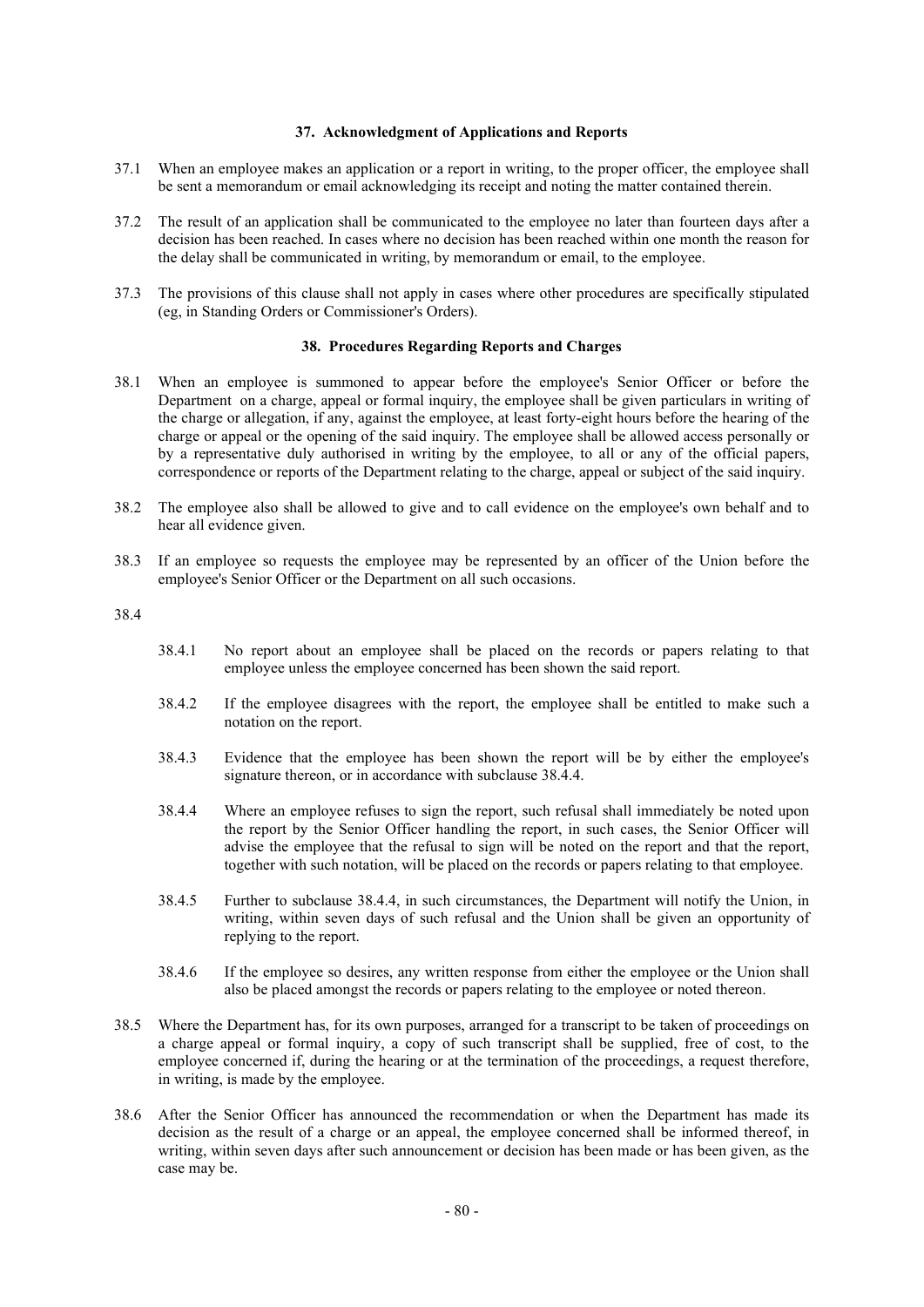38.7 For the purposes of this clause "Senior Officer" means the employee's Senior Officer or an Officer of a higher rank.

#### **39. Alcohol and Other Drugs**

- 39.1 The joint Protocol on Drug and Alcohol Safety and Rehabilitation in the Workplace, signed by the Department and the Union on 18 March 1998, shall apply to all employees covered by this Award until 4 September 2013, when it will be replaced by the FRNSW Alcohol and Other Drugs Policy and associated FRNSW Alcohol and Other Drugs Testing Procedures which shall thereafter then apply to all employees covered by this Award.
- 39.2 The Department may develop a new Protocol, or revised Policy or Procedures following consultation between the Department and the Union.

# **40. Salary Packaging Arrangements, Including Salary Sacrifice to Superannuation**

- 40.1 The entitlement to salary package in accordance with this clause is available to permanent full-time employees.
- 40.2 For the purposes of this clause:
	- 40.2.1 "salary" means the salary or rate of pay prescribed for the employee's classification by clause 6, Rates of Pay and Allowances, Part C of this Award, and any other payment that can be salary packaged in accordance with Australian taxation law.
	- 40.2.2 "post compulsory deduction salary" means the amount of salary available to be packaged after payroll deductions required by legislation or order have been taken into account. Such payroll deductions may include, but are not limited to, taxes, compulsory superannuation payments, HECS payments, child support payments, and judgement debtor/garnishee orders.
- 40.3 By mutual agreement with the Commissioner, an employee may elect to package a part or all of their post compulsory deduction salary in order to obtain:
	- 40.3.1 a benefit or benefits selected from those approved by the Industrial Relations Secretary; and
	- 40.3.2 an amount equal to the difference between the employee's salary, and the amount specified by the Industrial Relations Secretary for the benefit provided to or in respect of the employee in accordance with such agreement.
- 40.4 An election to salary package must be made prior to the commencement of the period of service to which the earnings relate.
- 40.5 The agreement shall be known as a Salary Packaging Agreement.
- 40.6 Except in accordance with subclause 40.7, a Salary Packaging Agreement shall be recorded in writing and shall be for a period of time as mutually agreed between the employee and the Commissioner at the time of signing the Salary Packaging Agreement.
- 40.7 Where an employee makes an election to sacrifice a part or all of their post compulsory deduction salary as additional employer superannuation contributions, the employee may elect to have the amount sacrificed:
	- 40.7.1 paid into the superannuation fund established under the *First State Superannuation Act* 1992; or
	- 40.7.2 where the Department is making compulsory employer superannuation contributions to another complying superannuation fund, paid into the same complying fund; or
	- 40.7.3 subject to the Department's agreement, paid into another complying superannuation fund.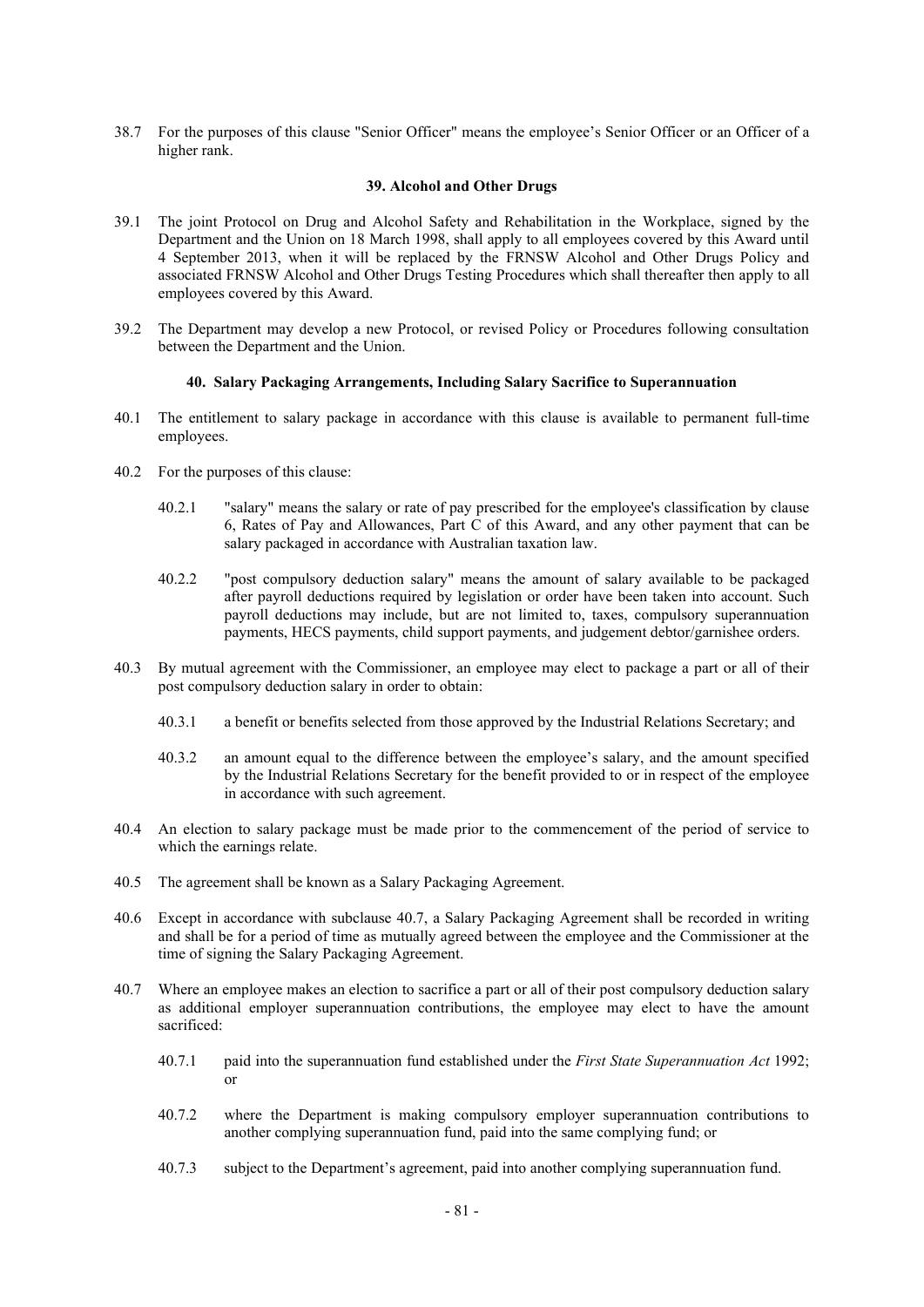- 40.8 Where the employee makes an election to salary sacrifice, the Department shall pay the amount of post compulsory deduction salary, the subject of election, to the relevant superannuation fund.
- 40.9 Where the employee makes an election to salary package and where the employee is a member of a superannuation scheme established under the:
	- 40.9.1 Police Regulation (Superannuation) Act 1906;
	- 40.9.2 Superannuation Act 1916;
	- 40.9.3 State Authorities Superannuation Act 1987; or
	- 40.9.4 State Authorities Non-contributory Superannuation Act 1987, the Department must ensure that the employee's superable salary for the purposes of the above Acts, as notified to the SAS Trustee Corporation, is calculated as if the Salary Packaging Agreement had not been entered into.
- 40.10 Where the employee makes an election to salary package, and where the employee is a member of a superannuation fund other than a fund established under legislation listed in subclause 40.9 of this clause, the Department must continue to base contributions to that fund on the salary payable as if the Salary Packaging Agreement had not been entered into. This clause applies even though the superannuation contributions made by the Department may be in excess of superannuation guarantee requirements after the salary packaging is implemented.
- 40.11 Where the employee makes an election to salary package:
	- 40.11.1 subject to Australian Taxation law, the amount of salary packaged will reduce the salary subject to appropriate PAYG taxation deductions by the amount packaged; and
	- 40.11.2 any allowance, penalty rate, payment for unused leave entitlements, weekly worker's compensation or other payment, other than any payments for leave taken in service, to which an employee is entitled under this Award or any applicable Award, Act or statute which is expressed to be determined by reference to the employee's rate of pay, shall be calculated by reference to the rate of pay which would have applied to the employee under clause 6, Rates of Pay and Allowances, or Part C of this Award if the Salary Packaging Agreement had not been entered into.
- 40.12 The Industrial Relations Secretary may vary the range and type of benefits available from time to time following discussion with the Union. Such variations shall apply to any existing or future Salary Packaging Agreement from date of such variation.
- 40.13 The Industrial Relations Secretary will determine from time to time the value of the benefits provided following discussion with the Union. Such variations shall apply to any existing or future Salary Packaging Agreement from the date of such variation. In this circumstance, the employee may elect to terminate the Salary Packaging Agreement.

#### **41. Anti-Discrimination**

- 41.1 It is the intention of the parties bound by this Award to seek to achieve the object in 3(f) of the *Industrial Relations Act* 1996 to prevent and eliminate discrimination in the workplace. This includes discrimination on the grounds of race, sex, marital status, disability, homosexuality, transgender identity, age and responsibilities as a carer.
- 41.2 It follows that in fulfilling their obligations under the Disputes Avoidance Procedures prescribed by Clause 35 of this Award the parties have obligations to take all reasonable steps to ensure that the operation of the provisions of this Award are not directly or indirectly discriminatory in their effects. It will be consistent with the fulfilment of these obligations for the parties to make application to vary any provision of the Award which, by its terms or operation, has a direct or indirect discriminatory effect.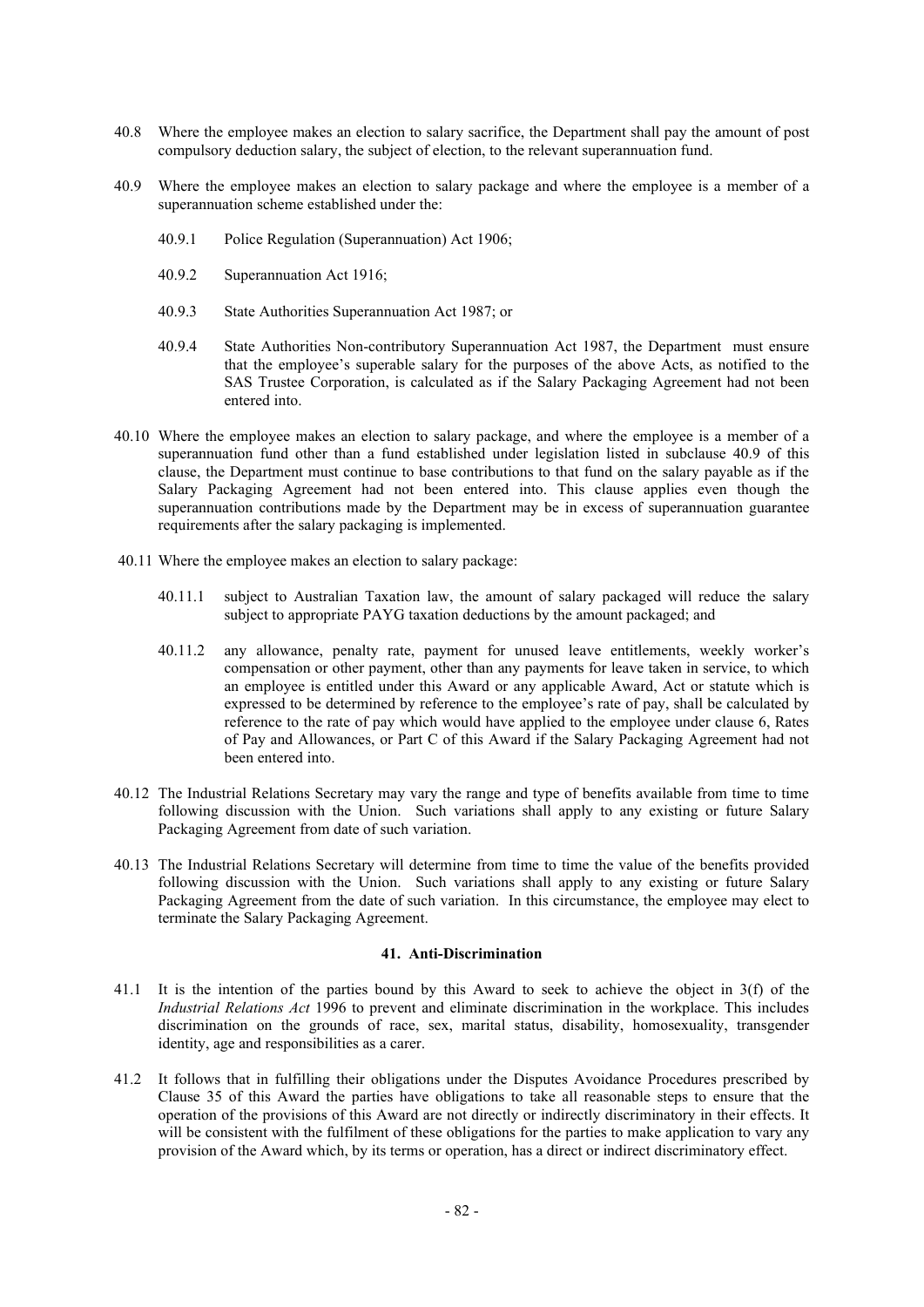- 41.3 Under the *Anti-Discrimination Act* 1977, it is unlawful to victimise an employee because the employee has made or may make or has been involved in a complaint of unlawful discrimination or harassment.
- 41.4 Nothing in this Clause is taken to affect:
	- 41.4.1 any conduct or act which is specifically exempted from anti-discrimination legislation;
	- 41.4.2 offering or providing junior rates of pay to persons under 21 years of age;
	- 41.4.3 any act or practice of a body established to propagate religion which is exempted under section 56(d) of the *Anti-Discrimination Act* 1977;
	- 41.4.4 a party to this Award from pursuing matters of unlawful discrimination in any State or Federal jurisdiction.
- 41.5 This Clause does not create legal rights or obligations in addition to those imposed upon the parties by legislation referred to in this Clause.

# **42. Employees' duties**

- 42.1 An employee may be directed to carry out duties which are within the limits of his or her skills, competence, and training, in such a manner, as may be required by the Department, provided that:
	- 42.1.1 the direction is reasonable,
	- 42.1.2 an employee who elects to relinquish a rank or qualification shall cease to be considered to be capable of carrying out the duties associated with that former rank or qualification, and
	- 42.1.3 the direction is not otherwise inconsistent with a provision of this Award.
- 42.2 Any direction issued by the Department pursuant to subclause 42.1 shall be consistent with:
	- 42.2.1 the provision of a safe and health working environment,
	- 42.2.2 ensuring that the Department responds to relevant technological changes and changes in its operating environment in a timely and effective manner.
- 42.3 The parties to this Award shall work collaboratively to ensure the effective and reasonable operation of this clause.

# **43. No Extra Claims**

- 43.1 The parties agree that, during the term of this award, there will be no extra wage claims, claims for improved conditions of employment or demands made with respect to the employees covered by the award and, further, that no proceedings, claims or demands concerning wages or conditions of employment with respect to those employees will be instituted before the Industrial Relations Commission or any other industrial tribunal.
- 43.2 The terms of subclause 43.1 do not prevent the parties from taking any proceedings with respect to the interpretation, application or enforcement of existing award provisions.

# **44. Area, Incidence and Duration**

- 44.1 This Award rescinds and replaces the Crown Employees (Fire and Rescue NSW Permanent Firefighting Staff) Award 2020.
- 44.2 This Award shall apply to all employees as defined in Clause 4, Definitions, of this Award and shall take effect on and from 26 February 2021, and shall remain in force until 25 February 2022.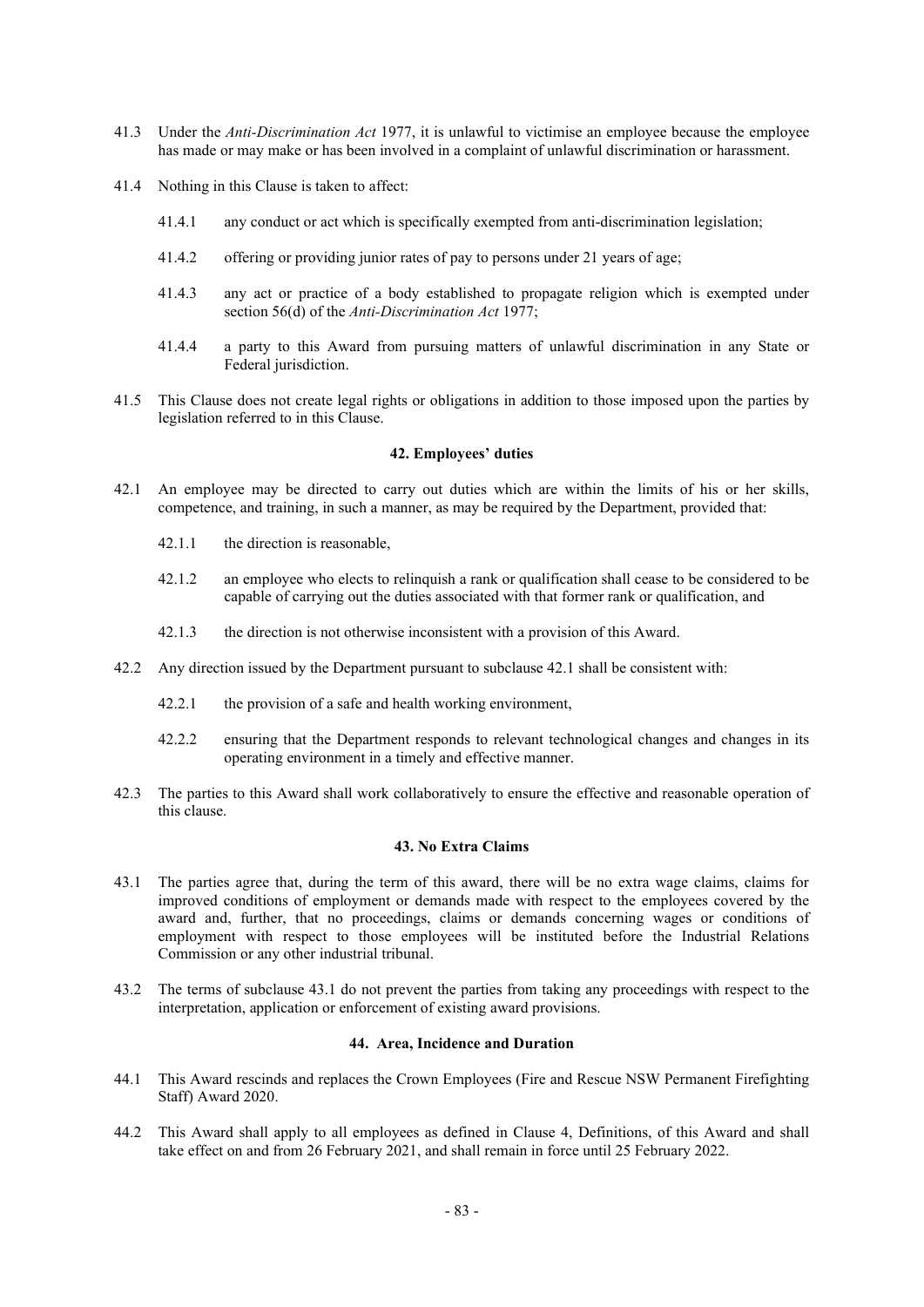# **PART C**

# **MONETARY RATES**

# **Table 1 - Rates of Pay effective on and from the dates shown**

|                         | \$ per week      |
|-------------------------|------------------|
| <b>Classification</b>   | 26 February 2021 |
| Recruit Firefighter     | \$1,278.62       |
| Firefighter             | \$1,475.34       |
| Qualified Firefighter   | \$1,639.26       |
| Senior Firefighter      | \$1,737.62       |
| Leading Firefighter     | \$1,835.97       |
| <b>Station Officer</b>  | \$2,081.86       |
| Leading Station Officer | \$2,131.04       |
| Inspector               | \$2,458.89       |
| <b>Classification</b>   | \$ per annum     |
| Superintendent          | \$159,594        |
| Chief Superintendent    | \$172,435        |

# **Table 2 - Rates of Pay effective on and from the dates shown**

|                                              | \$ per week      |
|----------------------------------------------|------------------|
| <b>Classification</b>                        | 26 February 2021 |
| Operational Support Level 1                  | \$1,841.84       |
| Operational Support Level 2                  | \$2,087.77       |
| Operational Support Station Officer /Level 2 | \$2,087.77       |
| Operational Support Level 2a                 | \$2,198.72       |
| <b>Operational Support Inspector</b>         | \$2,464.74       |
| Operational Support Inspector / Level 3      | \$2,464.74       |
| Operational Support Level 3a                 | \$2,672.59       |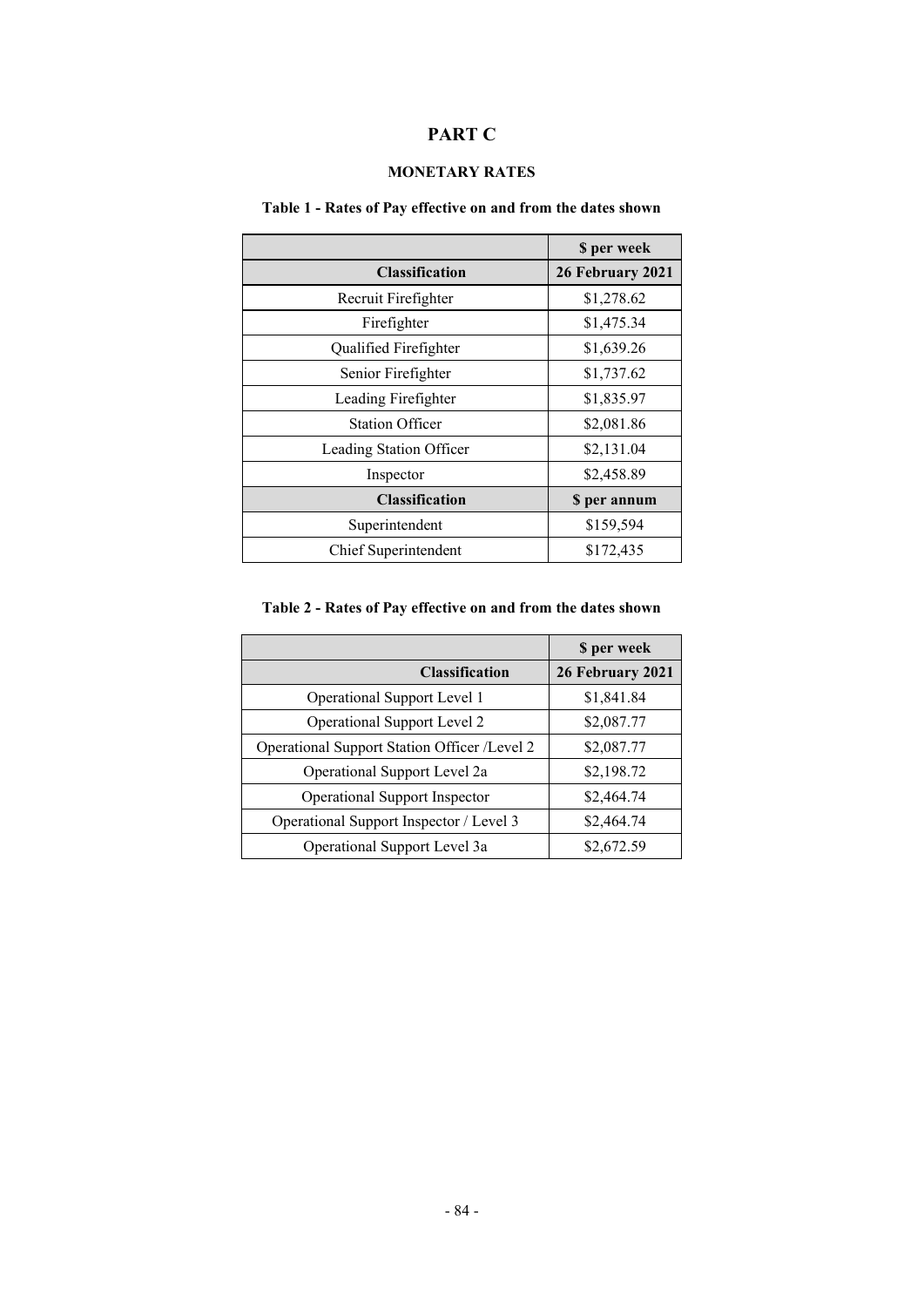# **MONETARY RATES**

# **Table 3 - Allowances**

| <b>Item</b>    | <b>Clause</b>           | <b>Description</b>                                                                                                               | Unit                     | <b>Amount</b><br>26/02/2021 |
|----------------|-------------------------|----------------------------------------------------------------------------------------------------------------------------------|--------------------------|-----------------------------|
| 1              | 6.6.1                   | Laundry expenses                                                                                                                 | \$ per week              | \$41.52                     |
|                | 6.6.2                   |                                                                                                                                  |                          | \$1.34                      |
|                | 9.8                     |                                                                                                                                  |                          |                             |
| $\overline{2}$ | 12.7                    | Kilometre Allowance                                                                                                              | \$ per km                |                             |
|                | 12.15.4<br>12.16        |                                                                                                                                  |                          |                             |
| $\overline{3}$ | 6.6.3                   |                                                                                                                                  |                          | \$62.70                     |
|                |                         | Major Aerial Allowance                                                                                                           | \$ per week              |                             |
| 4              | 6.6.4                   | Minor Aerial Allowance                                                                                                           | \$ per week              | \$23.52                     |
| 5              | 6.6.5                   | Hazmat Allowance                                                                                                                 | \$ per week              | \$125.42                    |
| 6              | 6.6.6                   | Communications Allowance, Non-Officers                                                                                           | \$ per week              | \$194.97                    |
| $\overline{7}$ | 6.6.7                   | Communications Allowance, Officers                                                                                               | \$ per week              | \$211.41                    |
| 8              | 6.6.8                   | Communications Allowance, Senior Officers                                                                                        | \$ per week              | \$246.51                    |
| 9              | 6.6.9                   | Country Allowance                                                                                                                | \$ per week              | \$8.51                      |
| 10             | 6.6.10                  | Remote Area Allowance                                                                                                            | \$ per week              | \$32.58                     |
| 11             | 6.6.11                  | Rescue Allowance                                                                                                                 | \$ per week              | \$54.49                     |
| 12             | 6.6.12                  | Service Allowance<br>- 5 years or more, but less than 10 years<br>- 10 years or more, but less than 15 years<br>15 years or more | \$ per week              | \$5.07 \$10.14<br>\$15.21   |
| 13             | 6.6.13                  | Marine Allowance                                                                                                                 | \$ per week              | \$62.70                     |
| 14             | 12a6.2<br>$10.2 - 10.4$ | Meal Allowance                                                                                                                   | \$ per meal              | \$31.95                     |
| 15             | $10.2 - 10.4$           | Refreshment Allowance                                                                                                            | \$ per meal              | \$16.00                     |
| 16             | 12.6                    | Relieving Allowance                                                                                                              | \$ per rostered<br>shift | \$36.06                     |
| 17             | 12a.7                   | Deployment Allowance                                                                                                             | \$ per day               | \$190.38                    |
| 18             | 25.2.8.4                | Court Attendance Stand-By Rate<br>- Periods of less than 24 hours<br>- Periods of 24 hours                                       | $\mathbb{S}$             | \$16.85<br>\$25.26          |
| 19             | 30.3.1                  | Accommodation Contribution                                                                                                       | \$ per week              | \$43.08                     |
| 20             | 14.18                   | <b>ComSafe Duties</b>                                                                                                            | \$per hour               | \$83.35                     |

# The following allowances are effective on and from the date shown.

**Note:** The amounts at Item 14 and Item 15 are subject to adjustment on 1 July each year pursuant to subclause 10.4.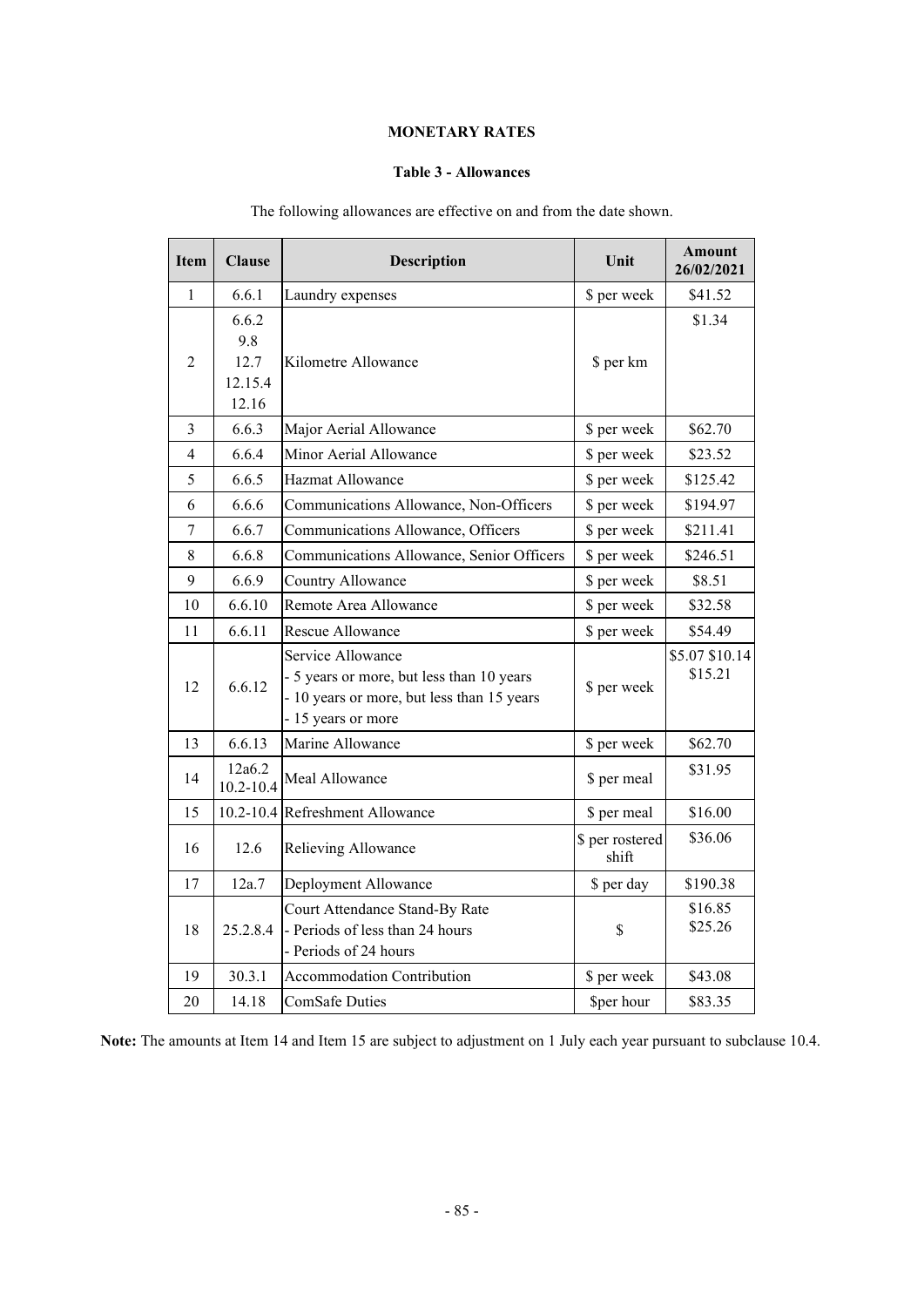| <b>Item</b>    | <b>Clause</b>                                       | <b>Description</b>                                                                                                       | Unit     | On and from<br>1 July 2020             |                         |
|----------------|-----------------------------------------------------|--------------------------------------------------------------------------------------------------------------------------|----------|----------------------------------------|-------------------------|
| 1              | 16.5.2<br>25.2.3<br>26.6.4<br>$29.6.5 \&$<br>29.8.1 | Specified (Casual) Journey Rate<br>(Dependent on Engine Capacity)<br>$2601cc &$ over<br>1601 to $2600cc$<br>Under 1600cc | Per km   | 39.71 cents 37.13 cents 31.17<br>cents |                         |
| 2              | 25.2.8.4                                            | Stand By Rate - see Item 17 in Table 3                                                                                   |          |                                        |                         |
| 3              | 26.1.3                                              | Travelling<br>Hourly<br>Rate<br>$\overline{\phantom{m}}$<br>Compensation                                                 | Per hour | \$52.05                                |                         |
| $\overline{4}$ | 26.3.1.1                                            | <b>Breakfast</b>                                                                                                         | Per meal | ## 28.70                               | $\wedge\wedge$<br>25.75 |
| 5              | 26.3.1.2                                            | Lunch                                                                                                                    | Per meal | ## 32.30                               | $\wedge\wedge$<br>29.35 |
| 6              | 26.3.1.3                                            | Dinner                                                                                                                   | Per meal | ## 55.05                               | $\sim$ 50.65            |

**Table 4 - Travelling / Transferred Employees Compensation Allowances**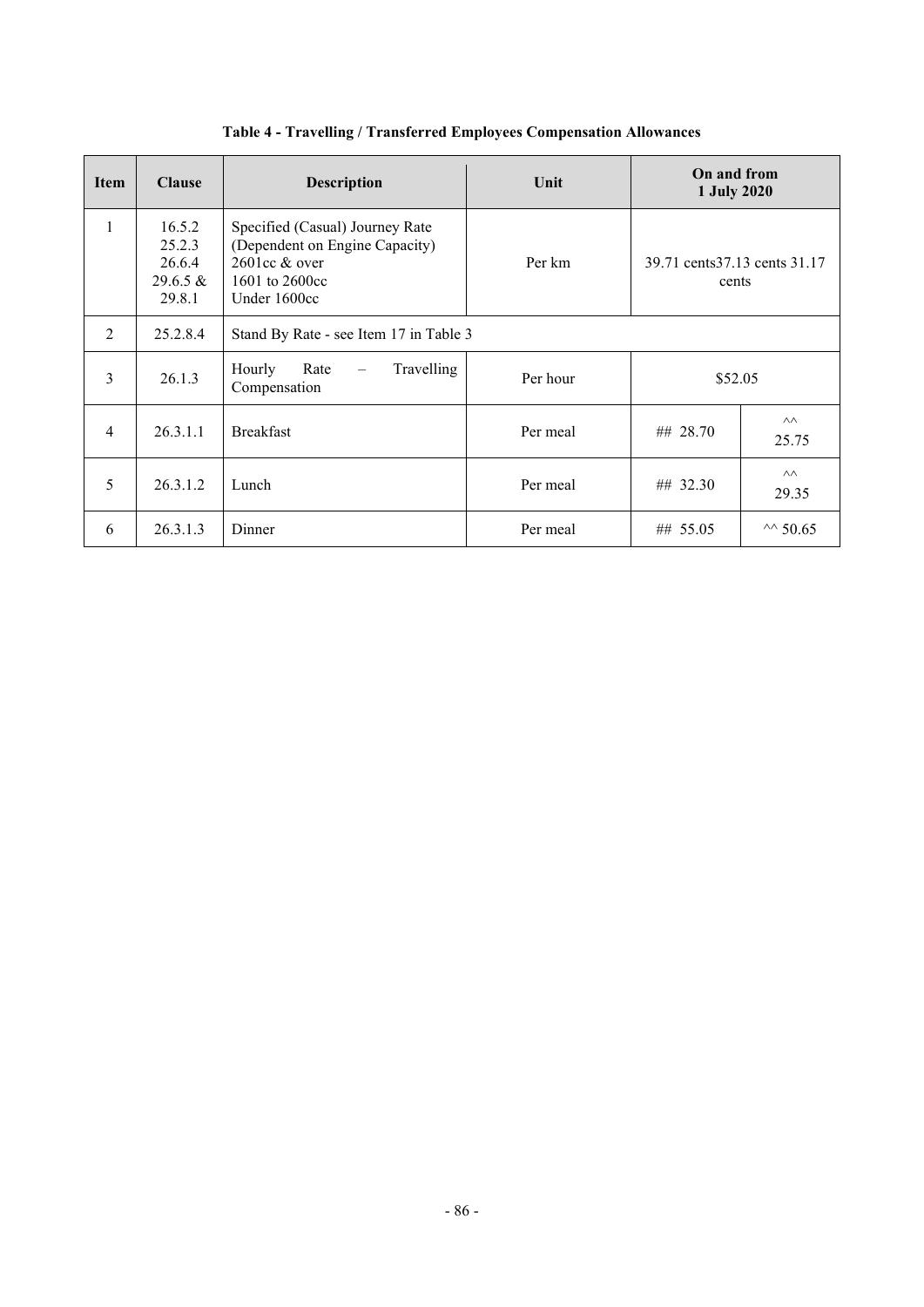| $\tau$ | 12a5.1,<br>26.4.1 | Accommodation first 35 days<br>(includes all meals)<br>- Capital Cities |         | \$324.45 Sydney<br>\$293.45 Adelaide<br>\$311.45 Brisbane<br>\$304.45 Canberra<br>\$356.45 Darwin<br>\$283.45 Hobart<br>\$309.45 Melbourne<br>\$316.45 Perth                                                                                                                                                                                        |
|--------|-------------------|-------------------------------------------------------------------------|---------|-----------------------------------------------------------------------------------------------------------------------------------------------------------------------------------------------------------------------------------------------------------------------------------------------------------------------------------------------------|
|        |                   | - High Cost Country Centres                                             |         | \$271.45 Bathurst<br>\$281.45 Bega<br>\$301.45 Bourke<br>\$280.45 Broken Hill<br>\$276.45 Coffs Harbour<br>\$276.45 Gosford                                                                                                                                                                                                                         |
|        |                   |                                                                         |         | \$286.45 Mudgee<br>\$284.45 Muswellbrook<br>\$310.45 Newcastle<br>\$326.45 Norfolk Island<br>\$291.45 Orange<br>\$297.45Port Macquarie<br>\$275.45 Queanbeyan<br>\$280.45Wagga Wagga<br>\$291.45 Wollongong                                                                                                                                         |
|        |                   | - Tier 2 Country Centres                                                | Per day | \$257.60 \$260.15 Albury<br>\$257.60 \$260.15 Armidale<br>\$260.15 Cobar<br>\$257.60 \$260.15 Cooma<br>\$260.15 Cowra<br>\$257.60 \$260.15 Dubbo<br>\$257.60 \$260.15 Goulburn<br>\$260.15 Grafton<br>\$257.60 \$260.15Griffith<br>\$257.60 \$260.15 Gunnedah<br>\$257.60 \$260.15 Lismore<br>\$257.60 \$260.15 Nowra<br>\$257.60 \$260.15 Tamworth |
|        |                   | - Other Country Centres                                                 |         | \$257.60 \$260.15 Tumut<br>\$240.15                                                                                                                                                                                                                                                                                                                 |